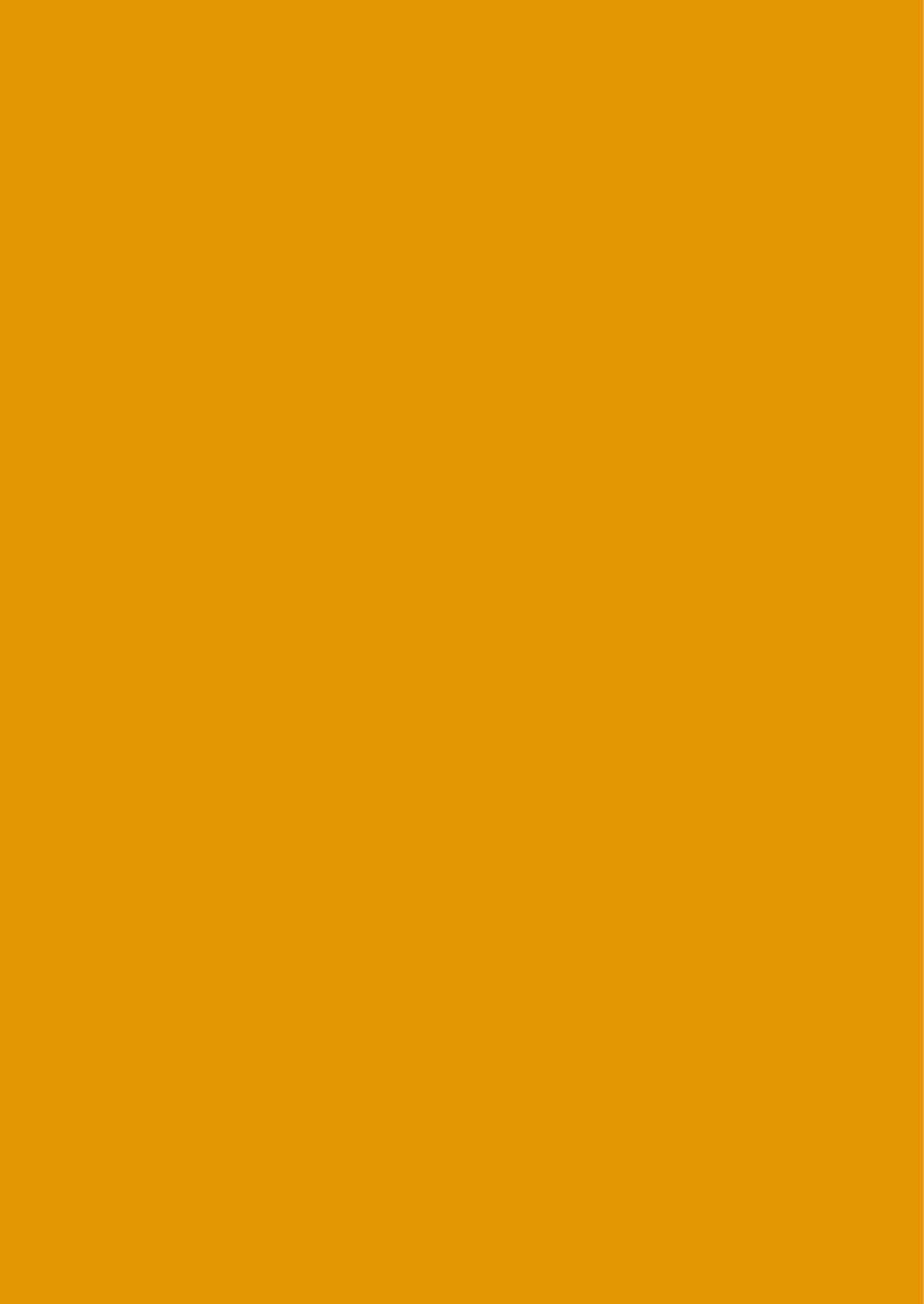FROM

GENOMES

T O

ATOMS

## THE BIG DOWN

**Atomtech:** 

*Technologies* 

*Converging* 

*at the* 

*Nano-scale*

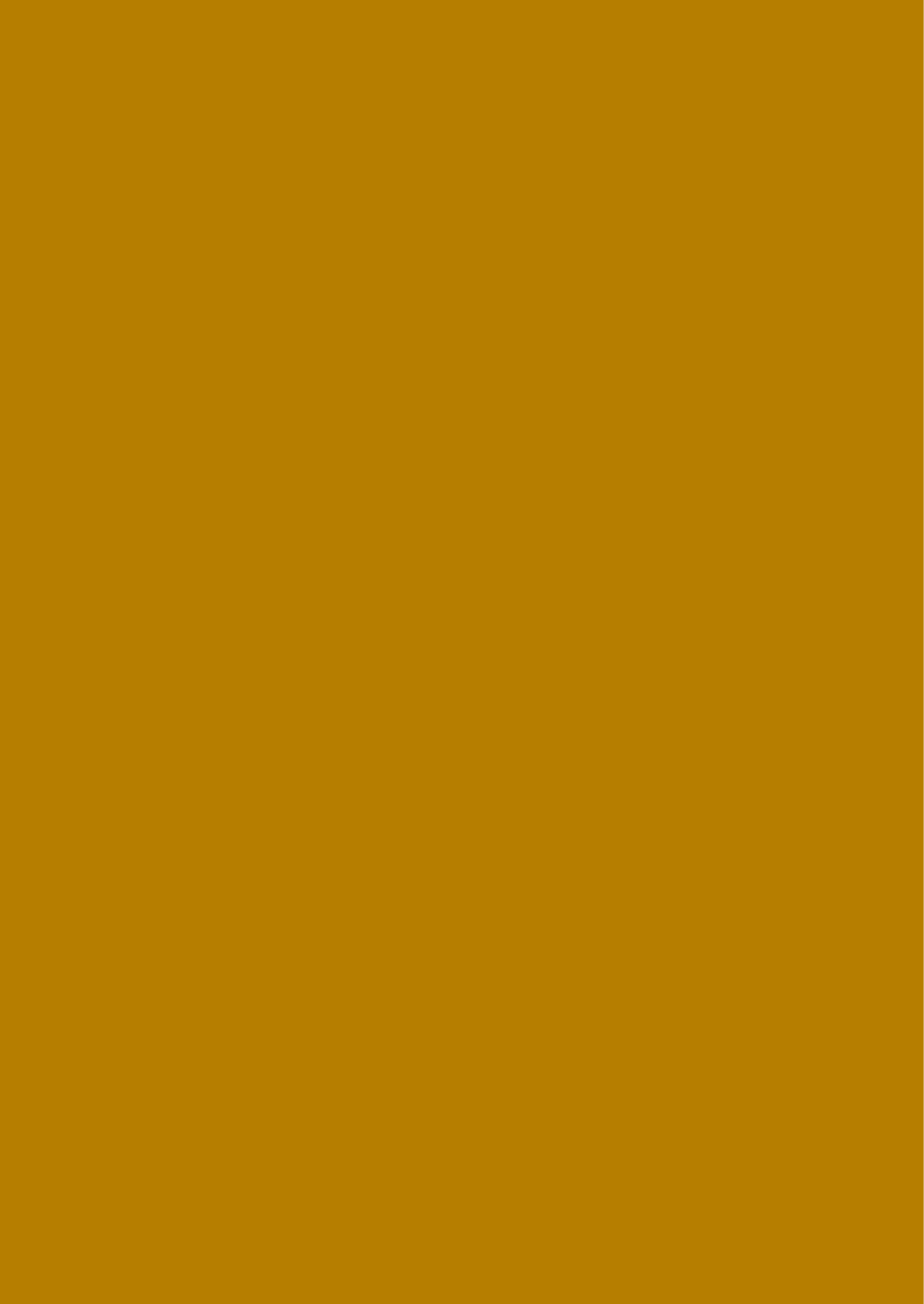| 5  | Summary: Atomtech on a Page                                  |
|----|--------------------------------------------------------------|
| 6  | <b>Context: Converging Technologies</b>                      |
| 6  | <b>Historical Cue i</b>                                      |
| 9  | etc Evaluation                                               |
| 10 | Section I . What is Atomtech?                                |
| 20 | Section II . Four (risky) steps down                         |
| 22 | stepping down 1 Bulk nano Nanoparticle Production            |
| 24 | What are the Risks?                                          |
| 25 | etc Evaluation                                               |
| 26 | stepping down 2 Nanofabrication Building from Atomic Scratch |
| 26 | What are the Risks?                                          |
| 26 | etc Evaluation                                               |
| 27 | stepping down 3 Molecular Manufacture Invisible Goliaths     |
| 30 | What are the Risks?                                          |
| 31 | stepping down 4 Atom and Eve Gray Goo and Green Goo?         |
| 32 | Historical Cue ii Feats of Clay                              |
| 35 | What are the Risks?                                          |
| 35 | etc Evaluation                                               |
| 38 | Section III . Will Atomtechnologies work?                    |
| 39 | Look who's talking 1                                         |
| 41 | Look who's patenting 2                                       |
| 41 | Look who's paying 3                                          |
| 42 | Look what's (already) happening 4                            |
| 43 | etc Evaluation                                               |
| 46 | Section IV · Who and where will it impact?                   |
| 48 | Materials & Manufacturing                                    |
| 50 | Electronics, Energy & Informatics                            |
| 51 | Pharmaceuticals & Health Care                                |
| 51 | <b>Military</b>                                              |
| 52 | Agriculture                                                  |
| 53 | <b>Food Processing</b>                                       |
| 54 | Not <i>if</i> but <i>when</i>                                |
| 54 | etc Evaluation                                               |
| 56 | Section V · Who cares?                                       |
| 57 | Nano-nerds Scientific Institutions                           |
| 57 | Nano-nichers Nano Start-ups                                  |
| 60 | Nano-nabobs Multinational Matter Moguls                      |
| 60 | Nano-buddies Government Backers                              |
| 66 | Nano-watchdogs Civil Society Organizations                   |
| 70 | Section VI . Conclusions and Policy Recommendations          |
| 73 | etc Evaluation                                               |
| 74 | <b>Sources and Resources: Appendices</b>                     |
| 75 | a. Nano-Net                                                  |
|    |                                                              |

## Table of Contents

#### About ETC Group 80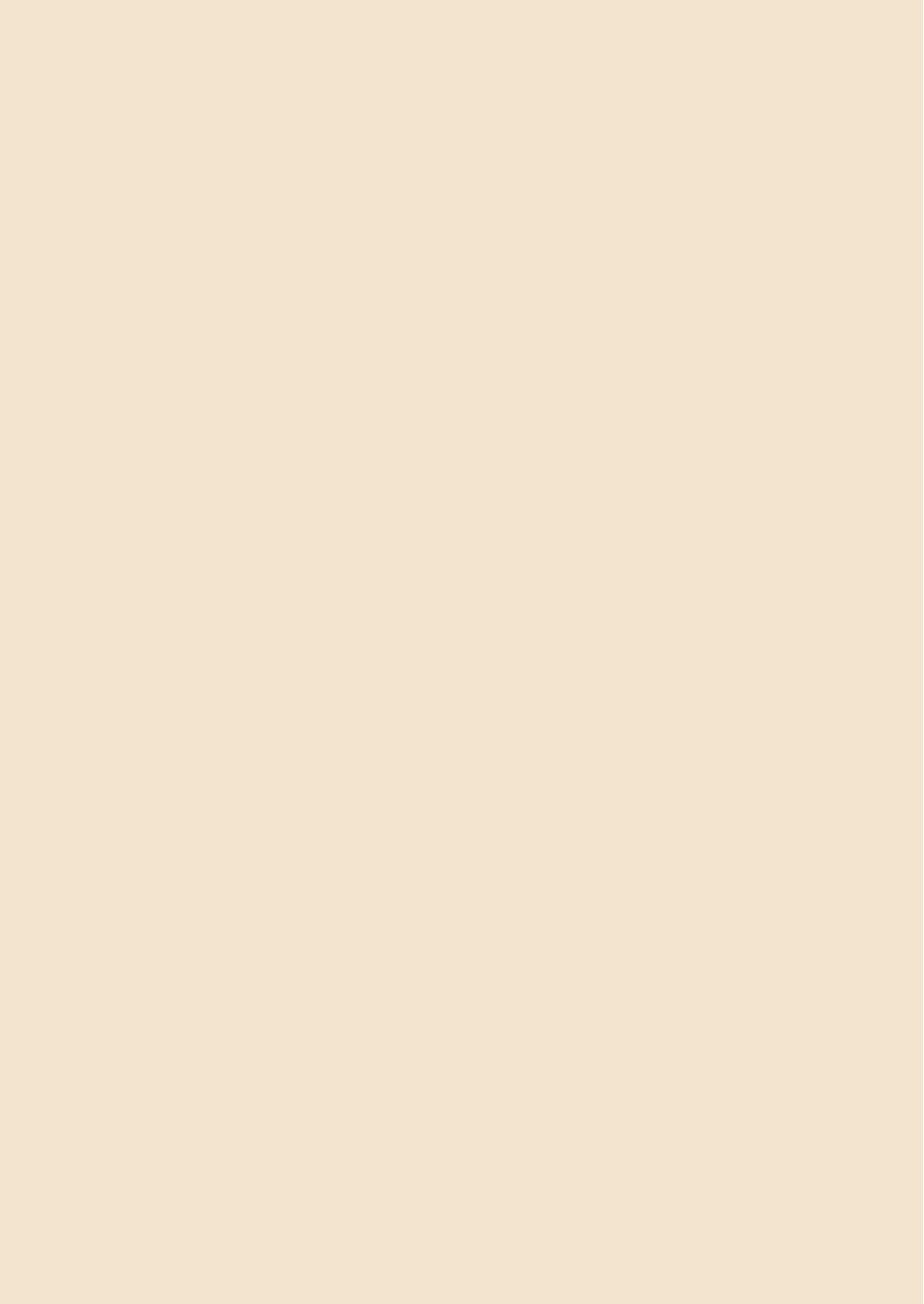ISSUE: The key technologies of the past half-century—transistors, semiconductors, and genetic engineering—have all been about down reducing size, materials and costs while increasing power. We are about to take a much bigger step down. Our capacity to manipulate matter is moving from genes to atoms. While civil society and governments focus on genetic modification, an impressive array of industrial enterprises is targeting a scientific revolution that could modify matter and transform every aspect of work and life. This report introduces a set of tools and techniques we call Atomtechnologies, which includes nanoparticles, nano biotechnology, nanofabrication and molecular manufacture. It also describes the coming convergence of biotechnology, information technologies, and cognitive sciences with nano-scale manipulation of matter as the unifying force. Section I (*What is Atomtech?*) introduces the technologies and Section III (*Will Atomtechnologies work?*) provides four criteria for measuring the commercial prospects.

IMPACT: Every form of work and enterprise will be affected. Section II (*Four [risky] steps down*) describes the present and future scope of the technology. The current global market for nano-scale technologies is estimated at around us\$45 billion.<sup>1</sup> They already play an enabling role in biotechnology, pharmaceuticals, information and energy storage and in the booming materials industry. Nanofabricated circuitry is predicted to capture the silicon-based semiconductor market within the decade (global revenues in this sector alone will top us\$300 billion by 2006). The technologies will move into conventional manufacture including everything from home appliances to clothing and food. By 2015, the world market for all steps of Atomtech will exceed us\$1 trillion and the world will be faced with bionic organisms (Section II, *Atom and Eve*).2 Though its impact will be felt first in the North, Atomtech—like biotech before it will have early economic and environmental consequences for developing countries.

RISKS: A few scientists (and fewer governments) recognize that Atomtech poses both tremendous opportunities and horrendous social and environmental risks. Atomtech will allow industry to monopolize atomic-level manufacturing platforms that underpin all animate and inanimate matter. The present-day bulk production of materials and new forms of carbon with unknown and untested characteristics is a major concern. In the future, mass production of unique nanomaterials and selfreplicating nano-machinery pose

incalculable risks. Atomtech could also mean the creation and combination of new elements and the amplification of weapons of mass destruction. Section IV (*Who and where will it impact?*) continues earlier notes on risks and adds sectoral examples.

## SUMMARY : Atomtech on a Page

ACTORS: Public funding in the usa, Japan and Europe is in the range of us\$2 billion per annum and rising sharply. Major corporations in every industrial sector are committed, from Bayer to Boeing, Motorola to Mitsubishi and from ibm to Exxon. Their in-house investment probably equals that of start-up enterprises. Total R&D spending worldwide in 2001 was about us\$4 billion. Section V (*Who cares?*) examines the range of small and large companies, universities and governments working on the new technologies.

POLICIES: Most present-day Atomtech research does not directly manipulate living material rather, the chemical elements vital to life—and has largely evaded regulatory scrutiny. Even the production and use of today's nano-scale materials could have breathtaking societal implications and the environmental impacts are unknown due to insufficient data and study. In the future, molecular manufacturing poses enormous environmental and social risks and must not proceed—even in the laboratory—in the absence of broad societal understanding and assessment. (Section VI offers policy recommendations.)

FORA: None. The impact of converging technologies at the nano-scale is either unknown or underestimated in intergovernmental fora. Since nano-scale technologies will be applied in all sectors, no agency is taking the lead. Governments and civil society organizations (csos) should establish an International Convention for the Evaluation of New Technologies (icent), including mechanisms to monitor technology development.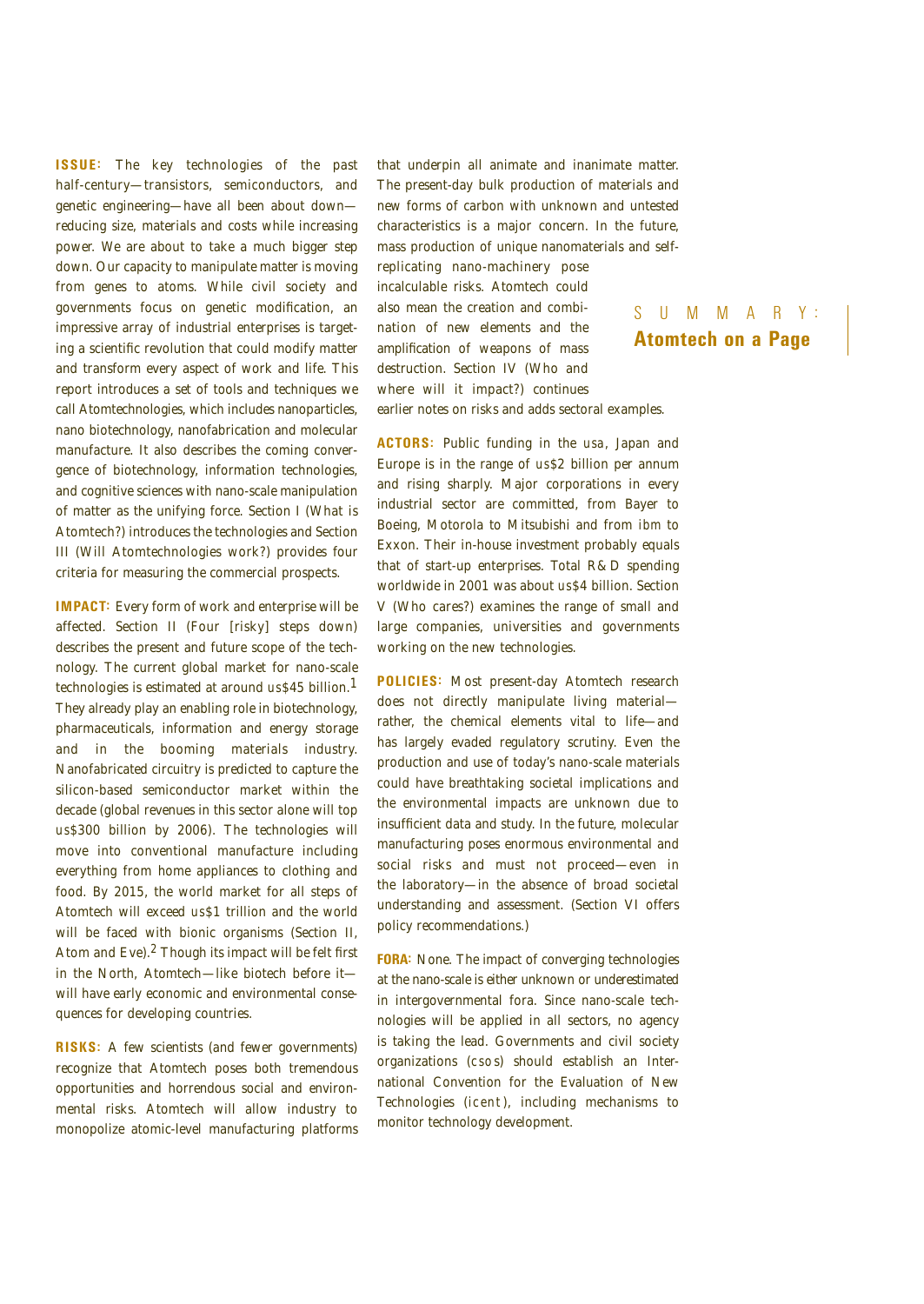This report describes and analyzes the convergence of nano-scale technologies and their potential societal impacts. Our goal is to translate complex scientific information and to catalyze widespread public debate. (New or specialized terms related to nanoscale technologies appear in bold in this document and are defined in the glossary see "NanoGrammar" in Appendix B).

## C O N T E X T: Converging Technologies

Industry and governments promise that the manipulation of matter on the scale of the **nanometer** (one-billionth of a meter) will deliver wondrous benefits. All matter—living and non-living—originates at the nano-scale. The impacts of technologies controlling this realm cannot be overestimated: control of

nano-scale matter is the control of nature's elements (the **atoms** and **molecules** that are the building blocks of everything). Biotech (the manipulation of genes), **Informatics** (the electronic management of information), Cognitive Sciences (the exploration and manipulation of the mind) and Nanotech (the manipulation of elements) will converge to transform both living and non-living matter. When gmos (genetically modified organisms) meet Atomically Modified Matter, life and living will never be the same.

Today, public and private research at the nano-scale is evolving beneath the radar screen of civil society and government regulators. While society is mired in acrimonious though vital—debates on the promises and perils of genetic modification, industrial enterprises are harnessing an Atomtechnology revolution that could modify all matter and transform every aspect of work and life. Understanding and oversight by civil society and governments is urgently needed or the products of nano-scale technologies will be rushed to market without transparent and democratic processes of review, assessment and regulation.

Traditionally, we have thought and manufactured on the macroscale (meters). Over the past 50 years, we have learned also to think and manufacture at the microscale (micrometers and smaller). We have just begun to turn our attention to the nano-scale, where the raw material of both science and commerce is the atom.

*Atomtechnology* refers to a spectrum of new techologies that operate at the nano-scale and below—that is, the manipulation of molecules, atoms and sub-atomic particles to create new products. By adopting the term *nanotechnology*, industry implies that the manipulation of matter will stop at the level of atoms and molecules measured in nanometers. However, it would be naïve to assume that the nano-scale will be the final frontier. "Atomtech" better describes the technologies that aim to manipulate the fundamental building blocks of matter.

## HISTORICAL CUE I Technology: Impoverishing Improvements?

*"He made a disgusted wave of his hand. 'Tis true, 'tis true. For though it can be said that a rising tide lifts all boats, a leaky skiff will scrape bottom no matter what the tide.'"*

**Gary Krist** *Extravagance: A Novel* In his fictional contrasting of the London stockmarket of the 1690s and Wall Street in the 1990s, author Gary Krist shows that the two eras were driven by rapid technological transformations catapulted by greed and collusion between government and the Captains of Industry. While the rich led lives of unbelievable extravagance, London's poor and even New York's middle class became more marginalized.3 Despite the passing of three hundred years, the lessons of history remain unlearned. Rising tides still swamp many boats.

#### INDUSTRIAL RENAISSANCE?

Historians usually peg the European Renaissance as being between

1450 and 1625 (or an era that roughly encompasses the lives of Leonardo da Vinci and Galileo). Some historians like John Gribbin are more precise. A period of science and discovery began, he contends, in 1453 when Gutenberg began printing the bible. Copernicus forced Europe to look "up" by publishing his treatise on the Revolution of the Celestial Spheres; and, Vesaluis urged Europe to look "down" with the publication of his revolutionary

tome on the Fabric of the Human Body.4 At a pace barely matched by today's Internet, printing presses spread across Europe within 25 years from Palermo to Oxford carrying the new thoughts and ideas to every nook and cranny of the continent. Copernicus changed our sense of ourselves in the universe but also pressed scholars to investigate the nature of matter itself. Vesaluis launched biology as a science—info, nano, bio!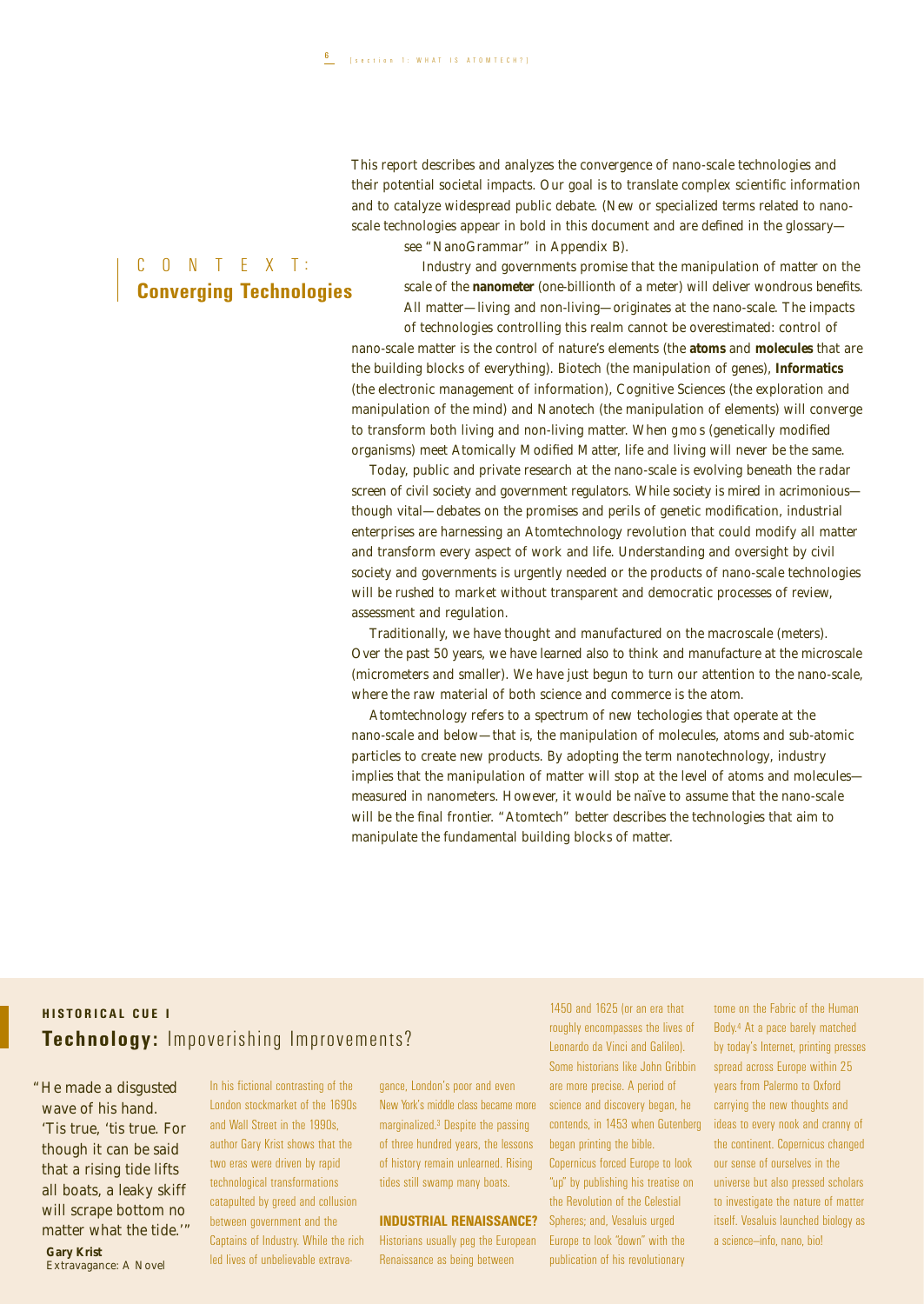#### Taxonomy of Converging Technologies

**Biotechnology** Encompassing a variety of techniques involving the use and manipulation of living organisms, biotech has become synonymous with genetic engineering (recombinant DNA technology), the process by which genes are altered and transferred artificially from one organism to another. Biotech focuses on the cell nucleus.

Nanotechnology Nanotechnology refers to the manipulation of living and non-living matter at the level of the nanometer (nm), one billionth of a meter. It is at this scale that quantum physics takes over from classical physics and the properties of elements change character in novel and unpredictable ways.

**Cognitive Science** Cognitive science focuses on how humans and other animals (as well as machines) acquire, represent and manipulate knowledge. Greater understanding of cognition enables the development of artificial intelligence where machines emulate mental processes. This discipline also includes cognitive neurosciences, enabling the exploration and manipulation of the mind, especially for "enhancement" of human performance.

Informatics Information technologies, including computing and communications, that allow scientists to capture, organize and analyze data.

**Robotics** A technology that focuses on building computer-directed machines capable of performing a variety of tasks.

Atomtechnologies All matter (living and non-living) is composed of nano-scale materials including atoms and molecules. Atomtechnologies refer to a spectrum of techniques involving the manipulation of molecules, atoms and sub-atomic particles to produce materials. Atomtech also involves the merging and manipulation of living and non-living matter to create new and/or hybrid elements and organisms. Atomtech's power will be fully realized with the integration of technologies that operate at the nanoscale, including biotechnology, informatics, robotics and cognitive science.

There are many ways to describe how these technologies will converge. The US government favors "NBIC"—nanotech, biotech, informatics and cognitive science. Bill Joy, the Chief Scientist at Sun Microsystems, has written provocatively about the implications of GNR—genetics, nanotechnology and robotics. Others point to "GRAIN"—genetics, robotics, artificial intelligence and nanotechnology. Whatever the acronym, the critical point about converging technologies is that they all meet at the bottom.

That the Renaissance was actually an industrial revolution has usually been ignored. "The main reason for productivity gains [during the Renaissance] was technological progress…," historian Carlo Cipolla insists, looking back on the explosion of wealth during that period.<sup>5</sup> The productivity of Italian weavers doubled and then tripled—even without the textile machinery that became the trademark of Britain's Industrial Revolution centuries later. Gutenberg's first printers churned

out three hundred pages a day. By the end of the Renaissance, a printer could produce four times that amount. Between 1350 and 1550, English iron production rose seven or eightfold. Many of the Renaissance advances came in the areas of shipping and trade. Before Columbus, the crew-to-cargo ratio was one sailor for every five or six tons. The Dutch achieved a ratio of one man per ten tons by the end of the Renaissance.6 Five hundred fifty years later: info, nano, and bio.

inter Phillips, "The Renaissance and the 1625 trade in Europe  $r$ ise of capitalism, between roughly  $600-800$  percent. No 1450 and 1625, hummed with heydays of the Roman ose technological and commercial so much wealth been  $\mathsf{innovations} \mathsf{I}^{\tau}$  Venice became  $\qquad \qquad \mathsf{so} \text{ quickly}.$ the the hub of European commerce. But, as Phillips points o fore The Northern Italian city-state the rich lived live io as a result of the net in the bottom and the bottom so improved shipbuilding and are as a result of the net six technology—pioneering assembly According to historian Kevin lines and interchangeable parts that oceangoing vessels could be built in one day. Technology spurred the first modern era of

Globalization. Between 1450 and 1625 trade in Europe grew by 600–800 percent. Not since the heydays of the Roman Empire had so much wealth been amassed so quickly.

But, as Phillips points out, while the rich lived lives of extravagance as a result of the new technologies, the cost of living increased desperately for the working classes.8 "Peasants and tenant farmers staggered under rent increases that outran their crop receipts. Diets everywhere

had less meat and grain and peasants spoke with envy of grandparents who had eaten elegantly from farming the same plot of land." <sup>9</sup> Inequities between rich and poor (especially with respect to food and shelter) grew greater than they had been for one thousand years.

#### DUTCH (TECH) TREAT:

Technology, trade and capitalism united in the Low Countries (the British enviously called it "Dutch finance"<sup>10</sup>) to give Europe (contd.)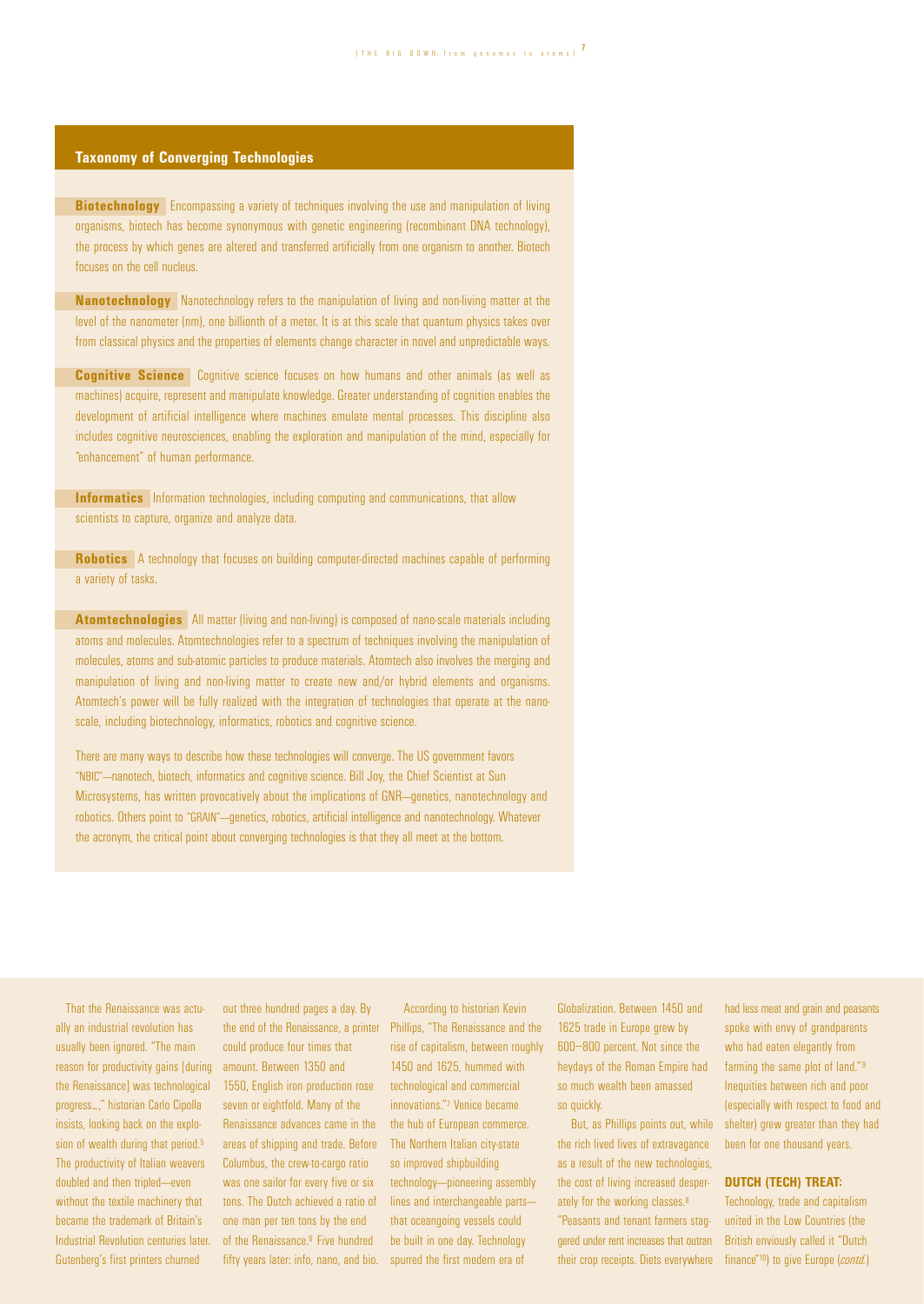Generally, *nanotechology* refers to mechanical engineering on a molecular scale, but it is a slippery and ambiguous term. Sometimes it refers to today's applied nanotechnology, such as the use of **nanoparticles** in cosmetics or industrial coatings. Sometimes it refers to the longer-term goal of molecular manufacture—atomic engineering feats that are not yet possible. These are vastly different faces of a technology that have dramatically different implications for society. It is important to bear in mind that while some applications of Atomtech are market realities, others are in the early stages of development, and still others are dismissed as the aberrant visions of "fringe futurists." Based on recent history, etc Group believes it is distinctly "bad science" to dismiss any technological research that is so well-funded and involves so many diverse industrial actors.

Atomtechnology is trans-disciplinary. It borrows from physics, engineering, molecular biology and chemistry. Its real power lies in its ability to touch every sector of the world economy and its potential to re-define life itself. For example, genetic engineering as we know it today will be fundamentally changed and empowered by Atomtech. But Atomtech will eclipse genetic engineering because it involves *all* matter—both living and non-living.

The issue of ownership and control of this all-pervasive technology is paramount. Who will control the products and processes of Atomtech? Like the industrial revolutions that have preceded it, will we see a decline in the well being of poor people and increased disparity between rich and poor? Nano-scale manipulation in all its forms offers unprecedented potential for sweeping monopoly control of elements and processes that are fundamental to biological function and material resources.

The hype surrounding nano-scale technologies today is eerily reminiscent of the early promises of biotech. This time we're told that **nano** will eradicate poverty by providing material goods (pollution free!) to all the world's people, cure disease, reverse global warming, extend life spans and solve the energy crisis. Atomtech's present and future applications are potentially beneficial and socially appealing. But even Atomtech's biggest boosters warn that small wonders can mean colossal woes. Atomtech's unknowns—ranging from the health and environmental risks of nanoparticle contamination to **Gray Goo** and cyborgs, to the amplification of weapons of mass destruction—pose incalculable risks. While the potential to develop environmentally friendly and inexpensive products and processes is enormous, we do not know enough about the socio-economic, health or environmental implications of Atomtech—present or future.

its second industrial revolution. As did the Italians before them, Holland's inventors looked up (or out) and down—inventing both the telescope and the microscope for commercial use. Dutch technologies involving shipbuilding, fishing, and textiles, among others, dominated the 1600s.11 The Low Countries had 6,000 ships in 1669—a commercial armada equal to that of the rest of Europe's.

#### IMPERIAL IMPOVERISHMENTS:

In the early 1700s, however, the

technology torch was passed to a new industrial giant. The UK dominated the world at least from the mid-18th century to the late 19th century. Between 1808-1830 global wealth generated by Britain's trade rose by 30 percent. Between 1840 and 1870, world trade jumped fivefold with Britain controlling half of all manufacturing trade.12 Uniquely, Britain's Industrial Revolution united power with portability. Steam power (through steam engines in factories and steam locomotives) made it possible for manufacturing to take place where ever most

convenient. Industrialists could build close to labor markets or upwind from High Street.13

Once again, the enormous Industrial Revolution was far from universal. Between 1760 and 1845 the overall trend in working-class wages was downward. Even The Economist concedes that in the 19th century, "the initial enriching impact of the industrial revolution had given way to the Dickensian miseries of urban life."14

#### REPUBLICAN REVOLUTIONS:

By the end of the 19th century, industrial power shifted across the Atlantic to the United States. The advent of the railway and the telegraph in the mid-19th century spurred huge changes in US industry. With the coming of the automobile—followed by the airplane, radio, and a host of related technological innovations—US industrial dominance was definitive. The extravagances of the "Gay '90s" and the "Roaring '20s" are legendary. Less well remembered

is that between 1920 and 1927 approximately 650,000 workers were added to the jobless roster. As many as 200,000 people per year were thrown out of work as a result of new technologies in the years immediately before the 1929 stock market crash.15

Another industrial revolution one led by informatics and biotechnology—got underway in the final decades of the 20th century. Between 1980 and 2000, the share of total market capital held by high tech stocks in the USA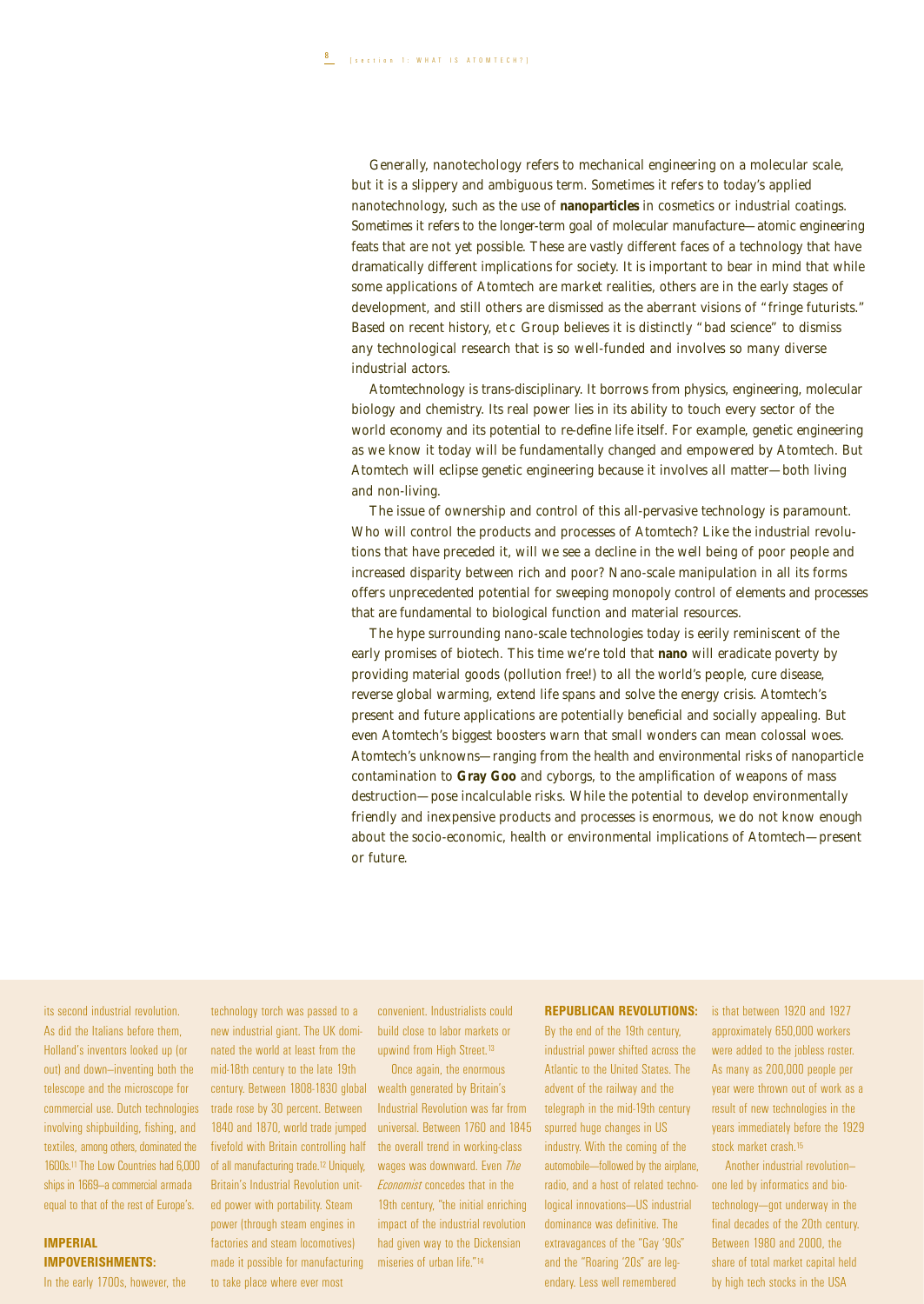etc Group's focus has always been on rural societies—especially in the South. The convergence of technologies at the nano-scale may seem a long way from rural communities in Africa, Asia or Latin America. It is not. More than twenty years ago, we warned that biotechnology would soon affect health and agriculture in developing countries. New technologies in the North also affect markets, imports and exports, labor requirements and production strategies. If the technologies are less than successful, they may be "dumped" in the Third World. If they are commercially successful, they may spillover into developing countries and/or radically transform local economies. With biotechnology, for example, the discovery that farmers' traditional maize varieties in Mexico have been contaminated with genetically modified DNA illustrates the potential health, environmental and trade impacts. The controversy over the shipment of US-grown genetically modified grains as humanitarian food aid to the South provides another example. While the immediate market interest in nano-scale technologies seems strongest in informatics and materials, much work is being done in nanobio-technology. Just as biotech came to dominate the life sciences over the past two decades, ETC Group believes that nano-scale convergence will become the operative strategy for corporate control of commercial food, agriculture and health in the 21<sup>st</sup> century.

#### ETC Evaluation

The point is not that technologies are bad (although certain technologies may be inherently destructive, centralizing or otherwise dis-empowering). Rather, the evaluation of powerful new technologies requires broad social discussion and preparation. Society must be informed and empowered to participate in decisionmaking about emerging technologies.

#### **Warning**

In 2002 breakthroughs in nanoscience are announced on a monthly basis and scientists are accomplishing feats thought impossible only a year earlier. Given the breathtaking pace of new developments in nanoscience, some information in this kit will likely be rendered outof-date before it is published. Section VI lists resources where readers can find additional and updated information on Atomtech.

#### TECHNOLOGY'S RISING TIDE:

the collapse). But, while Corporate America brags about entrepreneurship and innovation, the development of semiconductors, computers, robotics, aero space technologies, and the Internet have either been instigated or heavily subsidized and protected by government. This has not only given us cell phones and GM crops but increasing inequity, unemployment and impoverishment in the United States and abroad.

rose from 5 to 30 percent (before

For at least 550 years, technological transformations have shaped world affairs. The importance of science and technology in the last century and in the years ahead—cannot be exaggerated. Economists see technological advancement to be the rising tide allowing benefits and abundance to "trickle down" from those first enriched eventually to all. History suggests otherwise. From Europe's Renaissance to America's "IT" revolution, humanity has been marched through a succession of industrial

revolutions that—in their early generations—have further dis-empowered and disabled marginal groups. Whether it is the technological transformation of Italy in the 15th and 16th centuries or of England in the 18th century—or the United States in the 20th century—each of these revolutions profoundly distorted social equity and politics. In each case the innovators were subsidized by the ruling class/government of the day. Each industrial transformation created extravagant wealth (whether for the Medici family or

the Gates) and enormous poverty. The peasant farmers who were "out of the loop" in Renaissance Italy were defeated by the Price Revolution that accompanied the new technologies. Likewise, the miners and textile workers of Great Britain were caught in a price squeeze that expanded the ranks of the hungry. Nutrition was so imperiled that the average height of young military recruits in the UK, Sweden, Hungary, and the USA (where records are available) during their industrial revolutions declined

substantially and did not return to pre-"revolutionary" levels for as much as a century.16 As the Italians subsidized Leonardo da Vinci, the Dutch and British likewise subsidized their inventors and industrialists. The Americans made this collusion an art form. In every case, technologies have piggybacked on government in order to gain consumer acceptance and market monopoly. In every case, at least initially, the poor and marginalized have suffered.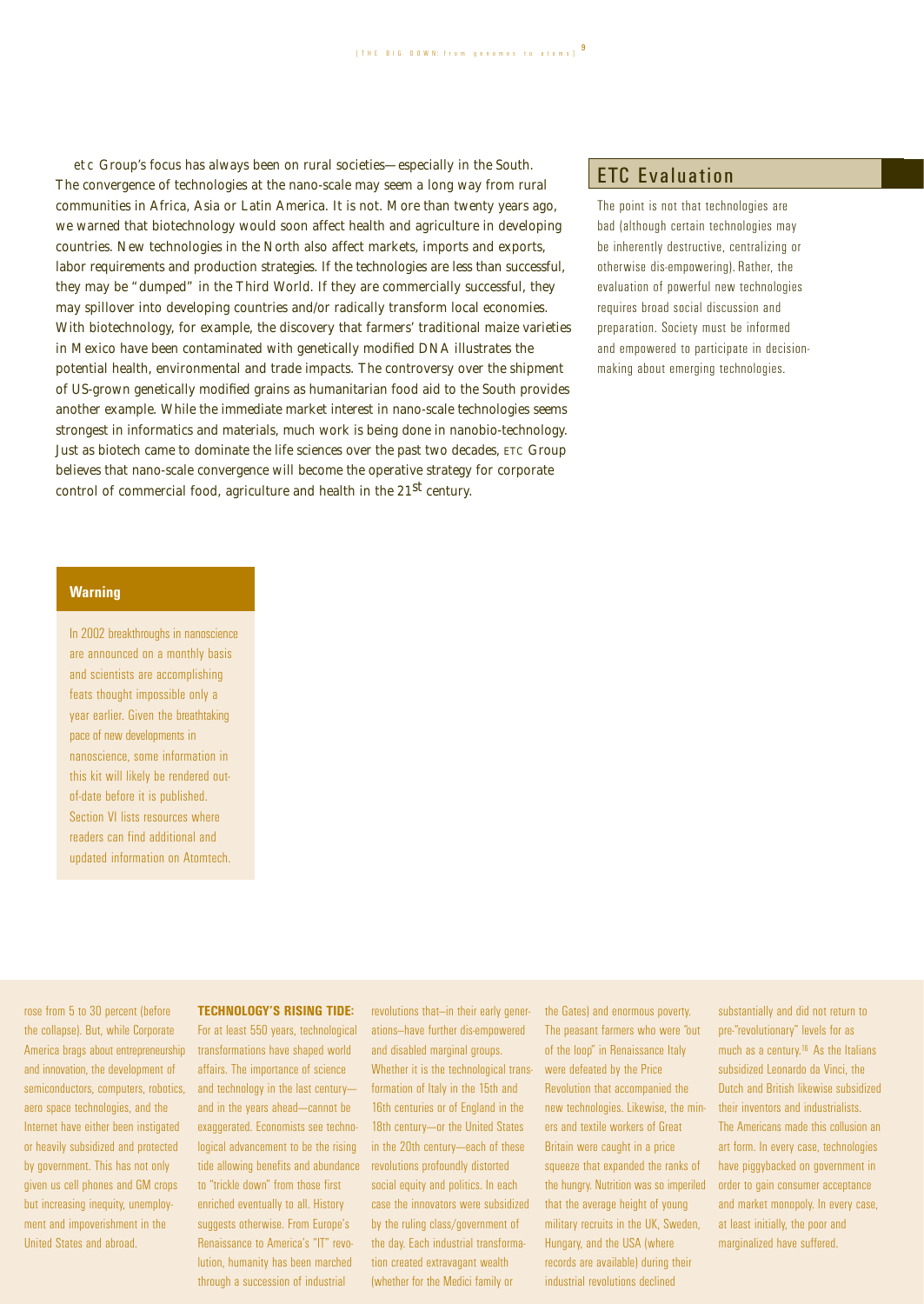The role

of the

infinitely

small is

## infinitely large.

Louis Pasteur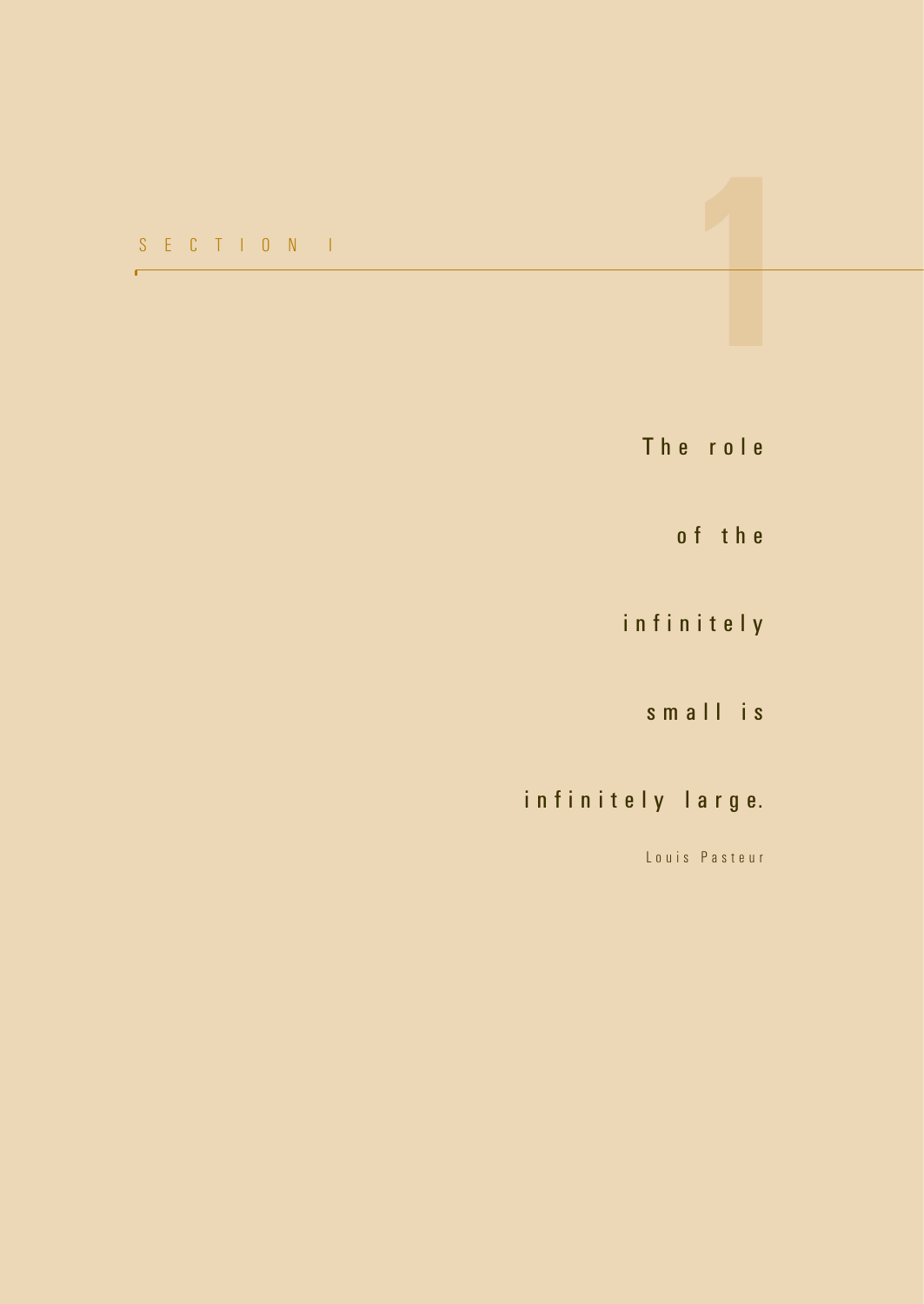## WHAT IS ATOMTECH?

FROM GOLIATH TO DAVID Before an earthquake destroyed it in 227 bce, the Colossus of Rhodes, a bronze statue depicting the god Helios, straddled the city's harbor and towered 32 meters above the waves. It was considered one of the seven human-made wonders of the world. Lately, our appreciation of the wondrous has shrunk—from the very, very big to the very, very small—from "colossus" (Greek for "large") to "nanos" ("dwarf").

A SENSE OF SIZE *Atomtechnology* refers to a spectrum of new technologies that seek to manipulate atoms, molecules and sub-atomic particles to create new products. Industry prefers the term nanotechnology.17

"Nano" is a measurement not an object. Whereas the word *biotechnology* gives some idea of what material is being manipulated by means of human art—*bio* (i.e., life)—nanotechnology reveals only the size of the material being manipulated (a nanometer is one-billionth of a meter). Any thing on the nano-scale is invisible to the naked eye and to all save the most specialized instruments. Getting a sense of the nano-scale (up to 100 nanometers) is critical to understanding its importance.



"We have you surrounded and, by the way, that rock belongs to us!"

The biblical story of David and Goliath, wherein little David defeated mighty Goliath with a slingshot, teaches us that small can be more powerful than big. Today, mighty Goliath (industrial corporations) has learned his lesson and is exploiting the power of small to become mightier still, while little David (society) cannot even see his opponent.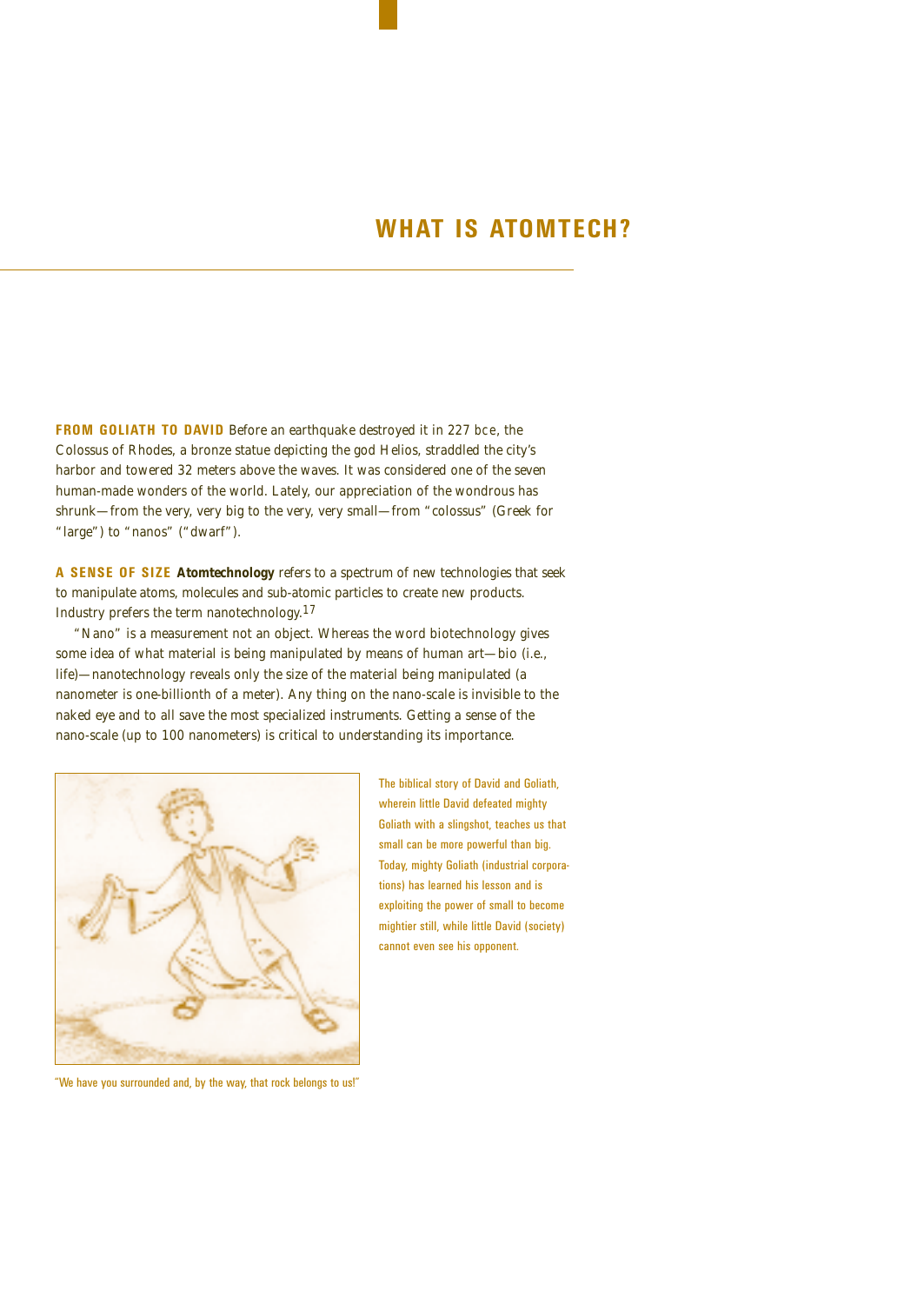

#### Recipe for a Small Person

| <b>ELEMENT</b>      | <b>FRACTION OF</b><br><b>TOTAL BODY MASS</b> |
|---------------------|----------------------------------------------|
| Oxygen              | 61%                                          |
| Carhon              | 23%                                          |
| Hydrogen            | 10%                                          |
| Nitrogen            | 2.6%                                         |
| Calcium             | 1.4%                                         |
| Phosphorus          | 1.1%                                         |
| Sulfur              | 0.2%                                         |
| Potassium           | 0.2%                                         |
| Sodium              | 0.14%                                        |
| Chlorine            | 0.12%                                        |
| <b>Magnesium</b>    | 0.027%                                       |
| Silicon             | 260 ppm*                                     |
| Iron                | 60 ppm                                       |
| <b>Fluorine</b>     | 37 ppm                                       |
| Zinc                | 33 ppm                                       |
| Copper              | 1 ppm                                        |
| <b>Manganese</b>    | $0.2$ ppm                                    |
| Tin                 | $0.2$ ppm                                    |
| Iodine              | $0.2$ ppm                                    |
| Selenium            | $0.2$ ppm                                    |
| Nickel              | $0.2$ ppm                                    |
| Molybdenum          | $0.1$ ppm                                    |
| Vanadium            | $0.1$ ppm                                    |
| Chromium            | $0.03$ ppm                                   |
| Cobalt              | $0.02$ ppm                                   |
| * parts per million |                                              |

#### **To help you get a sense of size:**

- Ten atoms of hydrogen lined up side-by-side stretch to one nanometer.
- **If one hydrogen atom were enlarged to the size of this period (".") and** if the letter next to it ("a") were equally magnified, the "a" would be 80 kilometers high.
- A dna molecule is about 2.5 nm wide (25 times bigger than a hydrogen atom). dna—the information-carrying substance that genetic engineers mix and match—is an assemblage of hydrogen, nitrogen, oxygen and carbon atoms.
- A red blood cell is about 5,000 nm in diameter, about one-twentieth the width of a human hair.
- **The individual components of silicon transistors used in microelectronics** span as little as 130 nanometers across, which means that Intel can fit 42 million of them onto its Pentium 4 chip.18
- A nanometer is  $10^{-9}$  meters in length.  $10^{-12}$  puts us in the realm of the nucleus of an atom; 1012 is on the scale of the entire solar system.

Medieval philosophers could only ponder this invisible realm, wondering how many angels could dance on the head of a pin. Without interfering with any eschatological calculations, scientists now know that 900 million nanoparticles can squeeze onto a pinhead.19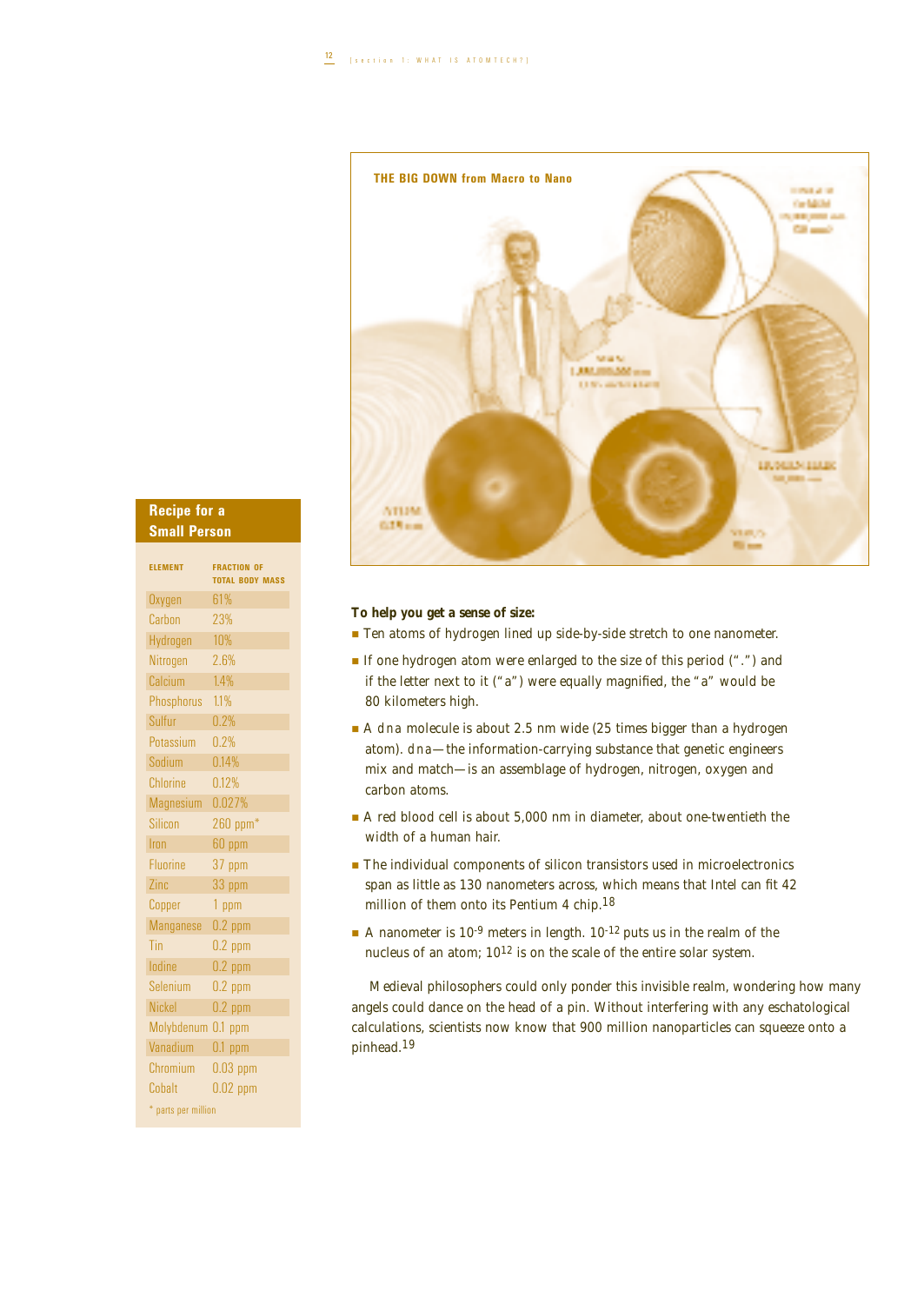| Ħ         |                       |           |          | <b>The Periodic Table</b>   |                             |            |           |                  |           |            |           |            |            |            |                          |            | Q,<br>His |
|-----------|-----------------------|-----------|----------|-----------------------------|-----------------------------|------------|-----------|------------------|-----------|------------|-----------|------------|------------|------------|--------------------------|------------|-----------|
| a<br>Ш    | ÷<br>Be.              |           |          |                             |                             |            |           |                  |           |            |           | 9<br>ы     | B<br>ç.    | T<br>N     | Ų.<br>O.                 | 5<br>r.    | IJ<br>No  |
| Ne        | E<br>Mg               |           |          |                             |                             |            |           |                  |           |            |           | D<br>A.    | ш<br>ы     |            | 5                        | a          | a<br>kr.  |
| 19<br>κ   | 20.<br>Cл             | 21<br>Ge. | 29.<br>π | 22.<br>y                    | 24.<br>Cr.                  | 294<br>Vr. | 26.<br>ГA | 20.<br>ßв        | 78.<br>M  | 29.<br>Oц  | 20<br>7'n | 31.<br>Go. | 92<br>Ga.  | 20.<br>문지  | 24.<br>San               | ŚБ.<br>Dr. | 26<br>Kr  |
| ΩŢ<br>na  | 19, 19,<br>29.<br>Sr. | 38<br>Y   | 40<br>z, | 41.<br>Na                   | 42.<br>We.                  | 40<br>T.   | 44<br>Пu  | 槛<br>Пħ          | 46<br>ne. | 47<br>Ag   | 椙<br>Сg   | 権<br>In.   | 50<br>Sm   | SI.<br>Sb. | 骗<br>Te                  | œ          | 54<br>Жe  |
| 55<br>Ģg. | 56<br>Da              | 71<br>Lu  | 72<br>Ш  | 73<br>Ta                    | 74                          | 75<br>Пa   | 76<br>Da, | 77<br>h          | 70<br>г.  | 79<br>ŔЦ   | B0<br>Цg  | B          | œ<br>Пà    | 83<br>D    | 84<br>ГÞ,                | œ<br>A     | 88<br>Din |
| W<br>m    | œ<br>Пx               | 103<br>u  | TЫ<br>m  | <b>ALL AN</b><br><b>NGC</b> | <b>BUT</b><br>l a Sa<br>Sg. | Иř<br>D'n  | 108<br>Lэ | <b>IDS</b><br>V. | Пē<br>Wum | Uwu        | 日記<br>Uub | 13<br>Uut  | IИ<br>L LG | 115<br>Uus | ПG<br>Uuh                | Uus        | ПB<br>Uua |
|           |                       | 57<br>L X | 50<br>Gе | 59<br>m                     | GO.<br>Mа                   | GΙ<br>m    | 62<br>Sm  | 60<br>Пu         | 64<br>Gel | CG.<br>Th  | GG.<br>D۷ | ø<br>l le  | GO.<br>m   | 69<br>Tm   | 78<br>Yb.                |            |           |
|           |                       | 69<br>Ac. | 90<br>m  | 91<br>Pu                    | 52.<br>υ                    | 29.<br>Ng  | 24<br>Pu  | 25<br>Am.        | 98<br>Qu. | 97<br>blk. | 掲<br>u    | 50<br>Þ    | 190<br>m i | IрI<br>m   | <b>IRE</b><br><b>INU</b> |            |           |

ATOMIC ALCHEMY: At the level of atoms and molecules, Atomtech's raw materials are the chemical elements of the **Periodic Table**, which are the stuff of everything else, including the genetic building blocks of life. The Periodic Table is a list of all known chemical elements, approximately 115 at present.<sup>20</sup> The symbols for each chemical element (usually the first letters in its name) are arranged in columns and rows, grouped according to chemical properties.

All matter, living and non-living, is made up of chemical elements. Since everything in the known Universe is constructed from hardly a hundred different building blocks, the infinite variety around us is the result of unique chemical "recipes" using a limited number of possible "ingredients." To function properly the human body requires 25 elements, but our bodies contain traces of all the elements that exist on earth.<sup>21</sup>

Hydrogen, for example, accounts for 88% of the atoms in the universe—it is in the sun, in water, in the earth's crust and in the human body. Carbon is a component of all matter that is living or was once living. Depending on variance in atmospheric conditions and temperature, carbon in its natural form can be graphite or diamond or coal. And many of us consume about 300 grams of carbon every day in the form of carbohydrates, fats and fiber.

Atomtechnologists seek to control the Periodic Table in the way that a painter controls a palette of pigments. The goal is to create new materials and modify existing ones.

CHARACTER LAWS: Size can change everything. At the nano-scale, elements can perform very differently than they do when they are on a larger scale. Stepping down from microtechnologies such as microelectronics and microprocessors to the nano-scale is a revolution all by itself. One micrometer is 1,000 times bigger than a nanometer. But the difference is greater than size. Below about 50 nm something that scientists call the "quantum size effect" kicks in: **quantum mechanics** take over from classical mechanics (classical mechanics governs the physical properties seen in both the

From Mendel to Mendeleyev: The Austrian monk, Felix Mendel, published his treatise on genetic inheritance in 1865. Four years later Dmitri Mendeleyev, a Russian chemist, published his textbook including the first chart of the Periodic Table of Elements. Mendel described the regeneration of life; Mendeleyev charted the elements of life. These two pioneers of "bio" and "nano" never met—but their technologies have!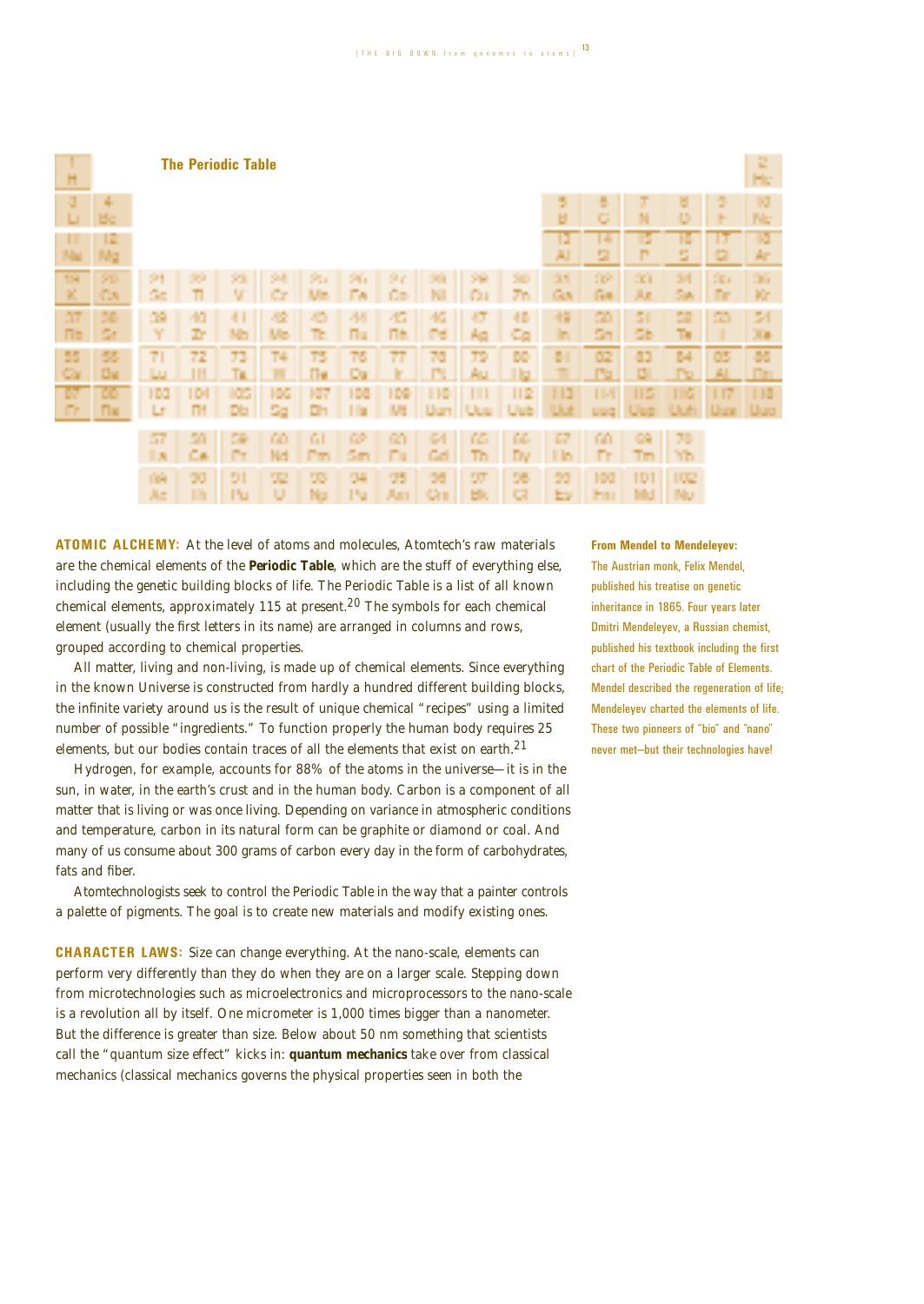macro- and micro-worlds). With only a reduction of size and no change in substance, fundamental manufacturing characteristics such as electrical conductivity, colour, strength, melting point—the properties that we usually consider constant for a given material—can all change.

- A substance that is red when it is a meter wide may be green when its width is only a few nanometers (the gold of a wedding band looks yellow, for example; nanogold is red).
- **Something that is soft and malleable on the macro-scale may be** stronger than steel at the nano-scale.
- A single gram of a catalyst material (used to speed up chemical reactions) that is made of particles 10 nanometers in diameter is about 100 times more reactive than the same amount of the same material made of particles one micrometer in diameter.22
- A form of pure carbon at the nano-scale can be both a conductor and semi-conductor of electricity, whereas a large-scale form of pure carbon (e.g. diamond) is neither.

The changes in colour, strength, conductivity and reactivity that are observable at the nano-scale are attributed to the reduction in the size of the particles. By tailoring the structure of materials at the nano-scale, it is possible to engineer novel materials that have entirely new properties never before identified in nature.

TOOLS FOR A TINY TECHNOLOGY: Before you can make or manipulate anything that takes advantage of quantum mechanics, you have to have the tools to see what's happening at the nano-scale. In 1959, physicist Richard Feynman delivered an address to the American Physical Society at the California Institute of Technology entitled "There's Plenty of Room at the Bottom." In that speech, the Nobel laureate (1965) laid the theoretical groundwork for nano-scale science (his audience was largely unmoved). Feynman explained that the biggest barrier to manipulating the nano-scale world was that we couldn't see it: the best electron microscope in 1959 was still about

#### QUANTUM CHARACTER CHANGE: Chalk Talk & Pearls of Wisdom

The nano-scale invokes astonishing changes in the properties of common materials:

The abalone mollusk (the source of "mother-of-pearl"), for example, constructs an unbelievably durable shell by organizing calcium carbonate (the same substance as classroom chalk) into nanostructured bricks. For mortar, the abalone creates an elastic goo of protein and carbohydrate. If a crack starts on the outside of the shell, it has little chance of making it all the way through the thickness of the shell because the structure forces the crack to wind its way around the tiny bricks, diffusing the crack's energy. Aiding in damage control, the elastic-like mortar forms resilient nanostrings that try to force any separating bricks back together again. The quantum size effect changes characteristics without a change in the materials' chemical composition. The calcium carbonate that crumbles against the chalkboard becomes the impenetrable shell of the abalone.23

a hundred times too crude. Feynman concluded that "the problems of chemistry and biology can be greatly helped if our ability to see what we are doing, and to do things on an atomic level, is ultimately developed—a development which I think cannot be avoided."<sup>24</sup> And he put forth a challenge: "Is there no way to make the electron microscope more powerful?"

It took over twenty years to fully meet the challenge, but on August 10, 1982, US patent 4,343,993 issued to ibm for the invention of the Scanning Tunneling Microscope (stm), shedding fresh light on the atomic world.



The laminated layers of an abalone shell, as seen through a scanning electron microscope.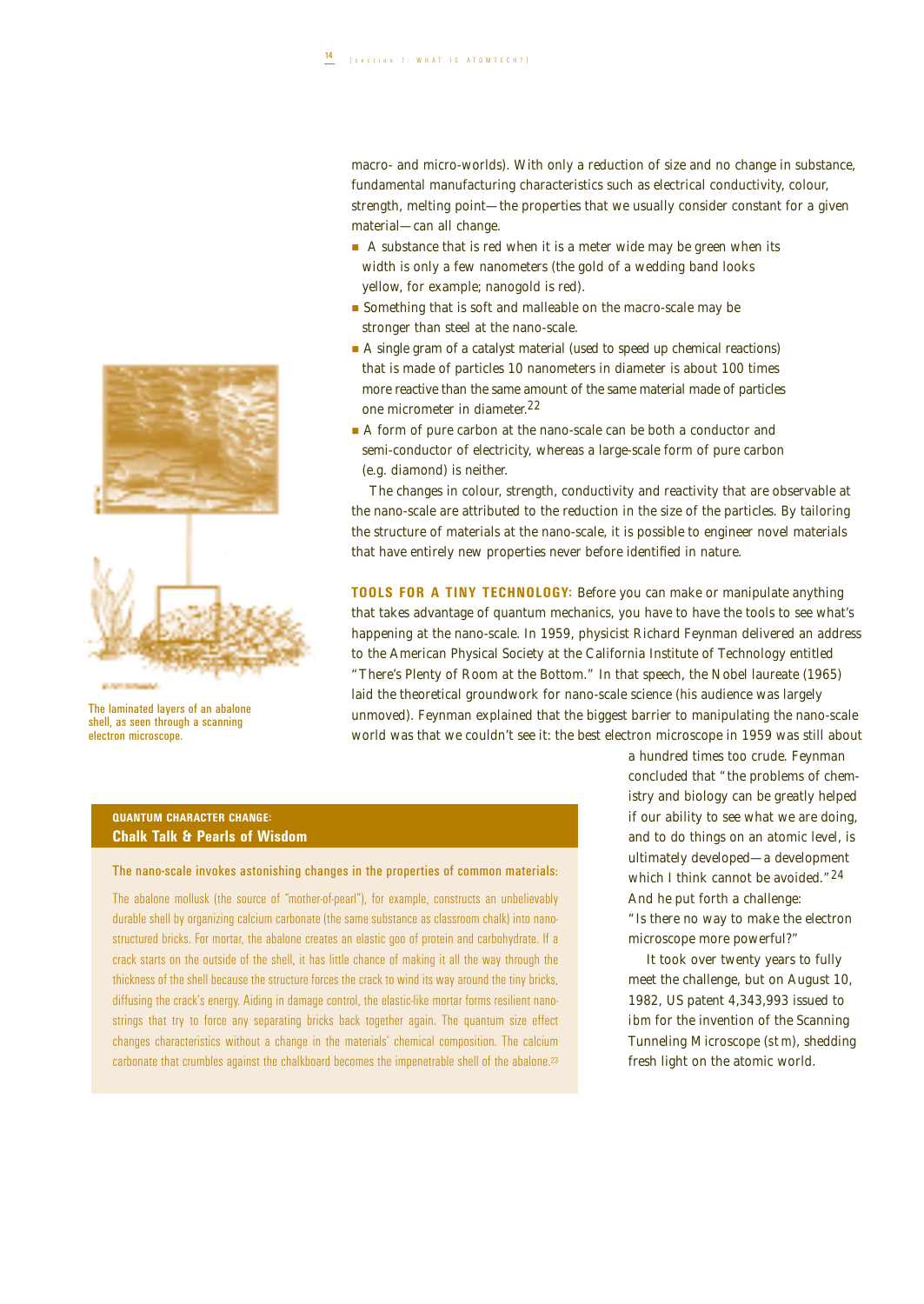Normally, we think of microscopes using lenses to magnify an object until it is big enough to be seen with an unaided eye, but an stm allows you to "see" indirectly, not by magnification. A fine needle-like tip that is electrically conductive is scanned just above the surface of an electricallyconductive sample. The distance between the tip and the sample is only a few Angstroms (a nanometer is 10 times bigger than an Angstrom) and that distance is controlled so that it remains constant. When a tiny voltage is applied, the rules of quantum mechanics allow electrons to jump, or "tunnel" across the space between tip and sample.<sup>25</sup> Though very small, this flow of electrons can easily be detected. As the tip moves along the surface of the sample, the tip's position is constantly adjusted to make sure the distance (and hence, the electrical current) remains constant. These adjustments trace the surface features of the sample. When the features are graphically displayed on a computer screen, we are able to



Scanning Probe Microscopies:



"see" the individual atoms and molecules that make up the sample. Because it relies on electrical flow between tip and sample, the stm can only be used to examine materials that will conduct at least a small electric current. For their invention of the scanning tunneling microscope, Gerd Binnig and Heinrich Rohrer won the Nobel Prize in Physics in 1986.

A scanning tunneling microscope not only gives us a front-row seat in the atomic arena, it also can put us on the playing field. By increasing the voltage while the tip is positioned exactly over an atom, the atom can be made to stick to the tip; the atom can then be repositioned and when the voltage is lowered, the atom will be released from the tip in its new location.26 In 1989, ibm researchers at the Almaden Research Center in San Jose, California (usa) picked up 35 xenon atoms (xenon is a chemically inert gaseous element) with the tip of an stm, one at a time, and arranged them on the surface of a nickel crystal. Not surprisingly, the scientists chose to spell out the letters I-B-M with their xenon atoms—forever associating Big Blue with small. The historic nano-logo spanned less than three nanometers.27 Picking up and relocating atoms is not easy or cheap and it may not be the most profitable way to atomically-engineer products, but it is a demonstration of our growing ability to manipulate on the nano-scale.

Since the early 1980s, stms have evolved into **Atomic Force Microscopes** (afms) that are able to "see" a wider range of nano-scale samples. The process remains close to the one developed by Binnig and Rohrer, where a needle-like tip scans across a surface whose topography is "read" and then translated into a graphic image.<sup>28</sup> Using afms instead of stms, however, it is possible to look at samples that are not highly conductive, such as biological samples. Rather than maintaining a constant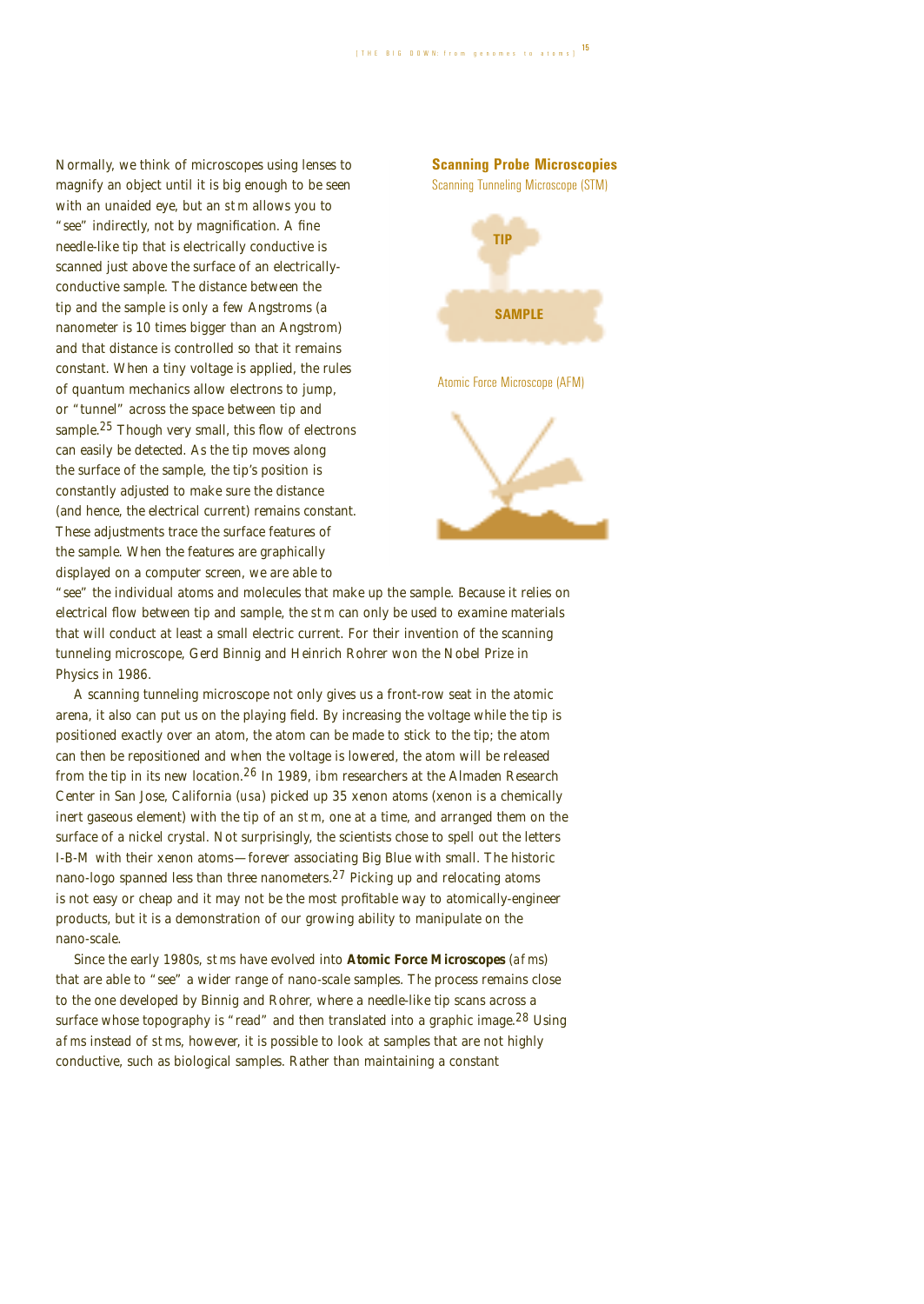distance between electrically-conductive tip and sample, the tip of an afm is attached to the end of a highly sensitive cantilevered arm and actually touches the surface of the sample. The force of contact is very small. As with the stm, the tip scans the sample's surface to generate an image, but the afm records and measures the small upward and downward movements of the arm that are needed to maintain a constant force on the sample. The tip 'feels' the surface the way a finger might stroke a cheek. Because the touch must be delicate in order not to destroy the sample, several different methods have been developed, including one that gently taps the sample at unimaginably tiny intervals as it moves across its surface. Today, afms are the prerequisite tool that researchers use to observe and manipulate matter at the nano-scale; they cost anywhere from us\$50,000–\$1.5 million.29

Though Feynman may have been pleased by the developments in atomic-viewing in the first twenty years after his speech at Caltech, he would surely have been amazed by the progress in the second twenty years (Feynman died in 1988). The tools that enable nanoscientists to see and manipulate atoms are improving rapidly. In August 2002 ibm announced that it had developed a new electron microscope with resolving power less than the radius of a single hydrogen atom. The breakthrough will allow scientists to examine and correct atomic level defects in semiconducting material—a critical first step to making smaller, faster computer chips.<sup>30</sup>

IN THE THRALL OF THE SMALL: Getting small is not about shrinking machines simply to make more room on our desktops, although that will happen when more and more transistors can be packed onto smaller and smaller computer chips, for example. And it's not simply about our fascination with a realm outside of everyday human experience, analogous to the ancients' fascination with the colossal, though it may be partly about that. The real attraction of mastering the nano-realm is that it will expand our power to control other realms. The thrall of the small lies in the fact that the building blocks of all matter fundamental to sciences and industry originate at the nano-scale. Atomtech operates on the same scale as biomolecular processes, for example. If we can make machines on this scale we can use them to alter biological systems and we will also be able to put biomolecular processes to work as mechanical machines.

The power of Atomtech is that it will enable us to control and manipulate new realms, across many technological disciplines. Understanding the nano-scale is the first step.

It is also important to remember that the building blocks of matter—the elements of the Periodic Table—are not static. For more than 60 years, scientists in Europe and North America have been making their own contributions to the Periodic Table. Thus far, at least 17 elements have been created. (Some elements are in dispute, and, recently, the documentation of one element was proven to be bogus.) Even while scientists are constructing new elements, they are also learning more about sub-atomic particles and the unanticipated complexity of the structure of the atom. The "Big Down" does not stop with atoms themselves. In the years ahead, scientists will both make new elements and perhaps restructure and combine elements in ways we cannot imagine today. The possible socioeconomic and environmental implications of new forms of matter materials never before seen on earth—are impossible to calculate.

In the following section, ETC Group introduces four stages of Atomtechnology, including both present-day and future applications and their potential impacts.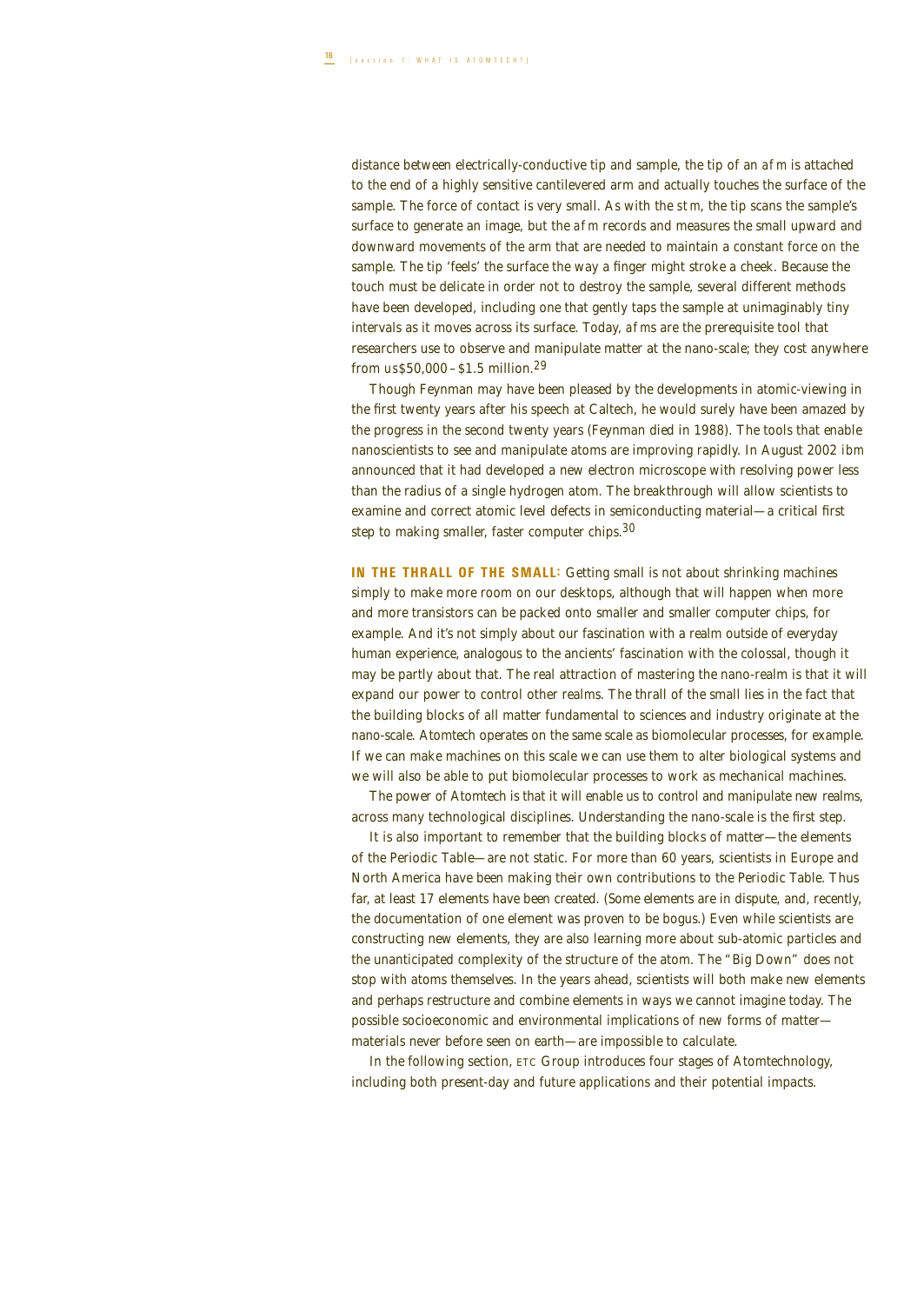#### New to the Periodic Table of Elements: "Natural" Creations

Element Year, Atomic Number Who Made it and Where?

Technetium (Tc) 1937, 43 E. Segré and C. Perrier, University of Palermo Sicily, Italy

Francium (Fr) 1939, 87 M. Perey, Curie Institute, Paris

Neptunium (Np) 1940, 93 E. McMillan, P. Abelson, Berkeley, CA (USA)

Astatine (At) 1940, 85 D. Corson, K.R. Mackenzie, E. Segré, Berkeley, CA (USA)

Americium (Am) 1944, 95 G. Seaborg et al., University of Chicago (USA)

Curium (Cm) 1944, 96 G. Seaborg et al., Berkeley, CA (USA)

Berkelium (Bk) 1949, 97 S. Thompson, A. Ghiorso, G. Seaborg, Berkeley, CA (USA)

Californium (Cf) 1950, 98 S. Thompson, A. Ghiorso, G. Seaborg, K. Street Jr., Berkeley, CA (USA)

Einsteinium (Es) 1952, 99 A. Ghiorso et al., Berkeley, CA (USA); discovered by analysis of fall-out material from first thermonuclear explosion on Eniwetok atoll

of fall-out material from first thermonuclear explosion on Eniwetok atoll Mendelevium (Md) 1955, 101

A. Ghiorso et al., Berkeley, CA (USA); discovered by analysis

Fermium (Fm) 1952, 100

A. Ghiorso et al., Berkeley, CA (USA)

Nobelium (No) 1956, 102 Joint Institute for Nuclear Research (JINR), Dubna, Russia

Lawrencium (Lr) 1961, 103 A. Ghiorso et al., Berkeley, CA (USA)

Rutherfordium (Rf) 1969, 104 A. Ghiorso et al., Berkeley, CA (USA); probably first made in 1964 by JINR, Dubna, Russia Dubnium (Db) 1967, 105 JINR, Dubna, Russia

Seaborgian (Sg) 1974, 106 A. Ghiorso et al., Berkeley, CA (USA)

Bohrium (Bh)

1981, 107 Gesellschaft für Schwerionenforschung (GSI, Laboratory for Heavy Ion Research), Darmstadt, Germany; probably first made in 1976 at JINR, Dubna, Russia

Meitnerium (Mt) 1982, 109 GSI, Darmstadt, Germany

Hassium (Hs) 1984, 108 GSI, Darmstadt, Germany Ununnilium (Uun) 1994, 110 GSI, Darmstadt, Germany

Ununium (Uuu) 1994, 111 GSI, Darmstadt, Germany

Ununbiium (Uub) 1996, 112 GSI, Darmstadt, Germany

Ununquadium (Uuq)

1999, 114 JINR, Dubna, Russia (in collaboration with Los Alamos National Laboratory, New Mexico [USA])

Source: John Emsley, Nature's Building Blocks: An A-Z Guided to the Elements, 2002 (first pub. 2001)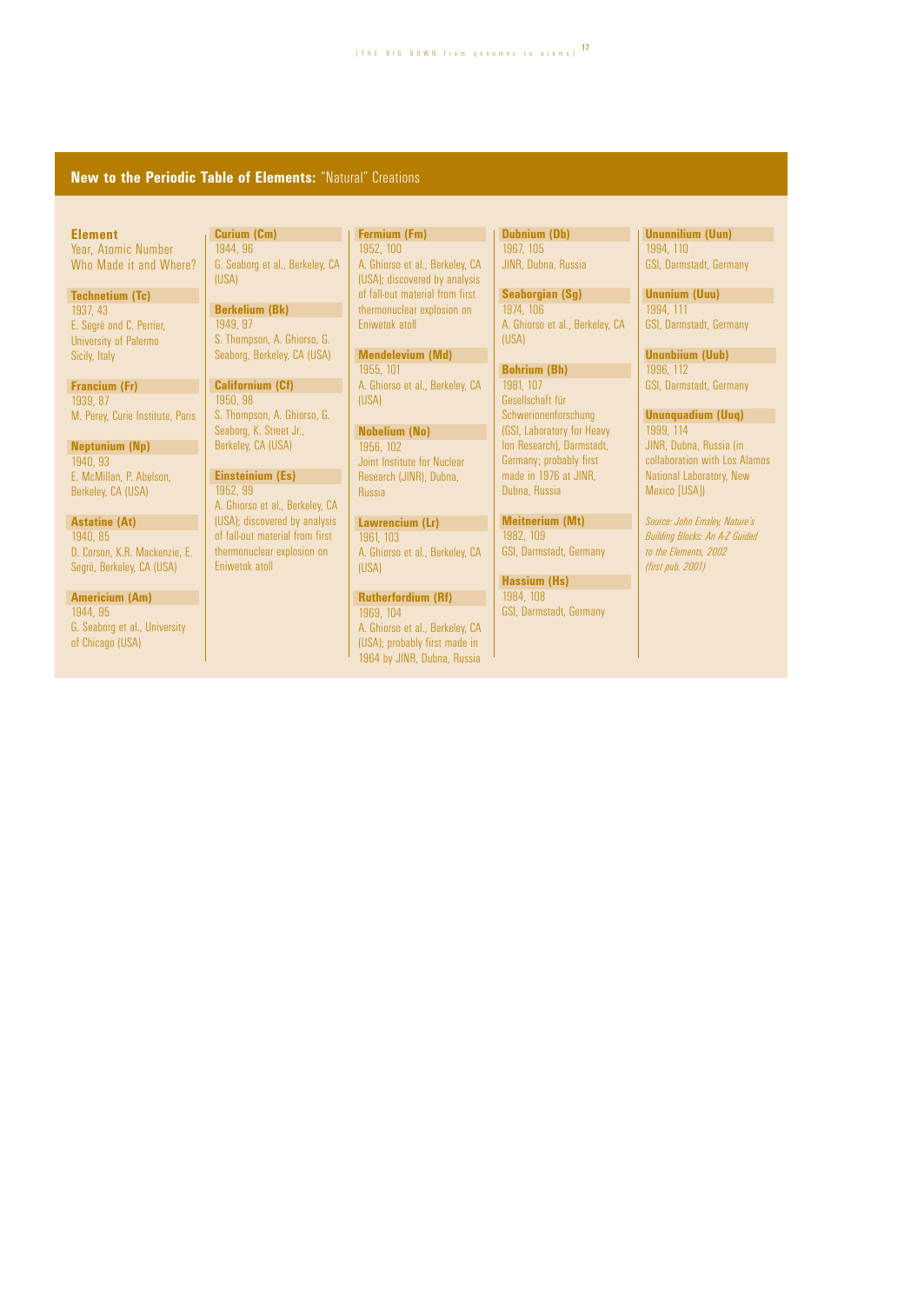#### $\frac{18}{18}$  [section 1: WHAT IS ATOMTECH?]

| <b>Stepping Down: Some Major Milestones in Atomtech</b>                                                                                                                                                                                                                                        |
|------------------------------------------------------------------------------------------------------------------------------------------------------------------------------------------------------------------------------------------------------------------------------------------------|
|                                                                                                                                                                                                                                                                                                |
| 1959 Nobel Prize-winning physicist Richard Feynman gives his now-famous speech, "There's<br>Plenty of Room at the Bottom," describing the future possibility of atomic engineering.                                                                                                            |
| 1964 Glenn Seaborg, Nobel Prize Laureate for Chemistry, wins two US patents on elements<br>he discovered-Americium #95 and Curium #96-a little known milestone that sets a<br>dangerous precedent for the patenting of elements and atomically-engineered matter.                              |
| 1974 Norio Taniguchi of Tokyo Science University first uses the word "nanotechnology."                                                                                                                                                                                                         |
| 1981 Gerd K. Binnig and Heinrich Rohrer at IBM's Zurich Research Laboratory invent a scanning<br>tunneling microscope that enables researchers to see and manipulate atoms for the first time.<br>The researchers won a patent on the microscope in 1982 and a Nobel Prize in Physics in 1986. |
| 1981 Eric Drexler publishes the first technical paper on molecular nanotechnology in the<br>Proceedings of the National Academy of Sciences.                                                                                                                                                   |
| 1985 Robert F. Curl Jr., Harold W. Kroto and Richard E. Smalley discover<br>Buckminsterfullerenes (buckyballs) measuring approximately 1 nanometer wide.                                                                                                                                       |
| 1989 IBM physicists manipulate atoms precisely by spelling the letters I-B-M with thirty-five<br>xenon atoms.                                                                                                                                                                                  |
| 1991 Sumio lijima, a physicist at NEC Research Labs in Japan discovers multi-wall carbon nanotubes.                                                                                                                                                                                            |
| 1993 Warren Robinett of the University of North Carolina and R. Stanley Williams of the<br>University of California create a virtual reality system connected to a scanning<br>tunneling microsope that enables researchers to "see" and touch atoms.                                          |
| 1993 Rice University establishes the first laboratory dedicated to nanotechnology in the USA.                                                                                                                                                                                                  |
| 1996 Curl, Kroto and Smalley win Nobel Prize in chemistry for discovering buckyballs.                                                                                                                                                                                                          |
| 1997 The first nanotechnology venture capital company established in the USA.                                                                                                                                                                                                                  |
| 1998 Researchers at the Delft University of Technology (Netherlands) create a transistor<br>from a carbon nanotube.                                                                                                                                                                            |
| 2000 Lucent and Bell Labs, working with Oxford University, create the first DNA motors,<br>demonstrating the convergence of biotech and nanotech.                                                                                                                                              |
| 2001 Researchers at both IBM and Delft University use carbon nanotubes to develop<br>nanometer-sized logic circuits-the components that perform processing in computers.                                                                                                                       |
| 2001 Mitsui & Co. of Japan announce plans for mass-manufacture of carbon nanotubes.                                                                                                                                                                                                            |
| 2002 In June IBM's nanotechnologists demonstrated data-storage density of 1 trillion<br>bits per square inch, equal to a 100-gigabyte hard-drive-enough to store 25 million<br>printed textbook pages on a surface the size of a postage stamp.                                                |
| <b>2002</b> In August IBM announces the development of a new electron microscope<br>with resolving power less than the radius of a single hydrogen atom.                                                                                                                                       |
| Sources: Gary Stix, "A Few 10-9 Milestones," in Scientific American, September 2001, p. 36 and CMP Cientifica, Nanotech: The Tiny Revolution, and<br>Douglas Mulhall, Our Molecular Future, Prometheus Books, 2002; and ETC Group.                                                             |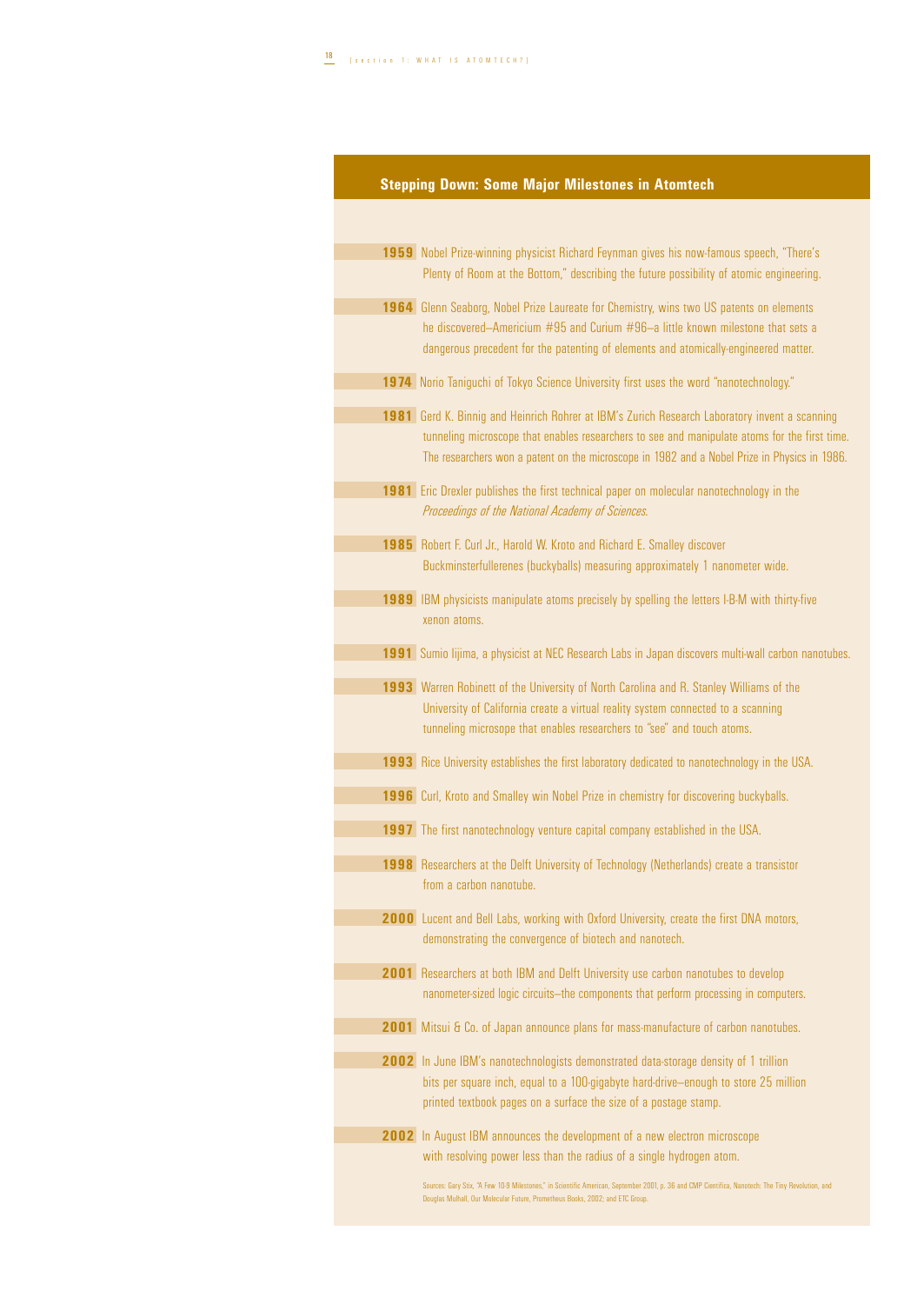#### Notes

- 1 CMP Cientifica, "Nanotechnology Opportunity Report," March 2002. CMP Cientifica's report focuses only on new technology that involves material smaller than 100nm; it estimates annual sales derived from nanotechnology to be US\$30 million, though Scott Mize, the originator of the report, stated that the estimate excluded revenues from tools and that it may be about US\$70 million short (Foresight Basic Tutorial, October 10, 2002). Due to the report's prohibitive cost (US\$1995), ETC's references come from a summary of the report: Eric Pfeiffer, "Nanotech Reality Check: New Report Tries to Cut Hype, Keep Numbers Real," *Small Times*, March 11, 2002; available on the Internet: www.smalltimes.com. The NanoBusiness Alliance, a newly-minted US trade group, estimates nanotechnology's annual global revenues to be US\$45.5 billion. The enormous discrepancy is due to the Alliance's inclusion of some products that are not truly nano-scale—a strict but widely accepted definition of nanotechnology limits the size of what is being manipulated to less than 100 nanometers. The Alliance figure includes MEMS—microelectrical mechanical systems, which are on the scale of micrometers. CMP Cientifica's figure excludes some products that are truly nano-scale but not new technologies (e.g., carbon black, nanoscale carbon particles—chemically the same as soot—have been used in the manufacture of tires for almost a century).
- 2 M. Roco and W.S. Bainbridge, eds., "Societal Implications of Nanoscience and Nanotechnology," National Science Foundation, March 2001, pp. 3-4.
- 3 Gary Krist, *Extravagance, A Novel*. Broadway Books, 2002, p. 21.
- 4 See John Gribbin, Science: A History 1543-2001, Penguin/Allen, 2002, as reviewed in "A History of Science— Time's Arrow," *The Economist*, Sept. 28, 2002.
- 5 Carlo M. Cipolla, *Before the Industrial Revolution-European Society and Economy*, 1000–1700, (Third Edition), W. W. Norton & Company, 1994, pp. 105.
- **6** *Ibid*., pp.105-107.
- 7 Kevin Phillips, *Wealth and Democracy*, Broadway Books, 2002, p. 258.
- 8 *Ibid*., p. 258.
- 9 *Ibid*., p. 259.
- 10 Krist, *Extravagance*, p. 11.
- 11 Phillips, *Wealth and Democracy*, pp. 175-176.
- 12 *Ibid*., pp. 175-177.
- 13 *Ibid*., p. 260.
- 14 Anonymous, "Bigger is Better," *The Economist*, February 26, 1998.
- 15 Phillips, *Wealth and Democracy*, p. 262.
- 16 Anonymous, "Bigger is Better," *The Economist*, February 26, 1998.
- 17 The term was first used in 1974 by Norio Taniguchi of Tokyo Science University according to Douglas Mulhall, *Our Molecular Future*, 2002, Prometheus Books, p. 32.
- 18 David Rotman, "The Nanotube Computer," *Technology Review*, March 2002, p. 38.
- 19 According to Joseph Cross, President and CEO of Nanophase Technologies. Available on the Internet: www.nanophase.com/ceo\_interview01\_02.pdf
- 20 John Emsley, *Nature's Building Blocks: An A-Z Guide to the Elements*, Oxford University Press, 2001, p. 2.

#### 21 *Ibid*., p. 6.

- 22 Claudia Hume, "The Outer Limits of Miniaturization," *Chemical Specialties*, September 2000.
- 23 This illustration borrowed from "Nanotechnology: Shaping the World Atom by Atom," p. 3. Available on the Internet: itri.loyola.edu/nano/IWGN.Public.Brochure/
- 24 Richard Feynman, "There's Plenty of Room at the Bottom," 1959; available on the Internet: www.zyvex.com/nanotech/feynman.html
- 25 Richard P. Terra, "Manipulating Atoms and Molecules With the Scanning Tunneling Microscope and Atomic Force Microscope,"1998; available on the Internet: www.nanozine.com/NANOTOOL.HTM; see also, Mitch Jacoby, "New Tools for Tiny Jobs," *Chemical and Engineering News*, Oct. 16, 2000, p. 33.
- 26 K. Eric Drexler, *Unbounding the Future: The Nanotechnology Revolution*, Quill William Morrow, 1991, pp. 92-94.
- 27 An image of the historic nano-logo can be seen on the Internet: www.almaden.ibm.com/vis/stm/images/ibm.tif
- 28 IBM's Binnig played a major role in the development of the AFM, too, winning US Patent 4,724,318 in 1986 (reissued as patent USRE33387 on Oct. 16, 1990).
- 29 Personal communication with Veeco Metrology, Santa Barbara, CA, September, 2002.
- 30 John Markoff, "New Electron Microscope is Developed at I.B.M. Lab," *New York Times*, August 8, 2002.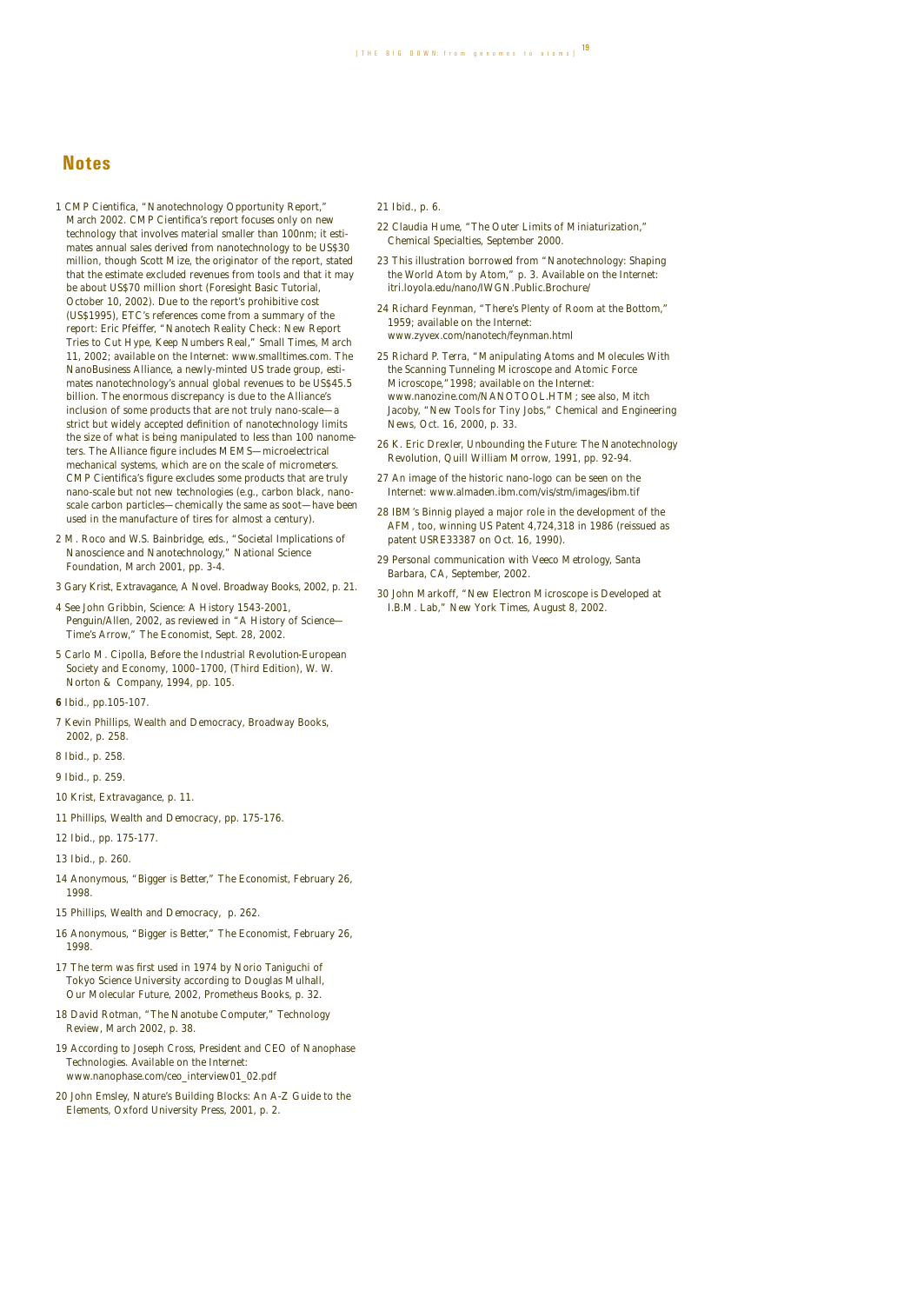The discoverer. of an art is not. the best judge of the good or harm which will accrue to those. who practice it.

Plato, Phaedrus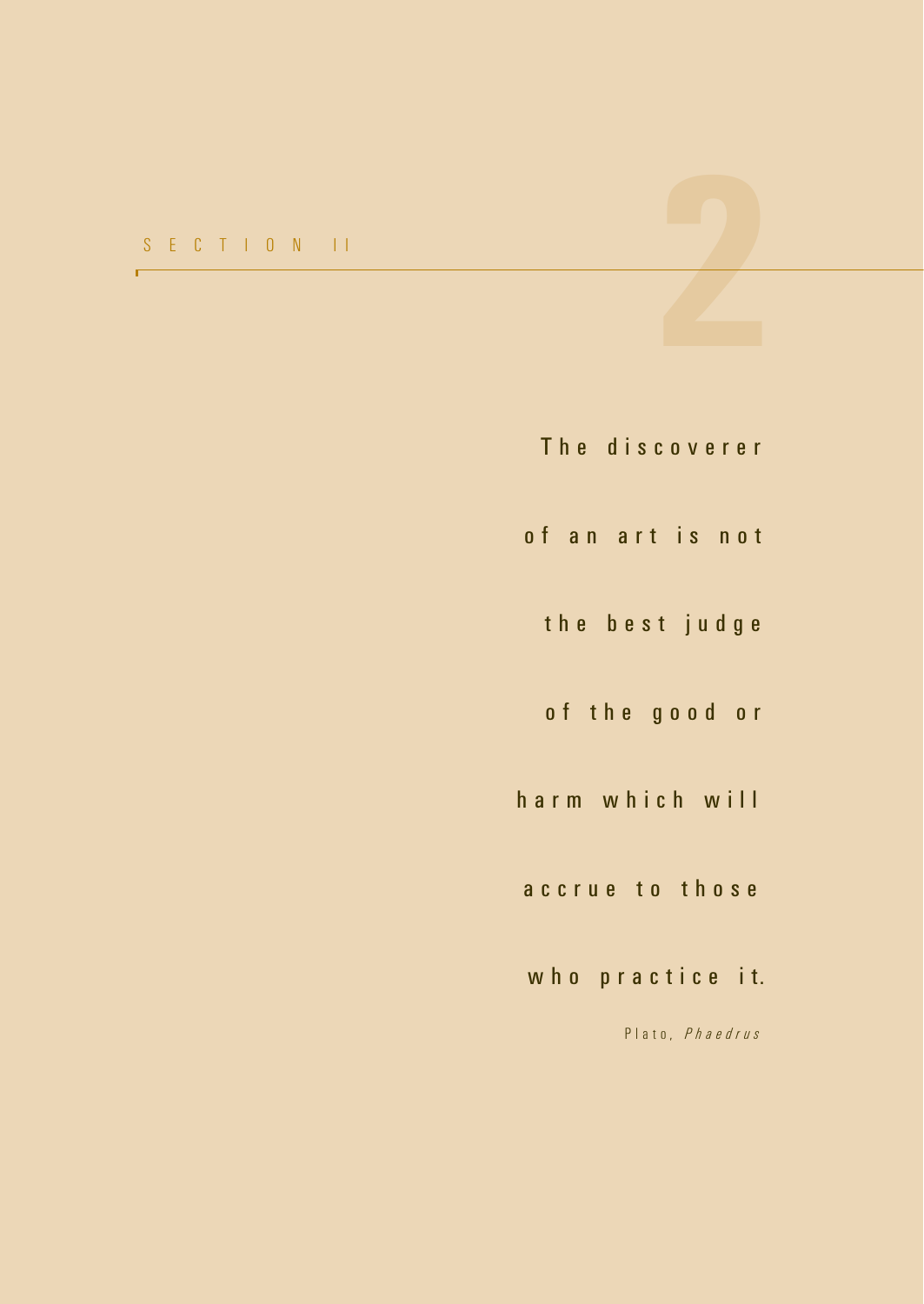## ATOMTECHNOLOGIES' FOUR (RISKY) STEPS DOWN

For the Environment, the Economy and Life Itself

#### In this section

etc Group examines present-day and future applications of Atomtechnology in four stages. These stages are not universally accepted or defined—but represent our best effort to categorize and explain the range of present and future Atomtechnologies. The four "steps down" are not necessarily sequential and they are not mutually exclusive, nor does the advent of each new step herald the retirement of the previous step. Steps 2, 3 and 4 all contribute to the convergence of nano-scale technologies with biotechnology, informatics and neurosciences. The steps outlined below are discussed in more detail in the following pages.

STEPPING DOWN: STEP 1 • "BULK NANO" refers to present day applied Atomtechnology. It involves the bulk production of nano-scale particles (pure elements and simple compounds) for today's "atomic commodity" market. Bulk sprays, powders and coatings are used in the manufacture of products such as crack-resistant paints, automobile air bags, sunscreens, stain-repellant fabrics, self-cleaning windows and solar panels. Nanoparticles can contribute to stronger, lighter, cleaner and "smarter" surfaces and systems. Step 1 also includes the manufacture of molecules of pure carbon known as nanotubes and **buckyballs** (see box p. 23).

STEPPING DOWN: STEP 2 · NANOFABRICATION The goal here is to manipulate and assemble nano-scale particles into **supra-molecular** constructions and even larger structures that have practical uses. The products of nanofabrication are still in the tiniest and invisible realm of nanodevices—less than 100 nanometers in size.

STEPPING DOWN: STEP 3 • MOLECULAR MANUFACTURE This application of Atomtechnology, considered the ultimate goal by some, and a pipe dream by others, takes Step 2 out of the invisible realm. The goal is to use some system of mass production, possibly self-replicating nano-scale robots, to manufacture any material good on any scale.

STEPPING DOWN: STEP 4 • ATOM AND EVE (BIONIC NANO) This refers to the use of nanomaterials to affect biochemical and cellular processes. Bionic nano could be as simple as using nano-engineered materials for artificial joints, or as complex as developing bio-nano hybrids—using nanomachines in the human body to perform cellular functions or putting living matter to work as nanomachine parts or combining non-biological and biological material to create new materials with useful properties, including being able to self-assemble or self-repair.

Are some of these sub-sets of the new technology safe and others not? Are some more fiction than science? How will these Atomtechnologies disrupt the environment? How will they affect the economy?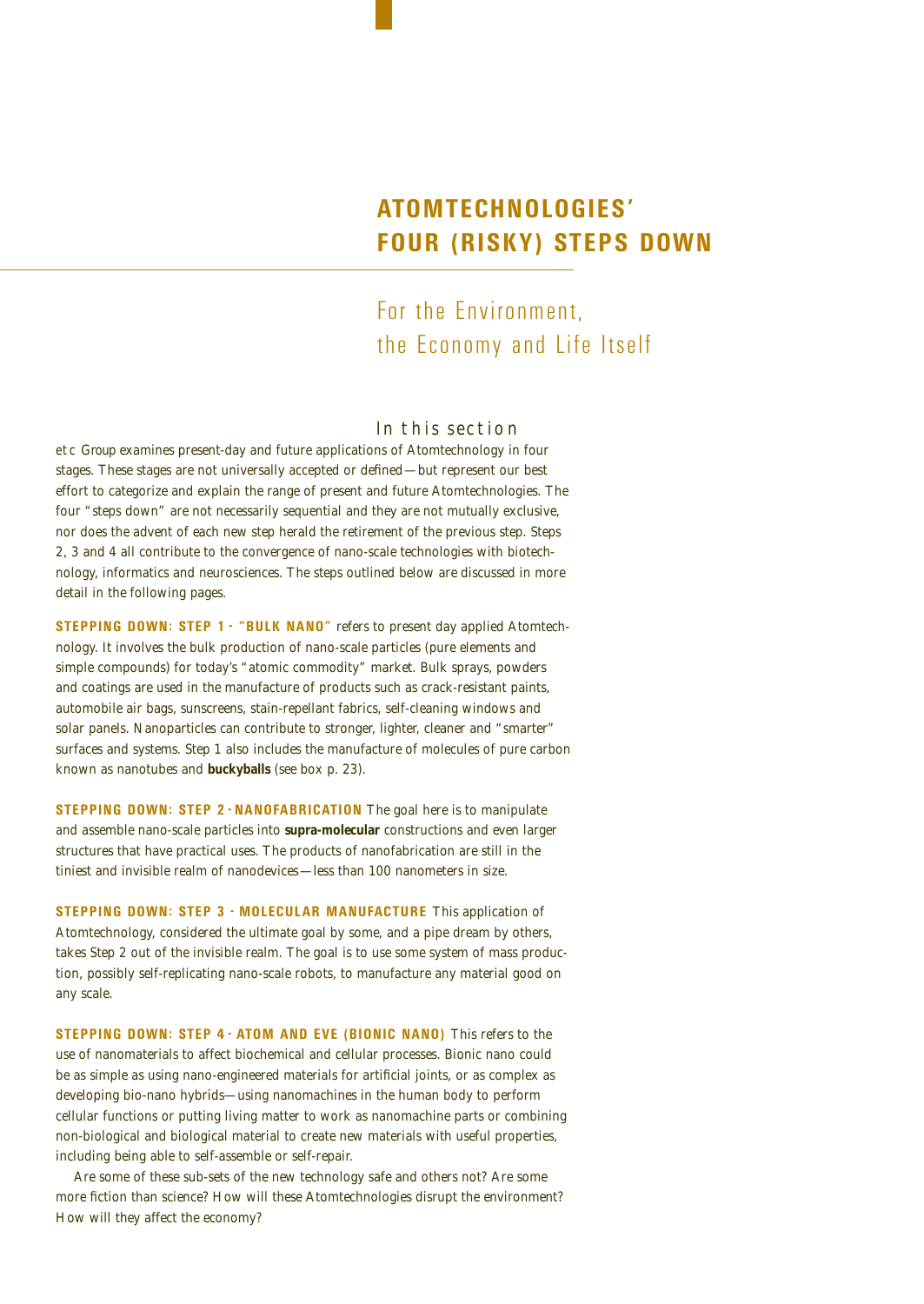#### STEPPING DOWN 1: Bulk nano–Nanoparticle Production

Step 1 accounts for most of the products associated with Atomtechnology today. It involves the production of nano-scale particles (pure elements, simple compounds and **composites** for use in bulk sprays, powders, and coatings). Step 1 also includes the tools needed to produce and manipulate nanomaterials. Veeco, a New York-based company is particularly notable in the field of tools and equipment. After acquiring three afm manufacturers and key intellectual property, Veeco dominates the world market in atomic force microscopes, $2$  reportedly controlling 89 percent of the global market.<sup>3</sup> The market for atomic force microscopes is projected to grow from us\$181 million to  $$800$  million by  $2007<sup>4</sup>$ 

An estimated 140 companies worldwide are producing nanoparticles today.<sup>5</sup> The world market for nanoparticles is projected to rise 13% per annum, exceeding us\$900 million in 2005. $6$  Today, nanoparticles are being used in the manufacture of scratchproof eyeglasses, crack-resistant paints, anti-graffiti coatings for walls, transparent sunscreens, stain-repellant fabrics, self-cleaning windows and ceramic coatings for stronger solar cells. Nanoparticles can contribute to stronger, lighter, cleaner and "smarter" surfaces and systems.

At the nano-scale, the properties of particles may change in novel and unpredictable ways. Nanoparticles of zinc oxide used in sunscreens, for example, have the same chemical composition and formula (ZnO) as the larger zinc oxide particles—the white glop that has been slathered on lifeguards' noses for decades—but nano ZnO is transparent. Antimony-tin oxide provides another example. When nanoparticles of antimonytin oxide are incorporated into a coating, they become scratch-resistant and offer transparent protection from uv radiation.

According to Richard Siegel of the Rennselaer Polytechnic Institute, one of the leaders and breeders of the Clinton White House's National Nanotechnology Initiative, even the manufacture of nanoparticles will bring about an industrial transformation that will eclipse Europe's Industrial Revolution of the late eighteenth and early nineteenth centuries. Siegel's exuberant vision is all the more impressive since he sees this new economy being driven solely by the production of nanomaterials and dismisses the possibility of self-replicating machinery as science fiction (see Step 3).

MIRACLE MOLECULES: Step 1 also includes the manufacture of molecules of pure carbon known as nanotubes and buckyballs. Nanotubes and buckyballs belong to the same chemical family called fullerenes. But when people refer to fullerenes, they usually mean buckyballs. The discovery of nanotubes and buckyballs is important because these molecules have unique properties with enormous commercial applications. Nanotubes are 100 times stronger than steel and six times lighter; they conduct electricity better than copper and can also act as semi-conductors. Some predict nano-scale carbon transistors will replace silicon transistors within the next ten years. Before that can happen, industry must be able to scale-up nanotube manufacturing techniques so that they can produce the tubes cheaply and uniformly. In 1999, the cost of buckyballs was around us\$600/gram. Just three years later, the cost had dropped to about \$30/gram. Industry analysts predict that, with rapid advances in production processes, the price of buckyballs will fall to \$10/gram by the end of 2002.7 Japanese innovators claim that they will take down the price of nanotubes by 90 percent in one year.<sup>8</sup>

*"We have had the Stone Age, the Bronze Age, and the plastic age... The future is the designed material age."*

**Shuguang Zhang** associate director of mit's center for biomedical engineering.1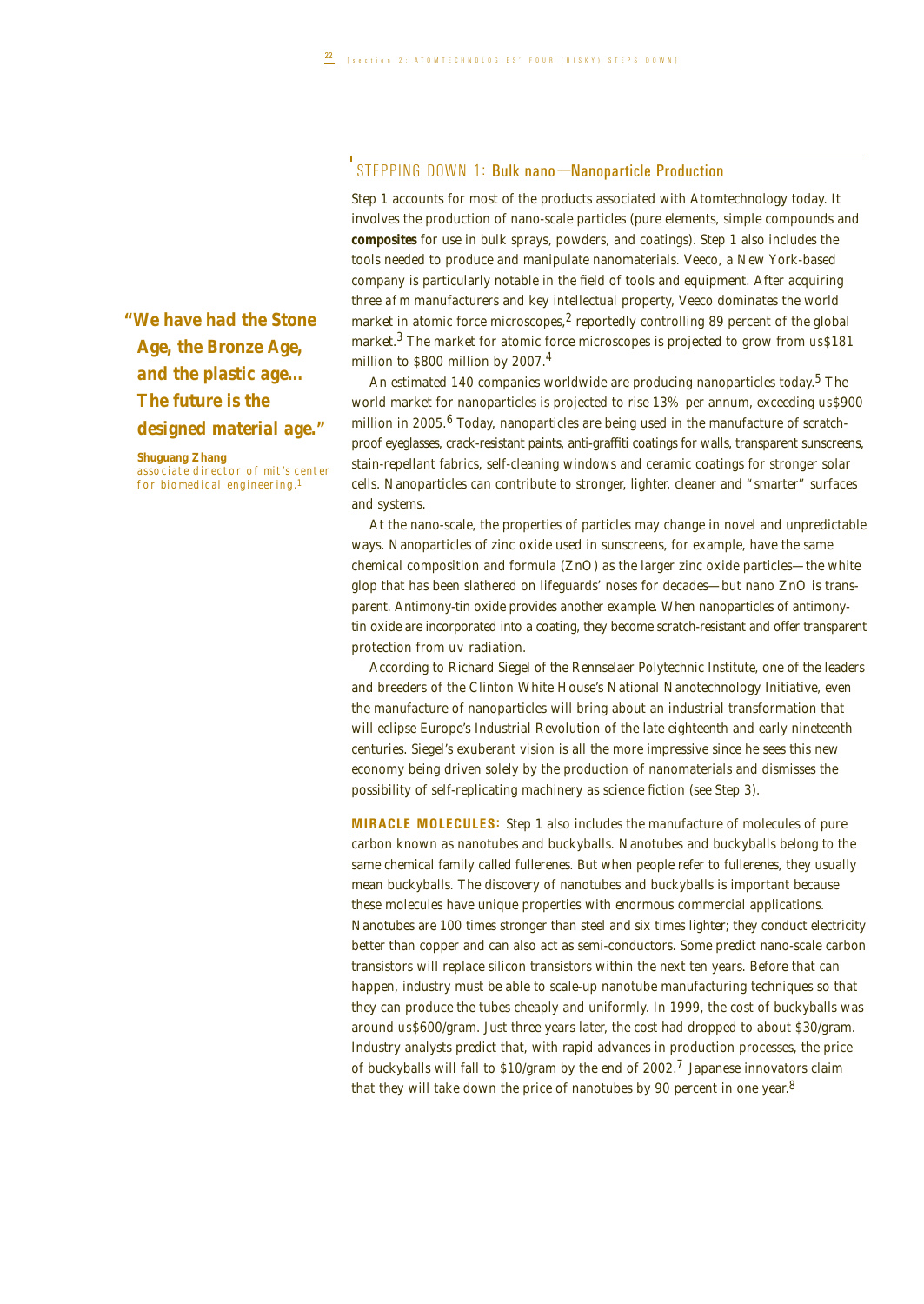WHAT ARE NANOTUBES AND BUCKYBALLS? Both buckyballs (a.k.a. fullerenes) and nanotubes are molecules consisting solely of carbon atoms. Buckyballs are one of three crystalline forms of carbon: graphite and diamond are the other two forms. Buckyballs (short for buckminsterfullerenes) are perfect spheres, made of sixty carbon atoms arranged like the pentagons and hexagons that make up the surface of a soccer ball. They are named after R. Buckminster Fuller, the inventor who promoted the geodesic dome as the ideal architectural structure. When people refer to fullerenes, they usually mean buckyballs. Nanotubes are a member of the fullerene chemical family, but of course they are not spherical. As their name suggests, nanotubes are long and thin and shaped liked tubes. They can be hollow like straws (known as single-walled) or rolled up inside each other like posters stored in a mailing tube (known as multi-walled).

WHY ARE THEY IMPORTANT? Nanotubes are hailed as Atomtech's "miracle material" because they exhibit characteristics that make them ideal for an impressively broad range of applications, from spacecraft- and automobile-manufacturing to electronics—including transistors and fuel cells—to biosensors and drug delivery. Nanotubes are 100 times stronger than steel and six times lighter; they can be as small as 1 nm in diameter and as long as 100,000 nm. Depending on how they are configured, nanotubes are good conductors of electricity and can also act as semi-conductors for molecular electronics.

DO CARBON NANOTUBES AND BUCKYBALLS OCCUR NATURALLY? It depends on what you mean by "natural." Carbon is a plentiful element on earth, in the foods we eat and in our bodies; it is also plentiful in outer space and is given off by dying stars. The brightest star in the night sky, known as CW Leonis, is particularly interesting to carbon researchers because it is surrounded by a haze of carbon molecules, some with large numbers of carbon atoms. In 1985, collaborating scientists in England and the USA were able to replicate this interstellar environment in their laboratories. They discovered buckyballs among the carbon molecules that had formed.<sup>9</sup> Unlike buckyballs, nanotubes are not known to exist naturally in either the earth's environment or in outer space. Nanotubes were discovered in 1991 by Sumio Iijima of Japan while he was experimenting with a method of producing buckyballs. Scientists can now make nanotubes and buckyballs at will and in bulk.

HOW ARE NANOTUBES AND BUCKYBALLS MANUFACTURED? Both these types of carbon molecules are self-assembled, meaning that when conditions are just right, they form into their distinctive configurations all on their own. There are several different methods for making nanotubes and buckyballs. Almost all the methods begin with a common form of carbon (usually graphite) and a small amount of metal (used as a catalyst). When the graphite and metal are heated to extreme temperatures (around 1200 degrees Celsius, in one method), the carbon breaks up into individual atoms. When the carbon atoms condense, they configure themselves into tubes or spheres.



Nanotubes can be produced by aiming a laser at a block of graphite, vaporizing the graphite. Contact with a cooled copper collector causes the carbon atoms to form into tubes. Illustration by Aaron Cox/American Scientist. Used with permission.



A side view of a metallic nanotube. Copyright V. H. Crespi. Distributed under the OpenContent license opencontent.org/opl.html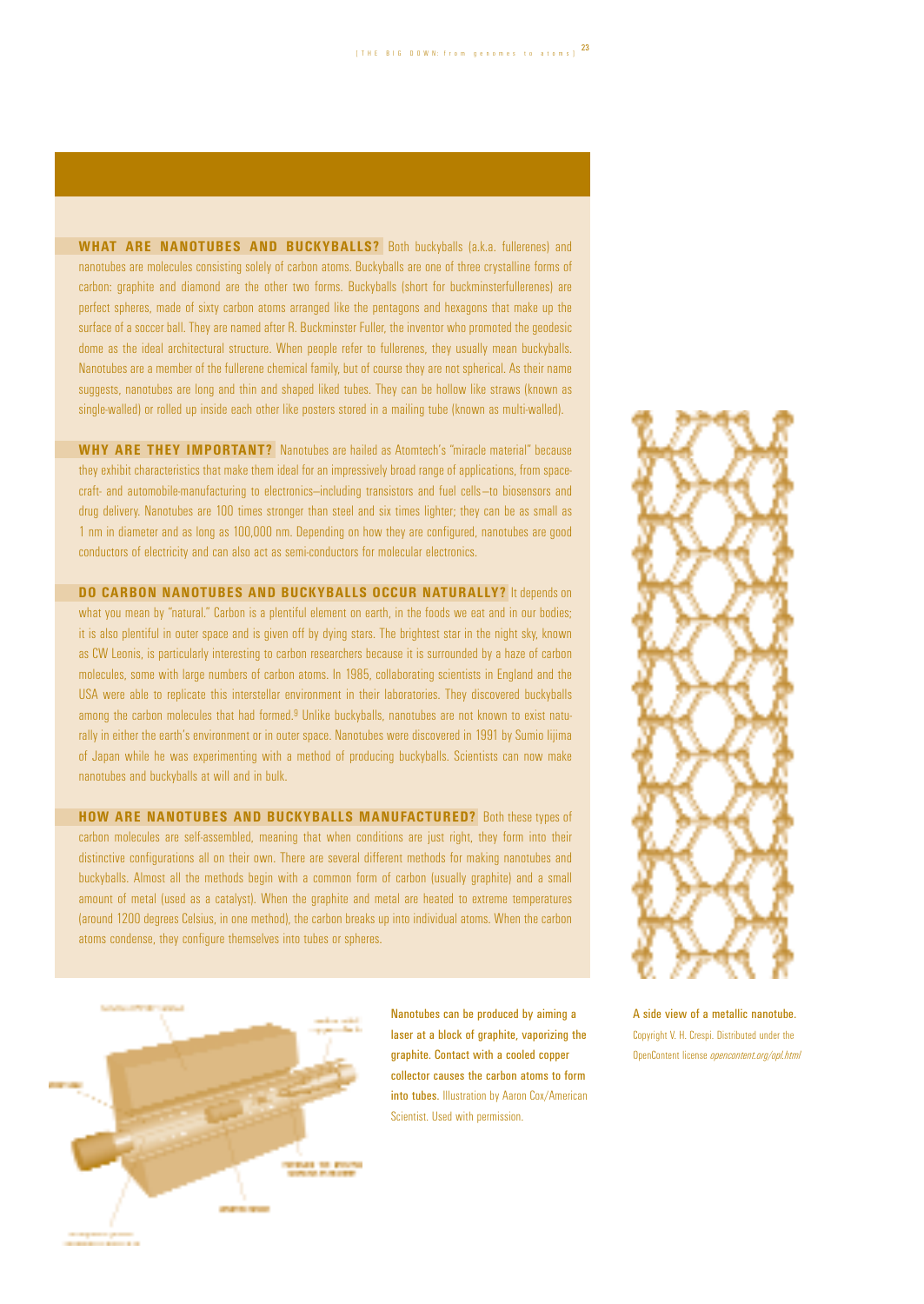*"In a field with more than 12,000 citations a year, we were stunned to discover no prior research in developing nanomaterials risk assessment models and no toxicology studies devoted to synthetic nanomaterials."*

#### **Vicki Colvin**

director of the center for biological and evironmental nanotechnology, rice university78

The French tennis-racquet manufacturer Babolat already incorporates nanotubes into its "Nanotube VS" racquets, but they could also be used to strengthen and lighten all kinds of materials, including synthetic bone implants and artificial joints. Because nanotubes are good conductors of electricity, they are raising hopes for faster, more accurate diagnostics in the biomedical field and more efficient drug delivery methods.<sup>10</sup> A Stanford University chemist, for example, is working to develop a glucose sensor using a single carbon nanotube, which could be implanted into patients with diabetes.11 Referring to nano-scale carbon's potential applications in medicine, Nobel Laureate and Rice University (Texas, usa) professor Richard Smalley waxes witty: "A thousand years from now I would be amazed to wake up from a cryogenic sleep and find there was any answer to this other than [nano]tubes."<sup>12</sup> Due to their semiconducting properties, nanotubes may be the building blocks for smaller, faster computers and nanotube transistors have been shown to outperform silicon transistors.<sup>13</sup>

GETTING DOWN TO BUSINESS: Nanotubes and buckyballs are being manufactured in laboratories worldwide. Technically, it isn't possible to patent nanotubes or buckyballs because they are discoveries, not inventions. But innovators are racing to stake claims in the nano gold rush by winning patents on novel methods to produce nanotubes and buckyballs. Over 200 patents involving carbon nanotubes were filed or issued in 2001; almost half of those patents cover their synthesis and processing.<sup>14</sup> The 2004 market for nanotubes is pegged at us\$430 million.<sup>15</sup> Industry analysts predict that the nanotube market will explode to billions of dollars once commercial methods allow for faster, cheaper production. An estimated fifty-five companies are making carbon nanotubes and at least twenty companies are gearing up for commercial-scale production (hundreds of tons annually) of buckyballs.16 Rosseter Holdings Ltd. has been producing nanotubes in Cyprus since 1998.17 Two Japanese companies have just been launched to make them in bulk quantities: Frontier Carbon Corporation (a joint venture of Mitsubishi Corp. and Mitsubishi Chemical Corp.) plans to produce 40 tons of nanotubes next year and Carbon Nanotech Research Institute aims for an annual production of 120 tons.18 In 2002 California-based NanoDevices, Inc. began selling a make-it-yourself nano-carbon oven—the "EasyTube NanoFurnace"—for us\$89,000.<sup>19</sup>

WHAT ARE THE RISKS? Until recently, nanoparticles were widely embraced as beneficial and totally benign. However, in March 2002 researchers made the astonishing revelation that nanoparticles are showing up in the livers of research animals, can seep into living cells, and perhaps piggyback on bacteria to enter the food chain. These unexpected findings have been under-reported and largely ignored in the mainstream media. Concerns over Step 1 Atomtechnology were first voiced by scientists from the Center for Biological and Environmental Nanotechnology (cben) at Rice University at a fact-finding meeting at the US Environmental Protection Agency in Washington, DC.20 According to Rice's Mark Wiesner, tests measuring the accumulations of materials in the livers of laboratory animals demonstrate that nanoparticles, even inorganic ones, will accumulate within organisms: "We know nanomaterials have been taken up by cells. That sets off alarms...If bacteria can take them up, then we have an entry point for nanomaterials into the food chain."<sup>21</sup> Equally alarming, Wiesner pointed out the need to examine whether nanoparticles absorbed into bacteria enhance the ability of other materials, including toxic ones, to piggyback their way into the bacteria and cause damage. Wiesner asked, "Suppose we can't control nanoparticles the same way we control powders?"22 Will the quality that makes nanoparticles so attractive for the development of efficient drug-delivery systems—namely, their ability to easily enter the bloodstream and even target individual cells due to their small size—also be the quality that makes them dangerous to humans?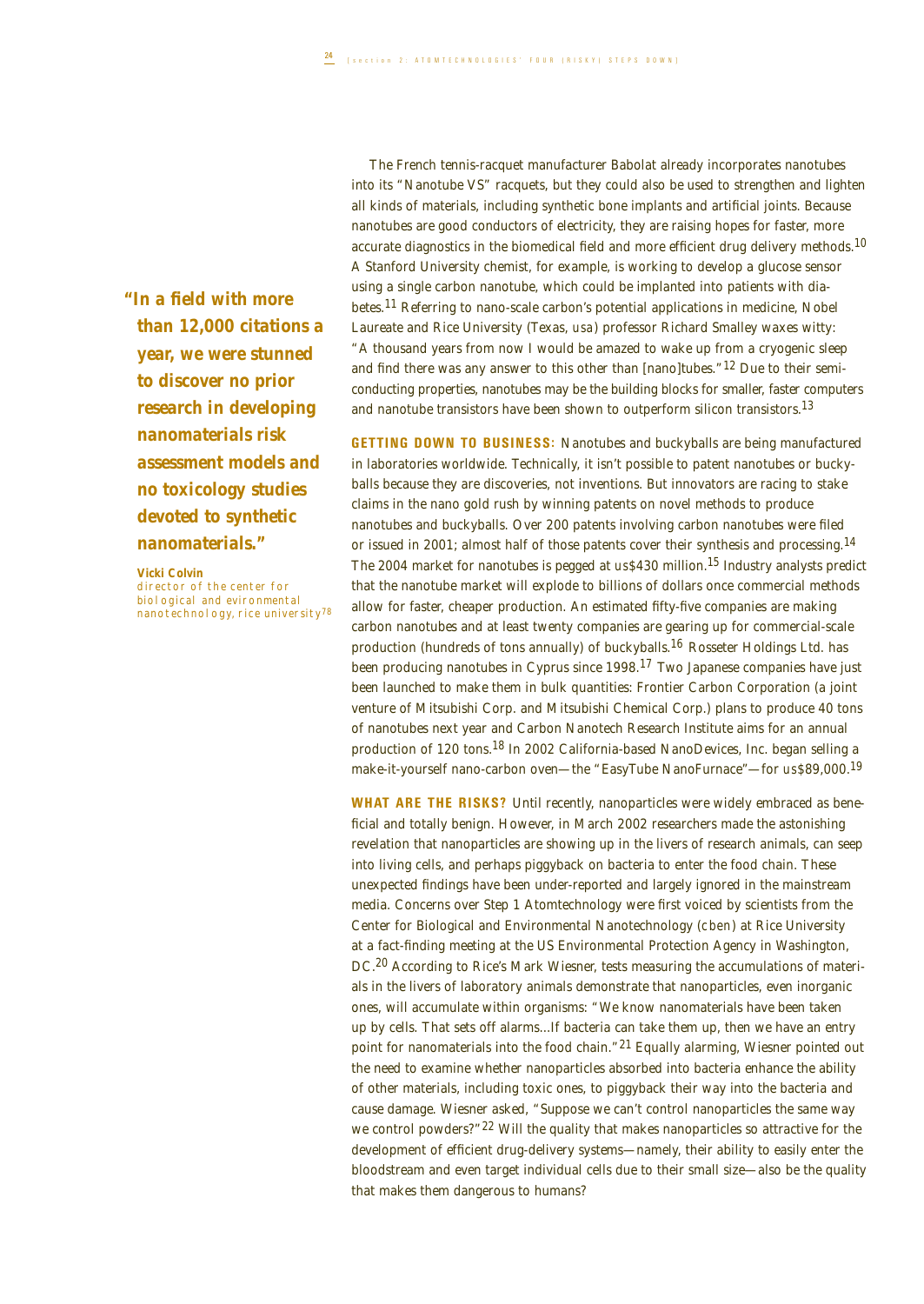Rice University researchers are particularly concerned about the commercial use of carbon nanotubes. Wiesner, who is a professor of Civil and Environmental Engineering, asks, "Where does this stuff go? What will be its interaction with the environment? Is it the next best thing to sliced bread or the next asbestos?"<sup>23</sup> Wiesner points out that companies are now looking into using carbon nanotubes in radial tires. Old used tires are ubiquitous from backyards to landfills to lake bottoms and groundwater. Will nanotubes be as well?

Dr. Wiesner's comparison of carbon nanotubes with asbestos is not merely rhetorical. Carbon nanotubes resemble asbestos fibers in shape: they are long and needle-like. According to Dr. Wiesner, carbon nanotubes cannot pose much of a threat at present because, in our environment, they tend to clump together rather than exist as single fibers (which have the potential to cause serious respiratory problems as asbestos fibers have). However, an intensive area of research is to figure out a way to solubilize nanotubes—in effect, to de-clump them—so that they can be more easily used as single, detached fibers.24 Two patents on methods of solubilizing nanotubes in organic solutions have issued in the last year to the University of Kentucky (usa).25 Very few studies have been done to learn what might happen if nanotube fibers were breathed in or if they were used in drug delivery, disease diagnoses or as biosensors.

Some industry advocates dismiss concerns about the asbestos-like health threats posed by carbon nanotubes, pointing to a 2001 study conducted at the University of Warsaw, Poland. Researchers injected nanotubes into the tracheas of guinea pigs. Four weeks later, the lungs of the guinea pigs showed no measurable inflammation or change in function. The authors of the Polish study reached this sweeping conclusion: "Thus, working with soot containing carbon nanotubes is unlikely to be associated with any health risk."<sup>26</sup> (Setting tobacco smoke to the same standards, smoking would probably be declared a perfectly safe activity!)

Immunologist Silvana Fiorito working in Montpellier, France has discovered in preliminary research that when a 1 micrometer-wide particle of pure carbon (in the form of graphite) is introduced into a cell, the cell responds by producing nitric oxide, which indicates that the immune system is working and the body is fighting back against an invading foreign substance.<sup>27</sup> When a nano-sized particle of the same substance—pure carbon—is added to cells (in the form of either nanotubes or buckyballs), the cells fail to produce an immune response—they welcome the alien carbon like a long lost relative. The ability to slip past the immune system may be desirable for drug delivery, but what happens when uninvited nanoparticles come calling? In other words, once nanotechnologists have figured out how to distract the bouncer guarding the door, how can you be sure you're still keeping out the riff-raff?

Despite recent findings of potential risks related to Step 1 Atomtechnology, and despite the fact that governments worldwide are spending billions of dollars to spur commercial scale nanobusiness, there is no regulatory body (and no plans for one) dedicated to overseeing this potent and powerfully invasive new technology. The US Environmental Protection Agency, for example, currently allots no more than 10 percent of its nanotech research grants for the "environmental benefits and potential harmful effects of nanotechnology at a societal level." Given the potentially huge implications for the environment and human health, the societal implications of a completely new economy of manufacture need to be understood—now.



#### ETC Evaluation

Because present day Atomtech generally works with the elemental building blocks of life—rather than with life directly—it has largely evaded social, political and environmental scrutiny. Regulatory bodies have thus far established no policies or protocols for considering the safety of Step 1 Atomtechnology, which includes nanoparticles in products already on the market and new forms of nano-scale carbon. At this stage, we know practically nothing about the potential cumulative impact of human-made nano-scale particles on human health and the environment. Given the concerns raised over nanoparticle contamination in living organisms, governments should declare an immediate moratorium on commercial production of new nanomaterials and launch a transparent global process for evaluating the socio-economic, health and environmental implications of the technology.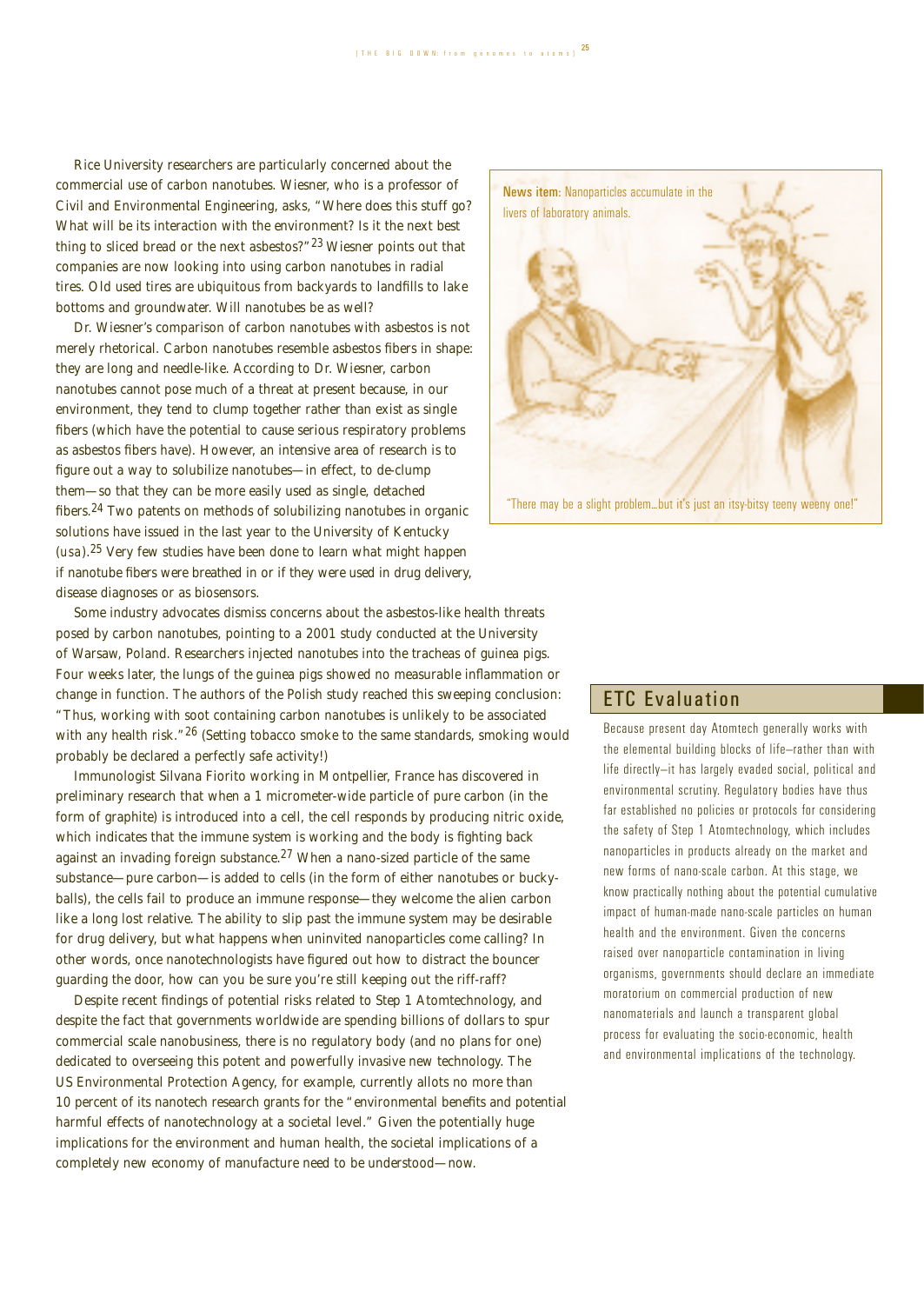## ETC Evaluation

All the risks of Step 1 apply to Step 2. In addition, however, nanofabricated products may have biomedical applications that will bring nano-scale devices into intimate contact with the human body. The perils are unknown.

#### STEPPING DOWN 2: Nanofabrication: Building from Atomic Scratch

As we have seen in Step 1, nanotechnologists have already been able to manufacture nanoparticles and to harness the phenomenon of **self-assembly** to make nanotubes. In order to move from the manufacture of individual particles with useful properties (Step 1) to complex and useful structures made from multiple molecules (Step 2), selfassembly is the key. Self-assembly refers to the process of using catalysts and energy to carefully control chemical reactions to achieve desired results spontaneously. Scientists have observed chemical self-assembly for decades with results on the micro scale (and on the beaker scale for even longer); now they are working toward nano-scale results.

The goal of Step 2 is to manipulate and assemble nano-scale particles into supramolecular constructions and even larger structures that have practical uses. This is known as nanofabrication. It involves designing molecular building blocks that automatically snap together in pre-designated ways. It is important to stress that nanofabrication is *not* about building chairs or houses or computers by means of molecular selfassembly. The final product of Step 2, nanofabrication, is still in the invisible nano-realm *smaller than 100 nanometers*.

Figuring out how to build working structures from atomic and molecular scratch is still in the early stages. Products of nanofabrication are being developed for use as electronic circuitry, biosensors or new **polymers** that manipulate light in optical communication systems. The desire to build ever-smaller, faster and cheaper electronic devices is driving the quest to move down from micro to nano. In the words of Harvard University chemists George Whitesides and J. Christopher Love, "The microelectronics mold is now broken."28

The race is on to figure out how to build nanostructures faster and cheaper. Researchers are exploring every plausible method, including both "top-down" and



Physicist Martin Guthold uses the nano Workbench, part of the nanoManipulator system, to investigate the mechanical and electrical properties of a stack of carbon nanotubes. Photo by Larry Ketchum. Used with permission.

"bottom-up" techniques. Several forms of lithography (the traditional method of fabricating circuits on microchips) are being modified to produce nanometer-scale structures—but shrinking this "top-down" process is cumbersome, slow and expensive. Alternatively, researchers are using "bottom-up" methods that start from atoms or molecules and build up to working nanostructures. Nanotubes could become the ideal materials for building nanodevices—once researchers learn how to control and manipulate their special properties.

Within a few years, the use of molecules as circuit elements is expected to become a commercial reality and enormously lucrative. Electronic firms such as Motorola and Samsung are already testing prototypes of nanotube televisions (flat screen, high definition TVs). If molecular transistors work, carbon nanotubes could replace silicon as the building blocks for ultra-fast computers that perform "orders of magnitude" beyond silicon.29 (Using today's state-of-the-art microelectronics, 42 million transistors are crammed onto Intel's Pentium 4 chip. By contrast, nanotube computers of the future would feature chips hosting *billions* of molecular transistors.30)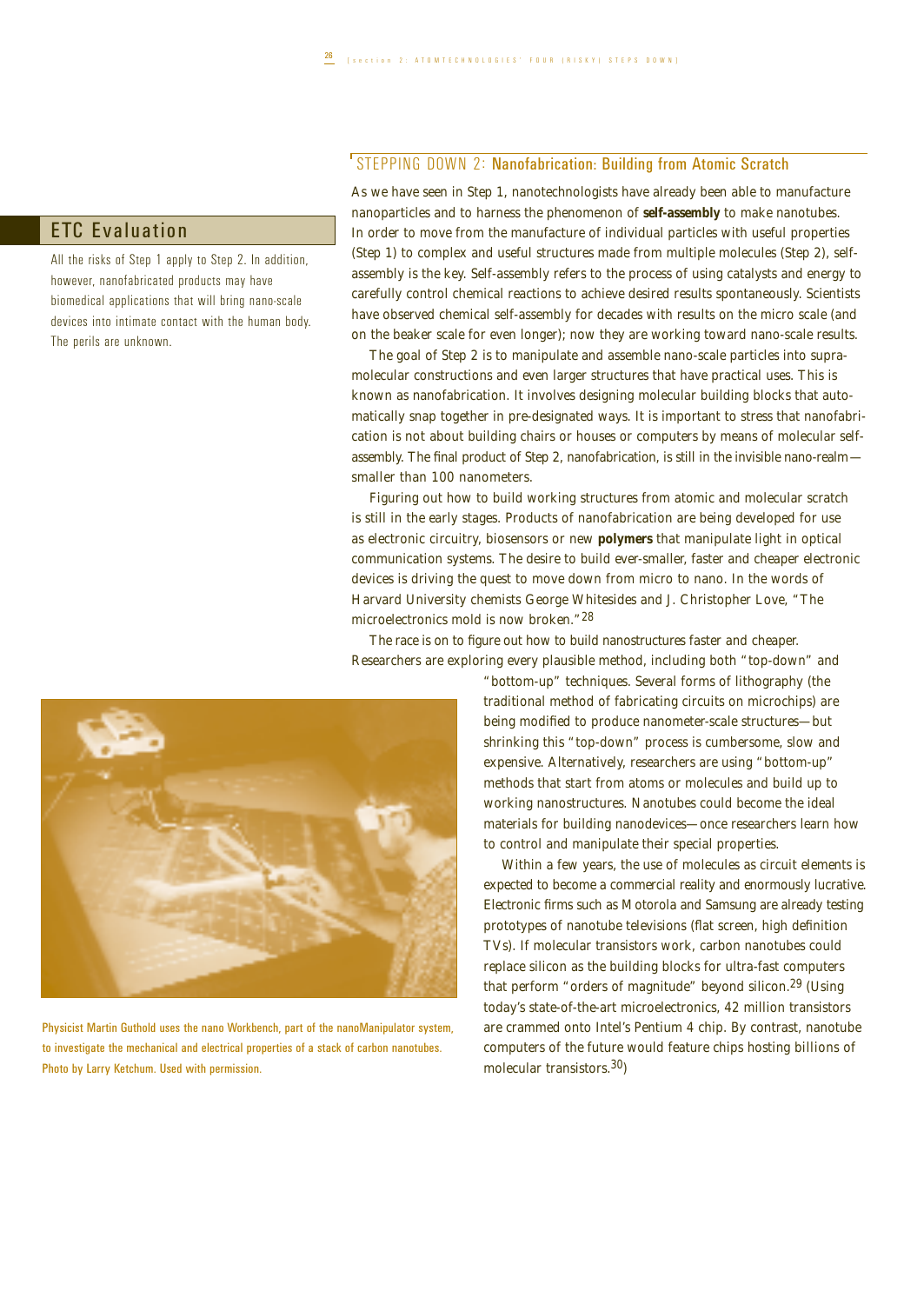#### STEPPING DOWN 3: Molecular Manufacture–Invisible Goliaths

Some believe that scientists will one day be able to control atomic-positioning so completely and precisely that any object whose atomic composition is known (from buildings to buffets) could be assembled from its primary parts. The art of atom-by-atom construction on the macro scale is called **molecular manufacture** or **molecular nanotechnology**. The difficulty lies in directing the atoms to assemble themselves in the desired configuration and doing it fast enough to get a turkey on the table in time to feed the great, great grandkids. A lively debate revolves around the extent to which molecular manufacturing will be possible.

Though Steps 1 and 2 are realities, Step 3 is still in the conceptual phase. While many mainstream scientists assert that Step 3 will never arrive, there are others who fervently believe that it will be possible to program matter with molecular precision on the macro-scale sometime "in our lifetimes and the lifetimes of our children."32

Beyond simply incorporating nanoparticles into conventional materials to improve their performance (Step 1), some scientists aim to custom-build macro-sized objects completely out of nano-scale components, building from the bottom up. Such objects can have entirely new properties never before identified in nature. If a ceramic brick or a metal part, for example, were to be made completely from nanoparticles, the surface area would increase dramatically because the smaller the object, the greater proportion of its atoms are at or near the surface.<sup>33</sup> Though the chemical composition would remain the same and only the parts' sizes would have changed, the increased surface area would mean that the nano-built brick or metal piece might be harder, less likely to crack, or more resilient under stress (pressure, temperature, light, etc.).

VISIONS OF MASS CONSTRUCTION: But the real vision of Step 3—first elaborated by K. Eric Drexler in his *Engines of Creation: The Coming Era of Nanotechnology* (1990)—allows making entire cars or houses using atom-by-atom construction, a colossal step beyond incorporating nanostructured components into a conventionally manufactured car or house. In Drexler's vision, a computer's nanotube transistor would not be the single nanofabricated element embedded in an otherwise manufactured computer (Step 2); rather, the whole thing—screen, circuitry, keyboard, disc drive and cardboard box—would be fabricated as a unit, atom by atom. Drexler calls Atomtech's Step 3 molecular nanotechnology and sometimes refers to it as *molecular manufacture* or *machine-phase nanotechnology*. As difficult as it is to imagine, any object—"computers, rocket engines, chairs, and so forth," according to Drexler—could be created by programming the right molecules to assemble in the right configurations.

One Step 3 scenario would have an Atomtech engineer in front of a computer screen attached to a souped-up atomic force microscope programming nanobot modules to reconfigure themselves to build living room furniture from the atom up. Another Step 3 scenario might have a hungry teenager logging onto the Internet to buy and download the blueprint for a hamburger. He slips a plastic-looking sheet of elements into the family nanobox and out pops the hamburger, ready to eat. Could these scenarios become realities? How?

*"But I am not afraid to consider the final question as to whether, ultimately in the great future—we can arrange the atoms the way we want; the very atoms, all the way down!"*

**Richard Feynman** "There's Plenty of Room at the Bottom," 195931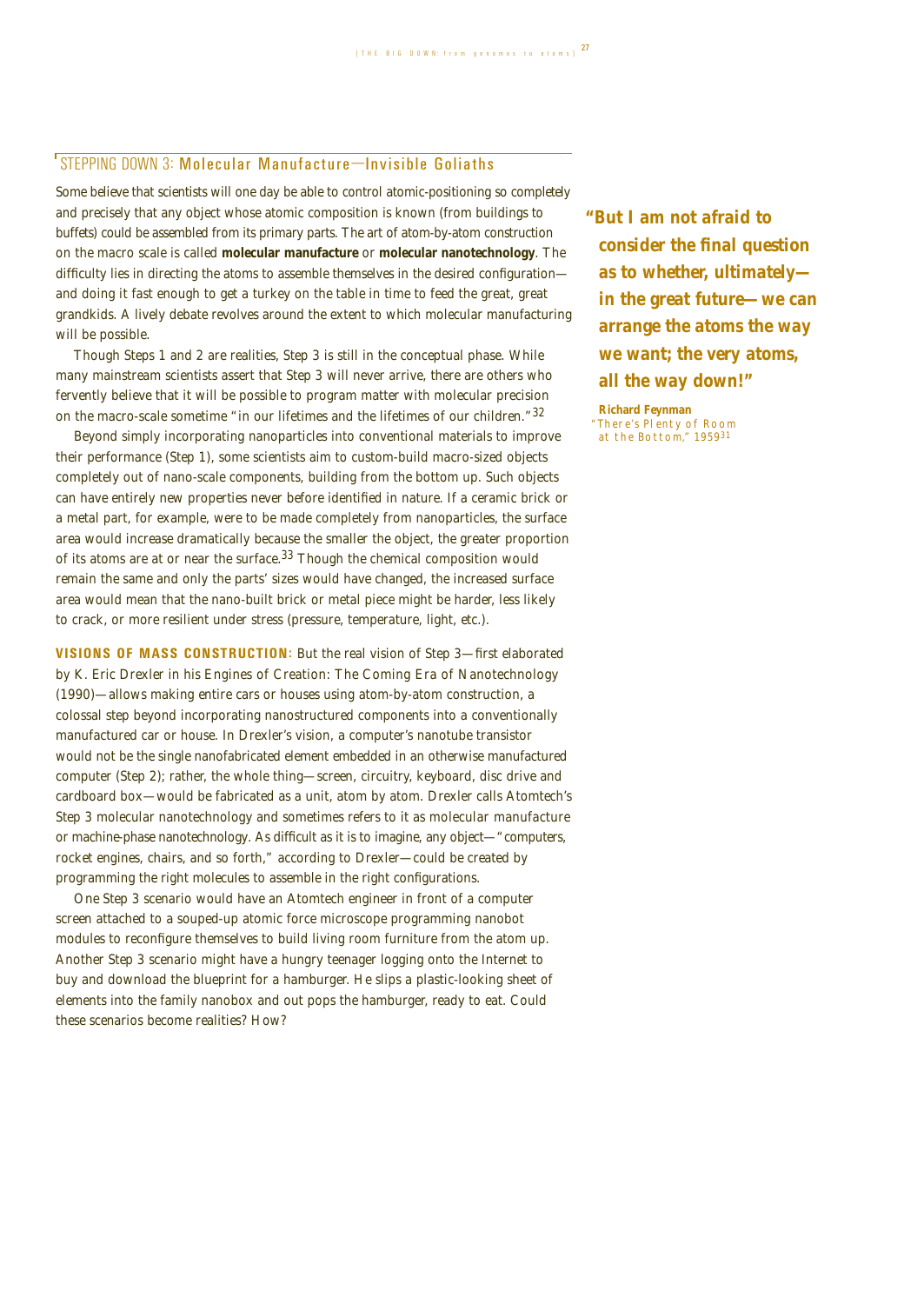AUTO-ASSEMBLERS: Drexler predicts that the work of atom-by-atom construction will be performed by computer-directed nano-scale robots called **assemblers**—little Henry Fords laboring in factories the size of cells. The factories will contain nanomachines mounted on a molecular framework with conveyor belts that move parts from machine to machine. The cell-sized factories will have a set of programmable assembler arms on the outside that can reproduce and repair themselves. Drexler believes that nano modules will be available which are relatively uniform and interchangeable and can be retooled depending on what you want built. Since the entire world is constructed from hardly a hundred different building blocks (the Periodic Table)—and most, like our own bodies, lean heavily on only a handful—"ikea" style construction could come to a computer near you. (ikea is a popular Swedish "put-it-together-yourself" furniture store chain that has spread worldwide.) Although the final products could be "macro," the construction process would be "nano" and virtually invisible.

THUMBELINA WITH AN ATTITUDE: Giant steps are already being taken in the direction of nano-scale robots. Researchers at the Massachusetts Institute of Technology (mit) BioInstrumentation Laboratory have developed hundreds of three-legged robots, each the size of a thumb. The robots are equipped with onboard computers, biosensors and scanning tunneling microscopes and are capable of measuring and assembling structures on the molecular scale. Only 32 millimeters high, the microbots (dubbed "NanoWalkers" because they are able to make 4,000 nanometer-sized maneuvers per second) are designed to respond to infrared signals allowing each microbot to act independently or collectively on myriad tasks. The tiny machines are capable of executing 48 million instructions per second. mit predicts it will soon have over 100 microbots hard at work on separate but related tasks in an enclosed card table-sized chromiumcoated chamber. The chromium surface provides an energy source for the robots, which will receive their marching orders from a master computer in the box's ceiling.  $34$ 

In the near future, mit scientists anticipate that the micro-army will have the power to manipulate individual molecules and even re-arrange atoms. Capable of making 200,000 measurements per second, the machines may initially be used to analyzechemicals and to assist in the development of new pharmaceuticals. However, there is no obvious limit to their job description, including the assembly and repair of fellow microbots and the eventual construction of still-tinier nanobots.

ATOMIC SEX: Amazing as they are, NanoWalkers can't perform the one function that will allow Step 3 to become a reality as Drexler envisions it: they can't procreate. Self-replication refers to the ability of Drexler's assemblers to make copies of themselves as well as being able to configure atoms and molecules en masse. The idea of self-replicating assemblers is the "sticking point" for most chemists and physicists because they believe it cannot be achieved. But how else could molecular manufacture become a reality? Atoms are so small that cobbling anything together one atom at a time—or even one molecule at a time, at the rate of one assemblage per second, for example would take longer than the history of the world to build something the size of the head of a pin.35 A single gram of carbon contains 50,000,000,000,000,000,000,000 atoms just assembling enough of them to make the graphite to fill one pencil would become the life's work of Father Time.<sup>36</sup> But if assemblers could be created that were capable of producing copies of themselves (called **replicators**) and if assemblers and replicators could cooperate to work in unison, in a kind of combination nano-scale assembly-line and barn-raising, they would be able to create products on the macro-scale.37 Armies of self-replicating nanobots could build everything from a Big Mac to a Mac Apple to the Big Apple. A battalion of a trillion nanobots would still be too small to be seen with the naked eye.<sup>38</sup>



MIT's "NanoWalker" Robot 32mm tall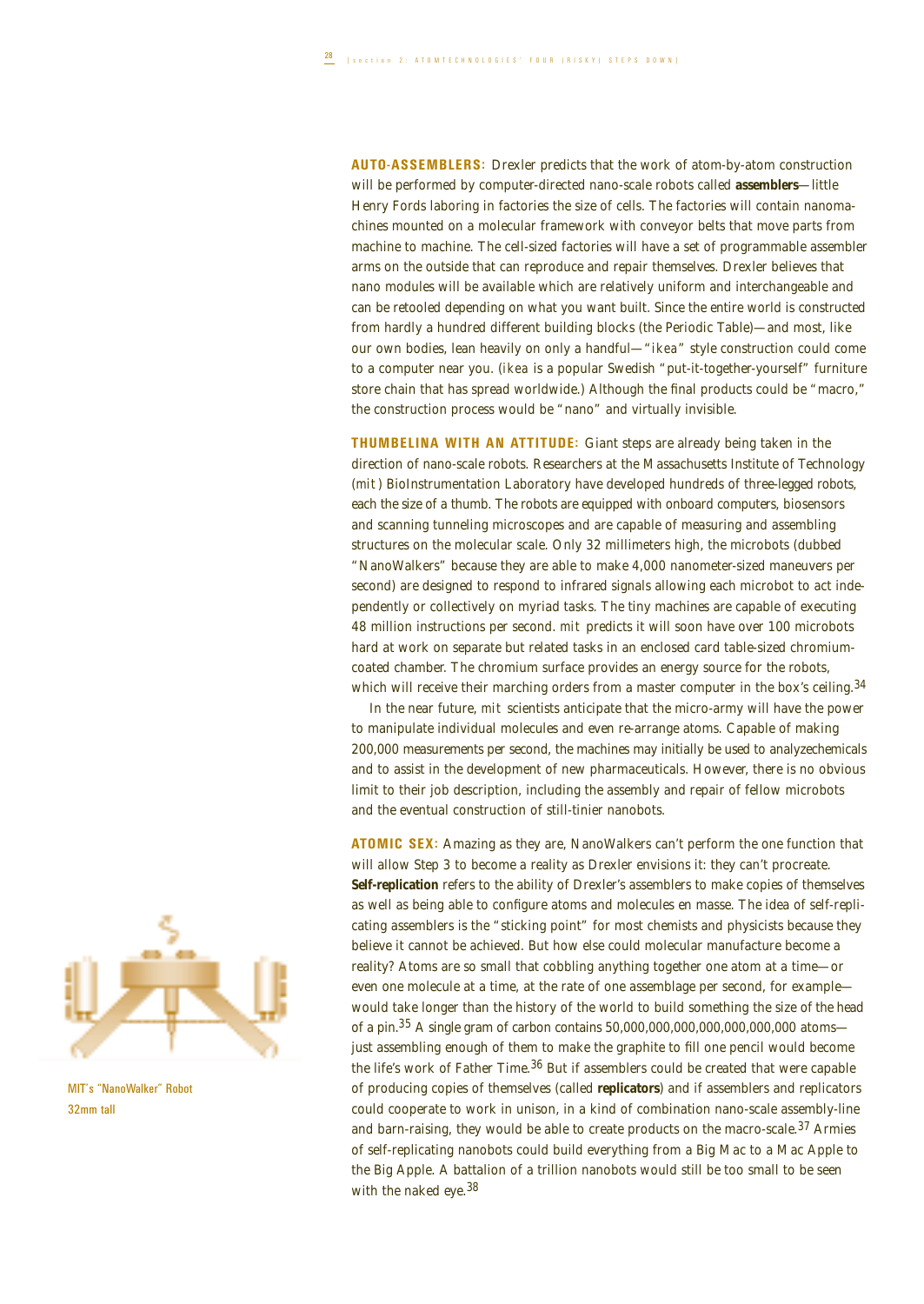SPLITTING HAIRS? Most scientists dismiss nanofabrication on the macroscale as the stuff of Hollywood movies or science-fiction novels. A "debate" over the likelihood that self-replicating nanomachines will exist one day appeared in *Scientific American*'s September 2001 issue. Drexler reiterated his vision of constructing large-scale objects with molecular precision using assemblers capable of self-replication. Richard Smalley (see Step 1) categorically discounted the possibility: "Self-replicating, mechanical nanobots are simply not possible in our world. To put every atom in its place—the vision articulated by some nanotechnologists—would require magic fingers. Such a nanobot will never become more than a futurist's daydream." <sup>39</sup> George Whitesides, who has built working nanostructures using self-assembly (see Step 2), also dismisses Drexler's molecular nanotechnology. He wrote, "We don't know how to make self-

replicating machines of any size or type today…no sense of how to design a self-sustaining, self-replicating system of machines." 40 (Drexler and colleagues at his Institute for Molecular Manufacturing have composed detailed rebuttals of Whitesides's and Smalley's objections, which are available on the Internet. $41$ )

Though Drexler thinks nanomachines can be created using the familiar machinery of our mechanical world as the model, he

continually turns to the biomolecular world for inspiration. He explains, "In growing, healing, and renewing tissue, the body is a construction site. Cells take building materials from the bloodstream. Molecular machinery programmed by the cell's genes use these materials to build biological structures: to lay down bone and collagen, to build whole new cells, to renew skin, and to heal wounds...everything in the human body is constructed by molecular machines. These molecular machines [i.e., assemblers] build molecules, including more molecular machines [i.e., replicators]."42 Whitesides, too, recognizes the success of nature's nanomachinery but maintains that "it would be a staggering accomplishment to mimic the simplest living cell."43

Are mechanical self-replication and large-scale molecular manufacture just the pipe dreams of overconfident engineers? We can be sure that large-scale manipulations of matter are in our near future even if they don't come about in the precise ways that Drexler theorizes. There may be other options for getting large-scale, mass production without relying on either assembly lines peopled with underpaid workers or self-replicating nanobots. The most promising option may be to harness and redirect nano-machines that already exist in nature (see Step 4) or to start thinking *inside* the box.

NO ASSEMBLY REQUIRED? A team of student-researchers at Georgia Institute of Technology has been experimenting with "space-based manufacturing," where particles are placed inside zero-gravity boxes and then subjected to particular frequencies of sound.44 The sound alone has the ability to levitate the particles and move them around. By varying the shape of the box and the frequency of the sound, researchers have been able to push the particles to form desired structures, all on their own. The research group has refined the technique of "acoustic shaping" to the point where they can form curved surfaces and cylinders. To date, the cost is prohibitive and the scale is "laboratory" rather than "industrial," but, according to researchers, sound-based manufacturing offers enormous potential: large-scale manufacture from composite particles and no assemblers required!

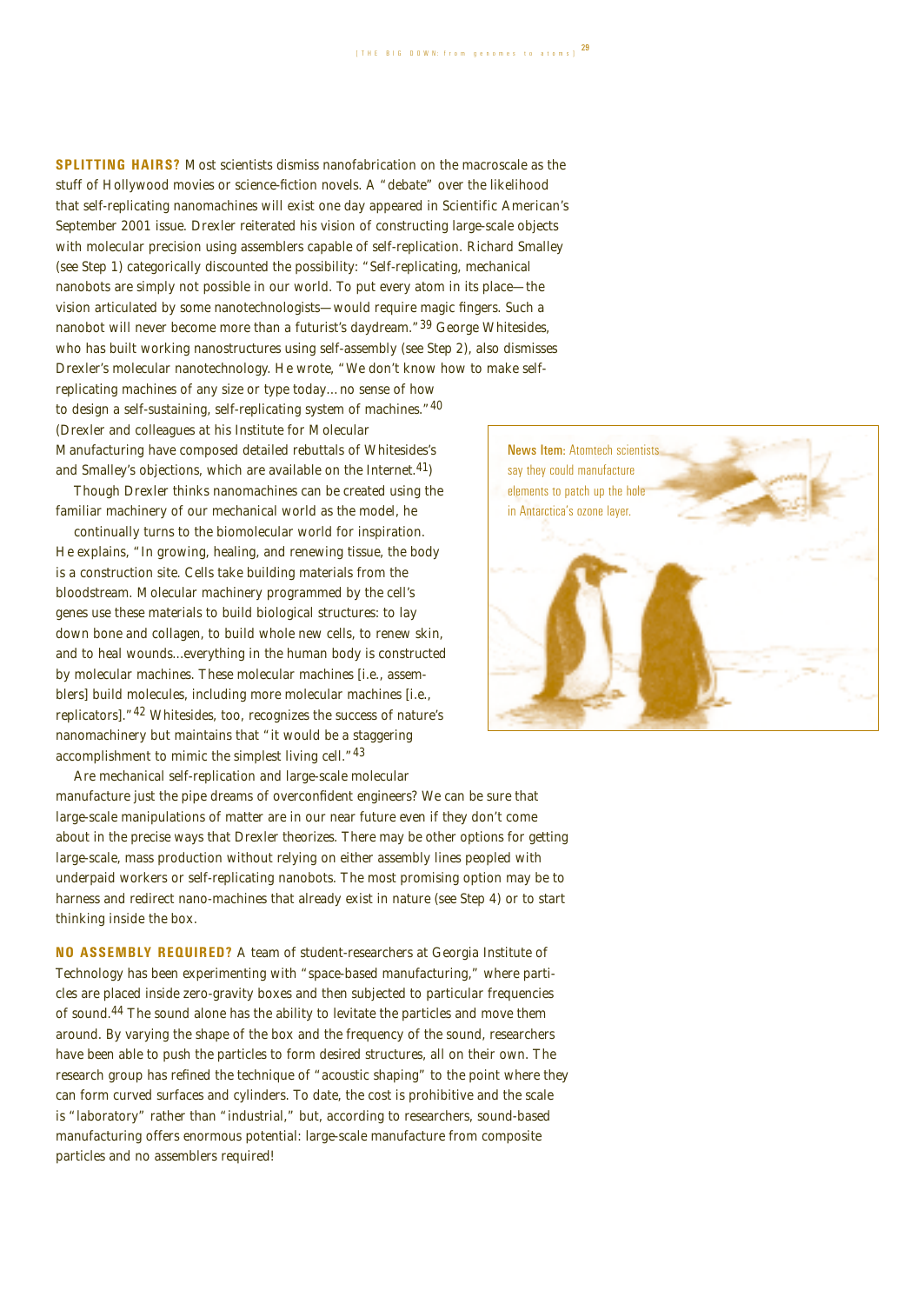#### What are the risks?

**GRAY GOO** What if nanobots start building chairs and don't stop? The self-replicating and assembly processes could go haywire until the world is annihilated by nanobots or their products. Gray Goo refers to the obliteration of life that could result from the accidental and uncontrollable spread of selfreplicating assemblers. Drexler provides a vivid example of how quickly the damage could pile up beginning with one rogue replicator. "If the first replicator could assemble a copy of itself in one thousand seconds, the two replicators could then build two more in the next thousand seconds, the four build another four, and the eight build another eight. At the end of ten hours, there are not thirty-six new replicators, but over 68 billion. In less than a day, they would weigh a ton; in less than two days, they would outweigh the Earth; in another four hours, they would exceed the mass of the Sun and all the planets combined."45 To avoid a Gray Goo apocalypse, Drexler and his Foresight Institute, a non-profit organization whose purpose is to prepare society for the era of molecular nanotechnology (MNT), have established guidelines for developing "safe" MNT devices. Foresight recommends that nano-devices be constructed in such a way that they are dependent on "a single artificial fuel source or artificial 'vitamins' that doesn't exist in any natural environment." Foresight also suggests that scientists program "terminator" dates into their atomic creations46 and update their computer virus-protection software regularly?

AND SPIES, TOO "Intelligent," invisible, self-replicating nanobots capable of receiving remote directions and altering programmes spell the death of dissent. In a world not dedicated to diversity and democracy, it will be possible for those who have power to stifle all opposition.

**STRANGE NEW WORLD** If scientists figure out how to use the Periodic Table of Elements in the same way that a painter uses a palette of pigments, industry will be able to manipulate materials in ways that were impossible to control at the macro or micro scale. **Quantum modeling**, which allows researchers to use computers to predict how nano-scale materials will perform according to the rules of quantum mechanics, will also aid in designing materials that have never been made before.47 With a powerful enough computer, scientists will be able to custom-design a material atom by atom, building in desirable properties with a stroke of the keyboard. Even if nanoconstruction is presented as "natural" compared to conventional manufacture, the construction processes may leave the world filled with full-sized products as strange to nature as anything devised by genetic engineers. All the risks of Steps 1 and 2

continue to apply to Step 3, with enormous additional risks in the event that self-replicating nanomachines become possible.

ATOMIC BAND-AIDS Beyond the production of nano materials as building blocks, it may also be possible to use the extraction of specific elements or compounds to alter the environment (Drexler imagines "disassemblers" that would work in the opposite direction of assemblers, breaking down substances atom-by-atom, either for analysis or for extracting raw materials). Some suggest that Atomtech is our only hope for preventing natural catastrophes resulting from earthquakes, climate change or asteroid collisions. To survive a giant plume of volcanic dust in the atmosphere, for example, we could unleash "sky bots" that would consume dust particles as feedstock and self-replicate into the trillions.48 Others speculate that they might be able to "seed" the oceans to better absorb pollutants—or "seed" the stratosphere to patch up holes in the ozone layer. The implications of such experimentation are unknown but profoundly troubling. Rather than confront the underlying problems of over-consumption and waste, industry could see Atomtechnology as a means to "medicate" a solution for the earth. Are we in need of a bandaid solution (that could, in fact, spell new concerns) or will we address the realities of the world we have made?

CARBON COPIES Atom-by-atom construction makes it theoretically possible for Atomtechies to build life. People, after all, are 99% hydrogen, nitrogen, oxygen and carbon. (The average adult lugs around 16 kilos of carbon; see box page 12) Most of the remaining 1% comes from 15 other elements ranging from phosphorus to cobalt to radioactive potassium-40. A single human cell contains about 450,000 atoms of cobalt and 135 million zinc atoms, for example.49 "Life" may be little more than getting the recipe right. A technology that can create life can also—save for accidents and design—end death. We are far from prepared to address the issues raised by Atomtechnologies.

NUCLEAR-POWERED NANOBOTS The issue of a power source for tiny machines is becoming terribly important. While some scientists research the possibility of using laser light as a fuel source, others are proposing that machines functioning at the micro-level should be powered by nuclear batteries.50 Researchers at the University of Wisconsin-Madison (USA) have received a three-year, \$970,000 US Department of Defense (Defense Advanced Research Projects Agency—DARPA) grant to develop the technology.51 Is it the "peaceful use of the atom" once more with feeling?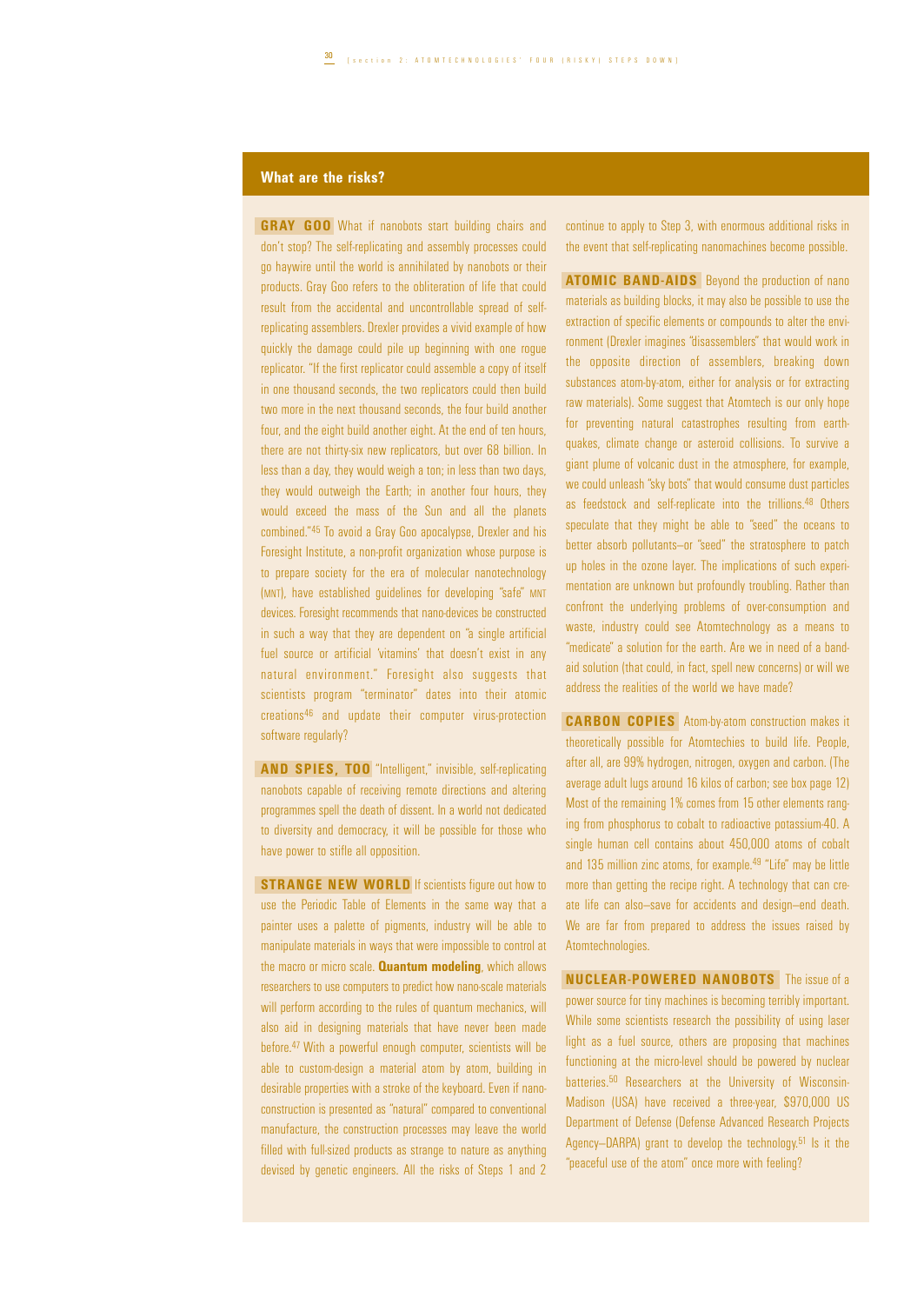#### STEPPING DOWN 4: Atom and Eve–Bionic Nanotechnology

This is where Atomtechies merge biological and non-biological materials into bionic products and processes. This merging could "blend" people with robots. Since the 1960s, science and popular culture have called such creations "cyborgs" (short for "cybernetic organisms"). Theoretical physicist Stephen Hawking makes the sad observation that merging with machines may be the only way for the human race to become intelligent enough to avoid being completely taken over by them.55

An amputee with a prosthetic leg and heart patients with battery-operated pacemakers implanted in their chests could be labeled first-generation cyborgs, but Atomtech will enable human-and-machine mergers the likes of which have never before been possible. Step 4 will result from nano-scale manipulations that allow non-living nanomaterials and living matter to become compatible and in some cases interchangeable. At the nano-scale, the distinction between biological and non-biological material blurs.<sup>56</sup>

The living and non-living nano-realms will merge on a two-way street. Living material will be extracted and manipulated to perform mechanical functions and to enable the development of hybrid materials that combine biological and non-biological material (Bio-nano I). Biological material is plentiful, cheap and exhibits useful properties—such as self-assembly that non-biological material doesn't. Using different technologies, nonliving material will be used within living organisms to perform biological functions (Bio-nano II).

#### PROTEINS WORKING OVERTIME (BIO-NANO I):

- **Executed Researchers are putting nanomaterials derived from living cells to** work in the service of (and as) machines. A team of researchers at Rice University has been experimenting with F-actin, a protein resembling a long, thin fiber, which provides a cell's structural support and controls its shape and movement.57 Proteins like F-actin, descriptively called filamentous proteins, allow the transportation of electricity along their length. The researchers hope these proteins can one day be used as biosensors—acting like electrically conductive nanowires. Protein nanowires could replace silicon nanowires, which have been used as biosensors but are more expensive to make and would seem to have a greater environmental impact than protein nanowires.
- A researcher at Rennselaer Polytechnic Institute is stuffing proteins inside carbon nanotubes, which will then be incorporated into materials to make them "self-healing."58 For example, protein-filled nanotubes may be incorporated into the plastic that makes up an airplane wing. If the wing becomes damaged and the nanotubes break apart, the released proteins could act as an adhesive and repair the damage.
- A complex working nanomachine with a biological engine has already been built by Carlo Montemagno at Cornell University (Montemagno is now at the University of California at Los Angeles, Department of Mechanical and Aerospace Engineering). Montemagno and his team of researchers extracted a rotary motor protein from a bacterial cell and connected it to a "nanopropeller"—a metallic cylinder 750 nm long and 150 nm wide. The biomolecular motor was powered by the bacteria's adenosine triphosphate (known as atp—the source of chemical energy in cells) and was able to rotate the nanopropeller at an average speed of eight revolutions per second.<sup>59</sup> Montemagno's team announced at the end of October 2002 that by adding a chemical group to the protein motor, they have been able to switch the nanomachine on and off at will.<sup>60</sup>

*"The question now is not whether it is possible to produce hybrid living/nonliving devices but what is the best strategy for accelerating its development."* **Carlo D. Montemagno54**



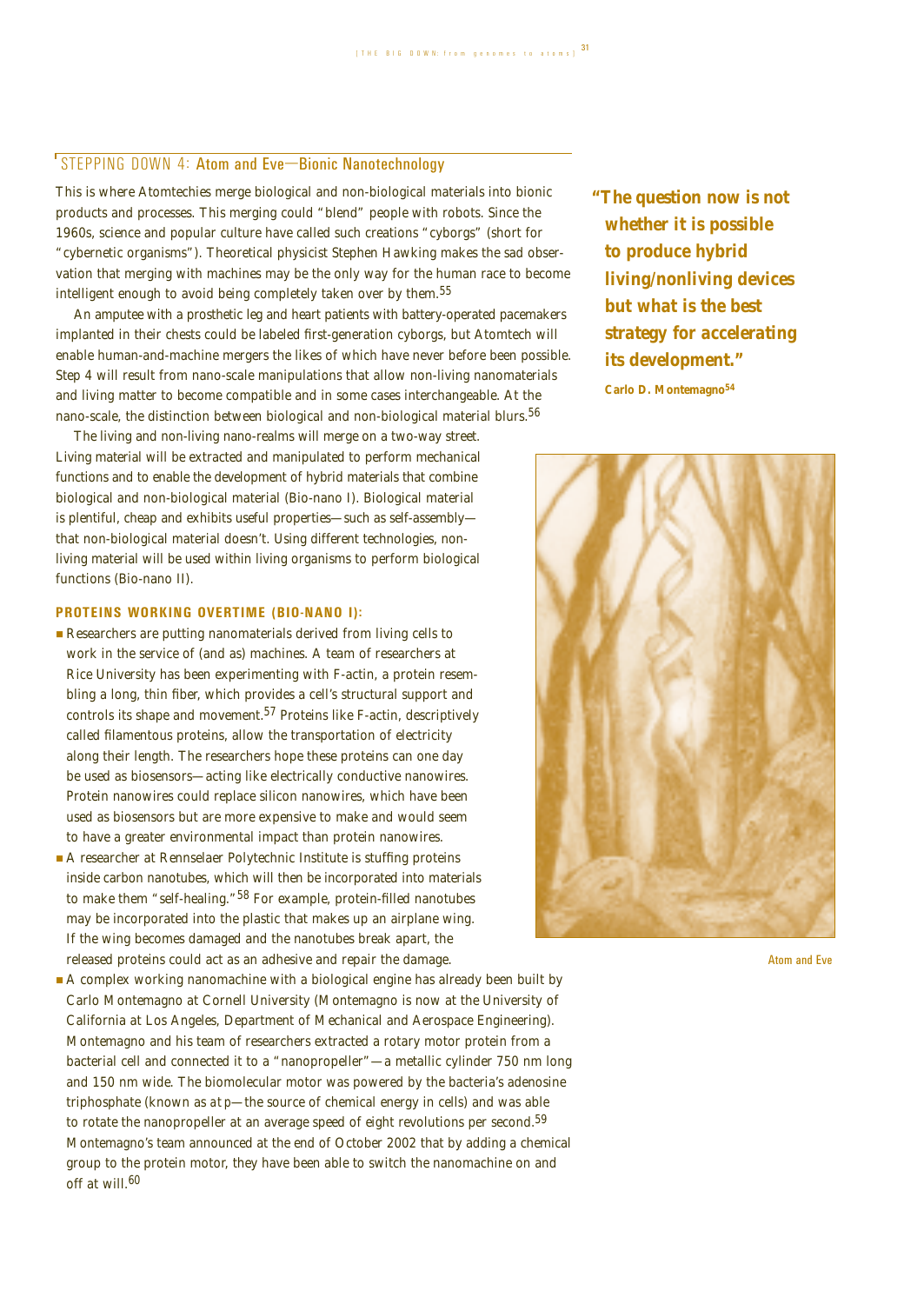- A chemist at New York University is seeing if he can take advantage of dna's ability to self-assemble to create circuits. "Bioelectronics" may provide the path to ultrasmall and ultrafast computers.<sup>61</sup>
- The motto of NanoFrames, a self-classified "biotechnology" company based in Boston, is "Harnessing nature to transform matter." That motto also makes a concise description of how Bio-nano I works. NanoFrames uses protein "subunits" to serve as basic building blocks (derived from the tail fibers of a virus called Bacteriophage T4). These subunits are joined to each other or to other materials by means of selfassembly to produce larger structures. As the company's web site (www.nanoframes.com) explains, the design of the subunits determines the final structure and requires no additional manipulation of individual molecules. NanoFrames calls their method of manufacture "biomimetic carpentry," but that label, while wonderfully figurative, comes up short. Using proteins as building blocks and taking advantage of their ability to self-assemble is more than imitating the biological realm (*mimesis* is Greek and means *imitation*)—it is more than turning to biology for inspiration—it is transforming biology into an industrial labor force.

MARRIAGES BASED ON COMPATIBILITY (BIO-NANO II): Merging the living and non-living realms in the other direction—that is, incorporating non-living matter into living organisms to perform biological functions—is more familiar to us (e.g., pacemakers, artificial joints), but presents particular challenges at the nano-scale. One major development in the convergence of new technologies is the integration of nanotechnology and biotechnology, now called **nanobiotechnology**. Researchers at Rice University have called this challenging nano-realm the "wet/dry" interface where "wet" refers to the biological system and "dry" refers to the nanomaterials.<sup>62</sup> Roughly one-fifth (21%) of nanotech businesses in the usa are focused on the wet/dry interface, as they develop nano-scale pharmaceutical products, drug delivery systems and other healthcare-related products.<sup>63</sup> Because nanomaterials are, in most cases, foreign to biology, they must be manipulated to make them biocompatible, to make them behave properly in their new environment.

OLYMPIC NANO (BIO-NANO II): Researcher Robert Freitas is developing an artificial red blood cell that is able to deliver 236 times more oxygen to tissues than natural red blood cells.64 The artificial cell, called a "respirocyte," measures one micron in diameter and has a nanocomputer on board, which can be reprogrammed remotely via external acoustic signals. Freitas predicts his device will be used to treat anemia and lung disorders, but also will enhance human performance in the physically demanding arenas of sport

## HISTORICAL CUE II Life "Unzipped"<sup>52</sup> Feats of Clay

Elements, my dear Watson: According to some legends, God breathed into molded clay and Adam took his first breath. Moses came down from the mountain bearing two tablets of clay upon which were embedded the code for what some might call the Book of Life. Now it seems the

stories might be closer to reality than some expected. Clay may inscribe the formula to make life…if not how to live it.

In 1953, Watson and Crick identified DNA's double-helix and Stanley Miller launched science on an exploration of the origins of life. Working at the University of

Chicago, Miller tried to create life from inanimate matter by brewing a primordial soup to mimic earth's oceans and environment. He replicated lightening storms by shooting electric volts into the soup. Within a few days, Miller's soup had produced more than a dozen amino acids including six of the twenty key building blocks for proteins.

Miller's work benefited from a hypothesis developed by Alexander Cairns-Smith in which the Scottish chemist concluded that "life" arose from nano-scale irregularities in the crystal lattice of clay minerals. This created the first genetic information and the opportunity for mutation as sheets of similarly irregular crystals were layered on the original clay.

This theory of the origins of life still has currency. Recently, researchers at Israel's Weizmann Institute used clay minerals to develop amino acids and a substance that, in the end, bore the chemical structure of a protein.

A modest variation on the clay theme was devised by a German patent attorney, Günter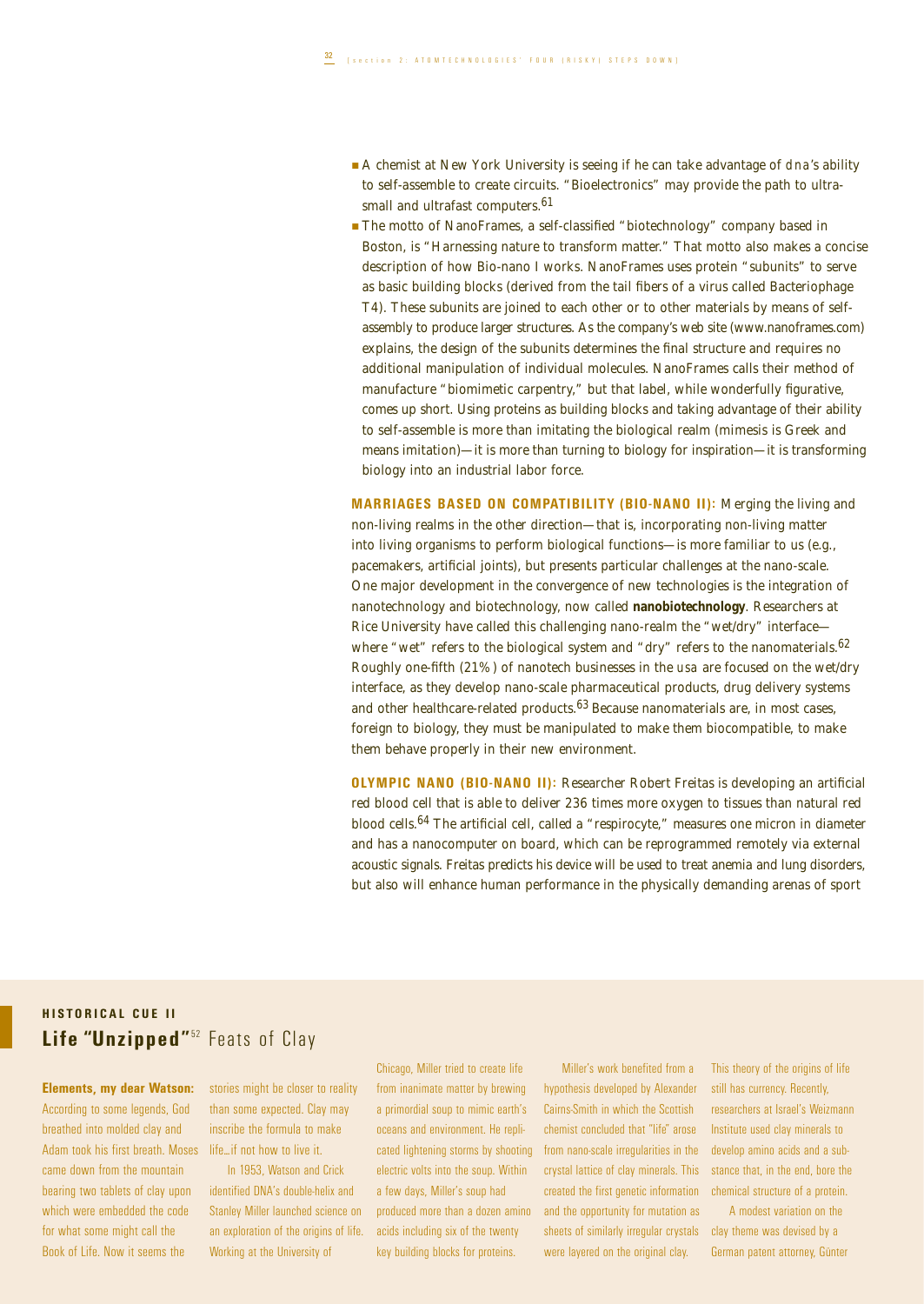and warfare. Freitas states that the effectiveness of the artificial cells will critically depend on their "mechanical reliability in the face of unusual environmental challenges" and on their biocompatibility. Among the risks, considered rare but real, Freitas lists overheating, explosion and "loss of physical integrity."

REMOTE CONTROL DNA (BIO-NANO II): Researchers at mit, led by physicist Joseph Jacobson and biomedical engineer Shuguang Zhang, have developed a way to control the behavior of individual molecules in a crowd of molecules.<sup>65</sup> They affixed gold nanoparticles (1.4 nm in diameter) to certain strands of dna. When the gold-plated dna is exposed to a magnetic field, the strands break apart; when the magnetic field is removed, the strands re-form immediately: the researchers have effectively developed a switch that will allow them to turn genes on and off. The goal is to speed up drug development, allowing pharmaceutical researchers to simulate the effects of a certain drug that also turns genes on or off. The mit lab has recently licensed the technology to a biotech startup, engeneOS, which intends to "evolve detection and measurement *in vitro* into monitoring and manipulation at the molecular scale in cells and *in vivo*."66 In other words, they intend to move these biodevices out of the test tube and into living bodies.

Wächtershäuser (following an atomic tradition set by another German patent examiner, Albert Einstein). Nanoparticles of pyriteformed by iron-sulfur compounds– bequeathed the energy needed to create macromolecules en route to living organisms.

Thanks to the work of Cairnes-Smith, Miller and Wächtershäuser, many scientists now believe that it will be possible to build "life" via the atom-by-atom construction of inorganic matter. Further, "life" might spring not only from carbon but also from a variety of elements or compounds including clay ironsulfur ("fool's gold"). At the outset of his thesis on clay minerals, Cairns-Smith quotes Sherlock Holmes, musing about the origins of life... "Odd, Watson [and Crick?]–very odd."53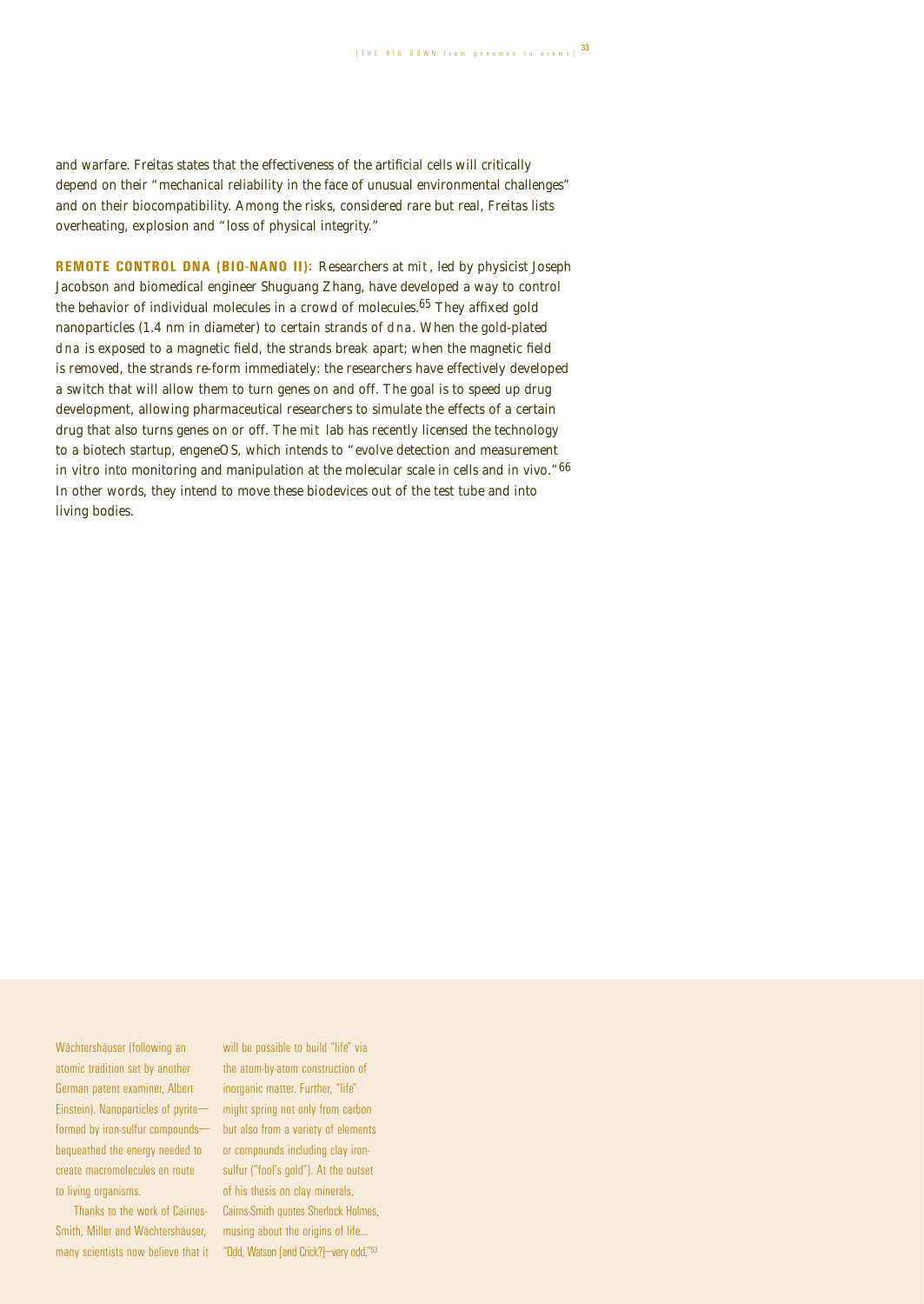#### Super-Colliding Technologies

When nano-scale technologies converge, the changes to life as most of us live it will be dramatic and personal. In December 2001, two US government agencies co-sponsored a workshop titled "Converging Technologies for Improving Human Performance." The collaboration between the chief science agency and the "voice of business in government"–the National Science Foundation (NSF) and the Department of Commerce (DOC)–resulted, unsurprisingly, in a marketing plan for new technologies. The workshop participants–from government, academia, and the private sector–focused on ways that convergent technologies–specifically, nanotechnology, biotechnology, informatics and cognitive sciences (the convergence is referred to as NBIC)–could "enhance" the physical and cognitive capabilities of humans, both individually and collectively. In other words, the question of the day, in the words of one participant, was how can convergent technologies "make us all healthier, wealthier and wiser?"67 The answer to that question weighs in at over 400 pages. With only a smattering of critical analysis and few calls for caution, the benefits of enhancement are repeated again and again. NBIC will make us smarter (by allowing us to access and store more information in our brains or through the development of artificial intelligence), younger (by stopping or reversing the aging process), healthier and, of course, thinner (by controlling metabolism). The NSF/DOC report recommends a "national R&D priority on converging technologies focused on enhancing human performance," including "The Human Cognome Project," a multidisciplinary effort to understand the structure, functions, and potential enhancement of the human mind.

A few workshop participants urged that the social sciences be included in a nano-bio-info-cogno-socio convergence, but the social sciences were largely understood to operate in the service of NBIC.68 Gerold Yonas and Jessica Glicken Turnley's contribution, for example, proposes "Socio-Tech," which they envision as a predictive science of societal behavior.<sup>69</sup> Through the "accumulation, manipulation, and integration of data from the life, social, and behavioral sciences," Socio-Tech would be able to "identify drivers for a wide range of socially disruptive events and allow us to put mitigating or preventive strategies in place before the fact."70 The authors see Socio-Tech as a powerful weapon in the war on terrorism. In another example, James Canton, CEO of a California-based high-tech consulting firm, recognizes that "different cultures will define human performance based on their social and political values." On the heels of this acknowledgement, however, he asserts, "it is for our nation to define these values and chart the future of human performance."71

Gregor Wolbring, a biochemist at the University of Calgary and founder of the International Center for Bioethics, Culture and Disability, offers one of the rare, critical perspectives contained in the  $400+$  page report.<sup>72</sup> His contribution states explicitly that human performance should not be seen in a solely medical or technological context. He calls for a broader perspective in order to understand that the concepts of enhancement, progress, disability and disease are societal constructions and therefore technological "progress" should be examined critically for its relevancy and appropriateness.<sup>73</sup>

The report's recommendation for a national R&D initiative on converging technologies for human performance enhancement promises benefits on a truly biblical scale-"sightless who will see…lame who will walk…infertile couples who will be able to conceive children."74 Perhaps its most disturbing aspect is the promise of a future in which all difference is erased– differences of language, intellect, imagination, age, physical characteristics, any characteristic that may be seen as "disruptive." The implications for the erosion of human rights, including the rights of those who are "un-improved"–either by choice or lack of choice–and for the erosion of democratic dissent are awesome. Will physical "enhancement" through new technologies become a social imperative? Will "self-improvement" become enforceable by law?75

The US government's draft report is an unsettling view of the scope, power and persuasion of converging technologies. The report is especially chilling as unabashed Atomtech boosterism by government, scientists and private sector representatives who see consumer acceptance as the key to increased funding for their work. The contributors make repeated references to products that will change and upgrade the lives of consumers—ranging from the frivolous to the fantastic. Converging technologies, we are told, may offer "active and dignified life far into a person's second century," but also wearable computers disguised as "scintillating jewelry," cosmetics that change with the user's moods and "smart clothing" that adjusts to the wearers's social environment.76 It seems that Atomtech enthusiasts are trying desperately not to repeat the biotech industry's biggest blunder of the past decade. By failing to produce any genetically modified products with consumer benefits, the agricultural biotech industry today suffers from a lack of consumer acceptance and trust. In its zeal to shape public opinion and win consumer acceptance, the NSF/DOC report is evidence of a dangerous exercise in public relations and marketing to advance converging technologies.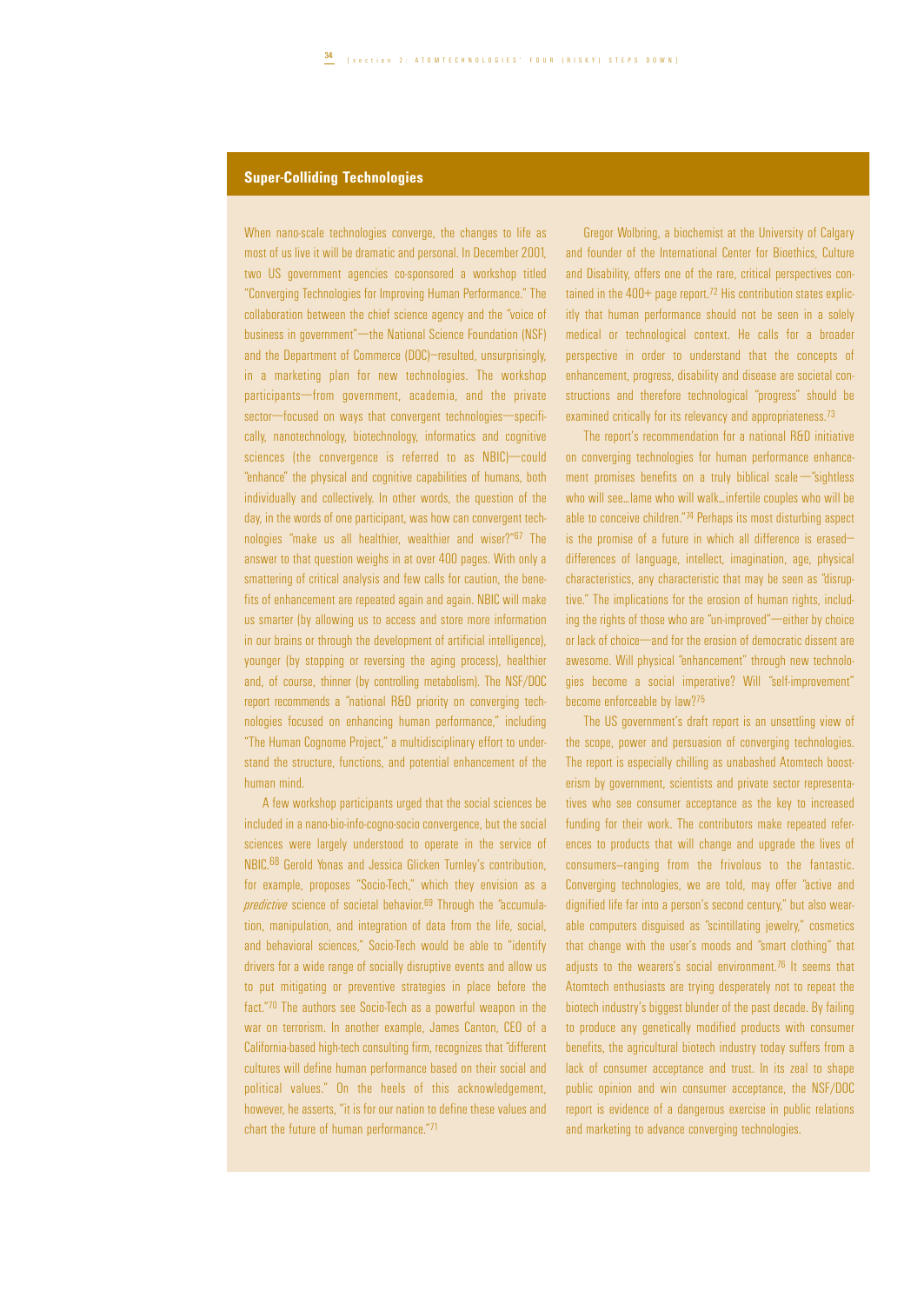#### What are the risks?

NEW MATTERS When Step 3 (molecular manufacturing)—in whatever form it ultimately takes combines with Step 4 (bionic nano), Atomtech will create both living and non-living hybrids previously unknown on earth. The environmental implications of such new creations—some that could have the half-life of the universe—are incomprehensible.

VIVA EX-VIVO Human-made nanomachines that are powered by materials taken from living cells are a reality today. It won't be long before more and more of the cells' working parts are drafted into the service of human-made nanomachines. As the merging of living-nano and non-living nano becomes more common, the idea of self-replicating nanomachines seems less and less like a "futurist's daydream." In his dismissal of the possibility of molecular manufacture (see Step 3), George Whitesides stated that "it would be a staggering accomplishment to mimic the simplest living cell." But we may not have to "reinvent the wheel" before human-made, self-replicating creations are possible; we can just borrow it. Whitesides believes the most dangerous threat to the environment is not Gray Goo, but "selfcatalyzing reactions," that is, chemical reactions that speed up and take place on their own, without the input of a chemist in a lab."77 It is here—where natural nanomachines merge with mechanical nanomachines—that Whitesides's warning resonates strongest.

SIX DEGREES OF HUMANITY Can societies that have not yet come to grips with the nature of being human soldier on to construct partially-human, semi-human or super-human cyborgs?

**NATURAL BORN KILLERS** As the merging of living cells and human-made nanomachines develops, so will the sophistication of biological and chemical weaponry. These bio-mechanical hybrids will be more invasive, harder to detect and virtually impossible to combat.

# ETC Evaluation

For those who do not accept the risk of Drexler's Gray Goo, there is still the looming issue of a "Gray New World" posed by super-smart machines, unlimited surveillance capacity and a governing elite that becomes "Big Cyborg Brother" to us all. The power of nano+info+cogno is exponential and poses a major threat to democracy and dissent.

But there is an additional concern. Perhaps it is not the Gray Goo we need to fear but the "Green Goo." Rather than try to manufacture self-replicating machinery that mimics the self-replication of living materials, it is more likely that we will take control of living materials and use them to mimic machinery. This is already happening at the level of microorganisms, but it might also include higher life forms. For example, the military is finding that the modification of insects for military or industrial objectives could be a much simpler task than creating mechanical flying machines of similar size. In the end, will the "Green Goo Revolution"—the takeover of life for industrial functions—pose the greater risk?

#### Who will colour your world?

#### Gray Goo Theory: SORCERER'S APPRENTICE

Invisible self-replicating mechanical robots multiply uncontrollably until their hunger for raw materials (natural elements) and energy consumes the world.

#### Blue/Gray Goo Theory: BRAVE NEW WORLD

Super machines evolve to manage complex human and environmental systems and (eventually) either take over the world or fall into the hands of a corporate elite that rules omnipotently.

# Green Goo Theory: TOYS'R US

Scientists combine biological organisms and mechanical machines for industrial uses. The organisms continue to do what nature intended—they procreate—but they've been made more powerful by their boost from human technology: the emboldened bacteriophage becomes the omniphage.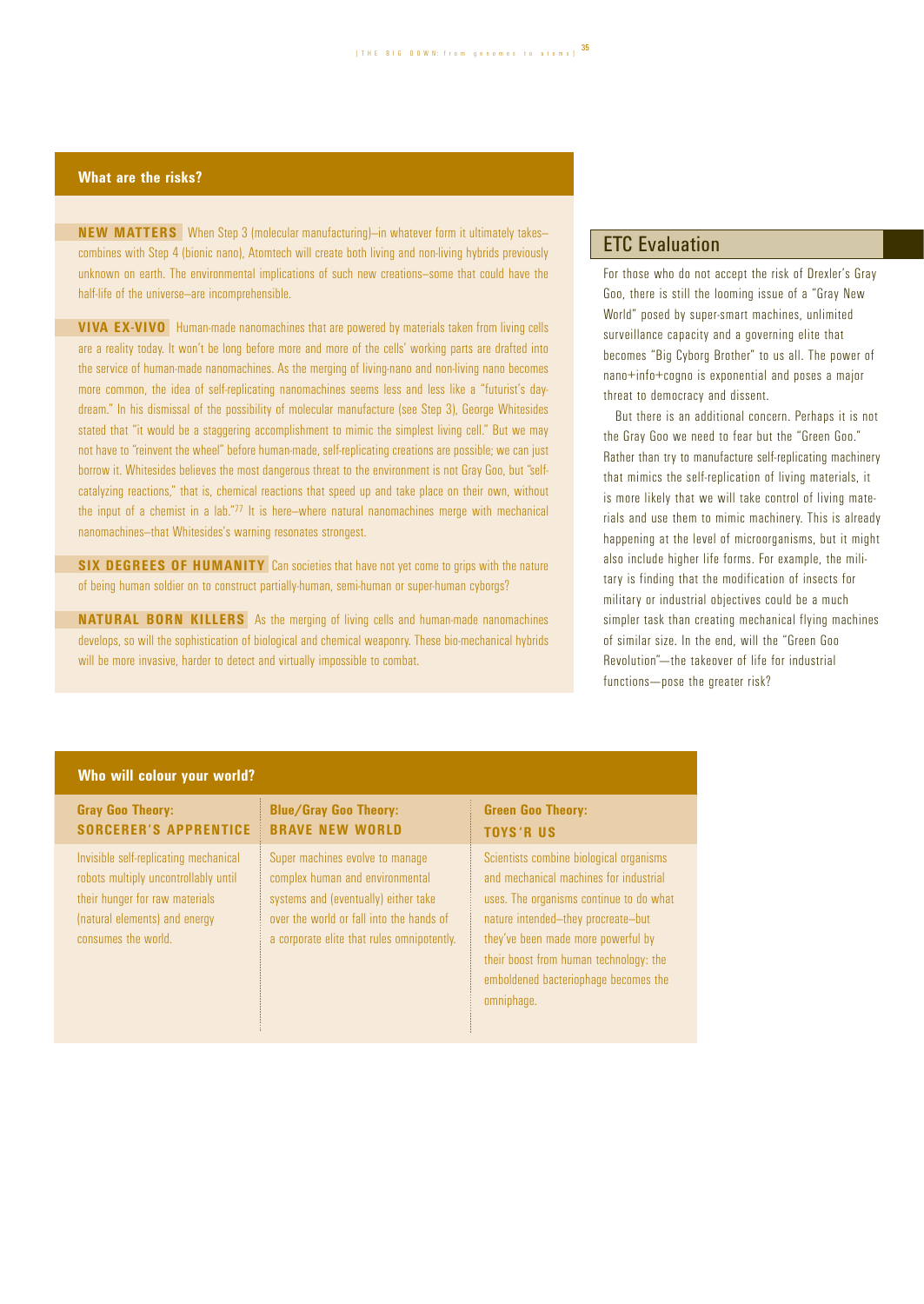# Notes

- 1 Gareth Cook, "No Assembly Required for These Tiny Machines," *Boston Globe*, October 16, 2001.
- 2 Valerie Thompson, "Veeco came, saw, acquired majority of AFM market," *Small Times*, October 8, 2002. Available on the Internet: www.smalltimes.com
- 3 According to Scott Mize, "Near-Term Commercial Opportunities in Nanotechnology," comments made during
- presentation at the Foresight Conference, October 10, 2002. 4 *Ibid*.
- 5 *Ibid*.
- 6 Business Wire, Inc., "Altair Nanotechnologies Awarded Patent for its Nano-sized Titanium Dioxide," Sept. 4, 2002. The estimate is based on market research by Business Communications Co., Inc.
- 7 *Forbes/Wolfe Nanotech 101 Report*, 2002, p. 3. Published jointly by Forbes Inc. & Angstrom Publishing LLC, www.forbesnanotech.com
- 8 According to Scott Mize, "Near-Term Commercial Opportunities in Nanotechnology," comments made during presentation at the Foresight Conference, October 10, 2002.
- 9 John Emsley, *Nature's Building Blocks: An A-Z Guide to the Elements*, Oxford University Press, 2001, p. 93.
- 10 Alexandra Stikeman, "Nanobiotech Makes the Diagnosis," *Technology Review*, May 2002, pp. 60-66.
- 11 *Ibid*., p. 63.
- 12 Candace Stuart, "Nanotube Industry Means Business," *Small Times*, July/August 2002, vol. 2, no.4, p. 32.
- 13 David Rotman, "The Nanotube Computer," *Technology Review*, March 2002, pp. 36-45.
- 14 Ray H. Baughman, Anvar A. Zakhidov, Walt A. de Heer, "Carbon Nanotubes: The Route Toward Applications," *Science*, 2 August 2002 , Vol. 297, pp. 787-792 (available by subscription, www.sciencemag.org).
- 15 Candace Stuart, "Nanotube Industry Means Business," p. 36. 16 CMP Cientifica, "Nanotechnology Opportunity Report,
- March 2002; Eric Pfeiffer, "Nanotech Reality Check: New Report Tries to Cut Hype, Keep Numbers Real," *Small Times*, March 11, 2002; Available on the Internet:
- www.smalltimes.com/document\_display.cfm?document\_id=323 17 Candace Stuart, "Nanotube Industry Means Business," p. 36.
- 18 Miwako Waga, "Japanese Companies Getting Ready to Churn Out Nanotubes by the Ton," *Small Times*, March 13, 2002; available on the Internet: www.smalltimes.com/document\_display.cfm?document\_id=3258
- 19 Candace Stuart, "Nanotube Industry Means Business," p. 36.
- 20 Rice University scientists held their own conference on the subject in December 2001 entitled, "Nanotechnology and the Environment: An Examination of the Potential Benefits and Perils of an Emerging Technology.
- 21 Doug Brown, "Nano Litterbugs? Experts See Potential Pollution Problem," *Small Times*, March 15, 2002; available on the Internet: www.smalltimes.com
- 22 Barbara Karn, as quoted in article by Doug Brown, "U.S. Regulators want to know whether nanotech can pollute," *Small Times*, March 8, 2002; available on the Internet: www.smalltimes.com
- 23 Dr. Mark Wiesner, quoted in Doug Brown, "Nano Litterbugs? Experts See Potential Pollution Problem."
- 24 Personal communication with Dr. Mark Wiesner, June 18, 2002. 25 US Patent 6,368, 569 issued 9 April 2002 and US Patent 6,331,262 issued 18 December 2001.
- 26 Andrzej Huczko et al., *Fullerene Nanotubes and Carbon Nanostructures* (formerly *Fullerene Science and Technology*),
- Volume 9 (2), 2001, pp. 251-254. 27 Jessica Gorman, "Taming High-Tech Particles: Cautious steps into the nanotech future," *Science News Online*, March 30, 2002; available on the Internet:

www.sciencenews.org/20020330/bob8.asp

28 George Whitesides and J. Christopher Love, "The Art of Building Small," *Scientific American*, September, 2001, p. 47. 29 Charles Lieber, as quoted by David Rotman, "The Nanotube Computer," *Technology Review*, March, 2002, p. 38.

- 30 David Rotman, "The Nanotube Computer," p. 38. 31 Available on the Internet: www.zyvex.com/nanotech/feynman.html
- 32 K. Eric Drexler et al., "Many Future Nanomachines: A Rebuttal to Whiteside's Assertion that Mechanical Molecular Assemblers Are Not Workable and Not A Concern," Institute for Molecular Manufacturing, 2001; available on the Internet: www.imm.org/SciAmDebate2/whitesides.html
- 33 Anonymous, "Nanotechnology: Shaping the World Atom by Atom," pp. 5-6. Available on the Internet: itri.loyola.edu/nano/IWGN.Public.Brochure/
- 34 David Cameron, "Walking Small," *Technology Review*, March 1, 2002; available on the Internet: www.technologyreview.com. See also Sylvain Martel *et al.*, "Development of a Miniature Three-Legged Bio-Instrumented Autonomous Robot;" available on the Internet:
- bioinstrumentation.mit.edu/fpga/NanoWalkerHangzhou2000.pdf. 35 K. Eric Drexler, *Unbounding the Future: The Nanotechnology*
- *Revolution*, Quill William Morrow, 1991, p. 98. 36 Michael Gross, *Travels to the Nanoworld: Miniature Machinery in Nature and Technology*, New York and London:
- Plenum Trade, 1999, p. 207. 37 In Drexler's vision, the difference between an assembler system and a replicator will lie entirely in the assembler's programming.
- 38 Kevin Bonsor, "How Nanotechnology Will Work," www.howstuffworks.com/Nanotechnology1.htm
- 39 Richard E. Smalley, "Of Chemistry, Love and Nanobots," *Scientific American*, September, 2001, p. 77.
- 40 George Whitesides, "The Once and Future Nanomachine," *Scientific American*, September, 2001, p. 81.
- 41 The text is available on the Internet: www.imm.org/SciAmDebate2/smalley.html and www.imm.org/SciAmDebate2/whitesides.html
- 42 K. Eric Drexler, *Unbounding the Future*, p. 200.
- 43 G. Whitesides, "The Once and Future Nanomachine," p. 83.
- 44 Bennett Daviss, "Out of Thin Air," *New Scientist*, vol. 171 no. 2306, September 1, 2001, p. 32. See also Georgia Tech press release, "Waves of the Future: Tech Team Examines Sound as a New Tool for Space Construction," May 4, 2001; available on the Internet: www.gatech.edu/newsroom/archive/news\_releases/acoustic.html
- 45 K. Eric Drexler, *Engines of Creation: The Coming Era of Nanotechnology*, originally published by Anchor Books, 1986, from the PDF available on the Internet: www.foresight.org, p. 216.
- 46 The Foresight Institute's Guidelines for Nanotech Development are available on the Internet:
- www.foresight.org/guidelines/current.html 47 Peter Fairley, "Nanotech by the Numbers," *Technology*
- *Review*, September 2002, pp. 47-52.
- 48 Douglas Mulhall, *Our Molecular Future*, Prometheus Books, 2002, p. 225.
- 49 Adrian Barry, ed., "The Explosions within Us," *The Book of Scientific Anecdotes*, Prometheus Books, 1993, p.208-209.
- 50 Mike Martin, "Lasers power nanomotors in Harvard-Weizmann study," May 28, 2002. Available on the Internet: www.smalltimes.com/document\_display.cfm?document\_id==3849
- 51 University of Wisconsin-Madison, *EPisode*, Department of Engineering Physics Newsletter, Fall/Winter 2001-02,
- www.engr.wisc.edu/ep/newsletter/200102fallwinter/batteries.html 52 Information for this box is taken from Michael Gross, *Life on the Edge—Amazing Creatures Thriving in Extreme Environments*, Perseus Publishing, Cambridge, 1998, pp.124-
- 128; and from Adrian Barry, ed., *The Book of Scientific Anecdotes*, Prometheus, Amherst, New York, 1993, pp. 208-209. 53 Michael Gross, *Life on the Edge*, pp. 124-128.
- 
- 54 Carlo Montemagno, "Nanomachines: A Roadmap for realizing the vision," *Journal of Nanoparticle Research 3*, 2001, p. 3.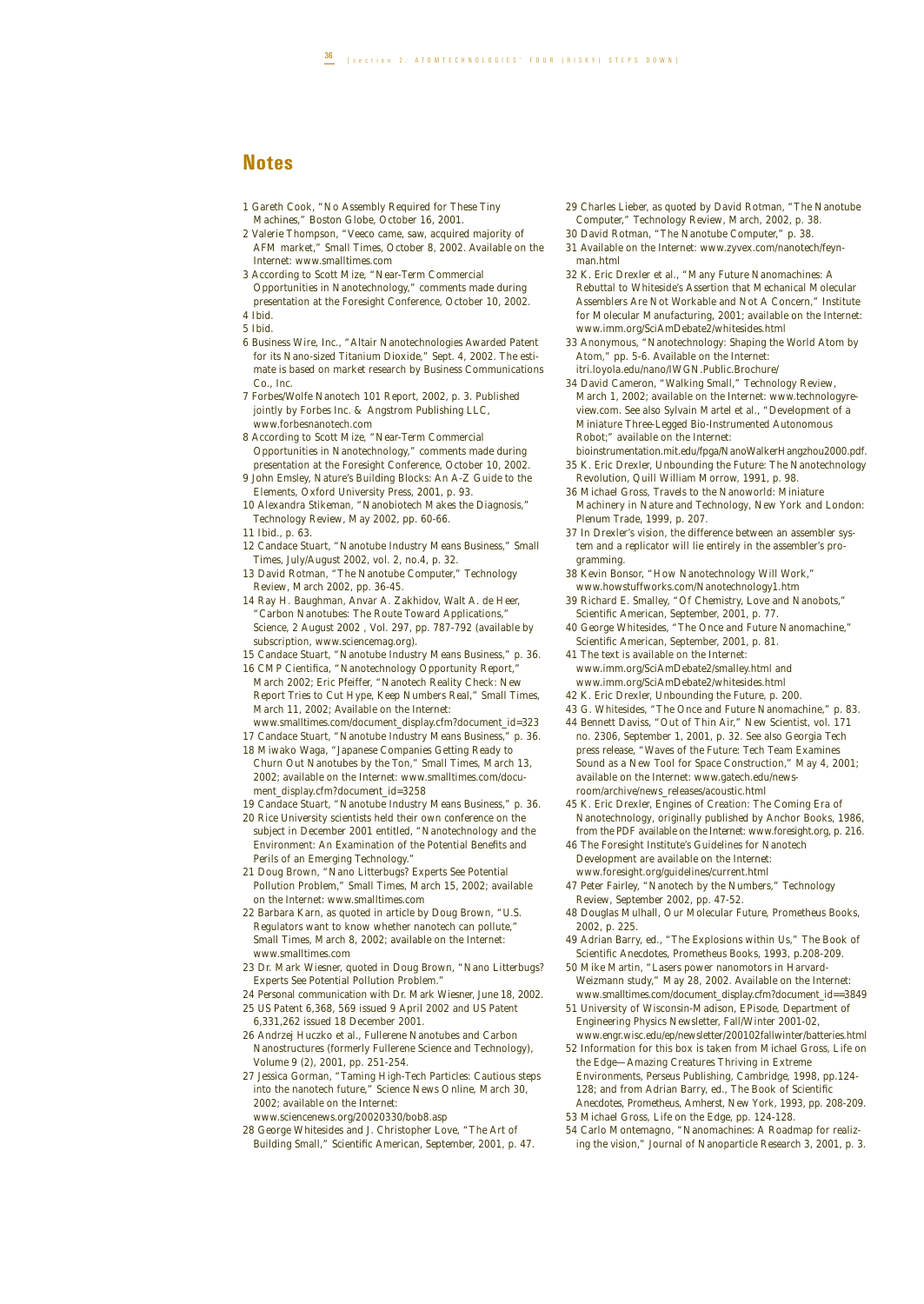- 55 See, for example, Hawking's public lecture, "Life in the Universe;" available on the Internet: www.hawking.org.uk/lectures/life.html
- 56 See Alexandra Strikeman, "Nano Biomaterials: New Combinations Provide the Best of Both Worlds," *Technology Review*, November 2002, p. 35.
- 57 www.ruf.rice.edu/~cben/ProteinNanowires.shtml 58 Alexandra Strikeman, "Nano Biomaterials: New
- Combinations Provide the Best of Both Worlds," p. 35.
- 59 George M. Whitesides and J. Christopher Love, "The Art of Building Small," p. 47. The *Scientific American* article incorrectly stated that the propeller revolved eight times per minute. See Montemagno et al., "Powering an Inorganic Nanodevice with a Biomolecular Motor," *Science*, vol. 290, 24 November 2000, pp. 1555-1557; available on the Internet: www.sciencemag.org
- 60 Philip Ball, "Switch turns microscopic motor on and off," *Nature* on-line science update, October 30, 2002; available on the Internet at www.nature.com
- 61 Alexandra Strikeman, "Nano Biomaterials: New Combinations Provide the Best of Both Worlds," p. 35. 62 See Rice's CBEN web site:
- www.ruf.rice.edu/~cben/WetNano.shtml
- 63 The NanoBusiness Alliance, "2001 Business of Nanotechnology Survey," p. 12.
- 64 Robert A. Freitas, "A Mechanical Artificial Red Cell: Exploratory Design in Medical Nanotechnology; " available on the Internet:
- www.foresight.org/Nanomedicine/Respirocytes.html
- 65 Alexandra Stikeman, "Nanobiotech Makes the Diagnosis," p. 66. 66 engeneOS web site, www.engeneos.com/comfocus/index.asp
- 67 Gerold Yonas, as quoted by Jim Spohrer, "NBICS (Nano-Bio-Info-Cogno-Socio) Convergence to Improve Human Performance: Opportunities and Challenges," p. 90. The NSF-DOC report is available in a draft version on the Internet at:
- www.itri.loyola.edu/ConvergingTechnologies 68 See, for example, Sherry Turkle's contribution to the NSF-DOC report, "Sociable Technologies: Enhancing Human
- Performance when the computer is not a tool but a companion," pp. 133-141. Turkle argues that an understanding of human psychology is essential for the development of machines that will be deemed acceptable on a societal level. Further, she argues that "sociable technologies" will gives us more satisfactory relationships with our machines but also may vitalize our relationships with each other "because in order to build better sociable objects we will have learned more about what makes us social with each other (p. 139)."
- 69 Gerold Yonas works at the Sandia National Laboratories, operated by defense industry contractor, Lockheed Martin, under contract to the US Department of Energy. Sandia develops emerging technologies to promote national security. Jessica Glicken Turnley is an anthropologist and head of Galisteo Consulting Group, Inc.
- 70 Jessica Glicken Turnley and Gerold Yonas, "Socio-Tech… The Predictive Science Of Societal Behavior," *Converging Technologies for Improving Human Performance*, June, 2002, p. 140.
- 71 James Canton, Institute for Global Futures, "The Impact of Convergent Technologies and the Future of Business and the Economy," *Converging Technologies for Improving Human Performance*, p.68. Canton is CEO of the Institute for Global **Futures**
- 72 Wolbring is a member of the ETC Group Board.
- 73 Gregor Wolbring, "Science and Technology and the Triple D (Disease, Disability, Defect)", *Converging Technologies for Improving Human Performance*, pp. 206-216.
- 74 James Canton, "The Impact of Convergent Technologies and the Future of Business and the Economy," *Converging Technologies for Improving Human Performance*, p. 68.
- 75 According to Gregor Wolbring, the definition of disability is already changing. Recent rulings in the US Supreme Court, for example, state that the Americans with Disabilities Act (ADA) does not cover persons with correctable impairments. This implies that once adaptations are "available," disabilities must be fixed and protections through civil rights laws such as the ADA are no longer required. See, for example, *Sutton v. United Airlines* (130 F.3d 893, 119 S. Ct. 2139), *Albertsons Inc. v. Kirkingburg* (143 F.3d 1228, 119 S. Ct. 2162), and *Murphy v. United Parcel* (141 F.3d 1185, 119 S. Ct. 1331).
- 76 Mike Roco and W.S. Bainbridge, "Overview: Converging Technnologies for Improving Human Performance: Nanotechnology, Biotechnology, Information Technology, and Cognitive Science (NBIC)," *Converging Technologies for Improving Human Performance*, p. 18.
- 77 George Whitesides, "The Once and Future Nanomachine," p. 83. 78 Vicki Colvin, "Responsible Nanotechnology: Looking Beyond the Good News," available on the Internet: www.eurekalert.org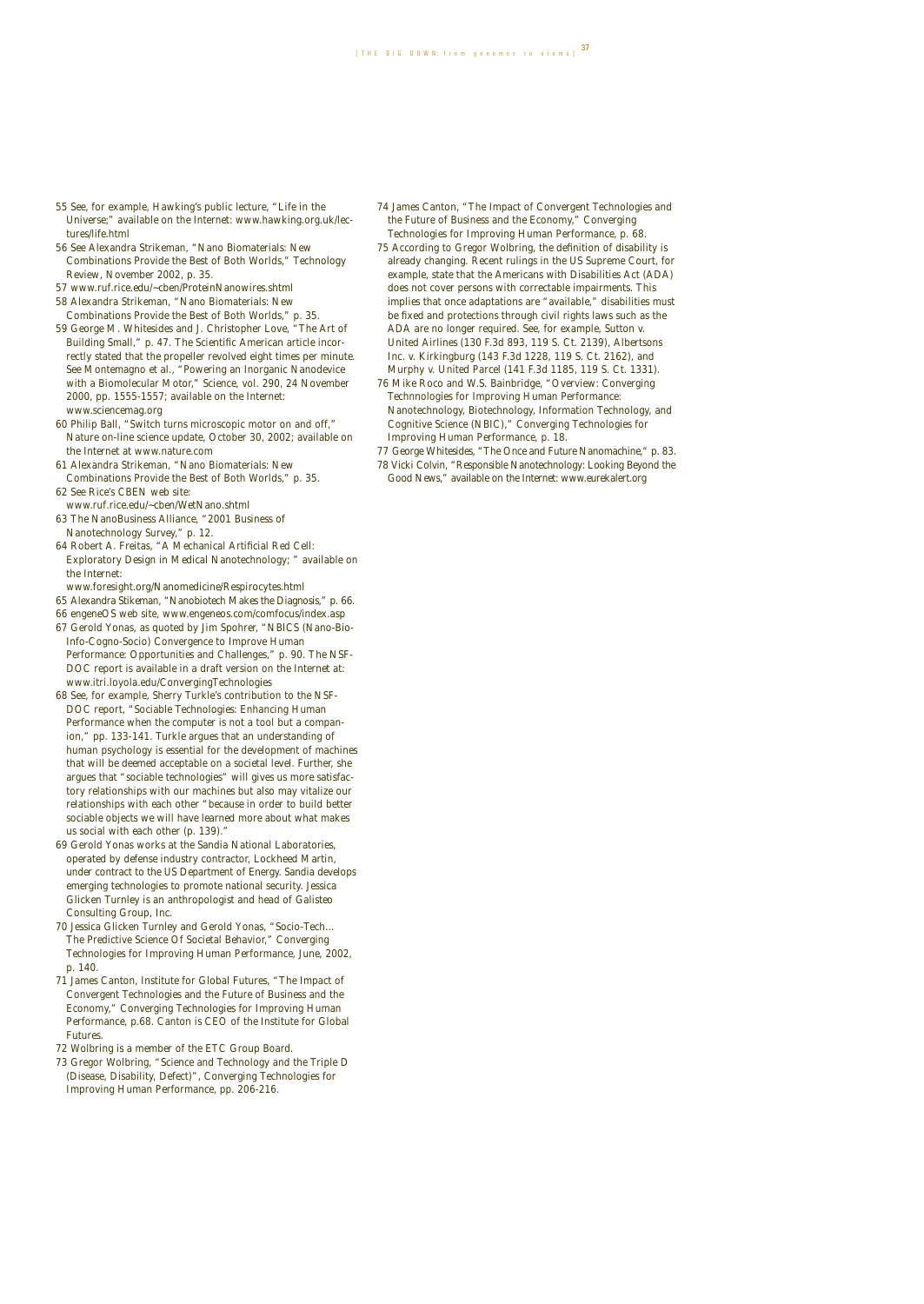You know,

things are going

to be really

d i f f e r e n t !...

No, no, I mean

really different!

Mark Miller to K. Eric Drexler m i d – 1 9 8 O s <sup>1</sup>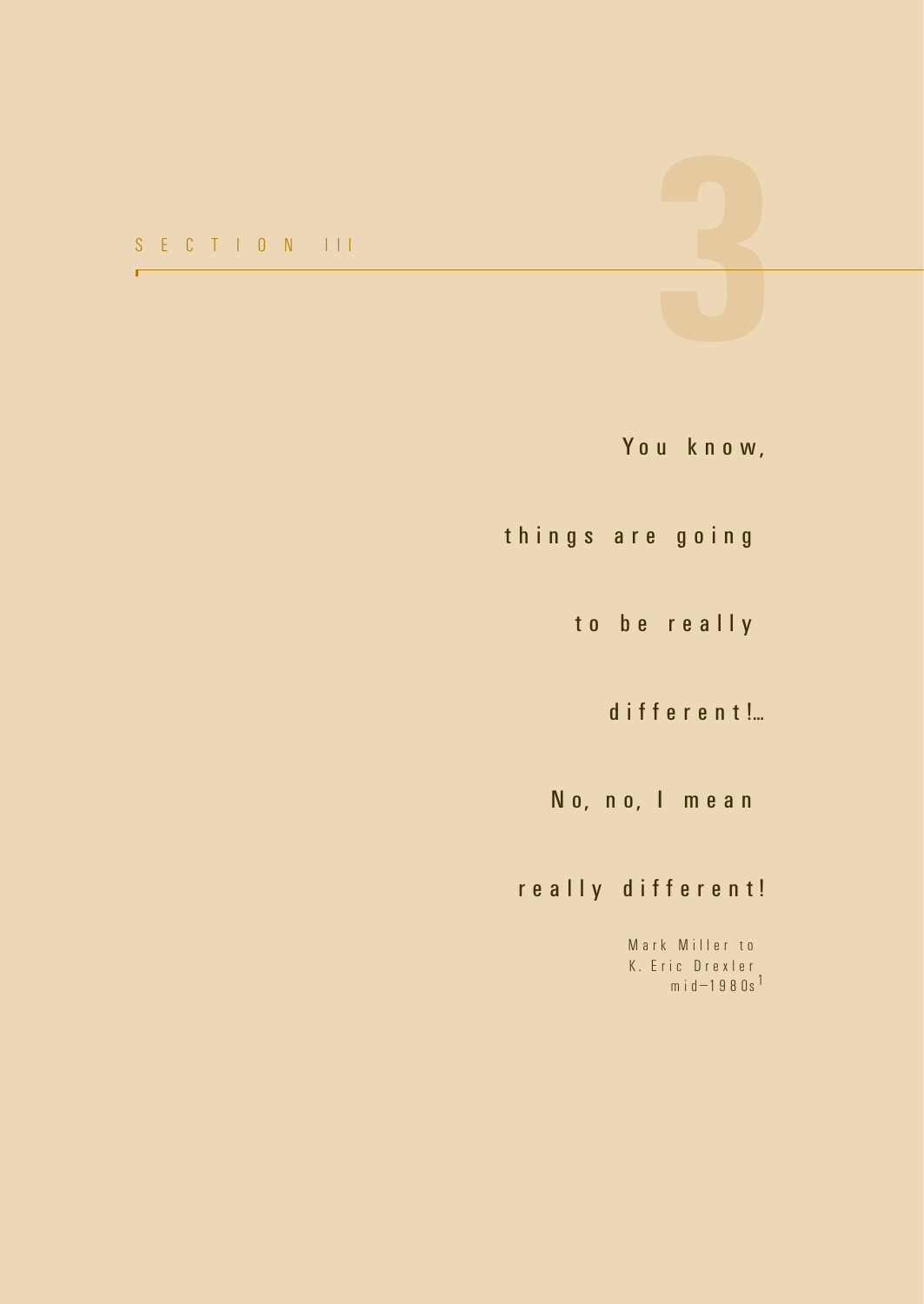# WILL ATOMTECHNOLOGIES WORK?

# Four tests for a new technology

#### It wasn't just the

mention of "nanotechnology" in recent Hollywood blockbusters ("Spiderman" and "Minority Report") that made us sit up and take notice. etc Group determined that it was time to take nano-scale technologies seriously when we evaluated the hype against four measurements: (1) the number of citations recorded in the scientific literature; (2) the number of nano-related patents being filed; (3) the sums of money being invested in basic research and (4) the range and reputation of the public and private institutions undertaking the research. It takes a critical mass for a science to become a viable technology in the marketplace. Here are the details…

# LOOK WHO'S TALKING 1: Nano-nerds–the scientific citations

A database of citations provided by isi Citation Index tracks all references to key words in peer-reviewed English language scientific publications. In 1987, the scientific literature included about 200 "nano" references. By the end of 2001, there were roughly 7,700 "nano" citations for the year. In just the first six months of 2002 there were over 6,000 nano citations.<sup>2</sup>

As importantly, references to "nanotechnology" have moved beyond the conventional scientific press to popular science and business media. In September 2001, for example, *Scientific American* devoted its entire issue to nanotech. In December 2001, *Chemical and Engineering News* also featured nanotechnology as its cover story. *USA Today*, the *People* magazine of daily newspapers, now has a nanotechnology reporter. Virtually every issue of *Technology Review* features a nanoscience breakthrough. With increasing regularity, the business press is talking "nano" and centerfold spreads making references to nanotech are commonplace.

There is clearly a critical mass of scientific thinking and research underway. In recent years, several Nobel Prizes have gone

#### Nanotech Science Notations 1990–2002



to scientists whose work relates directly to Atomtechnologies. The following table lists the "Nano-Nobel" Laureates since 1990 in Physics and Chemistry alone. Several other nano-related connections could also be made for the Nobels in Medicine but these are more complicated to isolate.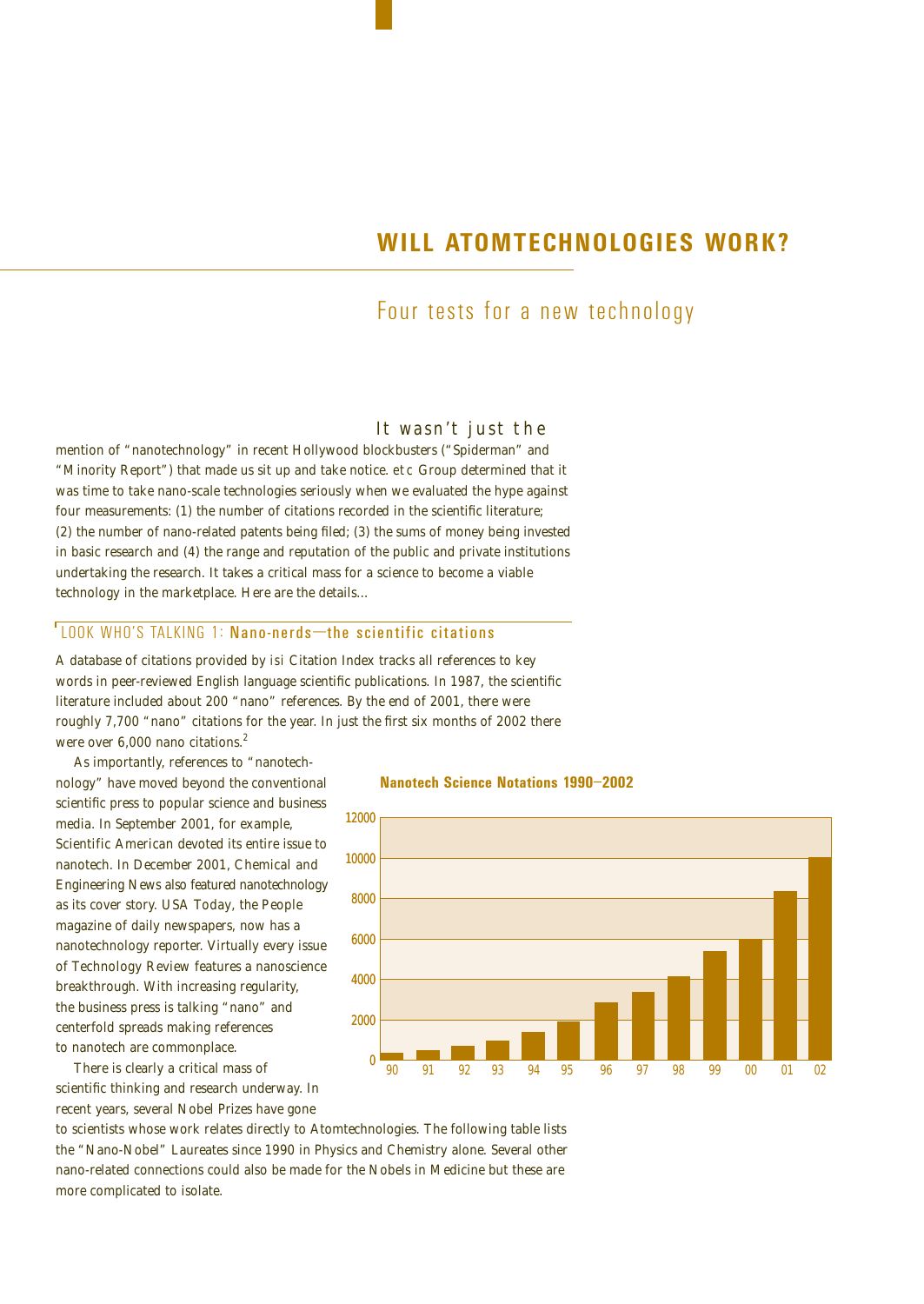|                                   | Nano Nobels of Physics and Chemistry $(1990 - 2001)$                       |                                                                                                                                                                                                                                                                                                                                            |                                                                                                                                                                                                                             |  |  |  |
|-----------------------------------|----------------------------------------------------------------------------|--------------------------------------------------------------------------------------------------------------------------------------------------------------------------------------------------------------------------------------------------------------------------------------------------------------------------------------------|-----------------------------------------------------------------------------------------------------------------------------------------------------------------------------------------------------------------------------|--|--|--|
|                                   | Name(s)/Year                                                               | <b>Why They Won</b>                                                                                                                                                                                                                                                                                                                        | <b>Institute</b>                                                                                                                                                                                                            |  |  |  |
| S<br>ں<br>S<br>≻<br>œ<br><u>م</u> | 2001<br>Eric A. Cornell<br><b>Wolfgang Ketterle</b><br>Carl E. Wieman      | "for the achievement of Bose-Einstein condensation<br>in dilute gases of alkali atoms, and for early<br>fundamental studies of the properties of the<br>condensates;" the new "control" of matter which<br>this technology involves may bring revolutionary<br>applications in such fields as precision measurement<br>and nanotechnology. | Cornell and Wieman work at JILA, an institute run jointly by the<br>University of Colorado and NIST (National Institute of Standards<br>and Technology, USA). Ketterle is at Massachusetts Institute of<br>Technology, USA. |  |  |  |
|                                   | 1998<br>Robert B. Laughlin<br>Horst L. Störmer<br>Daniel C. Tsui           | "for their discovery of a new form of quantum fluid<br>with fractionally charged excitations;" this has led<br>to yet another breakthrough in our understanding<br>of quantum physics.                                                                                                                                                     | Laughlin is at Stanford; Störmer is at Columbia;<br>Tsui is at Princeton (all US-based universities).                                                                                                                       |  |  |  |
|                                   | 1997<br><b>Steven Chu</b><br>Claude Cohen-Tannoudji<br>William D. Phillips | "for development of methods to cool<br>and trap atoms with laser light"                                                                                                                                                                                                                                                                    | Chu is at Stanford (USA); Cohen-Tannoudij is at the Collège de<br>France and École Normale Supérieure (France); Phillips is at the<br>NIST (USA).                                                                           |  |  |  |
|                                   | 1996<br>David M. Lee<br>Douglas D. Osheroff<br>Robert C. Richardson        | "for their discovery of superfluidity in helium-3"                                                                                                                                                                                                                                                                                         | Lee and Richardson are professors in the Physics Department<br>at Cornell (USA). Osheroff worked for 15 years at Bell Labs<br>and now teaches at Stanford (USA).                                                            |  |  |  |
| ≻<br>۳<br>S<br>Σ<br>ш<br>œ<br>د   | 2000<br>Alan J. Heeger<br>Alan G. MacDiarmid<br>Hideki Shirakawa           | "for the discovery and development of<br>conductive polymers"                                                                                                                                                                                                                                                                              | Heeger is at University of California Santa Barbara (USA);<br>MacDiarmid is at University of Pennsylvania (USA); Shirakawa is<br>at University of Tsukuba (Japan).                                                          |  |  |  |
|                                   | 1999<br>Ahmed H. Zewail                                                    | "for his studies of the transition states of chemical Zewail is at the California Institute of Technology<br>reactions using femtosecond spectroscopy"                                                                                                                                                                                     | (Pasadena, USA).                                                                                                                                                                                                            |  |  |  |
|                                   | 1998<br><b>Walter Kohn</b><br>John A. Pople                                | Kohn "for his development of the density-functional<br>theory" and Pople "for development of computa-<br>tional methods in quantum chemistry"                                                                                                                                                                                              | Kohn is at University of California Santa Barbara (USA);<br>Pople is at Northwestern University (USA).                                                                                                                      |  |  |  |
|                                   | 1996<br>Robert F. Curl Jr.<br>Harold W. Kroto<br><b>Richard E. Smalley</b> | "for their discovery of fullerenes"                                                                                                                                                                                                                                                                                                        | Curl and Smalley are at Rice University (USA); Kroto is<br>at University of Sussex (UK). Smalley founded Carbon<br>Nanotechnologies, Inc., which produces single-wall<br>carbon nanotubes.                                  |  |  |  |
|                                   | 1991<br><b>Richard R. Ernst</b>                                            | "for his contributions to the development of the<br>methodology of high resolution nuclear magnetic<br>resonance (NMR) spectroscopy"                                                                                                                                                                                                       | Ernst directed the Physical Chemistry Lab of the<br>ETH Zurich and retired in 1998.                                                                                                                                         |  |  |  |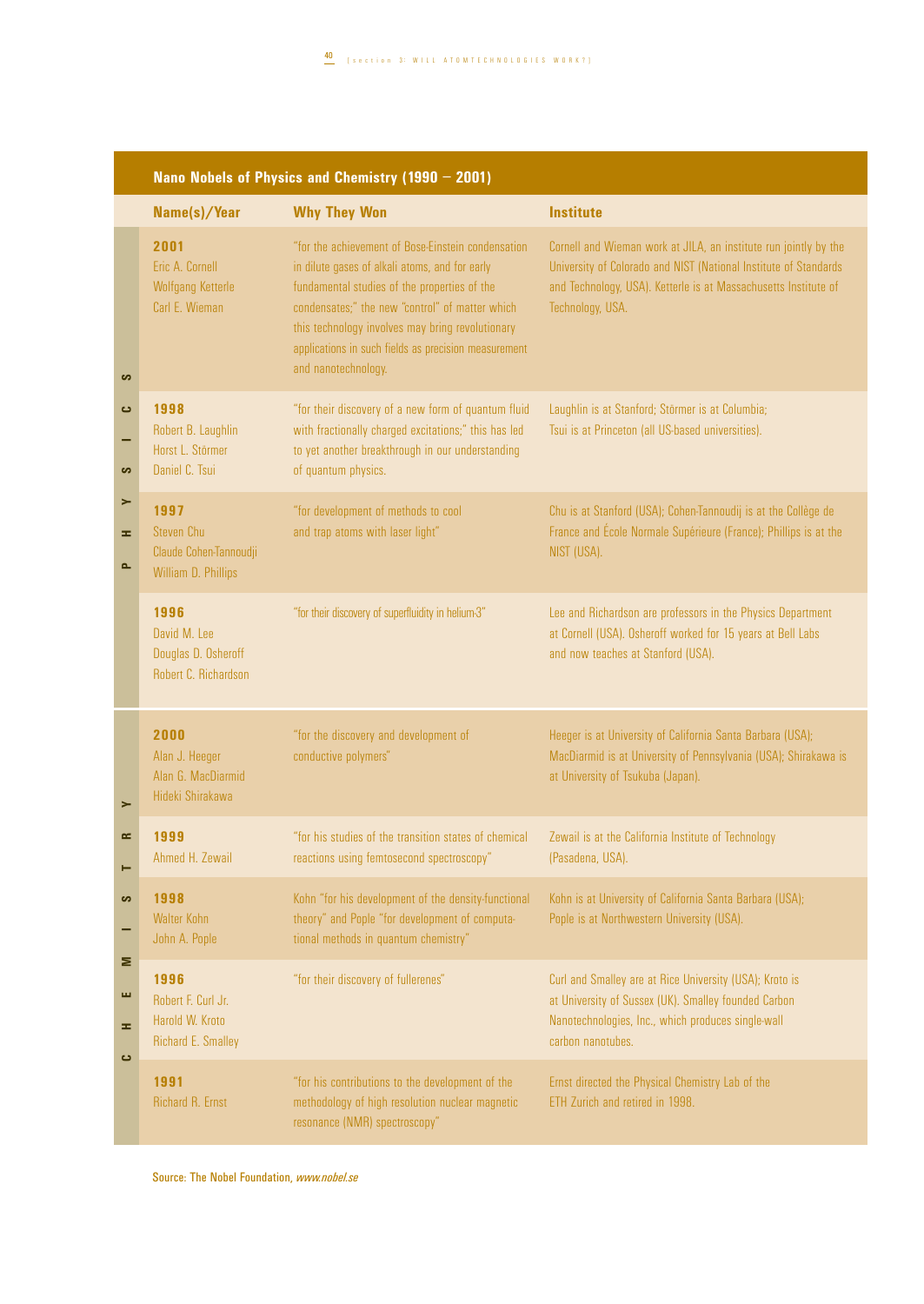# LOOK WHO'S PATENTING 2: Nano-nabobs and nano-nichers–multinational corporations and nano start-up companies

Back in the late '80s, there were about 60 patents that made reference to "nano" in their applications. At the close of 2001, nearly 445 claims were granted during the year, and the number of nano-related patents is expected to exceed that level by the end of 2002.<sup>5</sup> Whereas the biotech industry had to overcome a number of legislative prohibitions (that living material was non-patentable, for example) to secure intellectual

property over organisms and their component parts, Atomtechies face far fewer constraints, giving matter moguls a substantial edge over genetic engineers.

It is not only the number of patents but *who* is making the claims. The companies include the "Who's Who" of Fortune 500 firms. The world's most prestigious university campuses are also involved. The nano start-up companies are not alone in the field; the big industrial giants are already developing Atomtech expertise internally—not holding back the way they did when biotechnology first appeared on the horizon. Interestingly, but not surprisingly, among the most aggressively filing for nanotech-related patents are the US Navy and the US Army.

#### US Nano-Related Patents 1989–2002



## LOOK WHO'S PAYING 3: Nanobodies and nanobuddies–Taxpayers and Public Science Researchers

Pioneers in new technologies universally consider themselves ignored and undervalued. The biotech boutiques of the '70s complained bitterly about the disinterest of the venture capital market. So, too, do the 'start-ups' of Atomtech. Nevertheless, the cash flow into basic research and new products is impressive. In 2001, global spending on the industry's fundamentals (both corporate and government) was approximately  $$4$  billion.<sup>6</sup> Boom spending on basic research during a recession is no modest testament to the technology's potential.

Also in keeping with the biotech model, Atomtech is traveling on the backs of taxpayers ("nano-bodies") and public science ("nano-buddies"). And, as ever, the profits will accrue to the elite academic entrepreneurs and the industrial giants that ultimately absorb the most promising start-ups.

Spending on basic nanoscience research by governments is defying the economic laws of gravity. Even as the global economy spins into recession, Japan and the usa are running neck-and-neck to out-spend each other in publicly-supported research. The European Union is behind but determined to catch up.

Nanoscientists in the usa are described as "giddy" about the federal commitment to nanotechnologies.<sup>7</sup> US government spending totaled \$463 million in 2001; will top \$600 million in 2002; and will hit \$710 million in 2003.<sup>8</sup> In 2002, Japanese government spending on nanotech pulled ahead of the usa, and the EU comes in a close third. Global government expenditures in 2001 exceeded us\$1 billion and more than doubled to almost us\$2.5 billion in 2002. $9$  (See chart below for more information on individual countries' nano-investments).

# *"Nanotechnology is the builder's final frontier."*

**Richard Smalley, 1996** Nobel Prize Laureate, Chemistry<sup>3</sup>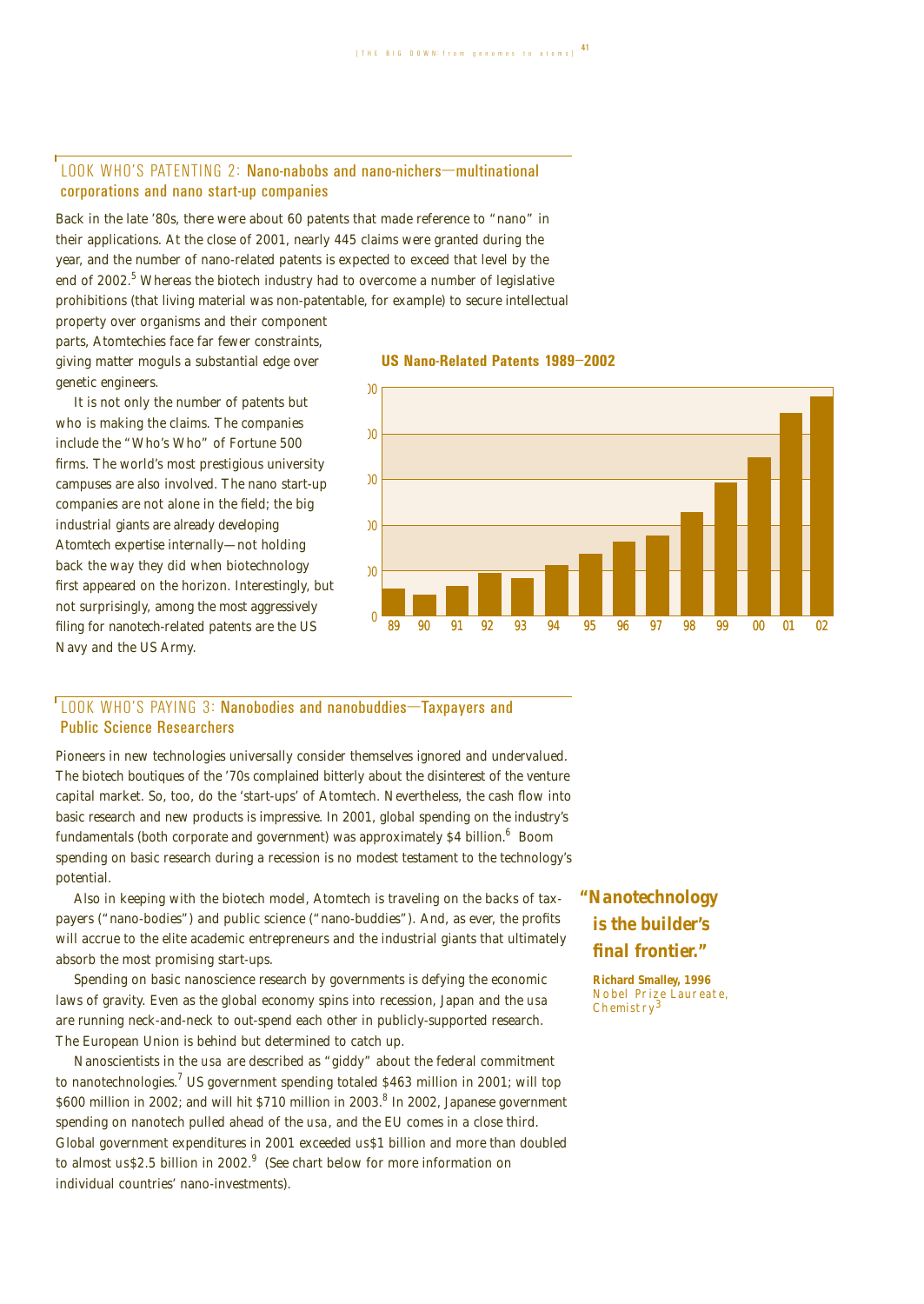Aside from governments, a key indicator of commercial potential lies in the interest shown by venture capitalists. US venture capital investment has grown from a modest \$100 million per annum in 1999 to \$780 million in 2001 and will be a "bullish" \$1.2 billion in 2003.<sup>10</sup> This is a "post-September 11th" industry estimate.

In addition to government and venture capital funds, the third great source of research money comes from the "in-house" activities of multinational enterprises.



Others includes Australia, Canada, China, E. Europe, FSU, Israel, Korea, Singapore, Taiwan. Source: M. C. Roco, www.nano.gov/intpersp\_roco.htm

Companies as varied as Xerox, Toyota, DuPont, Siemens AG, General Electric, basf and Hewlett-Packard appear to be investing heavily in nanotech, but are reluctant to disclose spending levels. By some reckonings, the Fortune 500 is thought to be matching government and venture capital spending combined.

Is \$4 billion a year spent globally on R&D sufficient to spawn a new industrial revolution? The US military, by comparison, spends about \$1.2 billion a year developing unmanned aerial vehicles (uavs). But uavs are well beyond the initial research phase and even saw extensive action in Afghanistan. Atomtechnology stands today where biotechnology stood at the end of the '70s and where semi-conductors were at the end of the '60s. Even accounting for inflation over the decades, \$4 billion a year for basic research is impressive.

# LOOK WHAT'S (ALREADY) HAPPENING 4: Nanobucks–from research to revenues

*"Nanotechnology is the way of ingeniously controlling the building of small and large structures, with intricate properties; it is the way of the future, a way of precise, controlled building, with incidentally, environmental benignness built in by design."* 

**Roald Hoffman, 1981** Nobel Prize Laureate, Chemistry<sup>4</sup> The fourth indicator that Atomtech is "real" is that it is obviously making progress and already making products. In stark contrast to biotechnology's early days (and even today), Atomtechnology already has products in the marketplace and almost half of the start-up nano-nichers are selling their wares. According to cmp Cientifica, there are around five hundred "nanotechnology companies" evenly distributed throughout North America, Asia and Europe. A little over ten percent of those companies are in the business of producing nanotubes and fibers and about one third is selling the tools (e.g., atomic force microscopes) that will make the development of the technology possible.<sup>11</sup> Industry sources estimate that small technologies (including **microelectrical mechanical systems** [**MEMs**]) in the usa are already selling about \$45.5 billion in goods and services and that, by 2005, revenues there will reach  $$225.5$  billion.<sup>12</sup> By 2010 or so, the US National Science Foundation predicts annual sales of \$340 billion for nanostructured materials and processes; \$600 billion annually in electronics and informatics revenues; and sales of about \$180 billion in pharmaceutical applications by  $2015^{13}$ , with half of all pharmaceutical production dependent on nanotechnology. Annual global nanotech-related sales are expected to exceed \$1 trillion by 2015. At that point, Atomtechnologies will be the dominant factor in the sectors of electronics (from computers to telecommunications), pharmaceuticals, energy and materials manufacturing.

Global Government Investment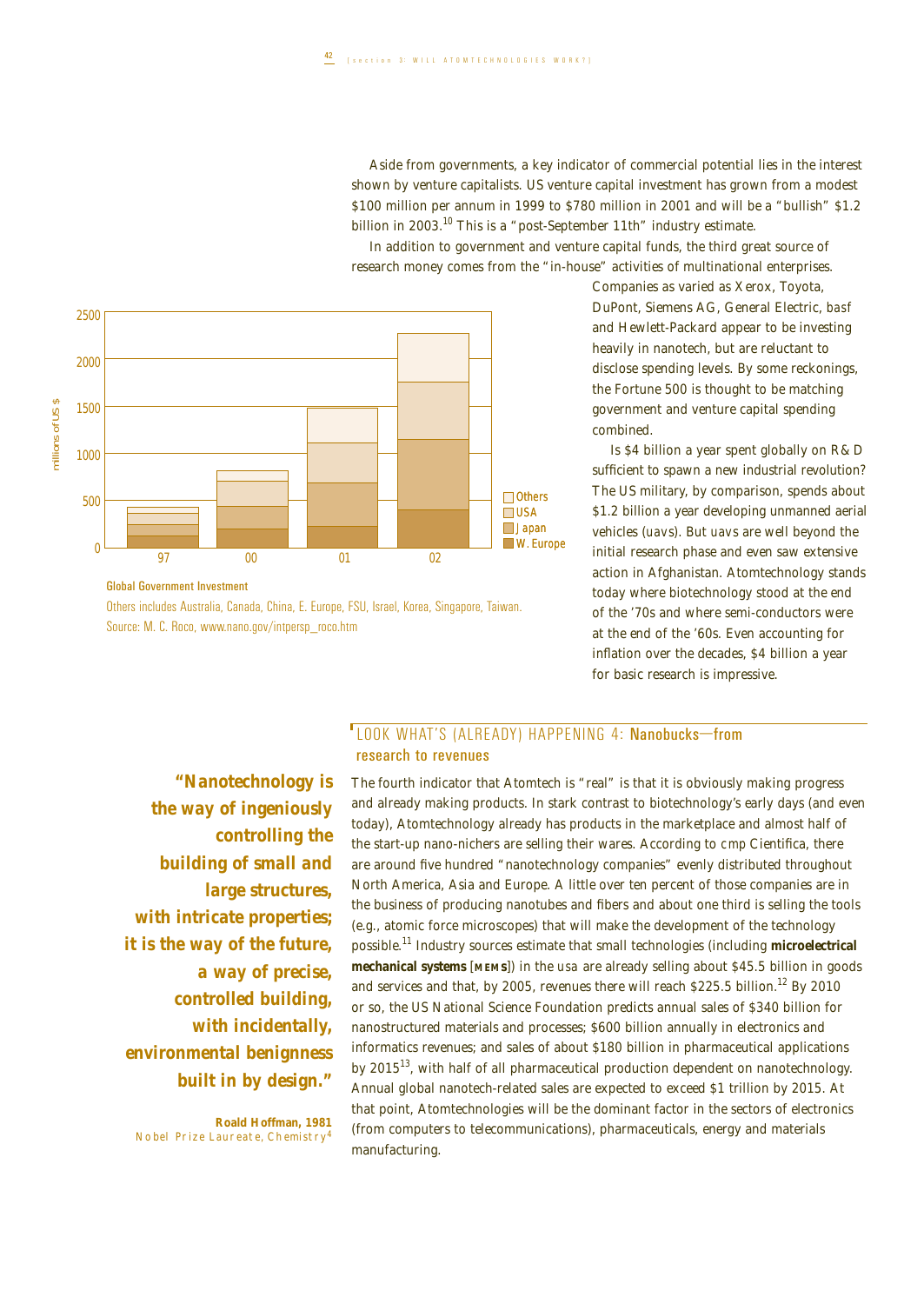Back in 1995, *Wired* magazine asked leading US scientists to speculate on Atomtech's progress in the years ahead.<sup>14</sup> Although the interpretations could vary, it would seem that the technology is thus far exceeding expectations. By 2000, more than two dozen US patents had been issued related to molecular assemblers, for example, and many researchers now believe that cell repair through Atomtech is close at hand. In one category, however, nanoscience developments are lagging behind: the majority of experts consulted believed that by 2000 there would be laws regulating nanotech-

nology in the US—they were wrong.

Start-up companies have found low costs and few barriers to the commercial introduction of nano-powders and materials. Similarly, the potential for nano-scale tools and parts in electronics is so vast that no industrial sector can ignore the field. Toyota already uses nanocomposite materials to strengthen plastics used in car parts. Nanopowders are finding uses in the making of UVprotected lenses, glass and coatings.

| <b>1995 Forecasts by Leading Atomtechnicians</b> |      |                |              |                |                |  |
|--------------------------------------------------|------|----------------|--------------|----------------|----------------|--|
| <b>Milestone</b>                                 | Hall | <b>Smalley</b> | <b>Birge</b> | <b>Drexler</b> | <b>Brenner</b> |  |
| <b>Nano Regulations</b>                          | 1995 | 2000           | 1998         | 2015           | 2036           |  |
| Commercialization                                | 2005 | 2000           | 2002         | 2015           | 2000           |  |
| Molecular assembler                              | 2010 | 2000           | 2005         | 2015           | 2025           |  |
| Cell repair                                      | 2050 | 2010           | 2030         | 2018           | 2035           |  |
| Nanocomputer                                     | ንበ1በ | 21NN           | 2040         | 2017           | 2040           |  |

Source: Wired, August 1995

In 1987 the etc Group (then rafi) and the Dag Hammarskjöld Foundation hosted the world's first-ever civil society seminar on the social and economic impacts of biotechnology. The international meeting was held in Bogève, France and brought together activists from every continent. For almost all participants, it was their first serious look at biotechnology. For most, it was a shocking encounter and it took many a long time to realize that the talk about transgenic species wasn't just hype. In 2001, the Dag Hammarskjöld Foundation and the etc group joined forces again to host the world's first civil society seminar on Atomtechnologies. Held at the Foundation's Uppsala, Sweden offices, the seminar again brought together leading political and environmental activists from around the world. "Bogève II," as the organizers dubbed it informally, shocked most participants even more than Bogève I had fourteen years before. However, because many of those present had long histories in the biotech debate, they caught on quickly. The table below compares the development of biotech and Atomtech from Bogève I to Bogève II.

## ETC Evaluation

By 2005, Atomtech will attract more interest (and controversy) than biotech. By 2010, Atomtechnologies will be the determining factor to profitability in virtually every sector of industrial economies. By 2015, the controllers of Atomtech will be the ruling force in the world economy.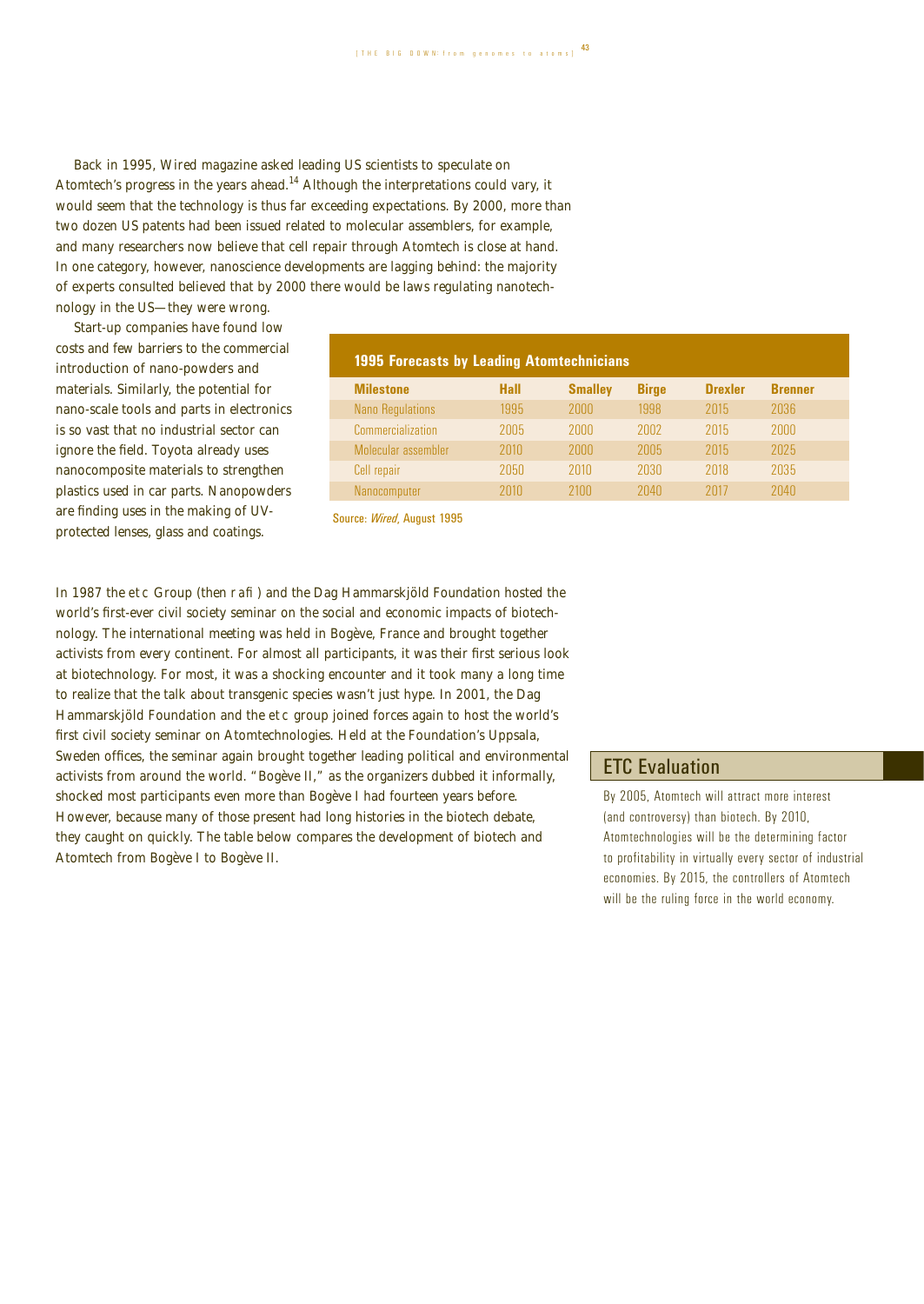#### Atomtech and Biotech –"It can't happen here … again?"

#### BIOTECHNOLOGIES: Bogève I (1987) ATOMTECHNOLOGIES: Bogève II (2001)

#### SCIENCE FICTION: It won't work outside the lab. Such engineering defies natural law.

In the 1980s, conventional scientists in both agriculture and medicine often warned that genetic engineering would run afoul of the infinite complexity of nature; that what works in the lab would fail in real life. Maybe they were right…but today 55 million hectares are sown to GM crops, and biodrugs (GM pharmaceuticals) are proliferating.

Some scientists believe that manipulating the Periodic Table will run afoul of theories of energy and still unknown natural laws. But atoms are the next logical 'declension' from genes. Atomtech may not be safe, it may not work well, but it will be commercialised. It is not necessary to get it right to get it to market. As the first generations of GM products make clear, failure in science can still mean success in business.

#### PONDEROUS PROGRESS: It's generations away. We're just beginning.

In the 1980s, most scientists thought biotech products were a long way off. They completely misjudged progress in computing and other enabling technologies that have both slashed costs and massively accelerated R&D.

Engineering machines or food atom-by-atom seems distant now but molecular assembly is on its way and continuing advances in informatics and other enabling technologies will bring new Atomtech products to market much faster than predicted.

### HYPE: It's Wall Street propaganda. Desperate companies are trying to convince would-be investors that new products are just around the corner and will solve all the world's problems.

In the 1980s, biotech 'boutiques' were struggling to survive and promising 'pie in the sky.' Many died out and the rest are still being bought out by the Gene Giants. After a slow start, new products (good or bad) are coming on stream fast. The world, however, appears no closer to Nirvana.

Nano-nicher start-ups are springing up now as bio-boutiques did before. There is the same 'silver bullet' hype. However, unlike biotech, the biggest corporations are getting in on the ground floor.

#### NICHE MARKET: It may work well in special cases but it will not have a wide impact on how we produce things.

One Gene Giant argued in the 1980s that herbicide tolerance would only be viable to combat Johnson Grass in Texas. Today, three-quarters of the global transgenic area is in herbicide-tolerant varieties. 'Niche' market human genomics companies are mapping crop genomes. One of the most profound characteristics of biotech is its broad application in agriculture, pharmaceuticals, personal care products and industrial manufacture.

Some argue that Atomtech is a novelty; that it will only be used for highly specific purposes because of its cost and complexity. In fact, Atomtech's reach is greater–by far–than biotech. As the range of companies involved makes clear, Atomtech will dominate every aspect of the global economy.

#### NANOBUCKS: They are tiny and fragile. They don't have the clout needed for the science or the market.

In the 1980s, biotech 'boutiques' were small, scarce and starving. The big agrochemical and pharmaceutical giants appeared uninterested and many predicted that the little upstarts would go bankrupt and the technology would fizzle.

The nano-nicher start-ups of today are also small, weak and struggling. The difference is that the Fortune 500 corporations–the 'Nano-nabobs'–are in hot pursuit of the new technology.

#### PATENTS & REGS: The governments don't provide the requisite patents or regulatory flexibility.

They got it. By the late 1980s, the US Patent Office announced it would allow patents on plants and animals as well as microorganisms. The USDA, NIH and FDA regulations were being manipulated to accommodate industry needs.

They'll get it. Atomtech has fewer patent barriers. Biotech has already set legal precedents for sweeping claims. Regulatory constraints on 'atomic power' will be manipulated into ineffectiveness.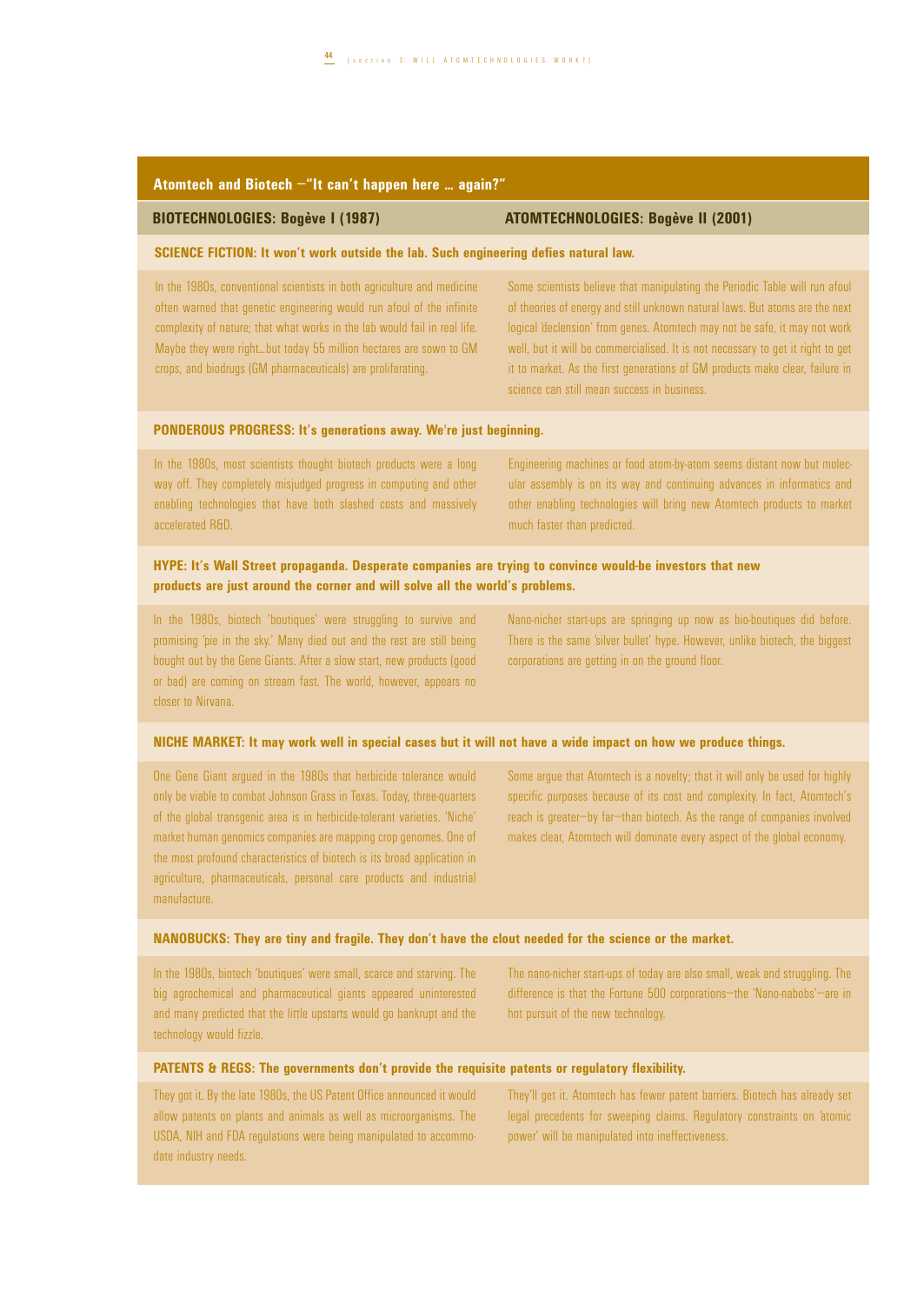# **Notes**

- 1 As quoted in Ed Regis, *Nano, the emerging science of Nanotechnology: remaking the world – molecule by molecule*, 1995, p. 133.
- 2 The citation search is based on the Institute for Scientific Information (ISI) citation index, using nano\* as search term in titles. The figure for 2002 is extrapolated from the number of citations counted as of September 2002.
- 3 Cited in "Nanotechnology: Shaping the World Atom by Atom," p. 1. Available on the Internet: www.nano.gov
- 4 *Ibid*., p. 4.
- 5 The number of nano-related patents is based on a search conducted on Delphion using nano\* as the search term. The figure for 2002 is extrapolated from the number of patents issued by mid-year.
- 6 Eric Pfeiffer, "Nanotech Reality Check: New Report Tries to Cut Hype, Keep Numbers Real," *Small Times*, March 11, 2002; Available on the Internet: www.smalltimes.com/print\_doc.cfm?doc\_id=3237
- 7 Doug Brown, "Nano for the Nation: Mihail Roco," *Small Times*, vol. 2, no. 4, July/Aug. 2002, p. 16.
- 8 Mike Roco, "Research and Development FY 2003: National Nanotechnology Investment: the FY 2003 Budget Request by the President" Available on the Internet: www.nano.gov/2003budget.html
- 9 Ann Thayer, "Nanotech meets market realities," *Chemical &*
- *Engineering News*, July 22, 2002, p. 18. 10 NanoBusiness Alliance, "2001 Business of Nanotechnology
- Survey," p. 4. Available on the Internet: www.nanobusiness.org
- 11 According to CMP Cientifica's "Nanotechnology Opportunity Report," as reported by Eric Pfeiffer, "Nanotech Reality Check: New Report Tries to Cut Hype, Keep Numbers Real," *Small Times*, March 11, 2002; Available on the Internet: www.smalltimes.com/print\_doc.cfm?doc\_id=3237
- 12 NanoBusiness Alliance, "2001 Business of Nanotechnology Survey," p. 4.
- 13 Mike Roco and W.S. Bainbridge, eds., "Societal Implications of Nanoscience and Nanotechnology," National Science Foundation, March 2001, pp. 3-4.
- 14 David Pescovitz, "Reality Check The Future of Nanotechnology," *Wired*, August, 1995.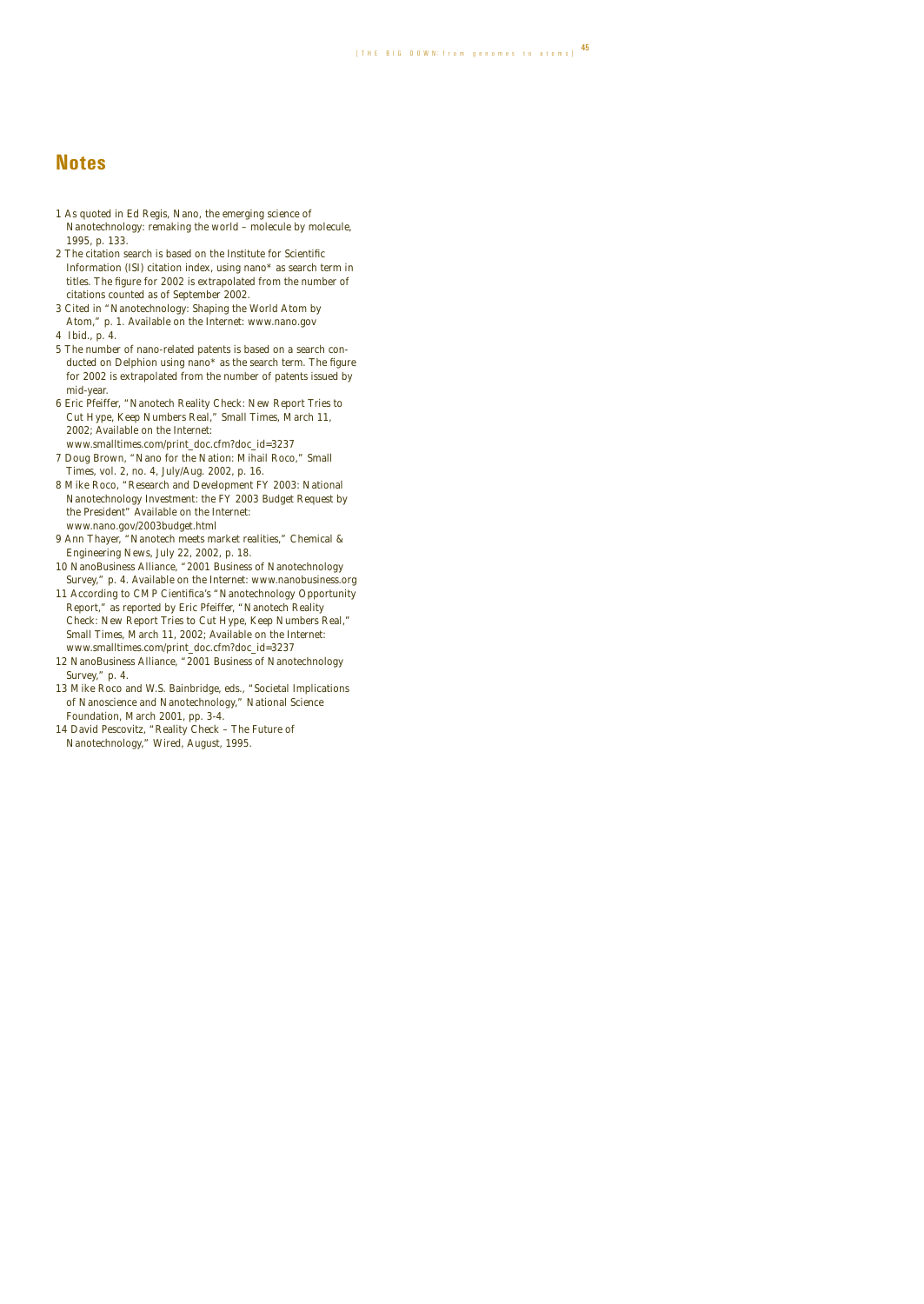SECTION IV<br> **Example 2** (Nanotechnology) holds [Nanotechnology] holds

the answer, to the extent

there are answers,

to most of our pressing

material needs in energy,

h e a l t h, c o m m u n i c a t i o n,

t r a n s p o r t a t i o n,

food, water, et cetera.

Richard Smalley Rice University professor and Nobel Laureate<sup>1</sup>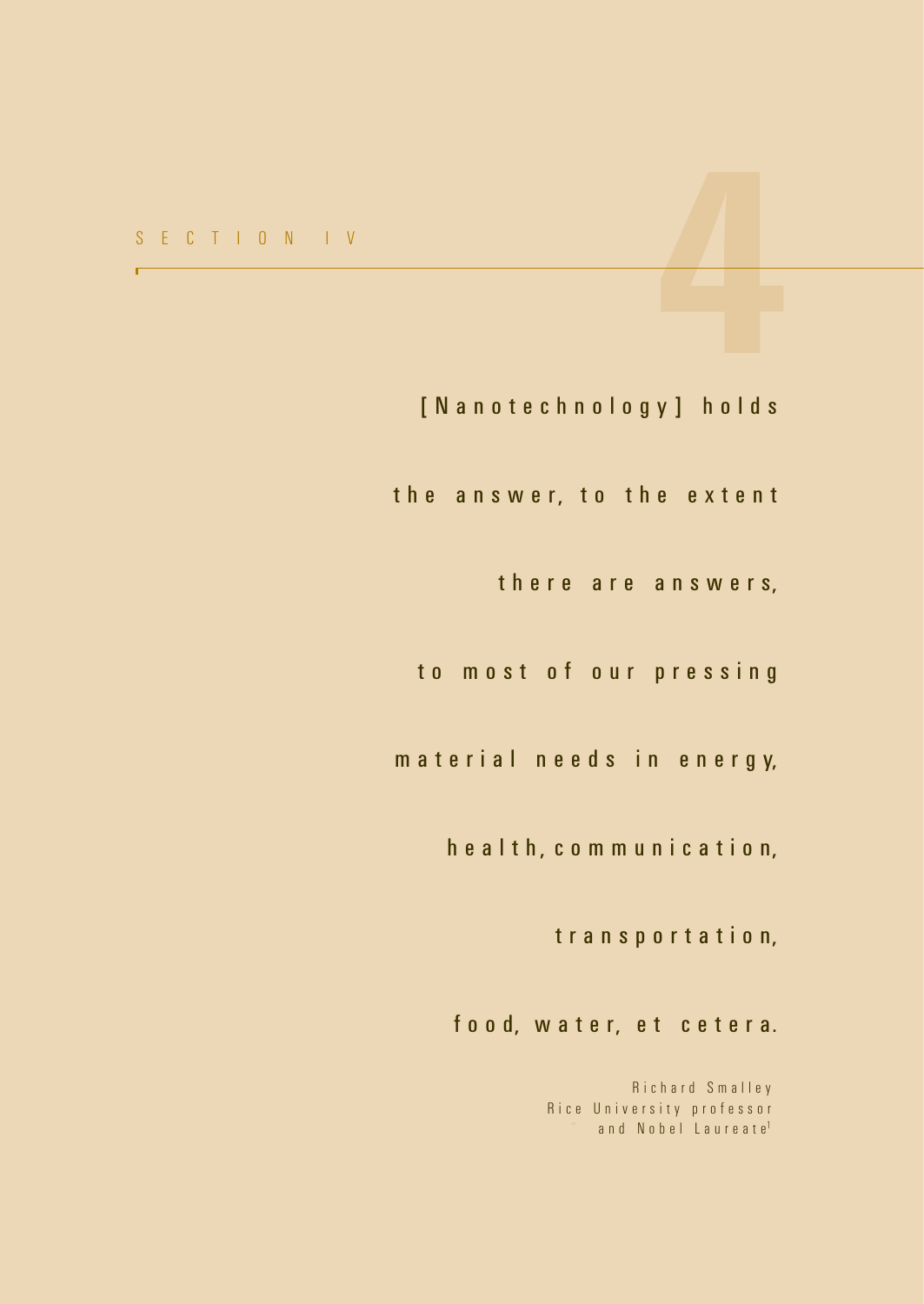# WHO AND WHERE WILL IT IMPACT?

# The poor and the economy, of course

#### Trying to assess the

impact of the BIG *Down* is not easy because the array of new names and technological approaches is so vast. Based on a study by the NanoBusiness Alliance (nba—a newlyminted US trade group), the present-day market for small technologies is around us\$45.5 billion. That market will jump to us\$700 billion around 2008 and exceed us\$1 trillion probably well before 2015.<sup>2</sup>

Yet, in a 2001 year-end review of the economic future of new technologies in *The Economist*, the editors reported on a survey of informed business readers. According to their readership, the next big breakthrough in technologies is still most likely to come in the information sector (22%). Another 20% were betting on biotechnology. Nanotech, materials sciences and transportation technologies each garnered about 5%, but the third highest percentage went to those who felt that the next industrial revolution would come about through a convergence of new technologies.<sup>3</sup>

Nevertheless, an idea of the new technologies' likely impacts can best be suggested by considering each major economic sector. It goes without saying that the workers in each sector (and we're not referring to Nobel Prize-winning scientists), including those whose skills will no longer be needed or viable, will feel the impact first.<sup>5</sup>



*"There are three, although I have a feeling that, under some future unified theory, they will turn out to be just one. The first is, of course, information technology…The second is biotechnology…And the third is nanotechnology."4*

then-Chairman and CEO of Monsanto **Robert Shapiro**, when asked what he believed were the most promising future technologies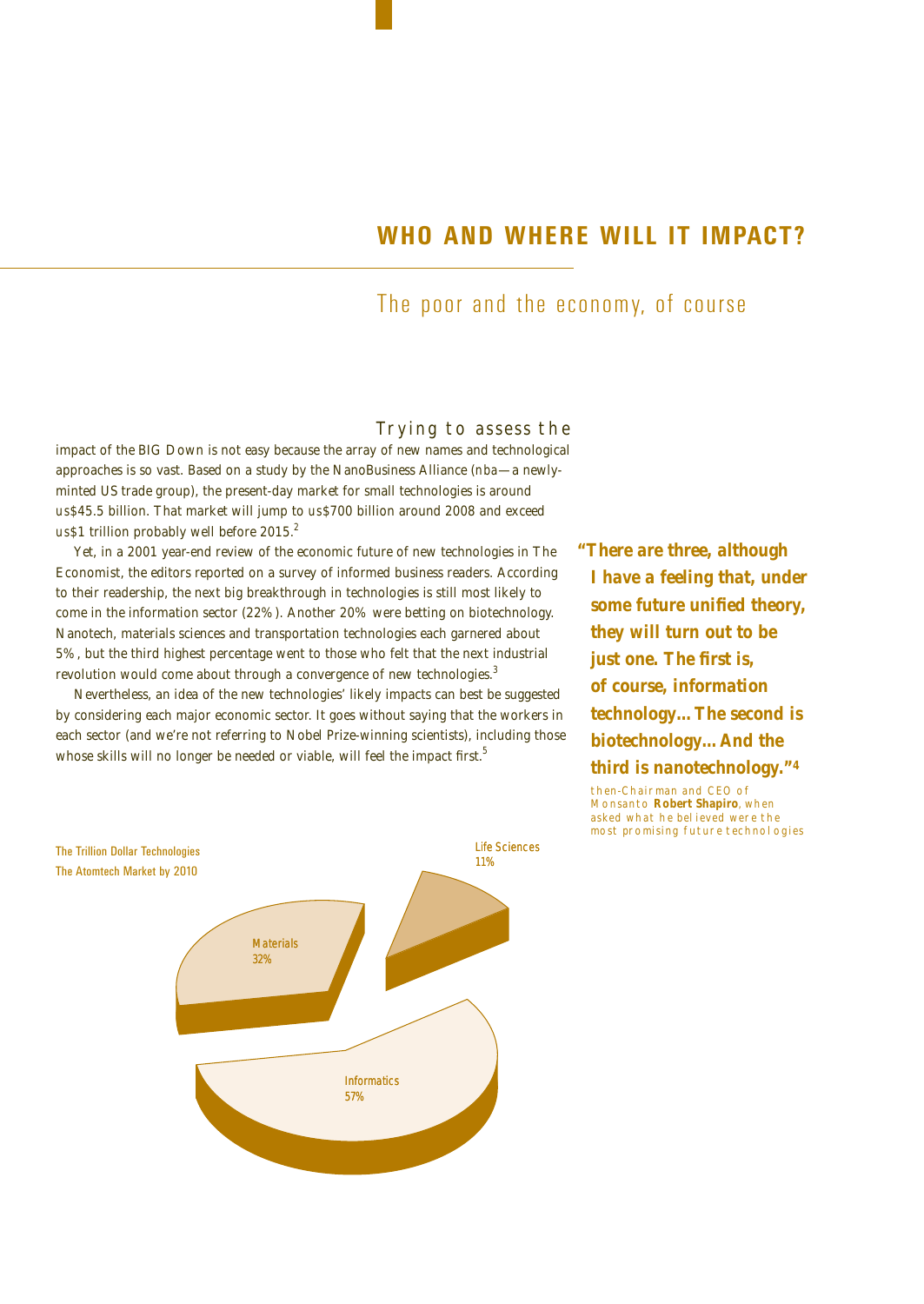*"It is true that one cannot patent an element found in its natural form; however, if you create a purified form of it that has industrial uses—say, neon—you can certainly secure a patent."*

**Lila Feisee** Director for Government Relations and Intellectual Property, Biotechnology Industry Organization, April 11, 2001

#### **Nanopolies**

Twenty years ago, no one would have believed us if we warned (and we did!) that biotech companies would someday make it illegal for farmers to save seed; that they could sue farmers for the patented seed that blew onto their property; that not only plant varieties but individual genes and SNPs (single nucleotide polymorphisms) could be patented; that entire species and even human cell lines could be monopolized; that the traditional knowledge of a people could become the private property of a pharmaceutical giant.

Will it be possible someday to patent an element the same way corporations patent genes today? Will they only need to isolate and purify an element to own it? Nobel Laureate Glenn Seaborg was allowed to patent *americium* and *curium*—two of eleven elements he discovered half a century ago. Seaborg also "created" element 110, which is yet to be formally named. In 1999, nuclear physicists at the Lawrence Berkeley National Laboratory (USA) crashed krypton particles into lead and announced the discovery of two new elements–nos. 118 and 116. (It was later found that element number 118 was based on falsified data.)<sup>6</sup> But scientists believe that other elements will be found in nature eventually. Will such new elements be patentable?

How about patenting the processes needed to use an element? Will it be possible to modify an element and then patent the process and the product? Will there be process patents that bar traditional manufacture because conventional processes compromise the new monopoly? Will some of the new patentable inventions be cyborgs? In 2001, for example, researchers at the Brookhaven National Laboratory in the USA cranked up their Relativistic Heavy Ion Collider and smashed out an ancient sub-atomic particle known as "quark-gluon plasma." The US collider, together with its counterparts in other countries, is designed as a process to create new matter. Are these to be patentable inventions?

Or, as was done with nuclear energy, will the controllers of Atomtech insist that their tools are so powerful and so fundamental that they must operate with a state-enforced monopoly for reasons of national security?

# MANUFACTURING AND MATERIALS

Nano-scale bulk commodities are already making money. Nanoparticles are being used to make paints and other coatings more durable or stronger, to make sunscreens more protective and to make catalysts more efficient. Studies show that a single gram of catalyst particles with a 10-nanometer diameter is about 100 times more reactive than



Raiders of the Last Ark? The race is on to monopolize the elements of nature.

the same amount of catalyst particles that are a micron in diameter. The change is attributable solely to the increased surface area of the nanomatter.<sup>9</sup> Largely through catalysis, nano-scale processes are transforming the global plastics industry, which is valued at us\$60 billion per annum in the United States alone. Giant enterprises like Dow Chemical and Exxon Mobil license their variations on "metallocenes"—a nano-scale approach to creating catalysts for the manufature of plastics. The end products are lighter, tougher and amazingly more versatile. Exxon Mobil holds over 200 metallocene patents.<sup>10</sup> Dow has also worked at the atomscale to contrive "interpolymers" (the development of the process has resulted in over 50 patents in the usa and Europe—previously unheard-of combinations of matter with unique commercial properties).<sup>11</sup>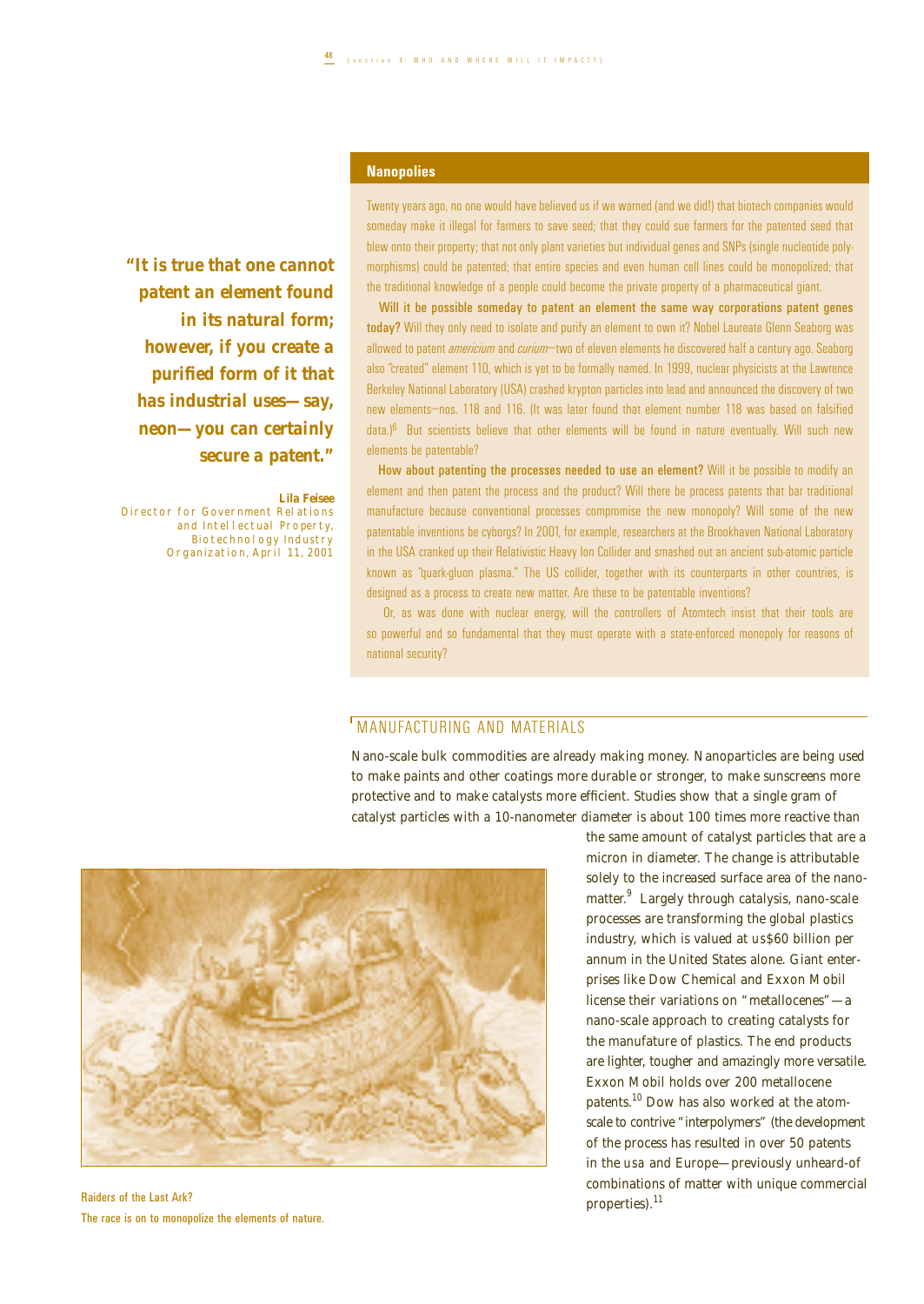#### Atomtech won't stop at the nanoscale

HOW LOW CAN THEY GO? The word atom comes from the Greek meaning not cut and until late in the nineteenth century, it was believed that atoms were indivisible–the smallest components of matter. Now researchers know that an atom is made of hundreds of smaller particles, including the usual suspects we remember from high school chemistry–protons, neutrons and electrons. The structure of an atom looks like a swarm of electrons in the center of which is a densely-packed configuration of protons and neutrons (the nucleus). The number of protons in the nucleus determines which chemical element the atom will be. The more familiar atomic particles are accompanied by lesser-known particles called quarks and leptons (an electron is a kind of lepton) and a crowd of other particles called force carrier particles (with strange names such as gluon, graviton, Z Boson).<sup>7</sup> Quarks, which carry a fractional electrical charge (remember from chemistry class that protons carry a charge of  $+1$ , electrons carry a charge of  $-1$  and neutrons have no charge?), are ten thousand times smaller than the nucleus of the atom. We don't know precisely how small quarks are, but we are sure they are smaller than  $10^{-18}$  meters (a nanometer is  $10^{-9}$  meters). Researchers think quarks are *literally* atomic—meaning that they are indivisible, not cut particles—but it may turn out that quarks are made up of still smaller particles. Mapping the sub-atomic realm in its entirety will be as useful to nuclear scientists as mapping the atomic world (i.e., the Periodic Table) was for chemists. As was the case with atom-level technologies, the first step to manipulating the sub-atomic cosmos is being able to see it clearly.

HOW FAST CAN THEY GO? Scanning probe microscopy, which allows us to "see" at the level of nanometers, isn't powerful enough to reveal what's happening in the nucleus of an atom. In order to take a peek at that dimension, nuclear physicists need a finer probe. The only one that fits the bill is another sub-atomic particle. In technologically-sophisticated chambers descriptively called accelerators (which are, in some cases, the size of large towns), scientists are able to push sub-atomic particles to speeds nearing the speed of light using electromagnetic fields. Once a particle gets up to speed, it gets smashed into the target particle, functioning as a probe. The collision is called an event, the details of which can be recorded by "detectors." Computers collect and organize the vast quantity of data from the detectors and present the results to the physicist. In addition to using accelerators to speed up sub-atomic particles in order to probe target particles, scientists can speed up particles and smash them into each other (these accelerator chambers are called colliders). The energy that is created from these collisions is converted into the formation of new massive particles whose properties can be studied. Using accelerators, scientists have identified dozens of elements (some of which are virtually non-existent outside of nuclear reactors or research labs).

WHY DO THEY GO? A definition provided by the US Department of Energy tells us that nuclear physics research seeks to understand the fundamental forces and particles of nature as manifested in nuclear matter.<sup>8</sup> But understanding the sub-atomic make-up of the universe is not a purely academic or cosmological investigation. Nuclear energy, nuclear weapons and nuclear medicine (including imaging using radioactive agents) all depend on our ability to carefully control (emphasis on *carefully*), to greater or lesser extents, the workings of the atomic nucleus. New sub-atomic technologies will be developed in tandem with a more precise understanding of the sub-atomic realm, exploding the possibilities for products that may dramatically affect our health and environment, for better or worse.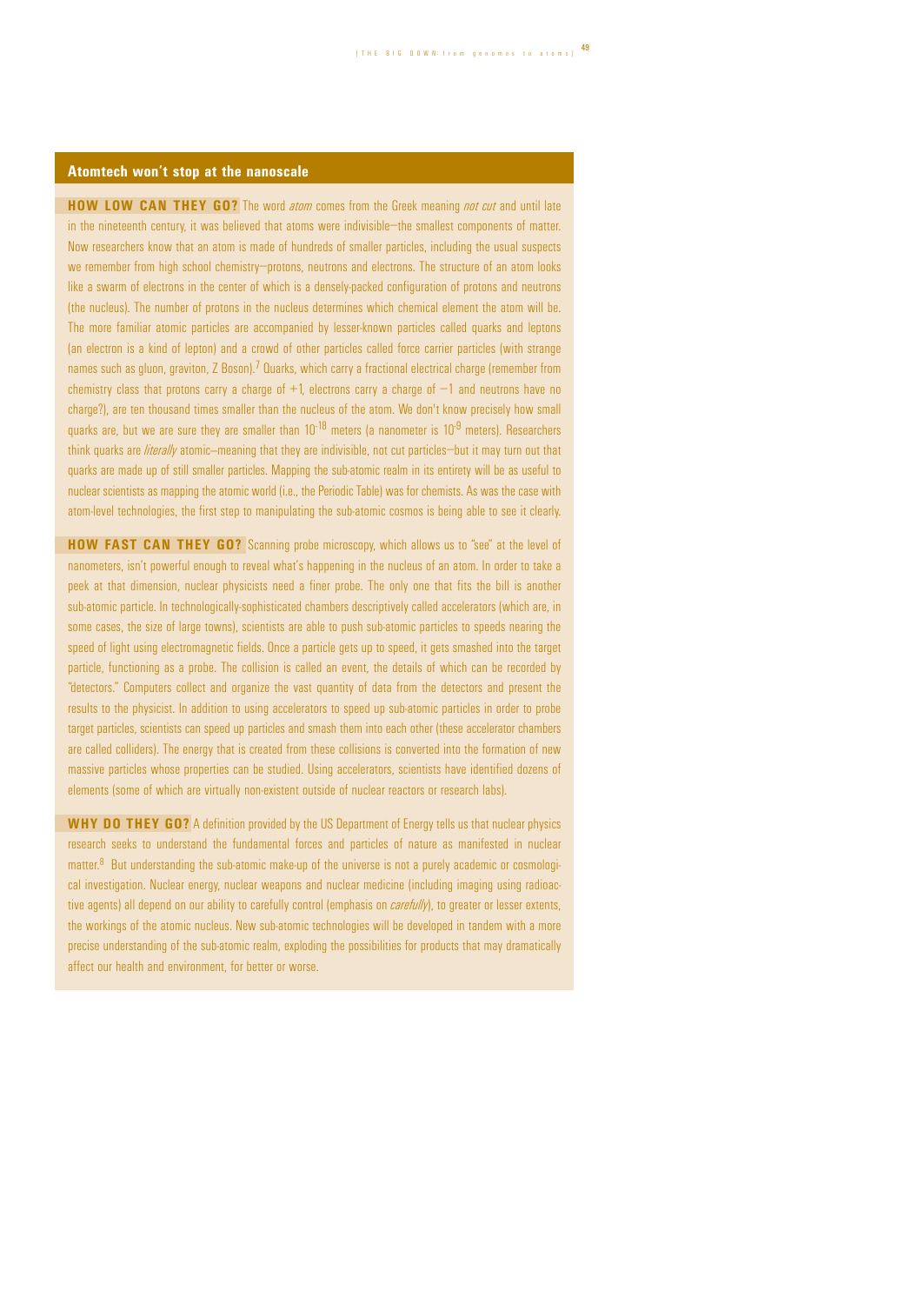

In the very near future, Atomtech could provide some of the following products:

- **Smart**" fabrics that vary in their capacity to deflect or absorb heat
- **Example 3 Super-strong coatings for vehicles to reduce breaking and crumbling in collisions**
- **Example 1** Lightweight bullet-proof armor in clothing for civilian, military and police use
- **IF** Maintenance-free building exteriors and break-proof glass and plastics
- Building surfaces that can "breathe" to admit or emit air flow
- Clothing and building surfaces that can change colour in response to environmental changes
- With the advent of large-scale "sheet" fabrication of nano-matter, we will see ships' hulls, airplanes and spacecraft with specialty "skins"

# ELECTRONICS, ENERGY AND INFORMATICS

Nano-scale structures are expected to play a massive role in information and energy storage—two critical elements in almost any electricity-based product or process. Nano-scale technology is already responsible for the key component in the fabrication of hard disk drives. In addition, nanotubes have been shown to act as tiny transistors.<sup>12</sup> Late in August 2001, ibm researchers created a circuit capable of performing simple logic calculations via a self-assembled carbon nanotube. This was hailed as the first step toward nano-computers.<sup>13</sup> In May 2002, ibm reported that they have created carbon nanotube transistors that outperform models of even advanced silicon devices and outperform previously designed nanotubes with an increased capacity for carrying electrical current.<sup>14</sup> Prototypes of future nanotube computer chips should be coming out of the ibm labs in the next couple of years.<sup>15</sup> In sum, the potential includes:

- Data storage capacity and processing speeds will increase dramatically and be cheaper and more energy efficient. In June 2002 ibm's nanotechnologists demonstrated datastorage density of 1 trillion bits per square inch, equal to a 100-gigabyte hard-drive or 20 times the data of the magnetic storage used in today's computers—enough to store 25 million printed textbook pages on a surface the size of a postage stamp. According to ibm fellow and Nobel laureate Gerd Binnig, "this nanomechanical approach is potentially valid for a thousand-fold increase in data storage density."<sup>16</sup>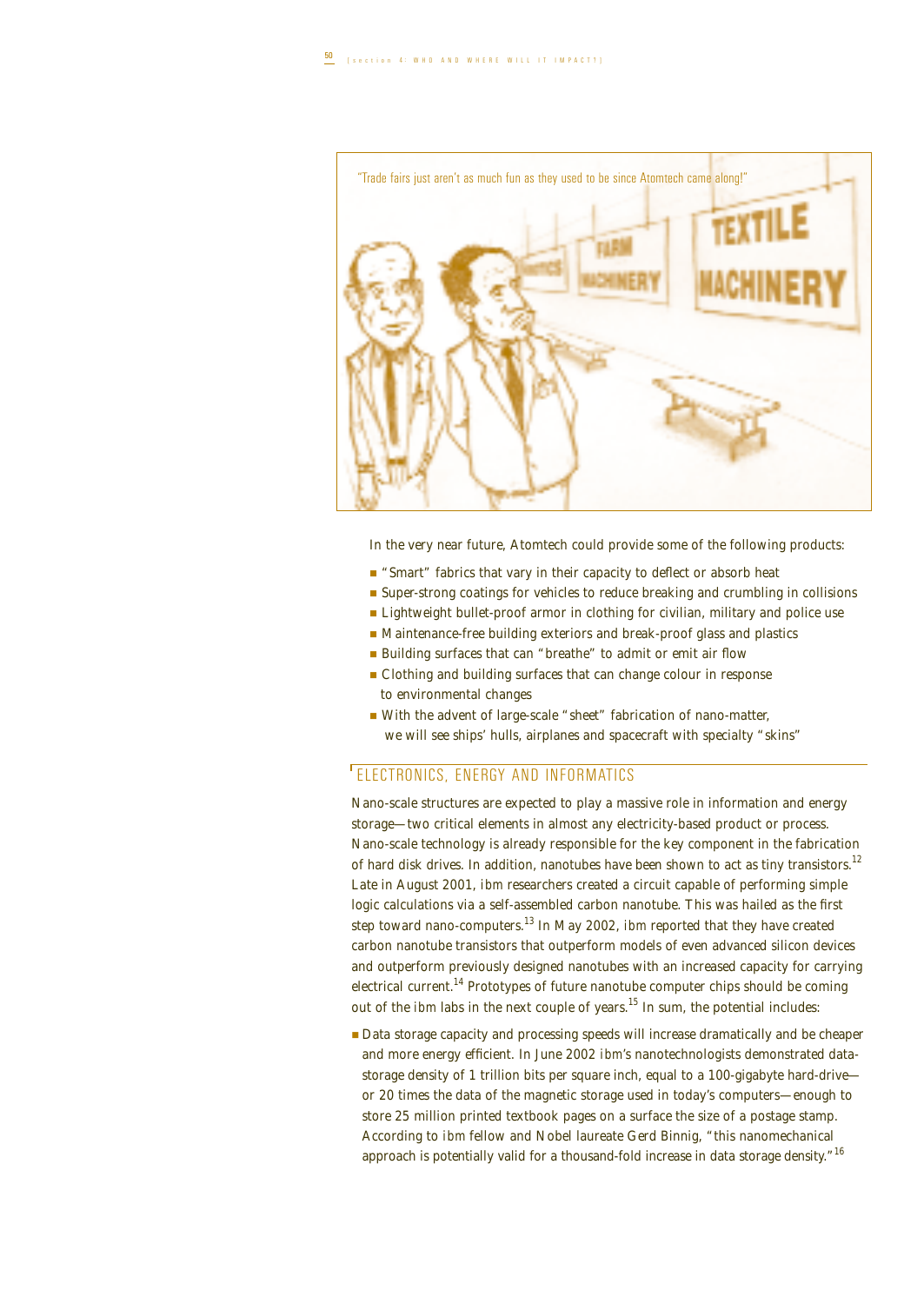- Biosensors and chips that could become ubiquitous in daily life—monitoring every aspect of the economy and society. For example, Nanomix Inc. is engineering nanotube-based sensors to detect dangerous gas leakages in chemical plants and refineries.<sup>17</sup> The company claims that each sensor will cost 10 times less than conventional gas detectors and will operate for a year on watch batteries;
- Reduced reliance on fossil fuels and hydro-electric power and their related infrastructure. Novel nanomaterials are being developed for hydrogen fuel storage, for example, an innovation that could dramatically increase the efficiency and decrease the cost of fuel cell cars.<sup>18</sup>

# PHARMACEUTICALS AND HEALTH CARE

According to some enthusiasts, the sky is the limit.<sup>19</sup> ("We're gonna cure cancer... really!") The impact will be felt in medical devices and surgery (two-thirds of current research) and drugs (one-third). Within a decade, half of industry revenues (about us\$180 billion per annum) will be based on Atomtech. Applications include:

- **Easter genome sequencing with nano-scale biochips**
- **Precision characterization of an individual's genetic make-up**
- New methods for drug delivery to targeted tissues or organs
- **New vectors for gene therapy**
- Surgical access to previously inaccessible body sites
- More durable and rejection-resistant artificial organs and tissue
- Lighter and "smarter" biomaterials for limbs
- **Biosensing systems that will allow the detection of emerging disease** at a much earlier stage

*"Imagine the psychological impact upon a foe when encountering squads of seemingly invincible warriors, protected by armor and endowed with superhuman capabilities, such as the ability to leap over 20-foot walls."* 

#### **Ned Thomas**

Director of the US Army's Institute of Soldier Nanotechnologies20

# **MILITARY**

Research on the military applications of Atomtech is a thriving business. The US Department of Defense is the second biggest recipient of US government funding for nanoscience research (after the National Science Foundation). In light of terrorist attacks and increased emphasis on technological-driven warfare, the commitment to Atomtech research for military uses is growing. In FY 2003, the US budget calls for us\$201 million for Department of Defense spending on nanoscience—up from us\$180 million in 2002. The following section describes just a few examples of non-classified research for Atomtech-enabled warfare.

In March 2002 the US Army created the 5-year us\$50 million Institute for Soldier Nanotechnologies (isn) at the Massachusetts Institute of Technology.<sup>21</sup> Working with defense industry partner Raytheon, among others, the institute is conducting research on the use of Atomtech to improve soldier protection and survivability.<sup>22</sup> One of the primary goals is to enhance the performance of the individual soldier. Nano-equipped warriors of the future would have the ability to leap over 20-ft. walls (outfitted with shoes containing built-in power packs), fight with artificial limbs that are stronger than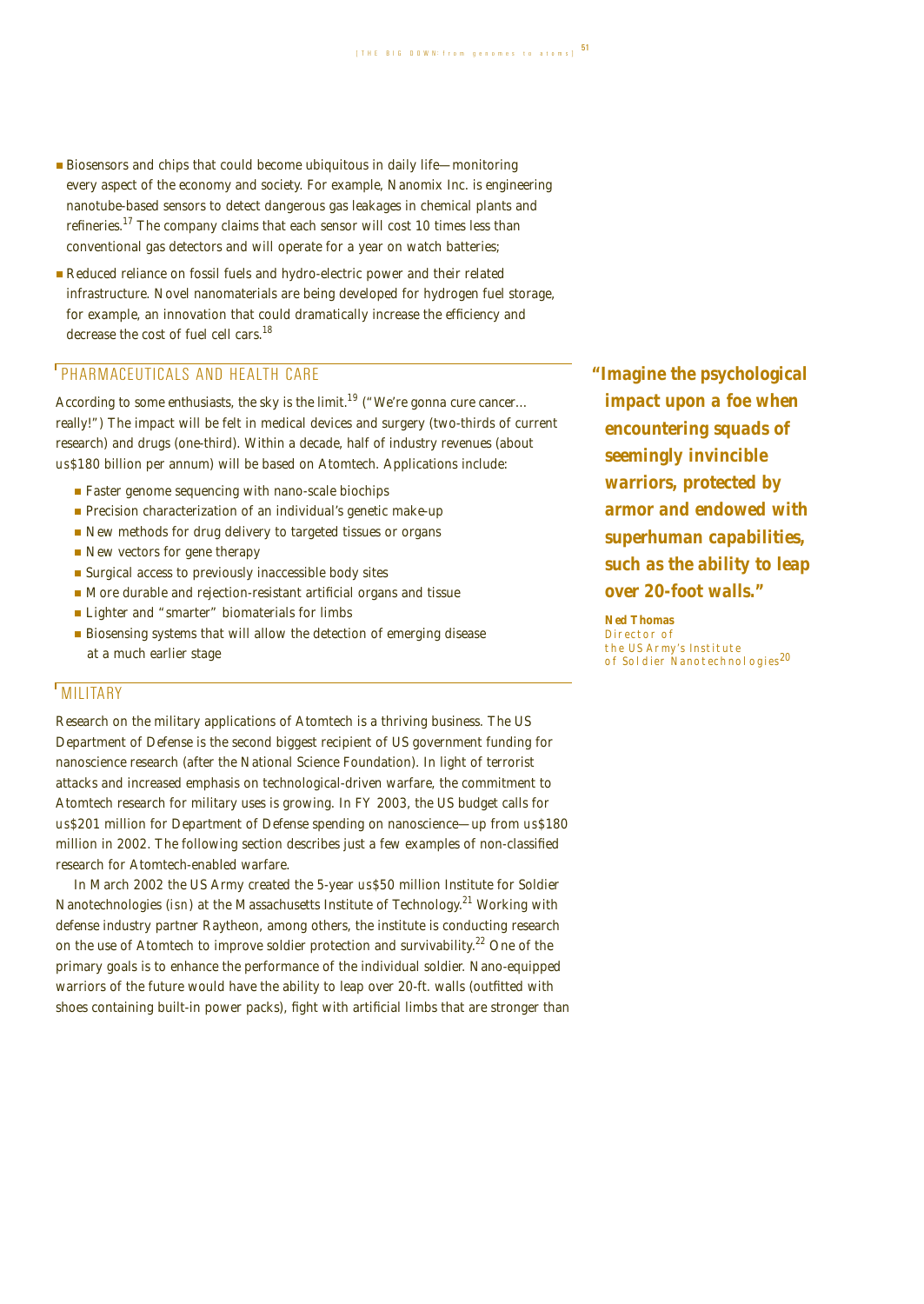human muscles, wear uniforms that make them invisible, invincible and provide automated first-aid on demand. Using nanoscience, the Institute has the immediate goal of reducing the weight load of fully equipped soldiers from today's 145 pound cargo to 45 pounds. Inspired by medieval knights, the Institute is developing a "molecular chain mail" that is no heavier than paper. Additional military applications include:<sup>23</sup>

- Scratch-proof plastic nanocoatings for helmet visors and jet windows<sup>24</sup>
- **The development of "exoskeleton" armor that is not only bullet-proof, but also** transforms into a rigid medical cast to treat a broken arm or leg, or serves as a "forearm karate glove" to be used as an offensive weapon
- **Nano-camo: Chameleon-like uniforms made of nanomaterials to make the soldier** virtually invisible on the battlefield
- **Nanoengineered materials to improve performance of gas masks**
- **Molecular scale "Venetian blinds" designed to protect soldier eyes from laser blinding**
- **Miniaturized sensors for field detection of biological/chemical/explosive warfare agents**
- **The use of super-strong, low-weight carbon nanotubes to manufacture missiles and** other explosives
- Using nano-powered devices for unlimited availability of energy/power on the battlefield
- **Longer-term goal of developing unmanned systems with mobility, control and** self-awareness derived from living, biological systems
- **University of Michigan researchers are exploring measures to counter biological** warfare by preventing pathogens from entering the human body. The research seeks to develop a composite nanomaterial that will serve as a "pathogen avoidance barrier" and post-exposure therapeutic agent to be applied in a topical manner to the skin and mucous membranes<sup>25</sup>

*Note: These examples barely touch the surface of military applications of Atomtech.*

The potential use and proliferation of biosensors and technologies that enhance human performance will have profound consequences for human rights and democratic dissent. (See box on nbic, page 34 and etc Group *Communiqué*, "The New Genomics Agenda," September/October, 2001, *www.etcgroup.org*)

## **AGRICULTURE**

Nano-fabricated detectors offer the potential to do thousands of plant experiments for simultaneous gene characterization and selection with very small amounts of material.<sup>26</sup> "Nano-chips" have been developed that have several thousand nanodots, each containing a small amount of different genes in a given plant and capable of determining the amount of that gene being expressed by the plant. When the gene-expression for tens of thousands of genes is tested and then compared, scientists can determine which genes are being activated or inhibited during the growing process or during disease. With the prospect of having in-hand complete genome sequences coupled with the nano-chips, the information will reveal which genes determine improved production or which genes are affected when a plant is exposed to salt or drought stress. Nano-chips will allow the genes to be completely characterized molecule by molecule in just a few hours. Less than ten years ago, this same analysis would have taken dozens of scientists years to complete.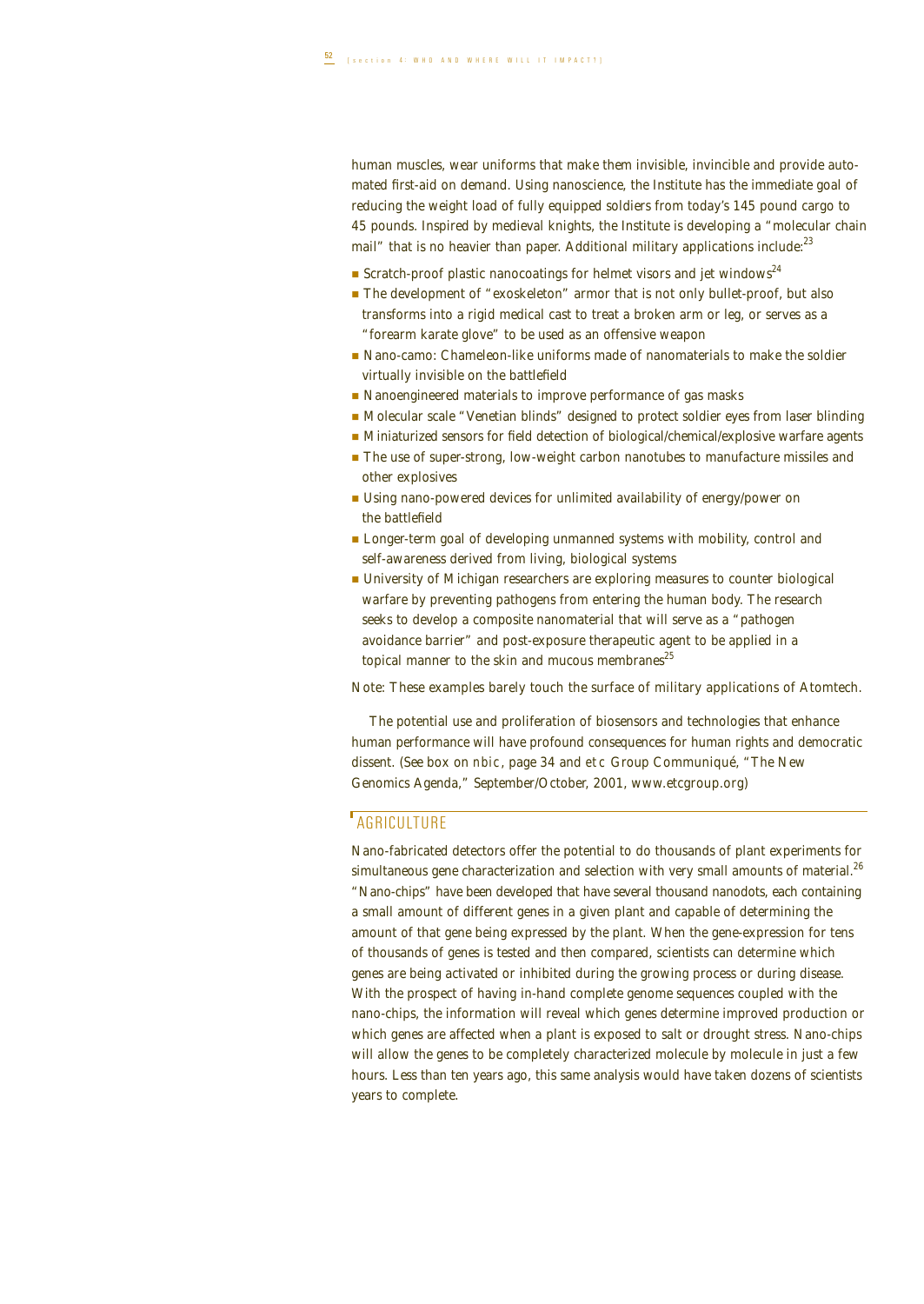In the longer-term (2020–2050), atomic-engineering could:

- **Eliminate** "geography" (photo-sensitivity, temperature, altitude) and labour as factors in crop production
- **Eliminate** "time" as a factor in food preparation (as energy and matter management become more efficient)
- **Eliminate "agriculture" with non-biological food production** (as nanobox manufacture of food from recycled elements becomes viable)

## FOOD PROCESSING

The food and beverage industry is eagerly embracing Atomtech research. The food science department at Rutgers University (nj, usa) recently hired what it believes is the first "professor of food nanotechnology."28 At Rutgers, Professor Qingrong Huang will focus on developing two applications of nano-scale technologies for the food industry: "nutraceutical" foods that will use proteins to deliver drugs to targeted areas of the body and food packaging that changes colour and alerts the consumer when the food inside starts to spoil.

In 1999, Kraft Foods, the us\$34 billion food and beverage giant (subsidiary of Phillip-Morris), established the industry's first nanotechnology food laboratory. In 2000, Kraft launched the NanoteK consortium—involving an undisclosed amount of funding for 15 universities and national research laboratories to conduct basic research for tiny-tech innovations in food technology.

NANOCAPSULES: Kraft's NanoteK consortium is focusing on the development of personal food products that recognize an individual's nutritional or health profile allergies or nutritional deficiencies—or even packaging smart enough to detect and alter the consumer's vitamin deficiencies.<sup>29</sup> The NanoteK researchers are also developing novel products that are tailored to each consumer's taste buds. For example, nanoparticles that encapsulate flavors, colours or nutritional elements could be activated on demand by zapping a liquid solution with a prescribed microwave frequency.<sup>30</sup> A thirsty consumer could buy a colourless and tasteless beverage from the grocery store and later select the flavor/nutrient/colour of her choice by setting a microwave transmitter to the correct frequency. The chosen nano-capsules would be activated while the others would remain dormant, releasing only the desired flavor, colour or nutrients.

SMART FOODS: Another food industry innovation is the addition of colour-changing agents on foods (or packaging) to alert the processor or consumer to unsafe food.<sup>31</sup> Using "electronic tongue" technology, sensors that can detect chemicals at parts per trillion, the industry hopes to develop meat packaging that would change colour in the presence of harmful bacteria.

*"In our opinion, this is one technology [nanotechnology] that will have profound implications for the food industry, even though they're not very clear to a lot of people."* 

**Jozef Kokini**

Department Chair and Director of Rutgers' Center for Advanced Food Technology.<sup>27</sup>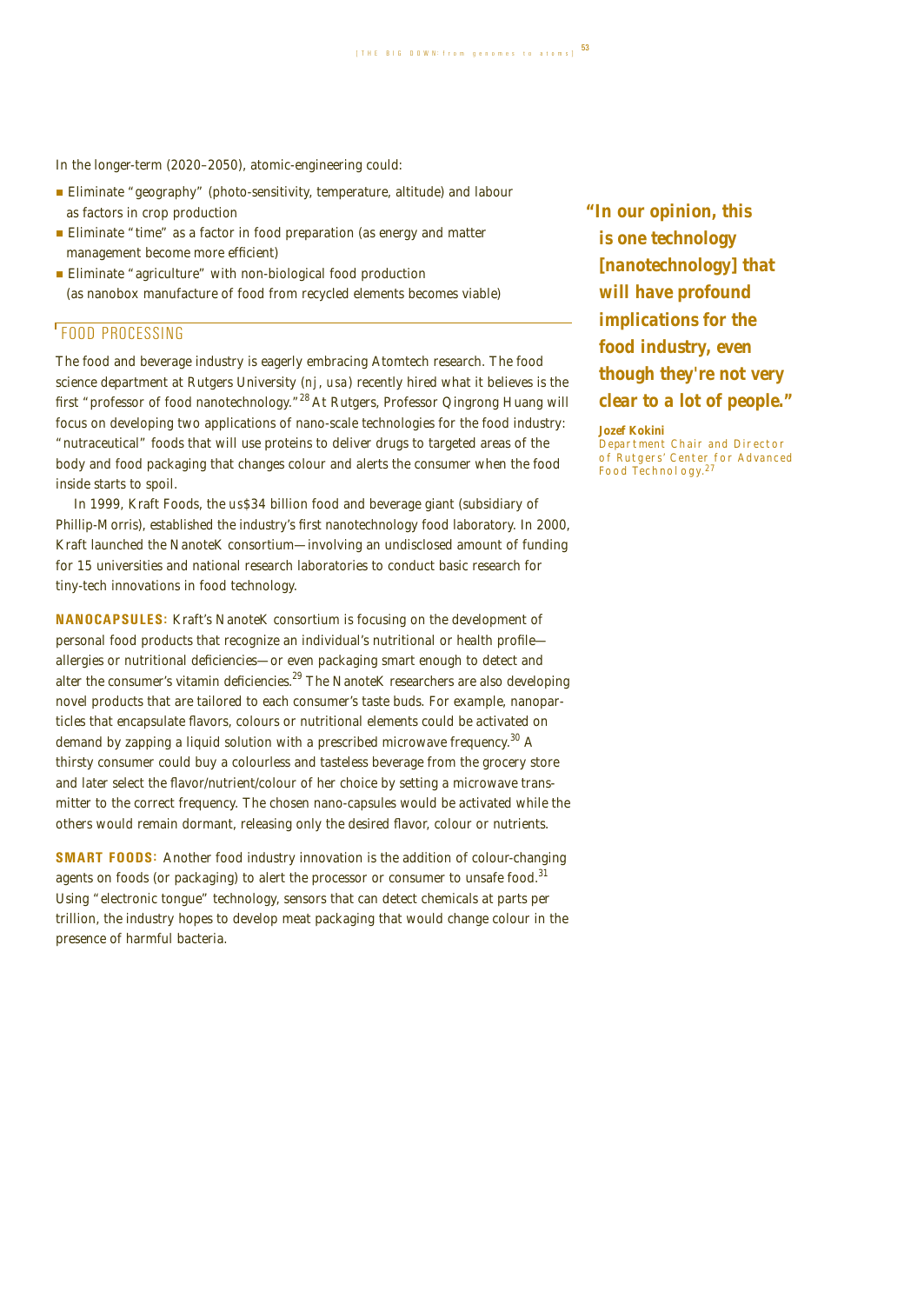# NOT IF BUT WHEN

Atomtech is not a "maybe" technology. Those familiar with biotechnology's history will recognize the signs: in the '70s and '80s, conventional scientists took up a great deal of air time telling the world how many insurmountable, virtually impossible hurdles genetic engineering would have to overcome before it was commercialized. In arguing so, they ignored two realities:

**The development of biotechnology grew exponentially and in tandem with new** computer (informatics) technologies that made genetic engineering faster and cheaper every day. Symbiotic and parallel processes will propel Atomtechnologies at a still more rapid rate.

It is not necessary to get it right to get it to market. As the first generations of gm products make clear, failure in science can still mean success in business. Society (and the earth) will bear the burden of scientific blunders and government inaction. Ready or not, some sub-sets of Atomtechnology are commercially viable already.

# **SIX RECYCLABLE MYTHS**

- **IT WILL FEED THE HUNGRY:** So far, biotech has fed the corporations. Most scientists believe that agricultural uses for Atomtech are a few decades away. If and when it arrives, the poor will be the last to have access and the first to lose jobs and markets.
- **IT WILL IMPROVE POOR PEOPLE'S HEALTH:** Not so far. Only if the poor eat too much, suffer from depression, or are going bald. Atomtech will be no more relevant to the needs of the poor—or accessible to them—than commercial biotechnology has been and, at least initially, will be more expensive.
- **IT WILL PROTECT THE ENVIRONMENT:** This was the theory that biotech's Generation One products would reduce chemical inputs. In reality, it has spawned a new generation of chemical dependency in agriculture.
- **IT'S A "GREEN" TECHNOLOGY:** Not that we've noticed. Atomtech, at best as a private good, will simply replace one set of environmental risks with additional and/or new problems associated with the manipulation of matter and of life, the control and regulation of nanoparticles, nuclear power and the management of possibly uncontrollable processes.
- **IT WILL SAVE LABOUR:** There is little evidence of this with biotech. Atomtech could well save labour but it will be the labour of the poor (miners, factory workers, farmers) who will become jobless and unable to afford Atomtech's products.
- **AT WORST, IT WILL NOT AFFECT THE POOR:** Although biotech has mostly been an oecd issue, its environmental and regulatory effects and its social implications have spilled quickly into the South. Biotech has influenced patent and trade policies in the wto with enormous disadvantage to the South. Biotech has leaked into the fields and food of the South even where it is forbidden and unwelcome. Biotech's Generation Three has the potential to displace or damage Third World workers and markets even if it is only used in the North.<sup>32</sup> The same "trickle-down trouble" will come with Atomtech.

It is myopic and naïve for Atomtech advocates to claim that a technology that the poor cannot control will somehow be used for their benefit.

# ETC Evaluation

Civil society organizations with a history in biotech will experience an immediate and intense  $d\acute{e}j\acute{a}$  vu when they hear the claims that Atomtech will be a major benefit to the poor. As with biotech, it is theoretically possible that, in a just and gentle world, Atomtech could have a role to play. In the absence of such a world—as ever—the control of the technology will accrue to those with power and the commercialization of the technology will inevitably give them greater monopoly control.

It is worth recalling the biotech arguments and making the links to Atomtech...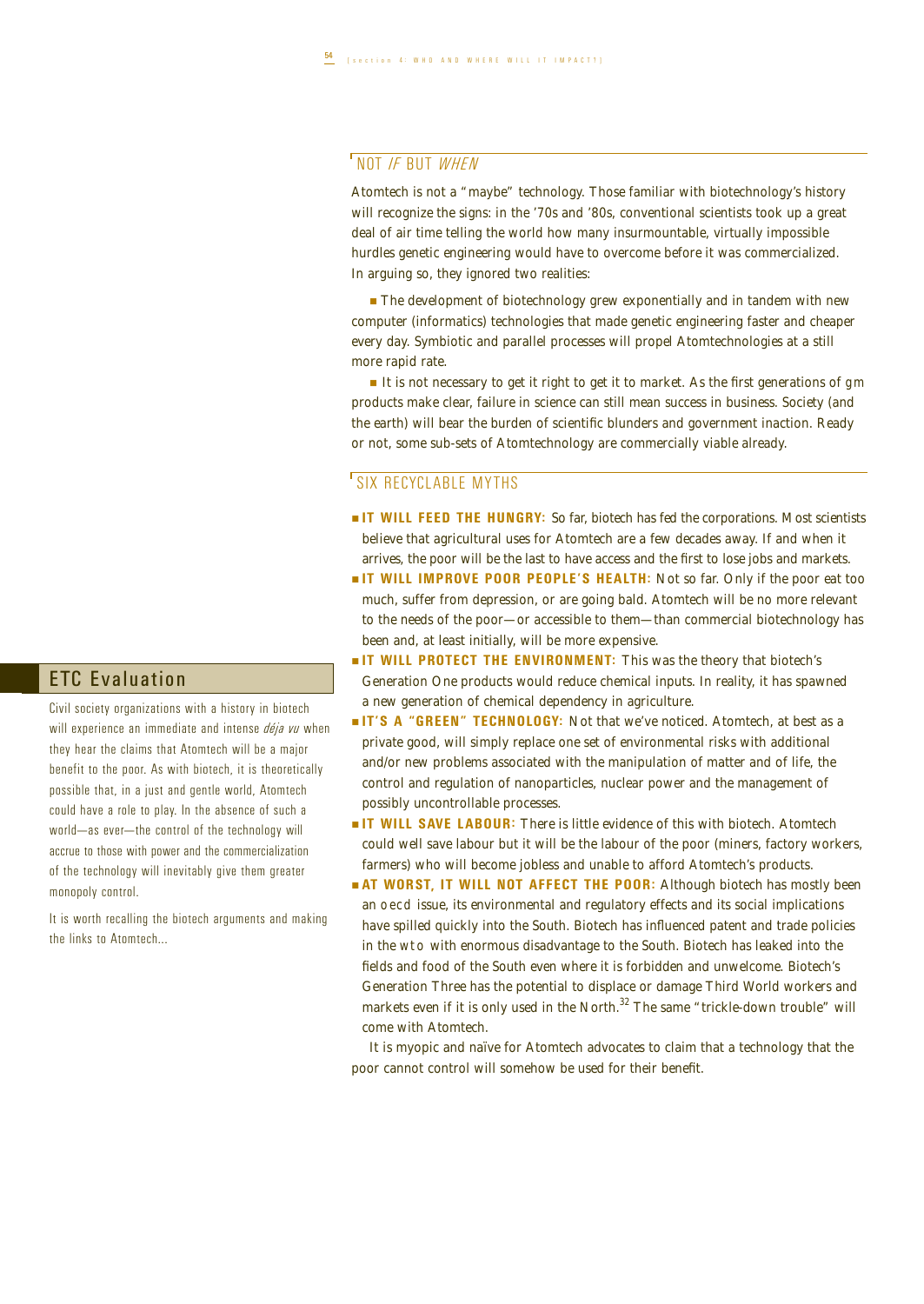# **Notes**

- 1 Quoted in Ann Thayer, "Nanotech Meets Market Realities," *Chemical and Engineering News*," p. 17.
- 2 See footnote 1, Section 1.
- 3 Anonymous, "The Same—Only More So?," *The Economist*, December 8-15, 2001, p. 12.
- 4 Anonymous, "The biology of invention: A conversation with Stuart Kauffman and Robert Shapiro," *Cap Gemini Ernst & Young Center for Business Innovation*, no. 4, Fall 2000, available on the Internet: www.cbi.cgey.com/journal/issue4/ features/biology
- 5 Many of the applications described in the following section come from "National Nanotechnolgy Initiative: The Initiative and its Implementation Plan," National Science and Technology Council, Committee on Technology, Subcommittee on Nano-scale Science, Engineering and Technology, July 2000.
- 6 George Johnson, "At Lawrence Berkeley, Physicists Say a Colleague Took Them for a Ride," *New York Times*, October 15, 2002.
- 7 For a user-friendly and informative tour of the sub-atomic cosmos, see www.particleadventure.org, a web site developed by the Lawrence Berkeley National Laboratory. Some of the information contained in this box is derived from particle adventure's site.
- 8 Available on the Internet:
- www.sc.doe.gov/production/henp/np/overview/overview.html 9 Claudia Hume, "The Outer Limits of Miniaturization,"
- *Chemical Specialties*, September 2000. 10 www.exxon.mobil.com/scitech/leaders/capabilities/
- mn\_chemical\_catalyst\_meta.html 11 Anonymous, "Designer Plastics," *The Economist*, December
- 8-15, 2001, pp. 26-28. See also www.dow.com/index/what/what1a.htm
- 
- 12 Charles Lieber, "The Incredible Shrinking Circuit," *Scientific American*, September 2001, p. 61.
- 13 Kenneth Chang, "I.B.M. Creates a Tiny Circuit Out of Carbon," *New York Times*, August 27, 2001. Available on the Internet: www.research.ibm.com/nanoscience
- 14 Barnaby J. Feder, "At IBM, a Tinier Transistor Outperforms Its Silicon Cousins," *New York Times*, May 20, 2002.
- 15 *Ibid*.
- 16 IBM News Release, "'Millipede' project demonstrates trillionbit data storage density," June 11, 2002. Available on the Internet: www.ibm.com/news/us/2002/06/11.html
- 17 Peter Fairley, "Nanotech by the Numbers," *Technology Review*, September, 2002, p. 49.
- 18 *Ibid*.
- 19 Some of the following health applications for Atomtech are taken from Interagency Working Group on Nano Science, USA (IWGN), M. Roco, Chair, "Nanotechnology—A Revolution in
- the Making—Vision for R & D in the Next Decade," 1999. 20 MIT News, "Army Selects MIT for \$50 million institute to use nanomaterials to clothe, equip soldiers," March 14, 2002.
- Available on the Internet: web.mit.edu/newsoffice/nr/2002/isnqa.html
- 21 *Ibid*.
- 22 Raytheon News Release, "Raytheon is founding partner in Institute for Soldier Nanotechnologies at MIT," May 8, 2002. 23 These examples are taken from two sources: Defense
- Advanced Research Projects (DARPA), the R&D arm of the US Department of Defense, DARPA Fact File, A Compendium of DARPA Programs, April 2002. On the Internet: www.darpa.mil/body/NewsItems/darpa\_fact.html and MIT News Release, "Questions and Answers: Army selects MIT for \$50 million institute to use nanomaterials to clothe, equip soldiers," March 13, 2002.
- 24 Jayne Fried, "What can small tech do for its country? Just ask, say top soldier," *Small Times*, August 9, 2002. Available on the Internet: www.smalltimes.com
- 25 Dr. James Baker, Jr., Director, Center for Biologic Nanotechnology, University of Michigan. Available on the Internet: nano.med.umich.edu/Personnel.html#Baker
- 26 Eugene Wong, Assistant Director of National Science Foundation (USA), "Nano-scale Science and Technology: Opportunities for the Twenty First Century," 1999.
- 27 Elizabeth Gardner, "Brainy Food: academia, industry sink their teeth into edible nano," *Small Times*, June 21, 2002. Available on the Internet: www.smalltimes.com
- 28 *Ibid*.
- 29 *Ibid*.
- 30 Charles Choi, United Press International, "Liquid-coated fluids for smart drugs" February 28, 2002.
- 31 US Patent Application No. 20020034475 entitled, "Ingestibles Possessing Intrinsic Color Change."
- 32 For more detailed analysis, see: ETC Group *Communiqué*, "Biotech's Generation Three," November/December 2000. Available on the Internet: www.etcgroup.org/article. asp?newsid=158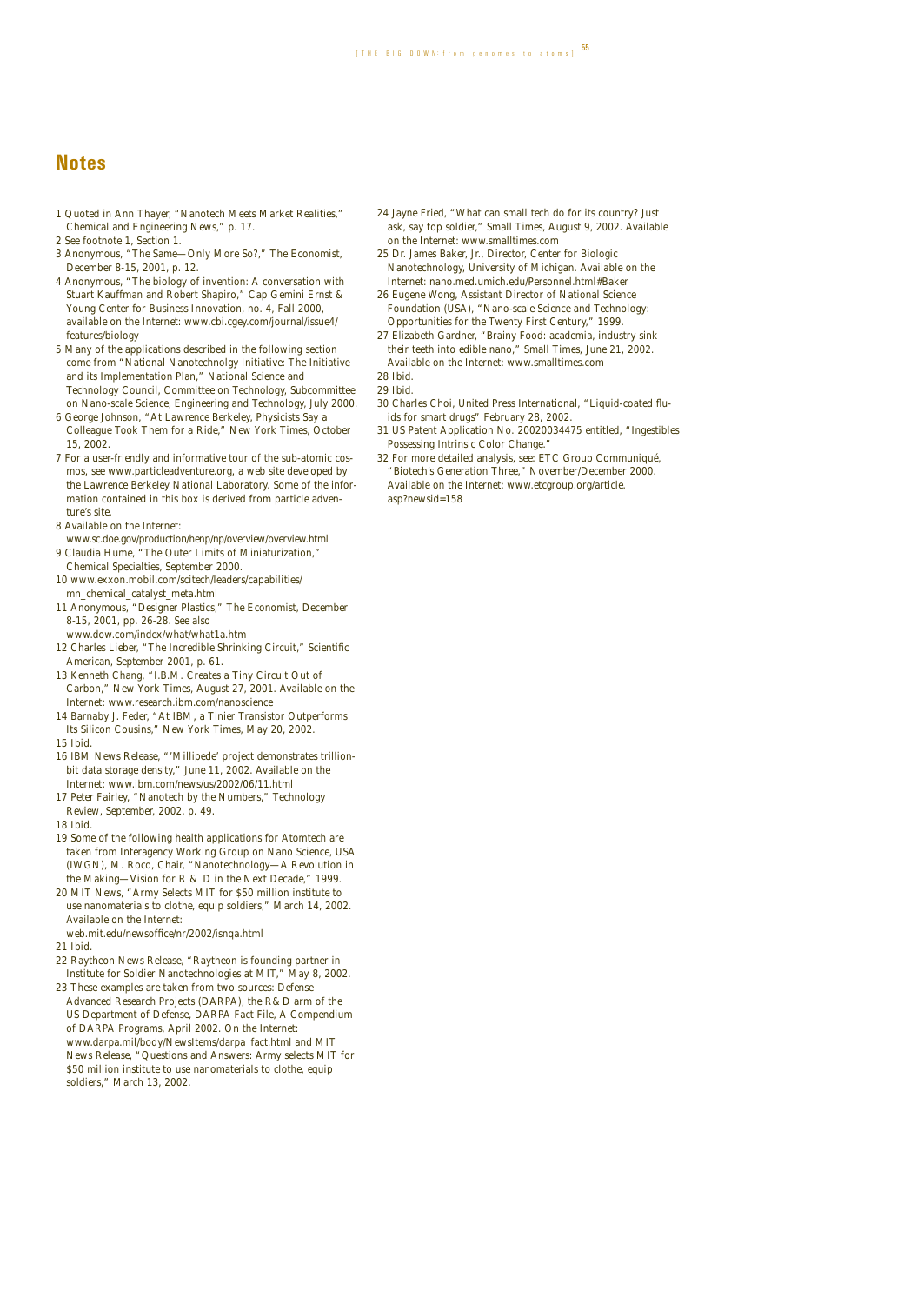Even with all its

unknowns, even

with all its perils

and risks, who'd

# say no to nano?

Ed Regis N a n o, the emerging science of Nanotechnology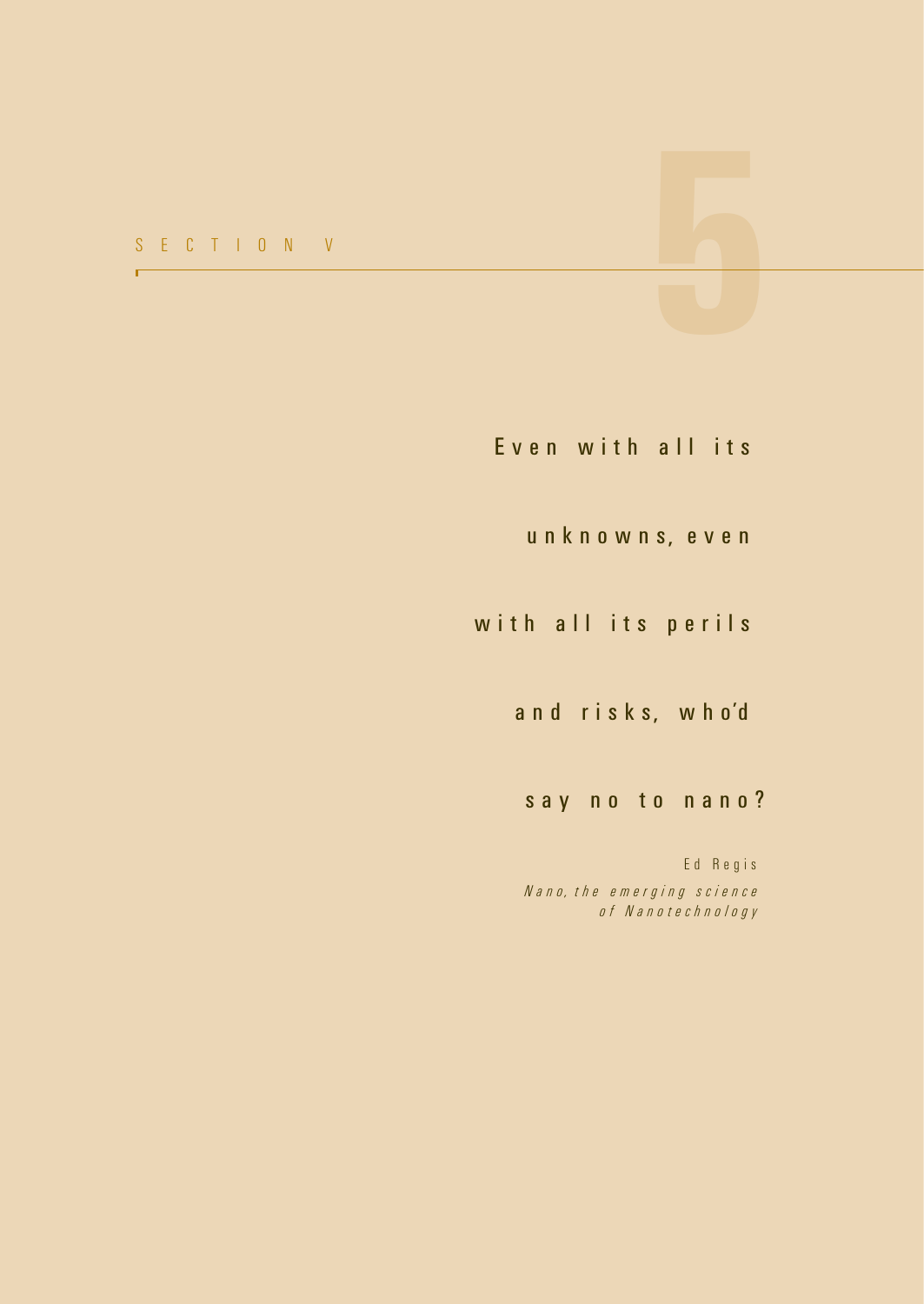# WHO CARES?

The cast of characters addressing the new technologies

## More than anything

else, it is the diversity of institutional actors involved in Atomtechnologies that drives the enormous economic and political pressures rushing nano-scale science to market.

# WHO CARES? NANO-NERDS: Scientific Institutions

As with biotech, the new set of technologies has been conceived and nurtured first in academia. Today, every major university purporting an interest in the physical sciences will also banner its innovations in Atomtechnologies. The range of colleges is interesting: mit, Max Planck Institute, Cornell, Rice University, University of California, Harvard and Cambridge are joined by smaller science centers at the University of Texas, Penn State, Uppsala University (Sweden), Kansas State, New York State, University of Washington (Seattle), and the University of Queensland (Australia)—to pick from the long list. During the 1990s, many of the Nobel Laureates in physics and chemistry won their prizes in atomic-scale research. (see chart, page 40).

# WHO CARES? NANO-NICHERS: Nano Start-ups

Entrepreneurial profs move quickly these days from their university labs to nano start-up businesses. They often take their best ideas and students (and sometimes the ideas of their students) with them. Because—in these early days at least—it is hard to beat free access to campus laboratory equipment and student labour, many academics retain their university ties while they prepare to launch their first initial public offer (ipo) to take a private company public on the stock market. Until that time, academics work closely with venture capital funds in order to amass the start-up cash they need. At least three US-based funds are now focusing exclusively on what they classify as "nanotechnology." The biotech boutiques of the '70s and '80s are now being replicated with the nano-nichers of the "Dot-Aught" decade. A sampling of players is described below (two of which made it onto the "Red Herring 100" for 2002—*Red Herring* magazine's ranking of companies "most likely to change the world").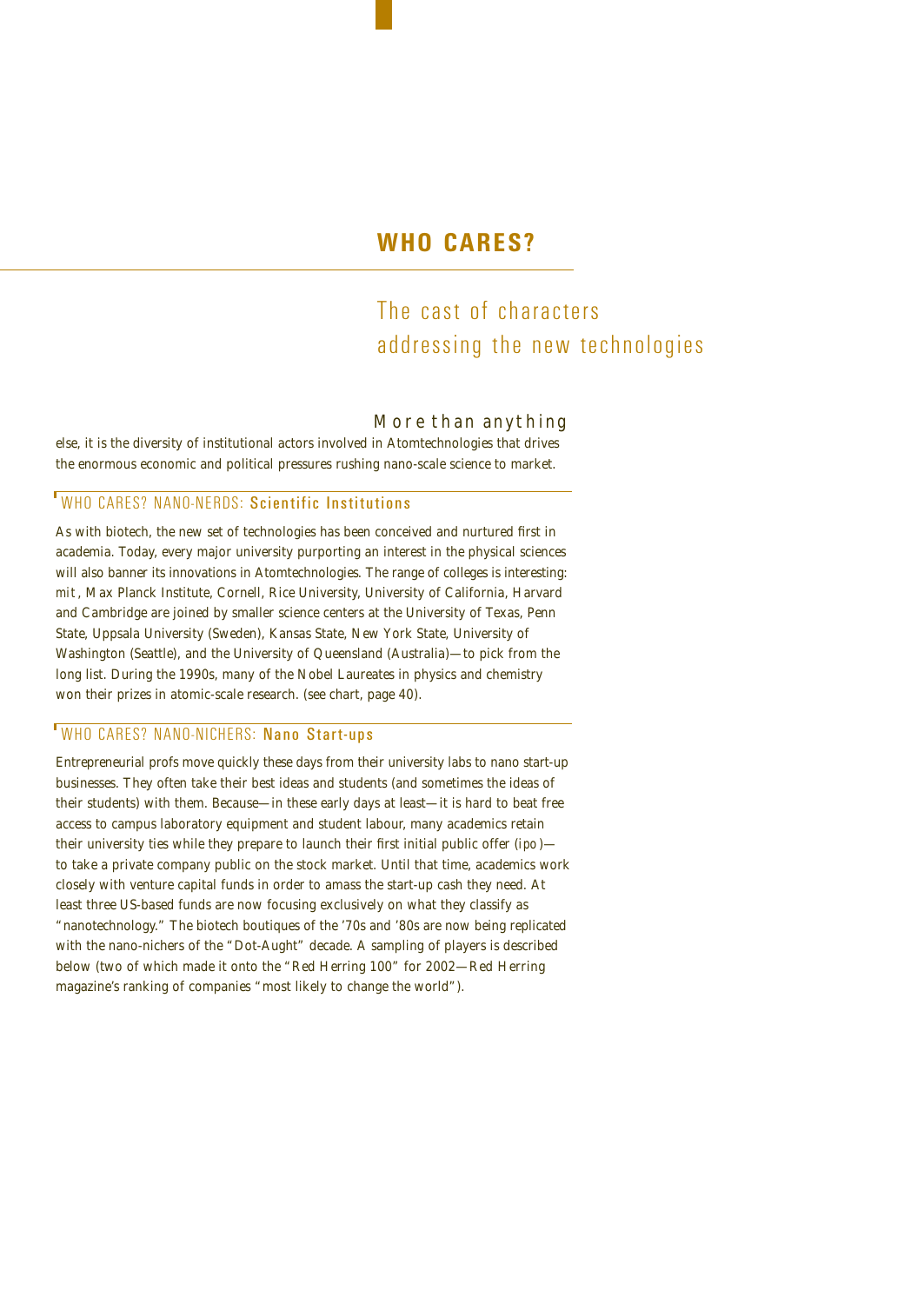| <b>A Sampling of "Nano-nicher" Companies</b>                                                         |                                                                                                                                                                                                                                                                                                                                                                                                                                                                                                                                                                                                                                                      |  |  |
|------------------------------------------------------------------------------------------------------|------------------------------------------------------------------------------------------------------------------------------------------------------------------------------------------------------------------------------------------------------------------------------------------------------------------------------------------------------------------------------------------------------------------------------------------------------------------------------------------------------------------------------------------------------------------------------------------------------------------------------------------------------|--|--|
| <b>Company</b>                                                                                       | <b>What They Do</b>                                                                                                                                                                                                                                                                                                                                                                                                                                                                                                                                                                                                                                  |  |  |
| <b>Argonide Nanometals</b><br>Sanford, FL, USA<br>www.argonide.com                                   | Argonide manufactures nano-scale ceramic fiber materials to increase strength, support and<br>insulation of metals, plastics, polymer-matrix and biomaterials. The company also produces aluminum<br>nanopowders, used as accelerators, igniters or boosters in high-pressure rockets. In late 1999,<br>Argonide received a US\$1.4 million R&D grant from the Department of Energy, part of which pays<br>to employ a number of scientists from the former Soviet Union previously involved in the develop-<br>ment of weapons of mass destruction. The company is using novel nanomaterials to filter bacteria<br>and viruses from drinking water. |  |  |
| <b>California Molecular</b><br><b>Electronics Corporation</b><br>San Jose, CA, USA<br>www.calmec.com | CALMEC aims to be a leader in the molecular electronics industry. Founded in March 1997 the<br>company seeks to commercially develop the use of individual molecules to form the components<br>of electronic devices.                                                                                                                                                                                                                                                                                                                                                                                                                                |  |  |
| <b>Carbolex</b><br>Lexington, KY, USA<br>www.carbolex.com                                            | Carbolex sells single-walled nanotubes (over the Internet, in bulk) to researchers in industry and<br>academia. Carbolex is a member of the Advanced Science and Technology Commercialization Center<br>at the University of Kentucky in Lexington, composed of both university faculty and scientists from<br>high-tech corporations.                                                                                                                                                                                                                                                                                                               |  |  |
| <b>Carbon Nanotechnologies, Inc.,</b><br>Houston, TX, USA<br>www.carbonnanotech.com                  | Carbon Nanotechnologies was founded by Bob Gower and Richard Smalley (1996 Nobel laureate<br>and director of the NSF-funded Center for Nano-scale Science and Engineering at Rice University).<br>The company produces, researches and sells carbon nanotubes using technologies licensed from Rice.                                                                                                                                                                                                                                                                                                                                                 |  |  |
| <b>Chemat</b><br>Northridge, CA, USA<br>www.chemat.com                                               | Founded in 1990, Chemat is devoted to the creation and commercialization of advanced materials<br>and technologies using the company's proprietary technologies.                                                                                                                                                                                                                                                                                                                                                                                                                                                                                     |  |  |
| eSpin Technologies, Inc.<br>Chattanooga, TN, USA<br>www.nanospin.com                                 | eSpin is the first commercial producer of 30-400nm diameter nanofibers with applications such<br>as filtration, barrier fabrics, protective clothing, composites, tissue engineering and fuel cells.                                                                                                                                                                                                                                                                                                                                                                                                                                                 |  |  |
| <b>Nanoframes LLC</b><br>Boston, MA, USA<br>www.nanoframes.com                                       | Nanoframes' goal is to develop an enabling technology for the manufacture of functional nanoscale<br>building blocks using self-assembling proteins. The company's motto is "harnessing nature to<br>transform matter."                                                                                                                                                                                                                                                                                                                                                                                                                              |  |  |
| <b>Nanomix</b><br>Emeryville, CA, USA<br>www.nano.com                                                | Nanomix is pioneering the use of quantum modeling-the use of computers to virtually design nano-<br>materials atom-by-atom. The company's goal is to commercialize the first working nano components.                                                                                                                                                                                                                                                                                                                                                                                                                                                |  |  |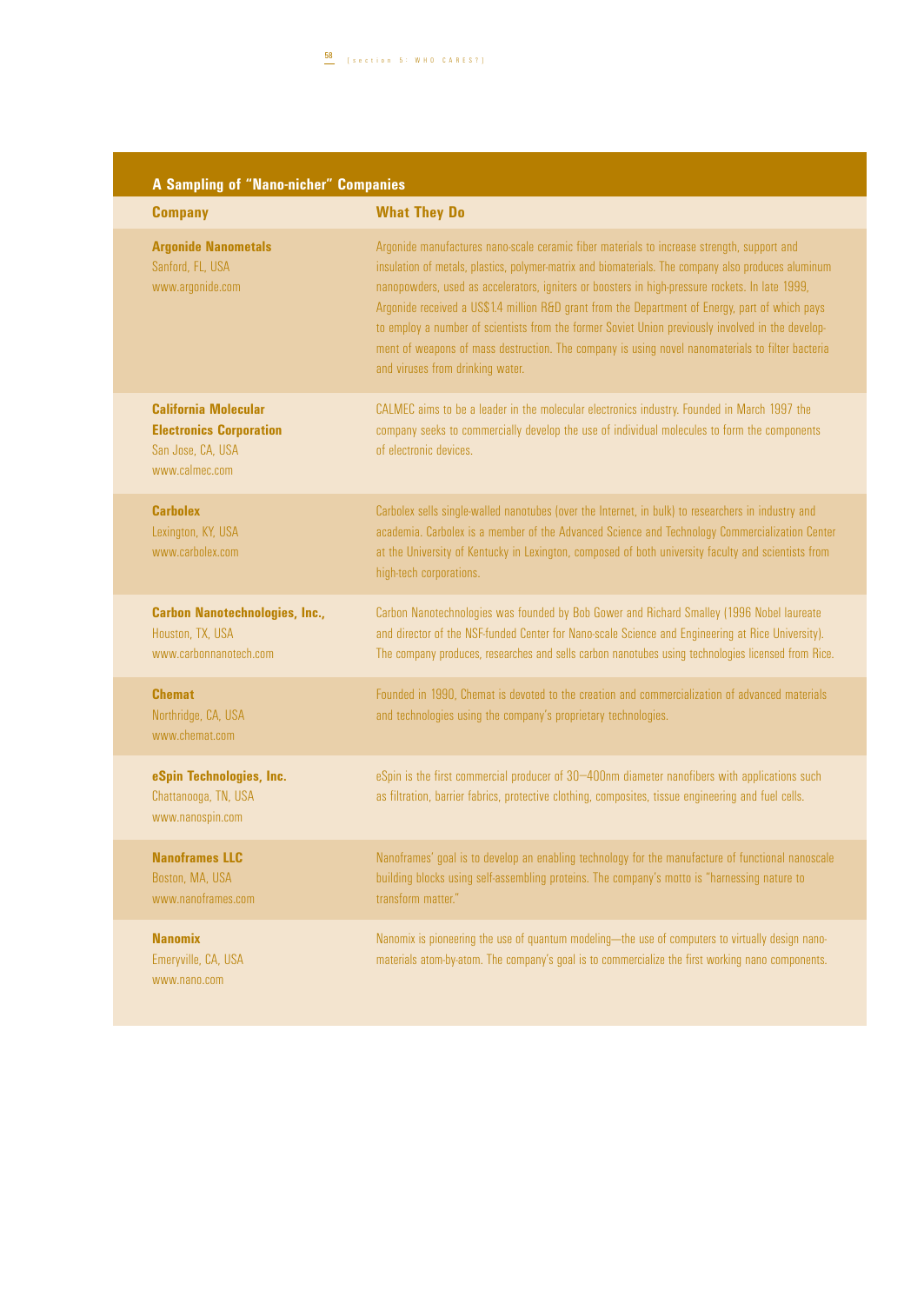| <b>Company</b>                                                                  | <b>What They Do</b>                                                                                                                                                                                                                                                                                                                                                                                                                                                                         |
|---------------------------------------------------------------------------------|---------------------------------------------------------------------------------------------------------------------------------------------------------------------------------------------------------------------------------------------------------------------------------------------------------------------------------------------------------------------------------------------------------------------------------------------------------------------------------------------|
| <b>Nanolayers</b><br>Jerusalem, Israel<br>www.nanolayers.com                    | Founded in 2001, the company hopes to commercialize organic semiconducting materials using<br>a technology developed by Dr. Shlomo Yitzchaik of the Department of Inorganic Chemistry at<br>The Hebrew University of Jerusalem.                                                                                                                                                                                                                                                             |
| <b>Nanophase Technologies Corp.</b><br>Romeoville, IL, USA<br>www.nanophase.com | With revenues of US\$4.3 million in 2000, Nanophase is one of the few publicly-held nanotech<br>companies. The company uses a patented process to engineer the physical, optical, electrical and<br>mechanical properties of nanomaterials that can be added to other materials in order to increase<br>strength, abrasion resistance and electrical conductivity. Nanophase produced 200 metric tons of<br>nanomaterials in 2000 and has applied for 29 patents covering key technologies. |
| <b>Nanoprobes</b><br>Yaphank, NY, USA<br>www.nanoprobes.com                     | Nanoprobes produces and sells nano-sized gold colloid particles used in bio-diagnostics, including<br>disease-detection and pregnancy tests.                                                                                                                                                                                                                                                                                                                                                |
| Nanosphere, Inc.<br>Alachua, FL, USA<br>www.nanosphere.com                      | Nanosphere, founded by University of Florida researchers, focuses on commercializing technologies<br>that use nanoparticles in inhalation therapies.                                                                                                                                                                                                                                                                                                                                        |
| <b>Nano-X GmbH</b><br>Saarbrücken-Güdingen, Germany<br>www.nano-x.de            | NANO-X GmbH uses chemical nanotechnology to develop and produce new materials with<br>multi-functional characteristics such as self-cleaning surfaces, anti-graffiti walls and scratch-<br>resistant plastic.                                                                                                                                                                                                                                                                               |
| <b>Quantum Dot Corporation</b><br>Hayward, CA, USA<br>www.qdots.com             | Quantum Dot uses semiconducting nanocrystals ("quantum dots") for biological, biochemical and<br>biomedical applications. Quantum dots, attached to biomolecules, act as optical beacons that light<br>up in different colours depending on their size. QD has raised over US\$37.5 million in financing and<br>has applied for over 50 patents.                                                                                                                                            |
| <b>Semzyme</b><br>Santa Barbara, CA, USA<br>www.semzyme.com                     | The start-up founded by Angela Belcher and Evelyn Hu aims to commercialize "protein tools" that<br>can be used as nanoscale wiring for electronic components.                                                                                                                                                                                                                                                                                                                               |
| <b>Sustech GmbH</b><br>Darmstadt, Germany<br>www.sustech.de                     | Founded by a group of six professors, the company's lab is based in the chemistry department<br>of the Darmstadt University of Technology. Sustech's goal is to develop environmentally sound<br>products using nano-scale systems.                                                                                                                                                                                                                                                         |
| <b>Zyvex Corporation</b><br>Richardson, TX, USA<br>www.zyvex.com                | The first and only company devoted solely to the development of molecular manufacture technology.<br>Zyvex is developing manufacturing architectures for miniature robotic arms, working together to<br>assemble miniature parts.                                                                                                                                                                                                                                                           |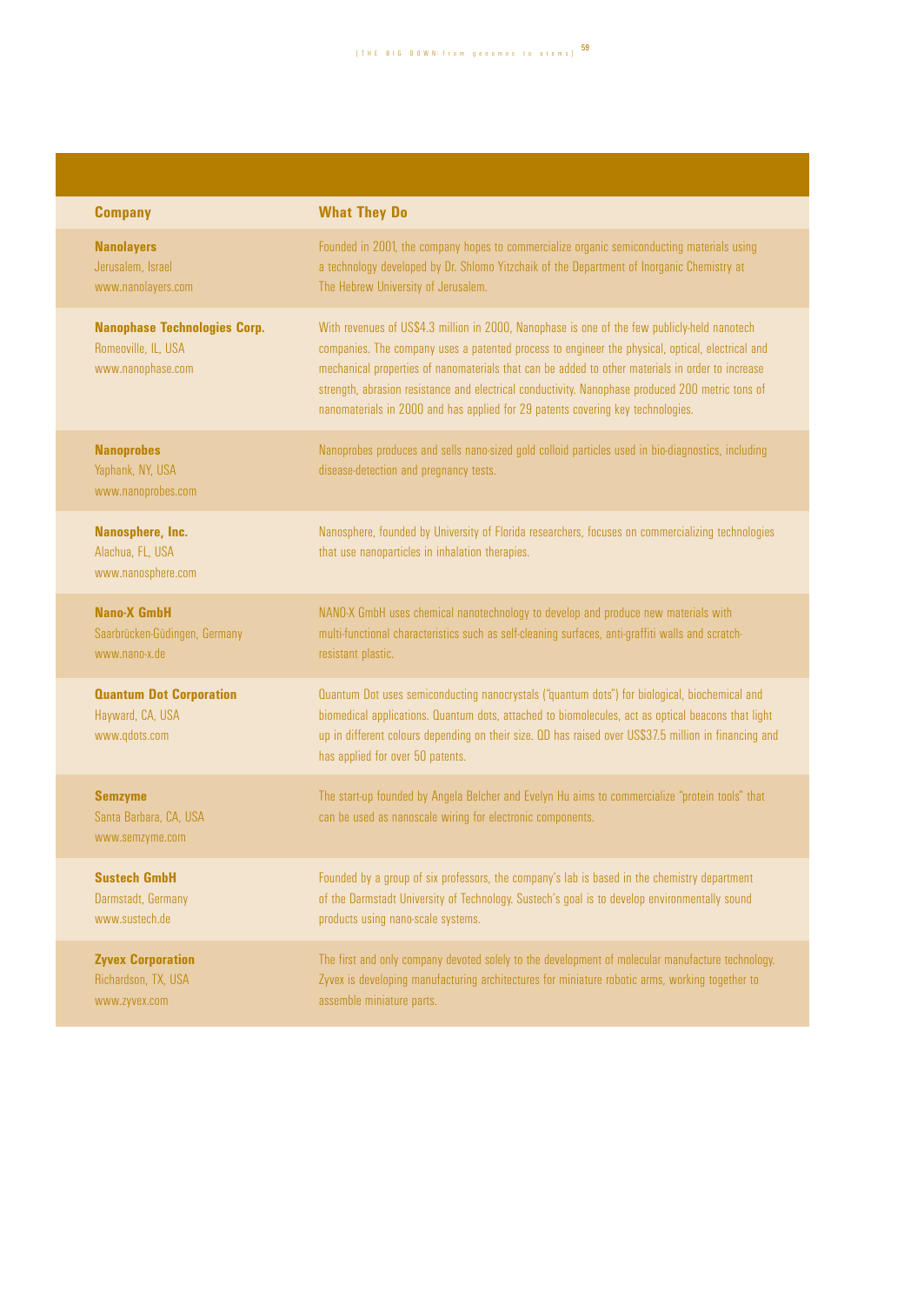## WHO CARES? ATOMTECH GIANTS: Multinational Matter Moguls

Diverging from the pattern of biotech's history, the Atomtechnologies have attracted the interest of the big multinationals from the beginning. Whereas bio-boutiques cried out in the wilderness as predatory corporate giants lurked menacingly just over the horizon, some of the world's largest companies have already understood that the BIG *Down* will wait for no one. ibm has already committed us\$100 million to research and development on nanoelectronics.<sup>1</sup> Since the new technologies manhandle every segment of the global marketplace, the range of corporations involved is no less diverse. Exxon Mobil, ibm and Dow Chemical are joined by Xerox, 3M and Alcan Aluminum. The Americans also have Johnson & Johnson, Hewlett-Packard, Lucent, Motorola, Eli Lilly and DuPont. The Japanese have strong contenders in Sony, Toyota, Hitachi Mitsubishi, nec and Toshiba. The Europeans have Philips, L'Oreal, Aventis, basf and Bayer as well as a cadre of smaller Scandinavian, French and Dutch enterprises. The reasonable operating assumption is that these companies rule the roost.

A case in point was the flurry and fuss over nano-scale plastic catalysts (see above, p. 48) in which more than 3,000 patents were granted to a horde of companies. After the dust settled, Exxon Mobil and Dow walked away with technological control. The winning combination was litigation and love. Those they couldn't intimidate with lawsuits they simply absorbed.<sup>2</sup>

# WHO CARES? NANO-CRATS: Government Backers

The largest visible backing for the new technologies, of course, comes from governments. As of mid-2002, at least 30 countries had initiated national activities in nanosciences. The National Nanotechnology Initiative announced by US President Bill Clinton in January 2000 trumpeted the beginning of a neck-and-neck race for power between the usa and Japan with the European Union trying hard to catch up. Here's where they stand now…

Japan While the United States may be seen as the birthplace of theoretical Atomtechnology (marked by Richard Feynman's now-famous address to the American Physical Society at Caltech in 1959), Japan could be said to have given birth to applied Atomtechnology when nec researcher Iijima Sumio discovered carbon nanotubes in 1991. At present, Japan is focused on economic recovery and the government is convinced that science and technology hold the key to that recovery. Accordingly, the budget for science and technology R&D is being increased even while the budgets of most other governmental departments are being slashed. Increased government funding for nano-scale science research began back in 1995 with the passage of Japan's Science and Technology Basic Law No. 130, resulting in an overall increase of public support for basic research.<sup>4</sup> The law allocated approximately us\$14.8 billion for basic research to universities, industry, and national laboratories from 1996 to 2000. In March 2001, the government announced that the next 5-year investment (2001–2005) would increase to us\$20.8 billion).<sup>5</sup> For the single year 2001, the government allotted us\$431 million for nano-related science. $6$  Government organizations and very large corporations are the main source of funding for Atomtechnology research and development in Japan. All large Japanese corporations devote a significant portion (generally~10% in the electronics industry) of their income to R&D. Japanese corporate research tends to be product-oriented, but there is also a well-established culture within the corporate and scientific community of planning for the next generation of technological innovation.

*"Every nation in the world is looking at nanotechnology as a future technology that will drive its competitive position in the world economy."*

**Neal Lane** Rice University Physics Professor<sup>3</sup>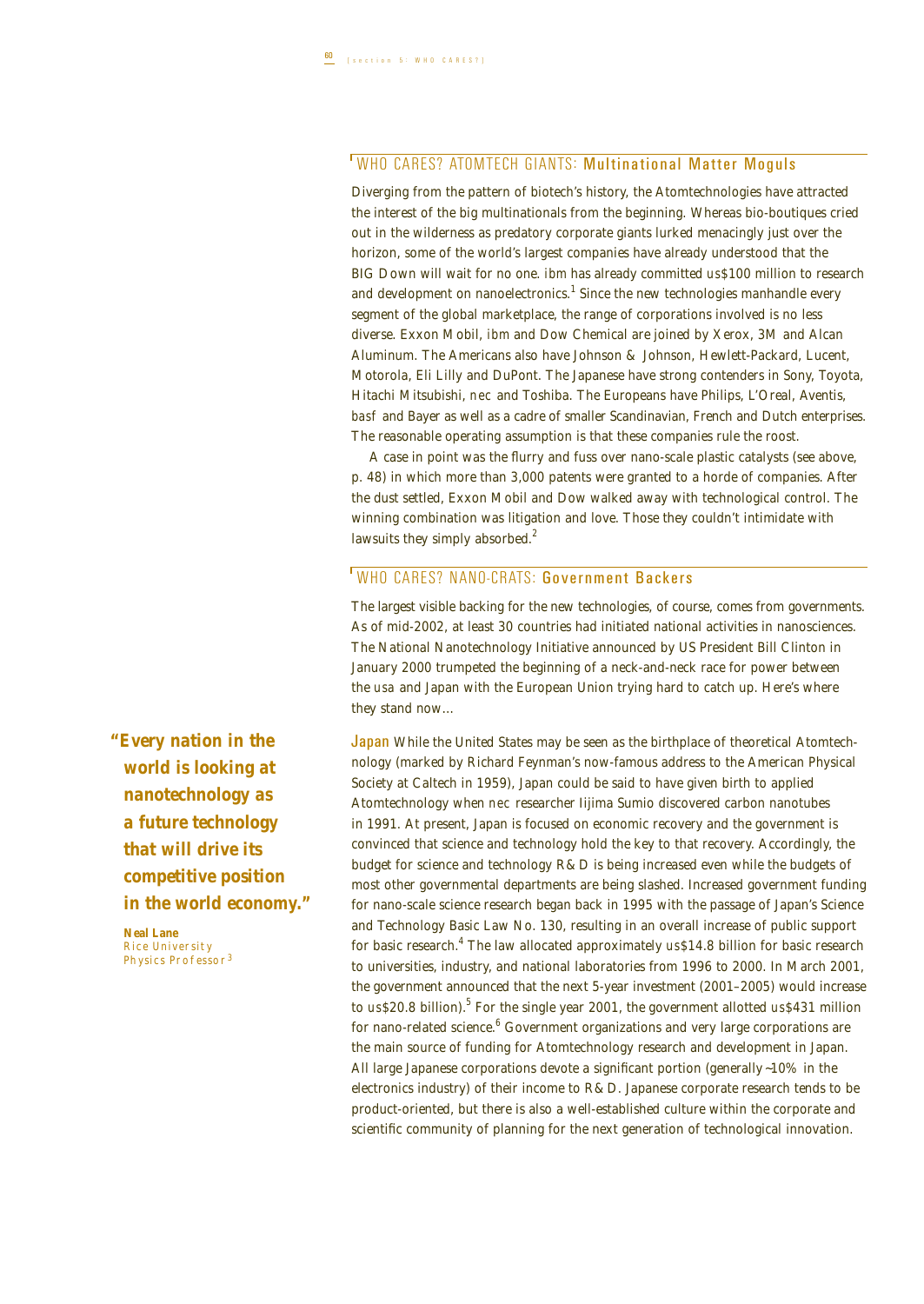The main government organizations sponsoring nanotech in Japan are the Ministry of International Trade and Industry (miti), the Science and Technology Agency (sta), and Monbusho (the Ministry of Education, Science, Sports and Culture).

Often in association with the government, large corporations are bank-rolling nanotech in Japan, particularly Hitachi, nec, ntt, Fujitsu, Sony, Mitsubishi. In 2001, the Mitsubishi Corporation launched the world's first nanotechnology private equity fund called Nanotech Partners. The us\$100 million fund now supports Frontier Carbon Corporation, a bulk-producer of fullerenes.<sup>7</sup>

Private consortia are also playing a major role in Japan. In addition, universityindustry interaction is stimulated by miti projects awarded to universities that encourage temporary hiring of research personnel from industry. Many of the academic labs are staffed with long-term visitors from industry. A single lab may have workers from competing industries, working side-by-side on company-specific projects.

U.S.A. Japan's early strides in Atomtechnology provided the motivation for the usa to launch its National Nanotechnology Initiative.

US federal agencies spent \$116 million on nanotech research in 1997, with the National Science Foundation bearing the bulk, spending \$65 million. A July 2000 report prepared by the National Science and Technology Council's Subcommittee on Nano-scale Science, Engineering and Technology proposed the National Nanotechnology Initiative, which increased the amount of investment by over one and a half times from the previous year.

Bill Clinton requested \$495 million for nanotech research for fy (fiscal year) 2001 and received \$422 million from Congress, to distribute among six government agencies: National Science Foundation (receiving the largest share), Department of Defense, Department of Energy, National Institutes of Health, National Aeronautics and Space Administration, and the Department of Commerce's National Institute of Standards and Technology. George W. Bush asked for \$518.9 million for Atomtech research for

Energy<br>139.3 Defense 139.3 201.0 **Agriculture** 2.5 National Science Foundation **Environmental** Protection Agency  $\overline{5.0}$ **Justice** 1.4 Transportation 2.0 **NASA** 51.0 National Institutes of Health 43.2 National Institutes of Standards and Technology 43.8

Figures are in US\$ millions Source: M.C. Roco, National Science Foundation

221.0

fy 2002 and six additional government agencies were slotted to receive nni funds for the first time. The new recipients were the Departments of Agriculture, Justice, Transportation, Treasury, State, and the Environmental Protection Agency. For fy 2003, Bush wants to increase funding for the National Nanotechnology Initiative to \$710 million and some influential members of the us Congress have introduced a bill called the "Investing in America's Future Act" that would increase Atomtechnology spending within the National Science Foundation in 2003 from \$221 million to \$238 million.<sup>8</sup>

In September 2002 a bill was introduced in the us Congress to create a new, permanent federal agency to promote nano-scale science, R&D and education. The bill would establish the National Nanotechnology Research Program, a federal agency

# US Government Nanotech Funding by Department, FY 2003 Total: \$710.2 Million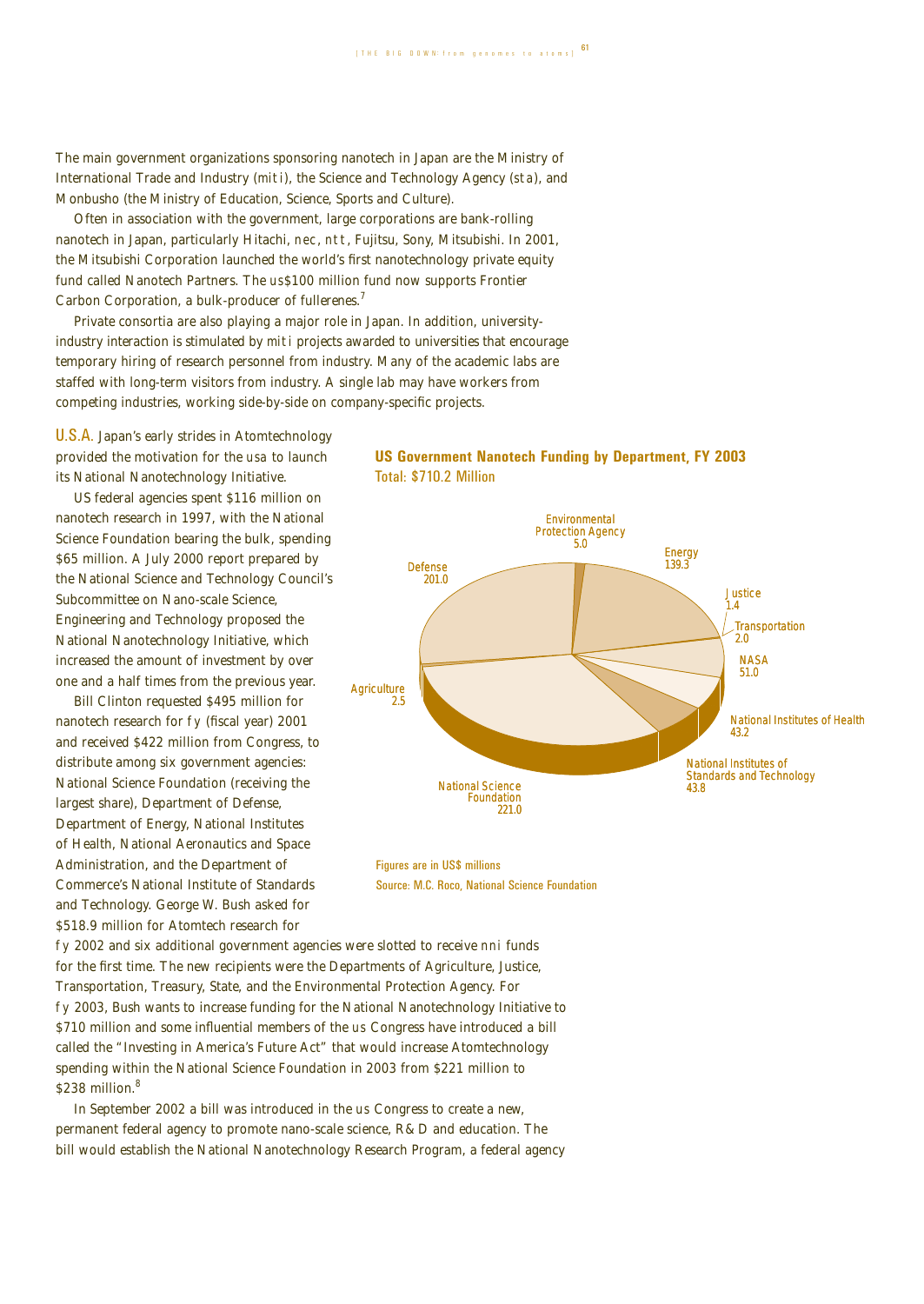with its own budget and staff, presumably making nano-scale research less dependent on the mood of the White House. The Congressional hearing on the proposed bill was described by the *Small Times* trade journal as a "nanotechnology love-in."<sup>9</sup> The bill provides \$5 million per year for a new center for ethical, societal, educational, legal and workforce issues related to nanotechnology.

The US government is assuming that large transnational corporations are investing in Atomtech at levels comparable to its own financial commitment. Small nano-startups are supplying researchers with nanomaterials. Semiconductor processing consortia, such as Sematech (a consortium of 13 semiconductor manufacturing corporations from 7 countries, headquartered in Austin, tx) and the Semiconductor Research Corporation (a consortium of members from university and industry with headquarters in Research Triangle Park, nc and San Jose, ca) are contributing to the research. Interdisciplinary centers with Atomtechnology activities have been established in the last few years at many US universities and, in 2000, the University of Washington launched the first US doctoral program in nanotechnology.

European Union The eu's investment in nanotechnology is particularly difficult to assess because in addition to national programs, large corporations, universities and consortia, there are collaborative networks that include a few or several countries:

Examples include:

- **The phantoms (Physical and Technology of Mesoscale Systems) program is a** network created in 1992 with about 40 members based in Leuven, Belgium.
- **The European Science Foundation's network formed in 1995 for Vapor-phase** Synthesis and Processing of Nanoparticle Materials (nano). This consortium bridges between the aerosol and materials science communities working on nanoparticles and includes 18 research centers.
- **The European Consortium on NanoMaterials (ecnm) was formed in 1996** and is centered in Lausanne, Switzerland.
- **neome (Network for Excellence on Organic Materials for Electronics)** which has had some nano-related programs since 1992.
- **The European Society for Precision Engineering and Nanotechnology** (euspen) was designed in 1997 with participation from industry and universities from six EU countries.
- The Joint Research Center Nanostructured Materials Network was established in 1996 and is centered in Ispra, Italy.

EURO FUNDING: The Sixth Framework Programme, the primary instrument for the funding of science and technology research in the European Union, was adopted in mid-2002. The programme emphasizes nano-scale sciences as one of seven key funding areas, devoting us\$1.3 billion of its 2002–2006 budget to nanotech, twice the amount committed to nanotech in the previous funding round.<sup>10</sup> cordis, the European Commission's Research and Development Information Service, maintains a web site with details on the Sixth Framework Programme (2002–2006).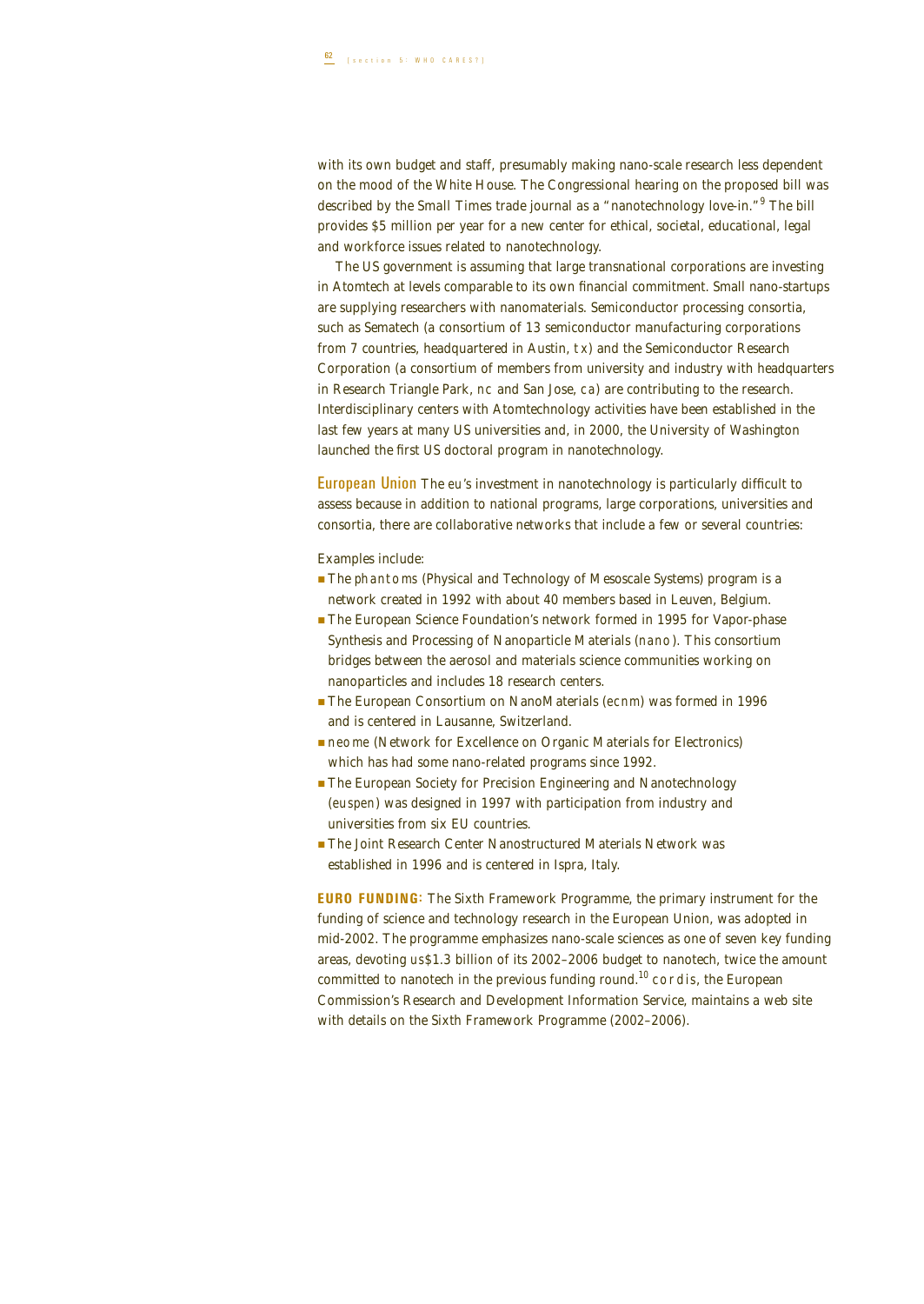NATIONAL NANO IN EUROPE: Germany, France, Switzerland and the UK have particularly well-established national Atomtechnology research programs. Switzerland is spending us\$72 million on nanotech—the world's highest per capita investment in nano-scale science initiatives. $^{11}$  In Germany, the Federal Ministry of Education, Science, Research and Technology (Bundesministerium für Bildung und Forschungbmbf) has established six "Centers of Competence in Nanotechnology" throughout the country. The competence centers are focused on the industrial application of Atomtechnology; their functions are "mainly public relation, education and teaching, creation of an economically attractive environment and the counseling of mainly industrial prospects in the corresponding field of nanotechnology." In mid-2002 the German Ministry for Education and Research launched a new, us\$50 million nanobiotechnology support program over 6 years.

The Fraunhofer and Max Planck Institutes (particularly the Max Planck Institute for Solid State Research, Stuttgart, and the Max Planck Institut für Biochemie, Martinsried) have also formed centers of excellence in the field of Atomtechnology research.

The United Kingdom plans to devote us\$43 million for new interdisciplinary research on nanotech over the next six years and us\$70 million for a nanotech Business and Science Park at Oxford University.<sup>12</sup>

France's Center National de la Recherche Scientifique (cnrs) has developed research programs on nanoparticles and nanostructured materials at about 40 physics laboratories and 20 chemistry laboratories throughout the country. Although France is a relatively small player, the government hopes to expand nanoscience research. France has five main nanotech research centers with **clean room** facilities and there are an estimated 1,000 researchers in nanoscience and 1,000 doctorates and postdoctorates working in the field. $13$ 

Australia Australian capacity in nano-scale science is centered primarily within public sector research institutions, especially the Commonwealth Scientific and Industrial Research Organization (csiro), Cooperative Research Centres and universities.<sup>14</sup> In January 2002 the government announced that its Australian Research Council would devote a third of its 2003 budget (about us\$86.4 million over five years) to four priority areas including nanotechnology, genomics, complex and intelligent systems and photonics. The nanotechnology funding includes support for the expansion of the Semiconductor Nanofabrication Facility at the University of New South Wales into a Special Research Centre for Quantum Computer Technology. In December 2001 the University of Queensland and the Queensland government announced that they would establish an Australian Institute of Bio-Engineering and Nanotechnology at the Queensland campus in Brisbane.<sup>15</sup> Four universities—New South Wales, Queensland, Western Australia and Sydney—announced in November 2002 that they would collaborate to buy and share four powerful electron microscopes.<sup>16</sup> The collaboration is sponsored by the Nanostructural Analysis Network Organization Major National Research Facility based in Sydney.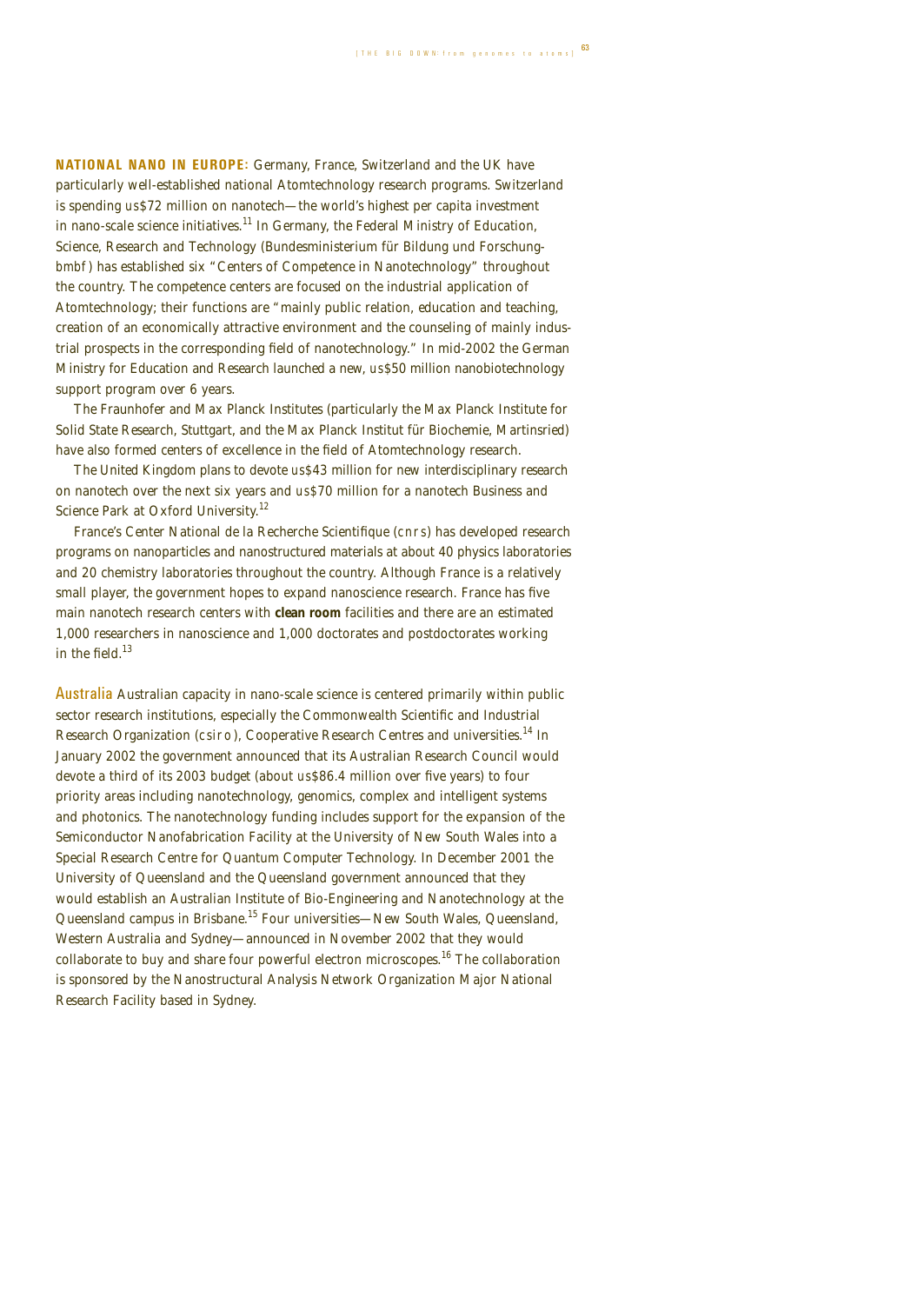### WHO CARES? SOUTH NANOS

Research on nano-scale technologies is also underway throughout the South. Beyond the obvious high-tech leaders in Asia and the Pacific a handful of countries are establishing nano-scale science initiatives and are determined that their countries not be excluded. The vast majority of work in Latin America and Africa appears to be based in universities or scientific institutes, with only minimal government support. Outside of a handful of countries in each region, Atomtech remains at a very nascent phase in most areas of the South, with very little activity in Africa thus far.

The map on page 66 illustrates the number of atomic force microscopes found in select countries as of mid-2002. It gives one measure of the South's technical capacity relative to industrialized nations. The map is based on information provided by Veeco, the world's largest seller of atomic force microscopes. However, it is a single indicator of nanoscience capacity at one point in time, and is not a complete or definitive picture.

Similarly, our review of nanoscience initiatives in the South is by no means complete or comprehensive. The following are among the earliest and most prominent Atomtech participants in the South:

Taiwan In September 2002 the government of Taiwan launched a six-year, us\$667 million investment to promote nanotech applications.<sup>17</sup> Also in September 2002, the Cabinet-level National Science Council (nsc) inaugurated a nanotechnology laboratory and chip system design center in the Taiwan Science-based Industrial Park. The nsc earmarked us\$1.1 million for the implementation of the project.<sup>18</sup> Taiwan is home to several companies producing nanoparticles, including China Synthetic Rubber Corp., United Silica Industrial Ltd., DuPont Taiwan Ltd., Eternal Chemical Co., Ltd. and Pai Kong Ceramic Materials Co., Ltd.<sup>19</sup> It is projected that Taiwan's Atomtechnology industry will be worth us\$8.69 billion in 2008, with more than 800 manufacturers involved in related investment, research and production.<sup>20</sup> In June 2002, Taiwan's minister of economic affairs, Lin Yi-fu, led a 30-person delegation to Germany, Britain and Spain to drum up investment in all of Taiwan's hi-tech industries.<sup>21</sup>

South Korea South Korea is gaining prominence in the field of nano-scale sciences. In March 2002 the South Korean government announced plans to invest us\$145 million in nanotech—a 93% increase from 2001. South Korea's Ministry of Science & Technology will build a nanofabrication center at the Korea Advanced Institute of Science & Technology. The government also plans to offer tax incentives to foreign companies for Atomtech research.<sup>22</sup>

Peoples Republic of China According to Bai Chunli, vice president of the Chinese Academy of Science, the government of China has invested only modest amounts in nanotech research.<sup>23</sup> Nonetheless, to the dismay of Taiwan and Japan, China attracts high-tech companies from neighboring countries looking for lower production costs. Even without a major financial commitment from the government, China has made impressive strides in research related to nanotubes. China's nanotech development is centered around Shanghai, which hosts a cluster of twenty nanoscience related institutions.<sup>24</sup> China's National High Technology Research and Development Program aims to enhance China's international competitiveness and improve the nation's overall R&D capability in high technology.<sup>25</sup> The program has funded projects such as the Chinese Academy of Sciences' hydrogen storage carbon nanotube program. The Center for Nanoscience and Nanotechnology at the Chinese Academy of Sciences in Beijing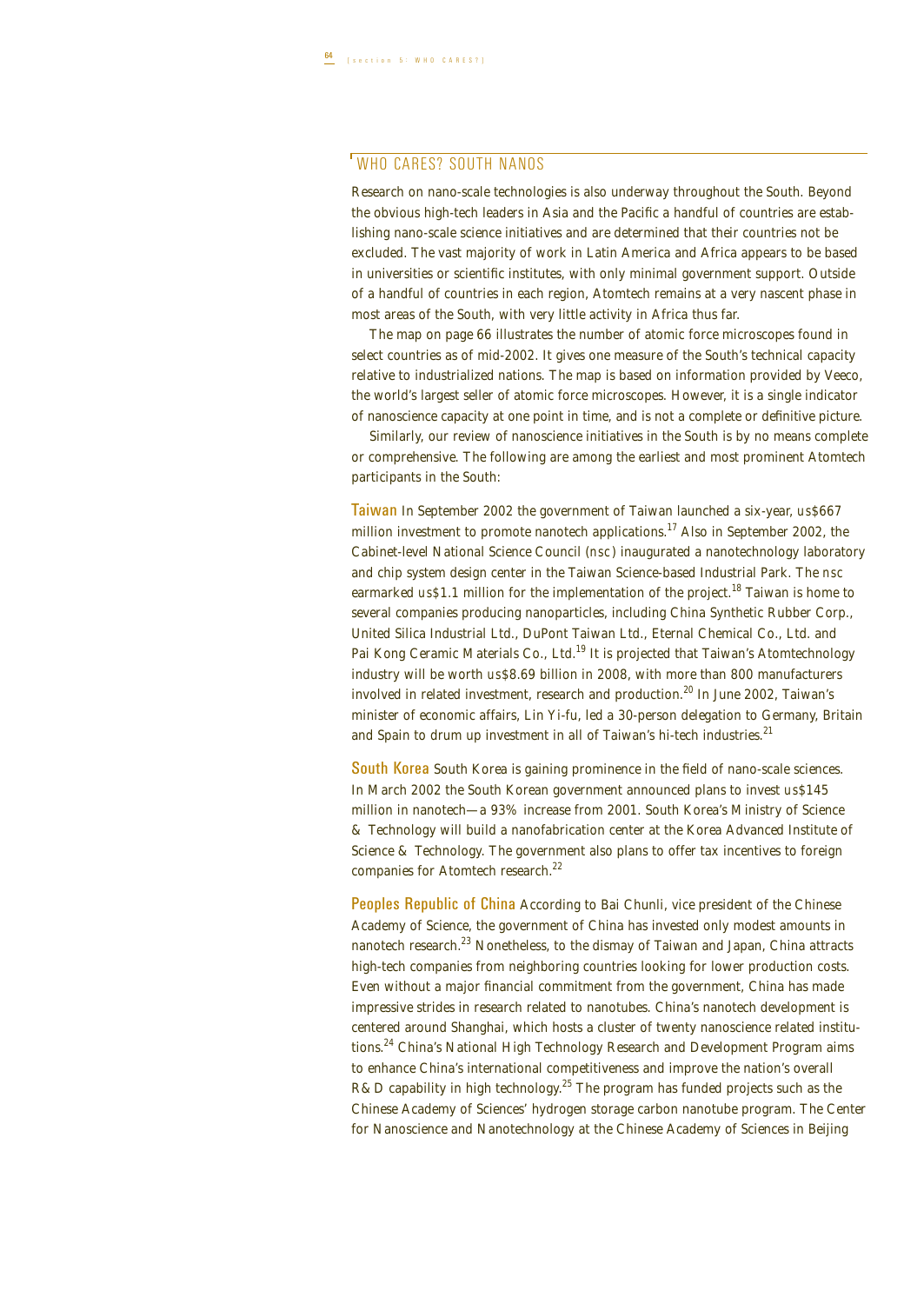opened in 2000. The center joins more than a dozen institutes and universities in the hinterlands of China to collaborate on research.<sup>26</sup> In September 2002, Veeco Instruments Inc. established a China Nanotechnology Center facility (cnc) in Beijing. The facility is to be staffed by local scientists and engineers and equipped with the company's atomic force microscope and scanning tunnel microscope. The facility will be operated jointly with the Institute of Chemistry of the Chinese Academy of Sciences, a national research organization.<sup>27</sup>

Singapore The government of Singapore budgeted us\$36.7 million on nanotechnology initiatives from 1997-2002 and is enthusiastically promoting Atomtech business.<sup>28</sup> In January 2002 the Nanoscience & Nanotechnology Initiative (nusnni) was established at the National University of Singapore. nusnni is an interdisciplinary group composed of faculties from the departments of electronic engineering, mechanical engineering, material engineering, environmental engineering, chemistry, physics, biology, mathematics and others. In March 2002 Singapore also established the Institute of Bioengineering that conducts joint research with SurroMed Inc. (US) in nanobiology.

India Indian research on nanomaterials is still in a "nascent phase."<sup>29</sup> The Indian government has not yet provided substantial funding for nanoscience initiatives. The most prominent Atomtech research is concentrated in fewer than a dozen publiclyfunded institutions. Among the most prominent are: the Indian Institute of Science in Bangalore, the Tata Institute of Fundamental Research, the iits and Radiophysics Institute of the University of Calcutta.<sup>30</sup> Surprisingly, there is little industry activity to date, although several leading pharmaceutical companies in India are reportedly investing in nanoparticle projects for drug delivery.<sup>31</sup>

Mexico Scientists in Mexico are eager to obtain government support for Atomtech research, which is now confined to a handful of leading scientific institutes. These include the Instituto Nacional de Investigaciones Nucleares (inin), the Centro de Investigación Científica y de Estudios Superiores de Ensenada (cicese) and the Instituto Potosino de Investigación Científica y Tecnológica (ipicyt). ipicyt researchers, Humberto Terrones Maldonado and Mauricio Terrones Maldonado are among the world's most prominent scientists conducting research on the use of electron beam welding to connect carbon nanotubes.<sup>32</sup> Their laboratory in San Luis Potosí is equipped with a highly sophisticated electron microscope, which is the only one of its kind found in Latin America.<sup>33</sup>

Brazil In 2002 the Brazilian government invested about us\$1 million in research to promote nanotech initiatives.<sup>34</sup> Centers are being established in São Paulo, Paraná, Minas Gerais and Pernambuco states, and there are collaborative programs with France, Germany, The Netherlands and the usa. Atomtech research in Brazil is structured in four networks involving more than 200 Ph.D.s throughout the country. The networks include the following areas of research: 1) nanoelectronics and related areas; 2) nanostructured materials; 3) molecular nanotechnology; and 4) nanobiology.<sup>35</sup>

South Africa The South African Nanotechnology Initiative (sani) was launched in March 2002, although comprehensive funding is not yet available from the government.<sup>36</sup> The aim of sani is to promote nanotechnology research and applications at all levels of government and industry in South Africa. A primary focus is on the use of nanomaterials and nanoparticles related to the mining industry. As the world's largest producer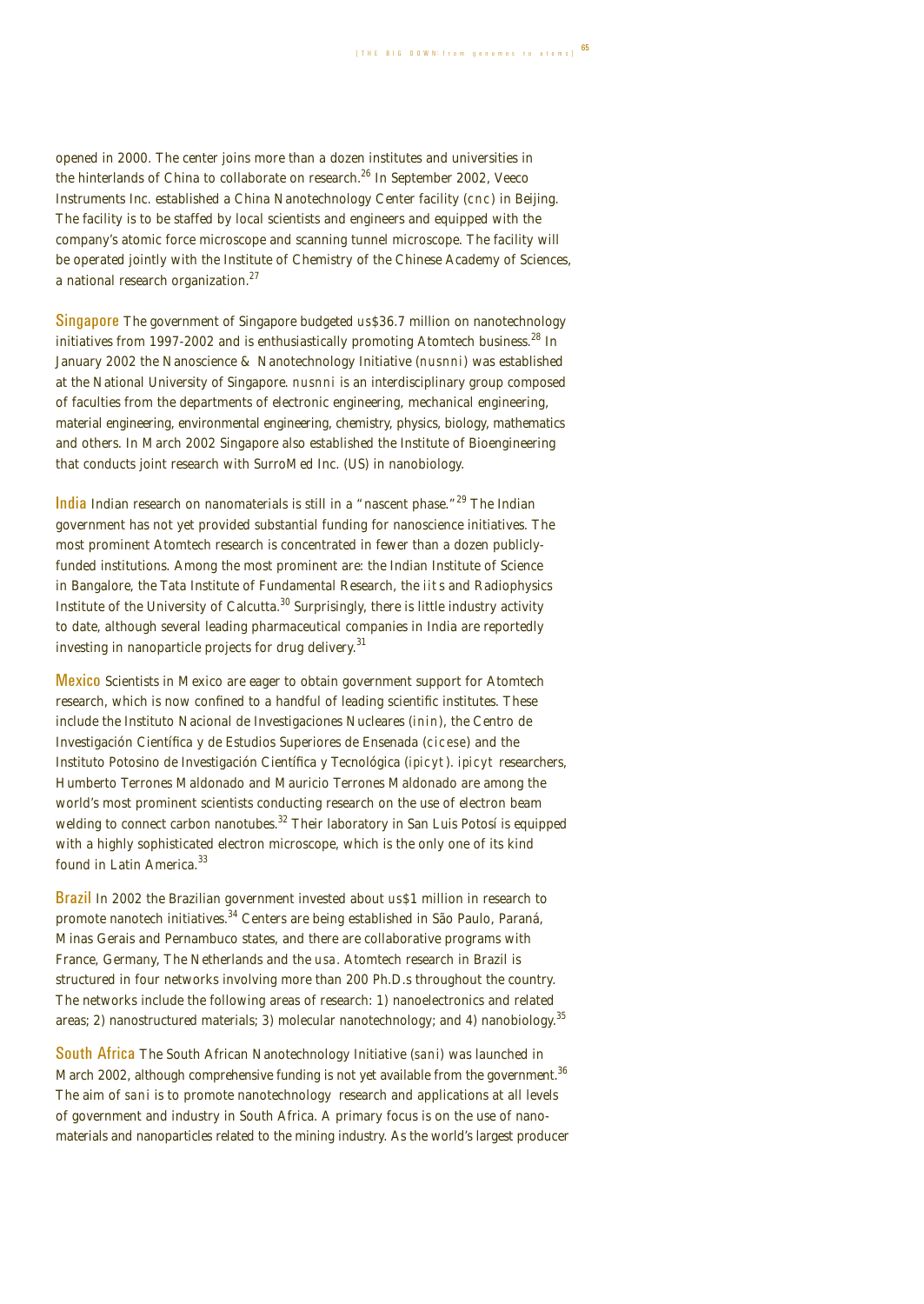of platinum and gold, there is particular interest in the use of nanotech to improve the design uses of minerals. According to a recent survey, there are five atomic force microscopes in South Africa.

# A MEASURE OF NANOSCIENCE CAPACITY IN THE SOUTH

Veeco Metrology accounts for almost 90% of the world market in the manufacture and sale of high resolution Atomic Force Microscopes (afm) and new Scanning Probe Microscopes (spm). These sophisticated tools have become the "research standards" for atomic imaging and molecular measurements. The price of a basic Atomic Force Microscope is approximately us\$175,000.

#### Distribution of Atomic Force Microscopes in the World



Source: Digital Instruments, a division of Veeco Metrology. \*Information on South Africa obtained from South African Nanotechnology Initiative.

# WHO CARES? NANO-WATCHDOGS: Civil society groups monitoring new technologies

The list of civil society and other nongovernmental organizations monitoring Atomtechnologies is not long. This is not to say that many groups do not have open files on the technologies but few have published information and fewer still have social action strategies. This will change. Some of the current actors are briefly described here:

ETC Group The etc Group (formerly known as rafi) is an international civil society organization based in Winnipeg, Canada. etc Group (pronounced et cetera) is dedicated to the conservation and sustainable advancement of cultural and ecological diversity and human rights. To this end, etc Group supports socially responsible developments in technologies useful to the poor and marginalized and it addresses governance issues affecting the international community. etc also monitors the ownership and control of technologies, and the consolidation of corporate power. etc Group's publications are available on the web site.

*www.etcgroup.org*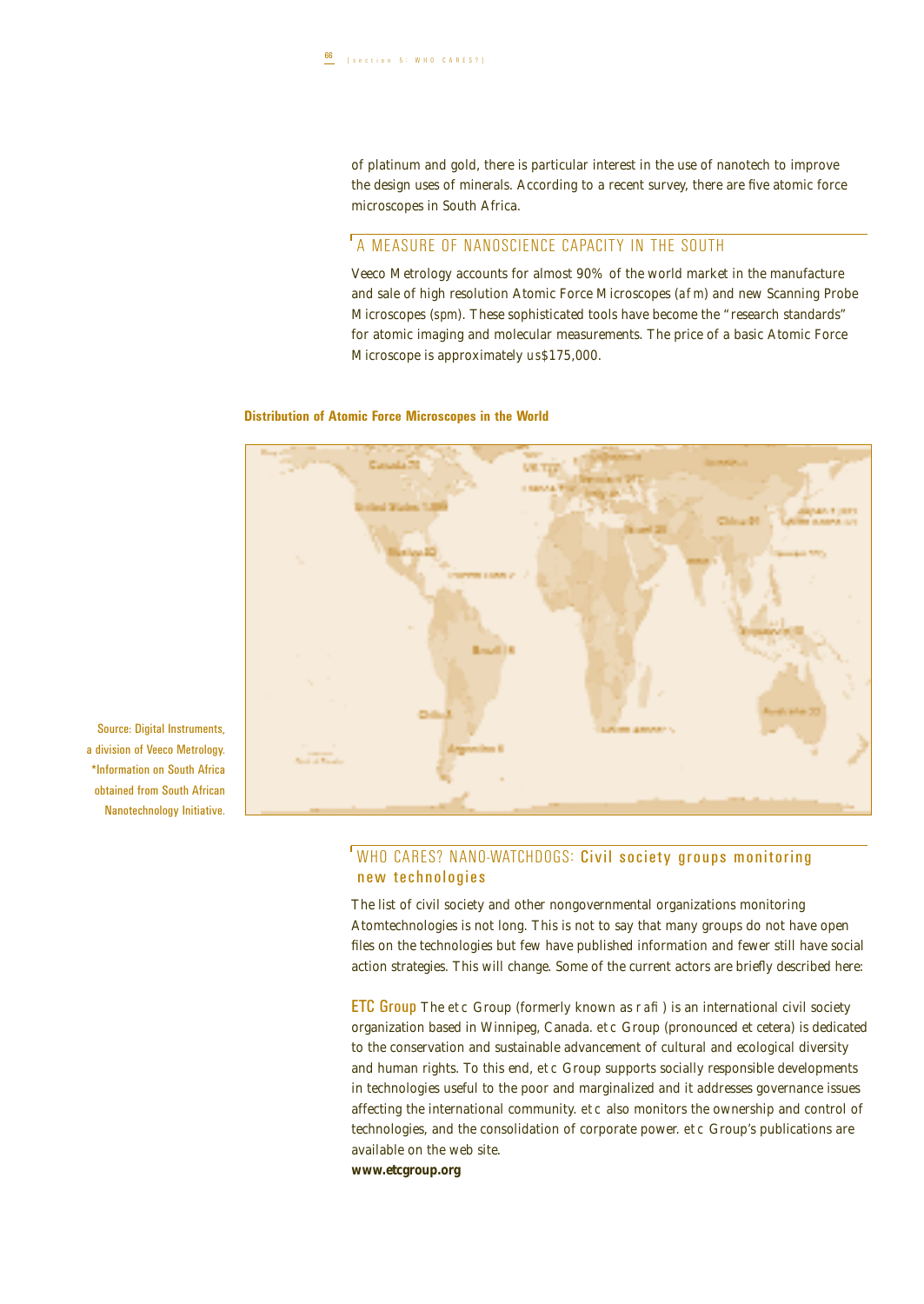Foresight Institute The Foresight Institute, established by nanotech guru, K. Eric Drexler and directed by Christine Peterson, is based in Palo Alto, California. The Institute is the oldest source of broad social and scientific commentary on the potential impact of Atomtechnologies. Although decidedly pro-nano, the Foresight Institute does warn about both the intellectual property and environmental issues surrounding the new set of technologies. (For additional information, see "Nano-Net" in "Sources and Resources" of this report.)

#### *www.foresight.org*

The International Center for Bioethics, Culture and Disability The Center's web site provides a wealth of information on bioethics and disability, including numerous links and documents pertaining to Atomtechnology. Dr. Gregor Wolbring, a biochemist at the University of Calgary and founder of the Center, has authored numerous papers and offers a much-needed critical analysis of the application of Atomtech and converging technologies for "enhancing" human performance. Wolbring warns that the emphasis on human performance enhancement is driven by the quest to use technology to treat or eradicate what is perceived as human "defects" rather than addressing the need for social solutions—acceptance, respect and human rights. Dr. Wolbring's articles are among the most important contributions to the US government's controversial draft report on human performance enhancement.

The Center aims to:

- **Examine the cultural aspects of bioethical issues and of science and technology**
- **Examine the impacts of bioethical issues and of science and technology on those** who have been marginalized
- **Exercise 1** ensure that those who have been marginalized have a voice in all the debates that affect their lives
- **h**elp those who have been marginalized participate in the debates that affect their lives from a position of strength and knowledge
- **raise the capacity of those who have not been marginalized**
- to welcome and understand the views of those who have been *www.bioethicsanddisability.org*

The Institute for Science in Society Founded in 1999, the Institute of Science in Society (isis) is a not-for-profit organization based in London that works for social responsibility and sustainable approaches in science. isis promotes critical public understanding of science and seeks to engage both scientists and the public in open debate and discussion. The Executive Director of isis, Dr. Mae Wan Ho, has authored several papers offering critical analysis of Atomtechnology. All of the isis publications are available on the isis web site.

*www.i-sis.org.uk*

The Science and Environmental Health Network (SEHN) Founded in 1994 by a consortium of North American environmental organizations, sehn is concerned with the wise application of science to the protection of the environment and public health. sehn is the leading proponent in the United States and Canada of the precautionary principle as the basis for environmental and public health policy. *www.sehn.org*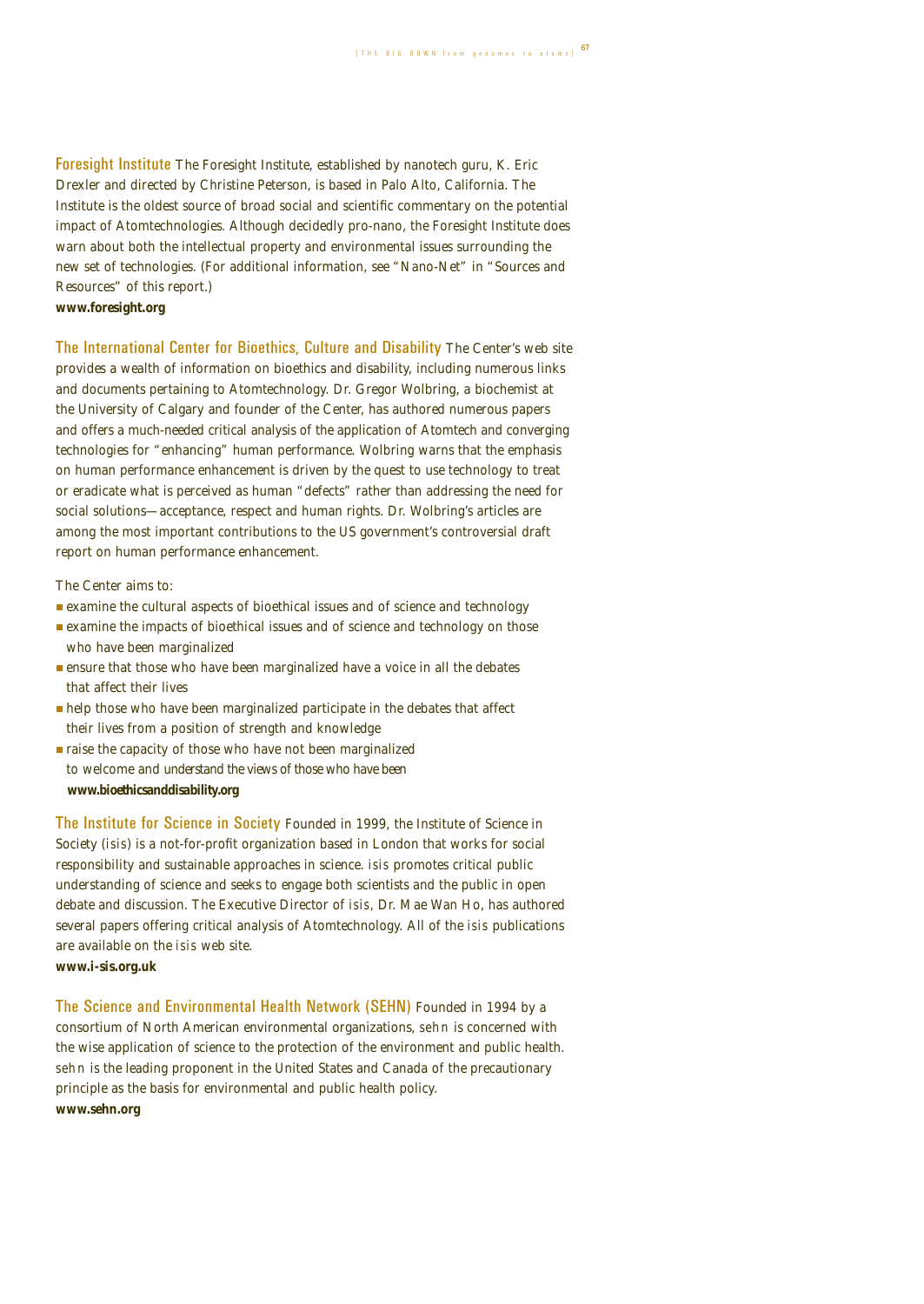# **Notes**

- 1 According to Ed Niehaus, Consultant, Foresight Conference, October 10, 2002.
- 2 Anonymous, "Designer Plastics," *The Economist*, December 8-15, 2001, p. 28.
- 3 Ann Thayer, "Nanotech meets market realities," *Chemical & Engineering News*, p. 17.
- 4 The following summary of Japan's nanotech research relies heavily on M. C. Roco, "Research Programs on Nanotechnology in the World," *Nanostructure Science and Technology: A Worldwide Study, 1999*. Unless otherwise noted, all figures regarding Japan's nanotech investment come from this report.
- 5 Kyodo News Service, March 29, 2001.
- 6 Anonymous, "Nanotech boom holds potential of Japan surging into lead," *The Nikkei Weekly*, Feb. 26, 2001.
- 7 Jiji Press Ltd., February 20, 2001.
- 8 Doug Brown, "Congressmen say more nano money is an investment in America's future," *Small Times*, May 14, 2002. Available on the Internet: www.smalltimes.com
- 9 Anonymous, "Senator introduces bill to create permanent federal nano agency," September 18, 2002, www.smalltimes.com
- 10 Jeff Karoub, "Funding forecast looks good for US nanotechnology," *Small Times*, Sept./Oct. 2002, p. 15. CORDIS, the European Commission's Research and Development Information Service, maintains a web site with details on the developments of the Sixth Framework Programme (2002- 2006) including calls for proposals and work programs. On the Internet: europa.eu.int/comm/research/fp6/index\_en.html
- 11 CMP Cientifica, "Nanotechnology Opportunity Report, March 2002 as summarized by Eric Pfeiffer, "Nanotech Reality Check: New Report Tries to Cut Hype, Keep Numbers Real," *Small Times*, March 11, 2002. (See footnote number 1, Section I).
- 12 Jeff Karoub, "Funding forecast looks good for US nanotechnology," *Small Times*, Sept./Oct. 2002, p. 15.
- 13 From a report, "An International Prospective Meeting of French Senate," held on June 20, 2002,
- www.nano.org.uk/senate.pdf
- 14 See Nano Australia:
- www.nanotechnology.com.au/australiatoday.htm 15 Available on the Internet:
	- nanodot.org/article.pl?sid=01/12/27/2219252
- 16 Patrick Lawnham, "Unis go for big-picture microscopes," November 4, 2002. Available on the Internet: australianit.com.au
- 17 Anonymous, "Taiwan to invest US\$667 Million in Nanotechnolgy Applications," *Asia Pulse* on-line, September 19, 2002.
- 18 Anonymous, "NSC Nanotech Lab in Southern Taiwan to be Inaugurated," *Asia Pulse* on-line, September 17, 2002.
- 19 Anonymous, "Taiwan Has Strong Nanotechnology Potential: ITRI," *Taiwan Economic News*, March 28, 2002.
- 20 Anonymous,"Taiwan Nanotechnology Industry Expected
- to be Prosperous," *Asia Pulse* on-line, May 10, 2002. 21 Anonymous, "Trade Delegation in Germany to Promote
- Investment in Taiwan," *Asia Pulse* on-line, June 19, 2002. 22 From various news items from *Small Times* online, March
- 12, 2002; July 19, 2002; July 8, 2002. www.smalltimes.com
- 23 Anonymous, "Biotech, nanotech hold huge promise," *The Nikkei Weekly*, May 27, 2002.
- 24 Anonymous, "China Designates Shanghai Center of Nanotech Industry," *Xinhua News Agency*, Aug. 7, 2001.
- 25 Jen Lin-Liu, "China, Emboldened by Breakthroughs, Sets out to Become Nanotech Power," *Small Times*, Dec. 17, 2001.
	- Available on the Internet: www.smalltimes.com
- 26 *Ibid*.
- 27 James Bernstein, "Veeco to Open China Facility; Beijing site to focus on nanotechnology," *Newsday*, New York, September 4, 2002.
- 28 NEAsia Online, "Singapore Backs Nanotechnology Business," July 1, 2002. Available on the Internet: www.nikkeibp.asiabiztech.com/wcs/leaf?CID=
	- onair/asabt/cover/193861
- 29 Information gleaned from Asian Technology Information Program, *ATIP Report Summary*, ATI02.021a, available on the Internet: www.atip.org
- 30 Samar Halarnkar, "Nanotechnology: The God of Small Things," *Financial Express*, Sept. 2, 2002.
- 31 Information gleaned from reports available on the Internet: www.atip.org
- 32 M. Terrones, et al., "Molecular Junctions by Joining Single-Walled Carbon Nanotubes," *Physical Review Letters*, Vol. 89, Number 12, August 2002.
- 33 Personal communication with Dr. Humberto Terrones Maldonado, Head of Advanced Materials Science, IPICYT.
- 34 Personal communication with Dr. Henrique E. Toma, Instituto de Química, Universidade de São Paulo, September 17, 2002.
- 35 For more information on nanotechnology research in Brazil, go to www.renami.com.br (in Portuguese).
- 36 Personal communication with Manfred Scriba, Council for Scientific and Industrial Research (CSIR), South Africa, via email, October 18, 2002.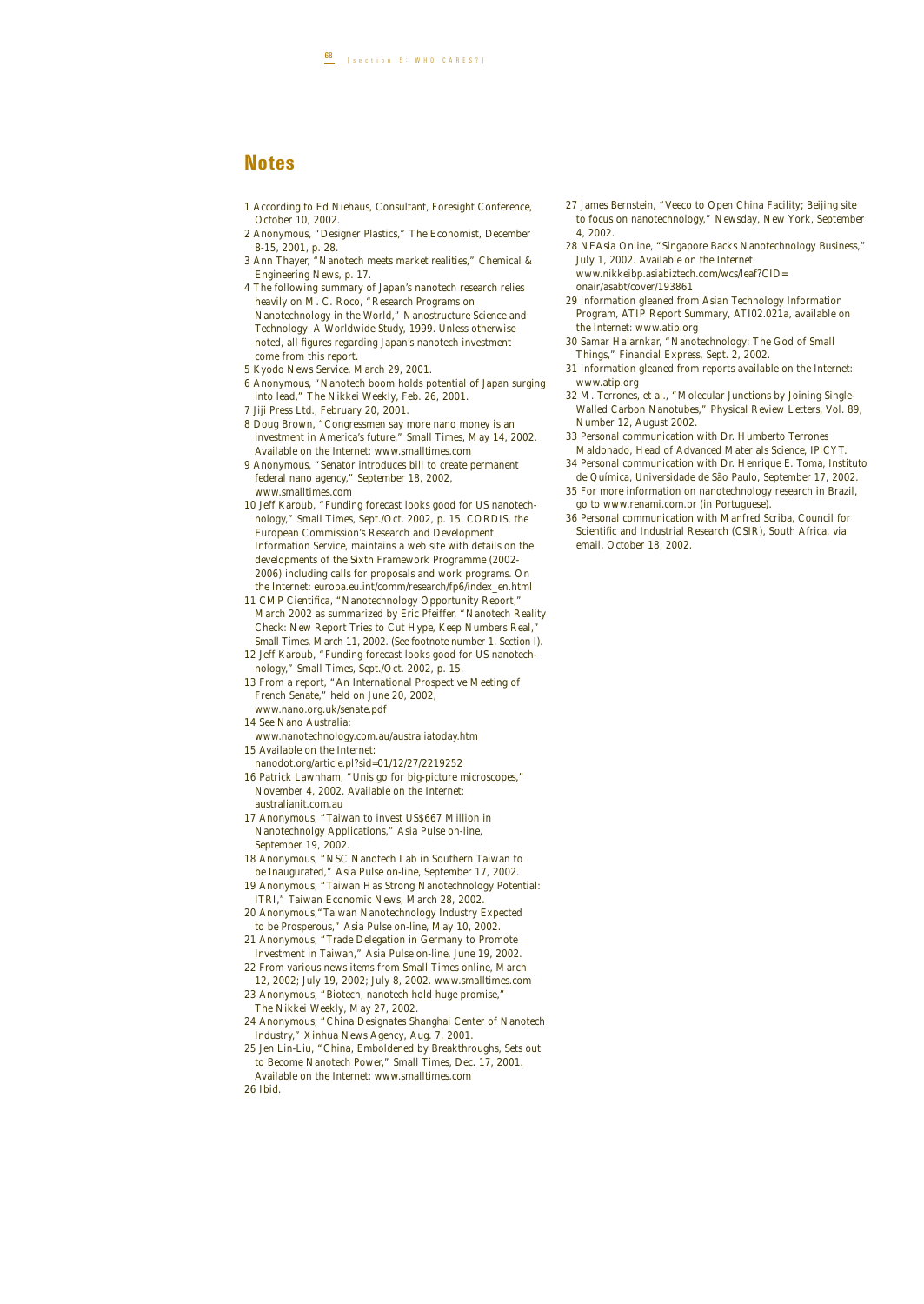# [THE BIG DOWN : from genomes to atoms] <sup>69</sup>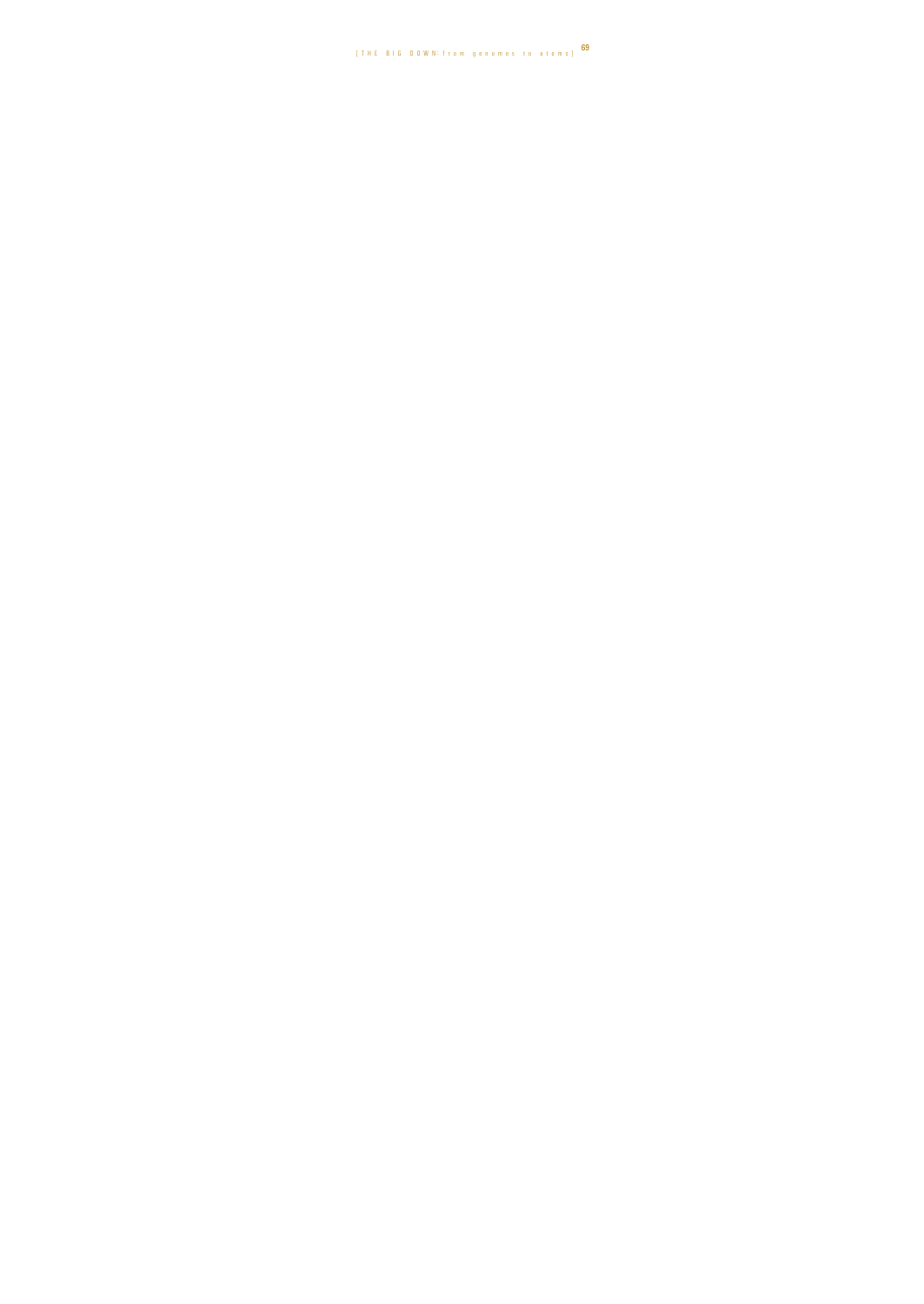- Nanotechnology
	- has given us
	- the tools...to
	- play with the
- ultimate toy box
- of nature-atoms
	- and molecules.
	- Everything is
	- made from it...
- The possibilities
	- to create new
	- things appear
		- limit less.
		- Horst Störmer 1998 Physics Nobel Prize Winner<sup>1</sup>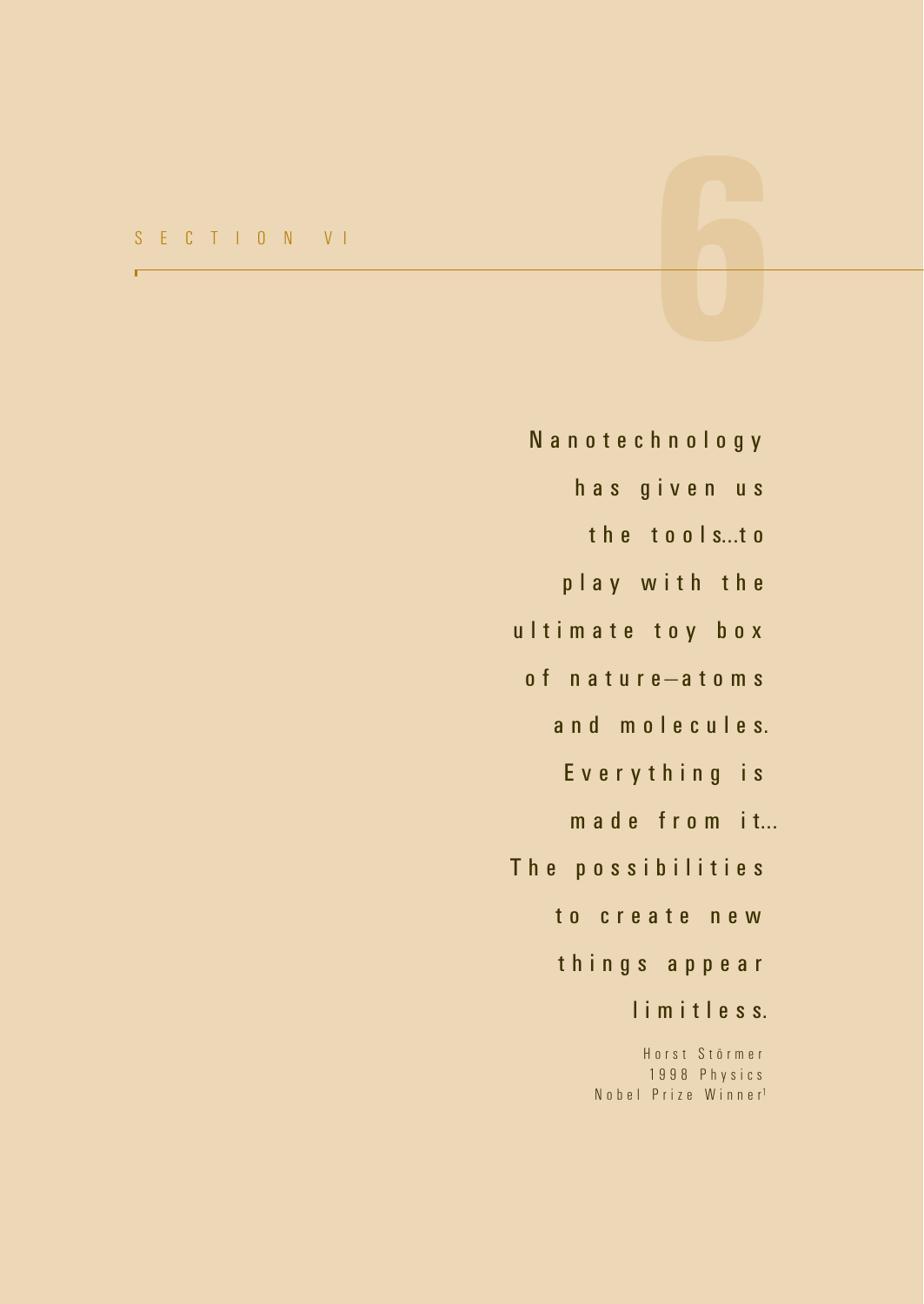# CONCLUSIONS AND POLICY RECOMMENDATIONS

### **OUR CONVERGING FUTURE**

The realm of nanoscience is utterly unimaginable to most of us, but the dawn of Atomtech is no small matter.

Atomtech's arrival is enormously significant because it gives us unprecedented potential to control and manipulate all matter—living and non-living. Atomtech is the great enabler—it offers access to a new realm, a molecular playing field where the building blocks for powerful technologies converge. Once we have the tools to precisely control and manipulate matter, we're positioned to exploit and integrate technologies, including biotechnology, informatics, cognitive sciences and more.

etc Group's analysis reveals that, even in today's fickle financial climate where hi-tech stocks are spurned by jilted investors, Atomtech is gaining a critical mass of investment, innovation and hype that is propelling nanoscience into a real and viable technology in the marketplace.

We find:

- The tools that allow us to exploit Atomtechnology—to see and manipulate nano-scale materials—are advancing rapidly
- Globally, billions of dollars are pouring into basic research. Over 30 national governments have launched nanoscience initiatives, and more will follow
- **An impressive range of Fortune 500 companies is beefing up in-house** R&D related to Atomtech
- Atomtech entrepreneurs are launching start-ups and venture capitalists are signaling interest
- The number of nano-related scientific articles and nano-related patents is surging

Atomtech boosters tell us that we are on the cusp of a new industrial revolution a new economy of manufacture that has the potential to change the way we live, eat, work, wage war and define life. According to some industry advocates, Atomtech will trigger a new economic renaissance that combines the dream of material abundance, sustainable development and profit.

But history suggests a different scenario. In recent decades we have witnessed the privatization of science and a staggering concentration of power in the hands of giant multinational enterprises. In the more distant past, industrial revolutions have, at least initially, increased poverty. Given this reality, it is critical to ask: Who will control Atomtech? Who will determine the research agenda and who will benefit from

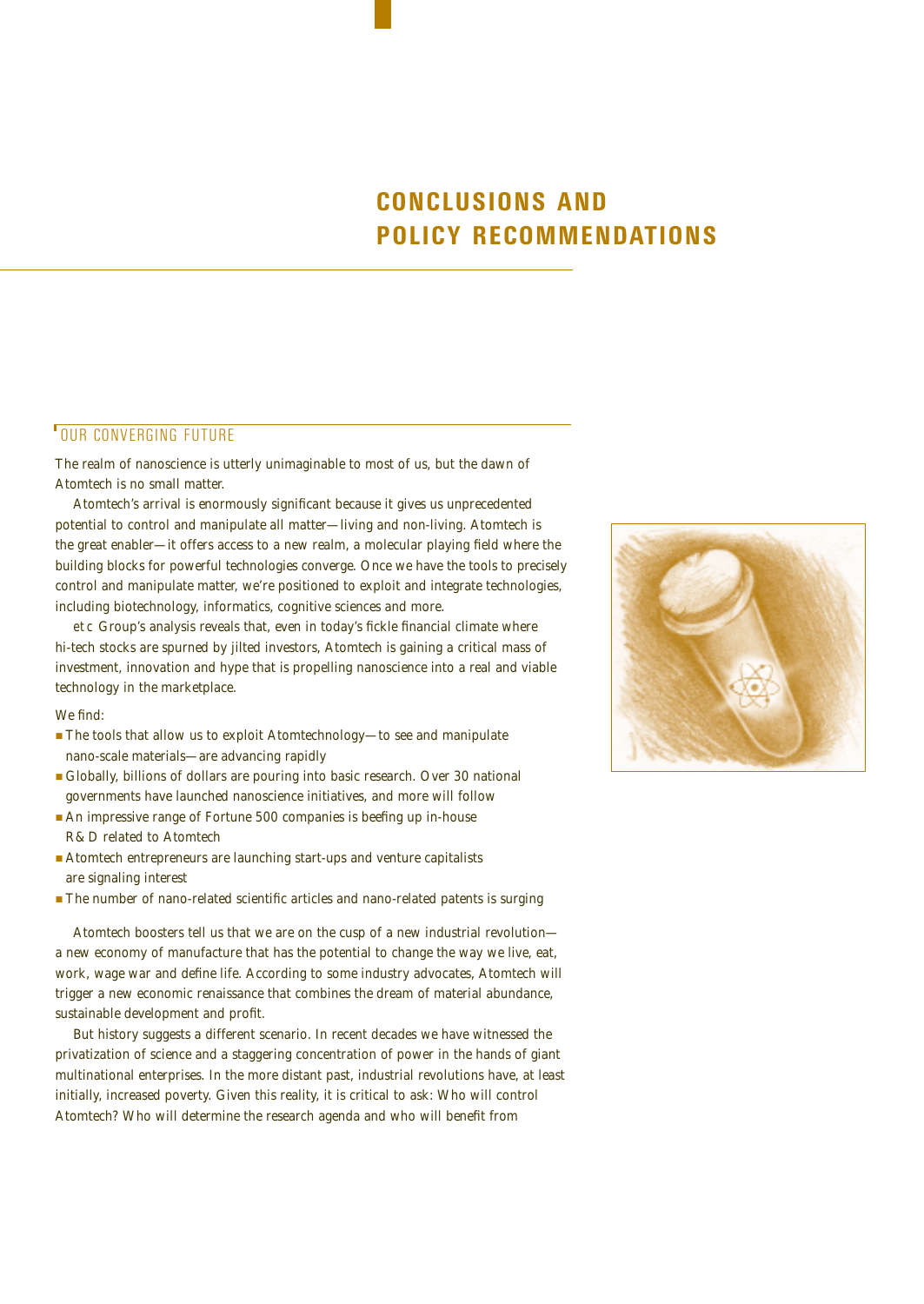converging technologies? How can civil society and governments begin to address the potential socio-economic, environmental and health impacts of Atomtech without discouraging the safe exploration of its beneficial possibilities? Because history affords us few clues and no working models, civil society must take the lead.

CONVERGING CSOS: Nano-scale manipulation is the unifying force for converging technologies. Might it also provide a unifying platform from which civil society can understand and address converging technologies? The atomically-modified economy of the future offers common ground for advocates and activists in the fields of biotech, toxics, public health, workers' rights, food security, sustainable agriculture, disability rights, alternative energy, anti-nuclear and opponents of chemical, biological and nuclear weapons, among others. All these areas are potentially affected by nano-scale manipulations. Efforts to understand and address Atomtech will require the participation (and cooperation) of diverse organizations and communities.

MOVING FORWARD: The Precautionary Principle offers a simple and commonsense approach to Atomtechnology. The Precautionary Principle says that governments have a responsibility to take preventive action to avoid harm to human health or the environment, even before scientific certainty of the harm has been established. Under the Precautionary Principle it is the proponent of a new technology, rather than the public, that bears the burden of proof. While the Precautionary Principle has gained considerable acceptance, especially in Europe, it is not universally defined or embraced.

To implement a precautionary approach, civil society and governments must begin to formulate the legislative, regulatory and social framework necessary to guide the assessment—and where appropriate, the introduction—of new technologies. This process must be transparent, democratic and involve those who are potentially adversely affected by new technologies. Unfortunately, these conditions do not exist today.

Therefore, etc Group makes the following policy recommendations:

- **Regulatory bodies in oecd countries have thus far established no policies or protocols** for considering the safety of Step 1 Atomtechnology, which includes nanoparticles in products already on the market and new forms of nano-scale carbon. At this stage, we know practically nothing about the potential cumulative impact of human-made nano-scale particles on human health and the environment. Given the concerns raised over nanoparticle contamination in living organisms, etc Group proposes that governments declare an immediate moratorium on commercial production of new nanomaterials and launch a transparent global process for evaluating the socioeconomic, health and environmental implications of the technology.
- In the future, the specter of molecular manufacturing poses enormous environmental and social risks and must not proceed—even in the laboratory—in the absence of broad societal understanding and assessment.
- **Emerging technologies require scientific, socioeconomic and societal evaluation in** order for governments to make informed decisions about their risks/benefits and ultimate value. To this end, etc Group proposes the development of an International Convention for the Evaluation of New Technologies (icent). There is equally a need to develop mechanisms for the evaluation of emerging technologies at the national and local levels that will empower citizens to participate in open, informed debates.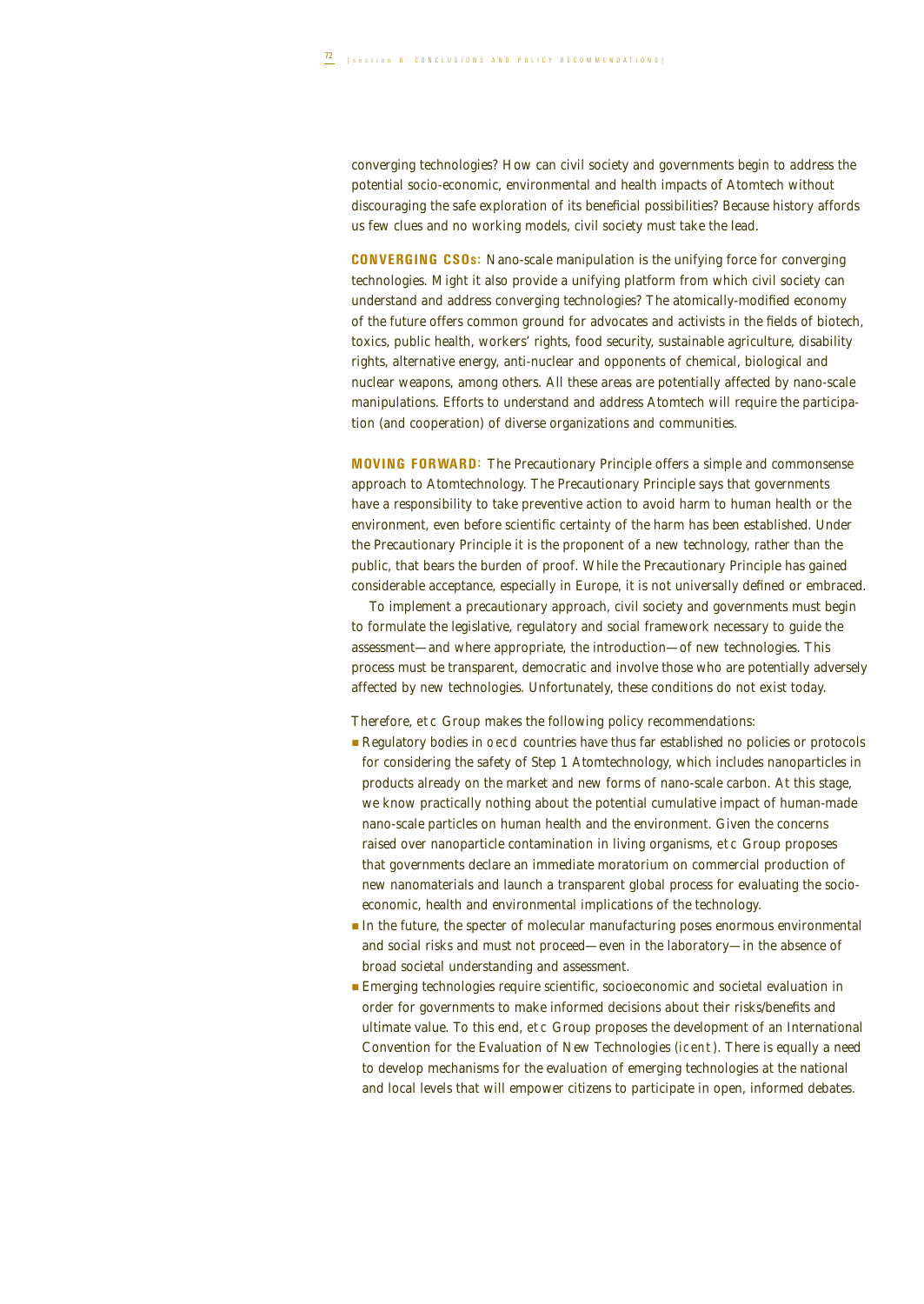- In the early 1990s, the United Nations System lost its capacity for the effective monitoring of multinational corporations and competent assessment of new technologies. The UN Centre on Transnational Corporations was disbanded and the UN Centre for Science and Technology for Development was gutted. The loss of these two vital but undervalued agencies was tantamount to a frontal lobotomy for the intergovernmental community and for the South, in particular. During the '90s, global corporate mergers rose sevenfold (soaring from under half a trillion dollars per annum to us\$3.4 trillion) and high-tech stocks jumped sixfold (growing from 5% to 30% of stock values) during the greatest technology boom since the ipo for The Garden of Eden. etc Group recommends that the UN General Assembly establish a new "UN Centre on Commerce and Technology" with a wider mandate and the necessary resources to monitor, report and advise on corporate power in the context of both technologies and markets with particular reference to societal impacts.

### ETC Evaluation

#### Laws of Technology Introduction

- 1 It takes a full human generation to comprehend the ramifications of a new technology. Therefore, decisions about whether or not or how to use a new technology will necessarily be ambiguous. Society must be guided by the Precautionary Principle.
- 2 In evaluating a new technology, the first questions must be: Who owns it? Who controls it? By whom has it been designed and for whose benefit? Who has a role in deciding its introduction (or not)? Are there alternatives? Is it the best way to achieve a particular goal? In the event of harm, with whom does the burden of liability rest and how can the technology be recalled?
- 3 The extent to which a new technology may be beneficial to society will be in proportion to the participation of society in evaluating the technology—including and especially those people who are most vulnerable.
- 4 A new technology cannot definitively be assessed as "positive," "negative" or "neutral," although certain technologies—in an equitable environment—may be intrinsically decentralizing, democratizing and helpful.
- 5 For every so-called "Luddite" attempting to establish social controls over the introduction of a technology, there is a powerful elite using social controls to impose new technologies on society.
- 6 The introduction of a new technology is not inevitable.
- 7 Any new technology introduced into a society that is not itself a just society can exacerbate the gap between rich and poor—and may even directly harm the poor.
- 8 A new technology cannot be a "silver bullet" for resolving an old injustice. Hunger, poverty, social disablement and environmental degradation are the consequences of inequitable systems—not of inadequate technologies.
- 9 The leaders of a society who permit injustice are the least likely to introduce a new technology that will correct injustice.

## **Notes**

1 Cited in "Nanotechnology: Shaping the World Atom by Atom," available on the Internet: www.nano.gov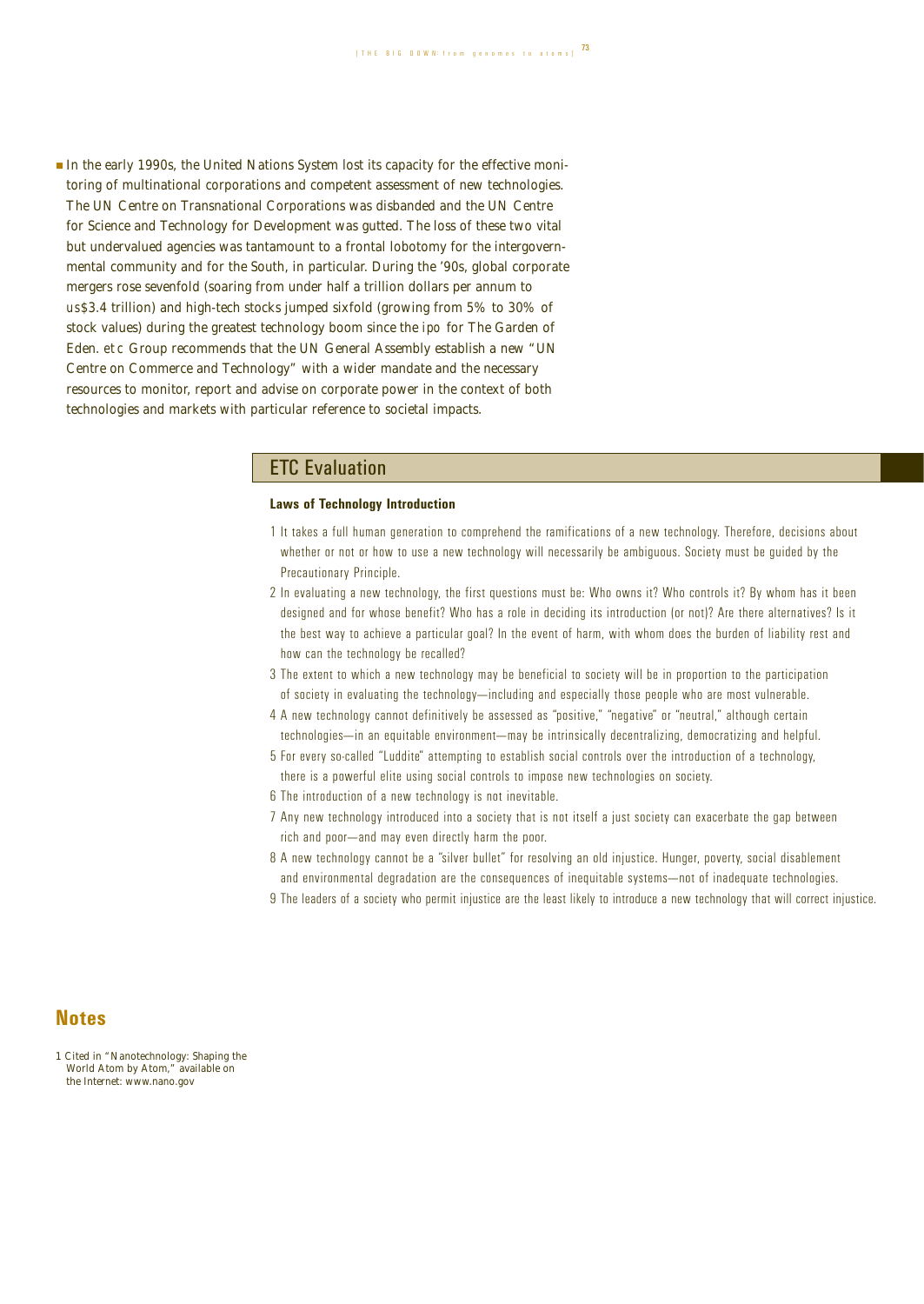$\overline{1}$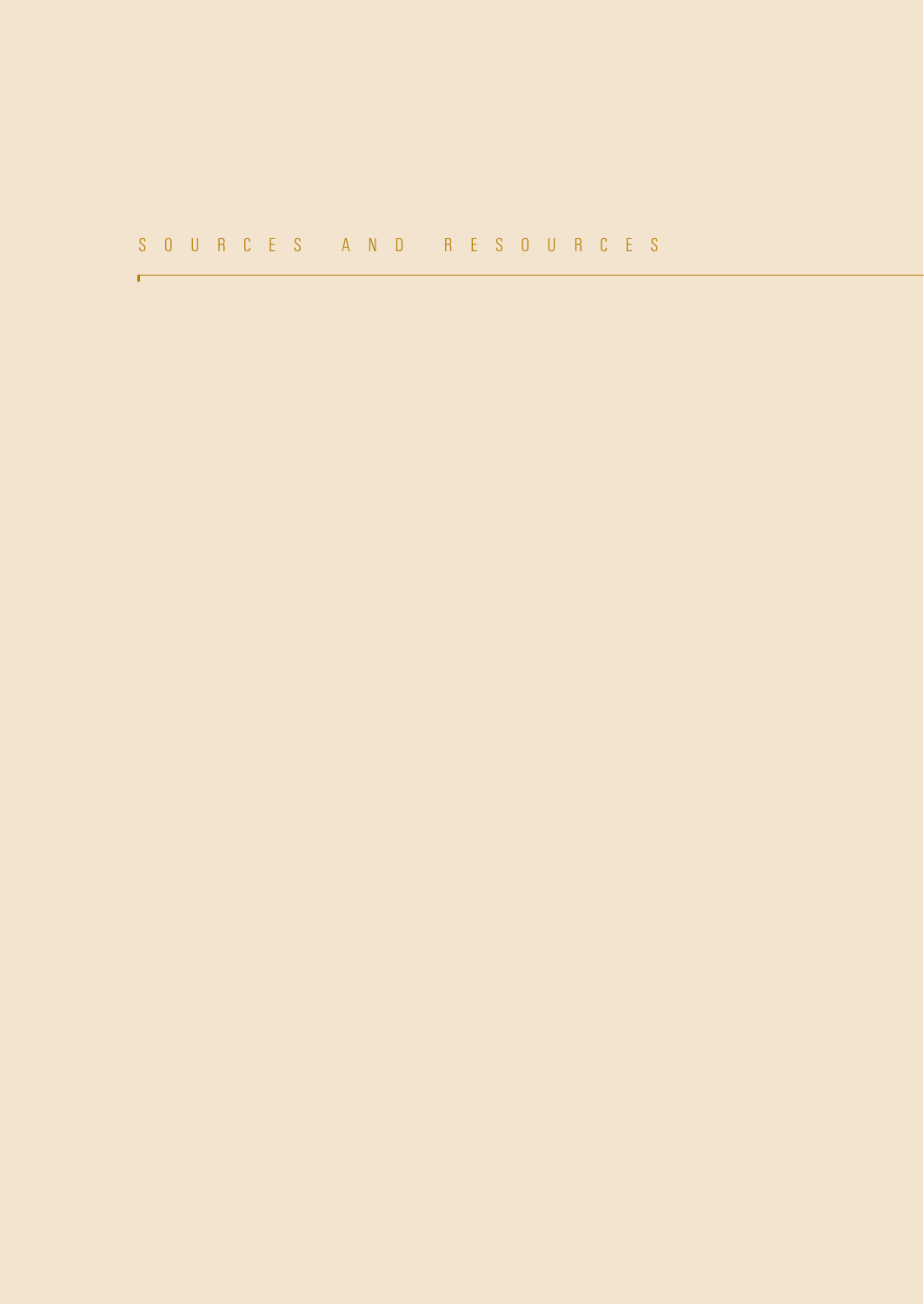#### *www.apnf.org*

The Asia Pacific Nanotechnology Forum (apnf) is a networking organization focused on Atomtech development in Pacific Rim countries. Its stated purpose is to facilitate information flow between nanotechnology developers and investors and to facilitate the coordination of programs and crossregional collaborations among government policy makers, industry and leading R&D institutions. apnf hosts the annual Forum Conference and holds quarterly Nanotech Briefings for Forum members. Each meeting takes place in a different city in the Asia Pacific region. apnf also produces a quarterly newsletter. apnf is supported by governments and industry. apnf is a membership organization (membership fees range from us\$120 for individuals to us\$5000 for corporations), but being part of the apnf community "means you rub shoulders with the world's most influential Nanotechnology leaders," according to the Forum's web site. There are useful postings about Asia Pacific-related Atomtech news and events accessible to non-members.

#### *www.acronym.org.uk/dd*

*Disarmament Diplomacy*, published since January 1996, is the successor journal to *Nuclear Proliferation News* and is available on-line. The journal, now being published by the Simons Center for Peace and Disarmament Studies at the Liu Institute (Vancouver, Canada), disseminates critically important research and analysis on the dangers of using Atomtechnologies to either enhance existing weapons of mass destruction (wmd) or to develop a new category of wmd. The July/August 2002 issue of *Disarmament Diplomacy* featured an article entitled, "Nanotechnology and Mass Destruction: The Need for an Inner Space Treaty," which urged the international community to adopt a Treaty to protect the planet from devastation caused by artificial and molecular structures. The October/ November 2002 issue featured an article about US research on the use of Atomtechnologies to develop fourth-generation nuclear weapons.

#### *www.foresight.org*

Foresight is a nonprofit organization, founded by K. Eric Drexler and Christine Peterson, with the mission to help prepare society for future nanotechnologies. Since 1989, the *Foresight Institute* has sponsored conferences on nanotech, focusing especially on molecular manufacturing. An on-line

archive is available for the 2000–2001 Foresight Conferences. Foresight publishes a quarterly newsletter, the *Foresight Update*, relating both technical and non-technical developments in Atomtechnology. The *Update* is

available on-line and is intended for a wide audience. Foresight also maintains a news and discussion web site, *www.nanodot.org*, and runs the Institute for Molecular Manufacturing (imm), *www.imm.org*, a nonprofit foundation formed

in 1991 to carry out research that furthers molecular manufacturing technologies. imm also promotes guidelines for research and development practices that are intended to minimize risk from accidental misuse or from abuse of molecular nanotechnology. The Foresight Guidelines on Molecular Nanotechnology, available at *www.foresight.org/guidelines/current.html#Principles*, make for powerful reading as suggestive and specific indications of the possible hazards involved in research related to self-replicating nanomachinery.

#### *www.nano.org.uk*

The Institute of Nanotechnology (ion) is a registered charity in the United Kingdom. It was established in 1997 "to provide a focus for the burgeoning interest in nanotechnology, encourage new research and keep the public aware of developments in the field." The majority of the activities of the Institute take place through its web site, where information related to technological developments, conferences, seminars and other international events is posted. Members receive a regular Atomtech bulletin by electronic mail. The most interesting features of the site (e.g., company case studies, country-by-country reports) are restricted to "Professional" and "Corporate" Members, but membership at the "Associate" level is free.

#### *www.nano.gov*

The web site of the US government's National Nanotechnology Initiative provides important information on government spending on Atomtech, including budgets for individual government agencies. Under the heading "Information on R&D," there is a link to the Nanotechnology Database, *itri.loyola.edu/nanotechnology\_database*, which is operated from Loyola College in Maryland. This

## PPENDIX A: Nano-Net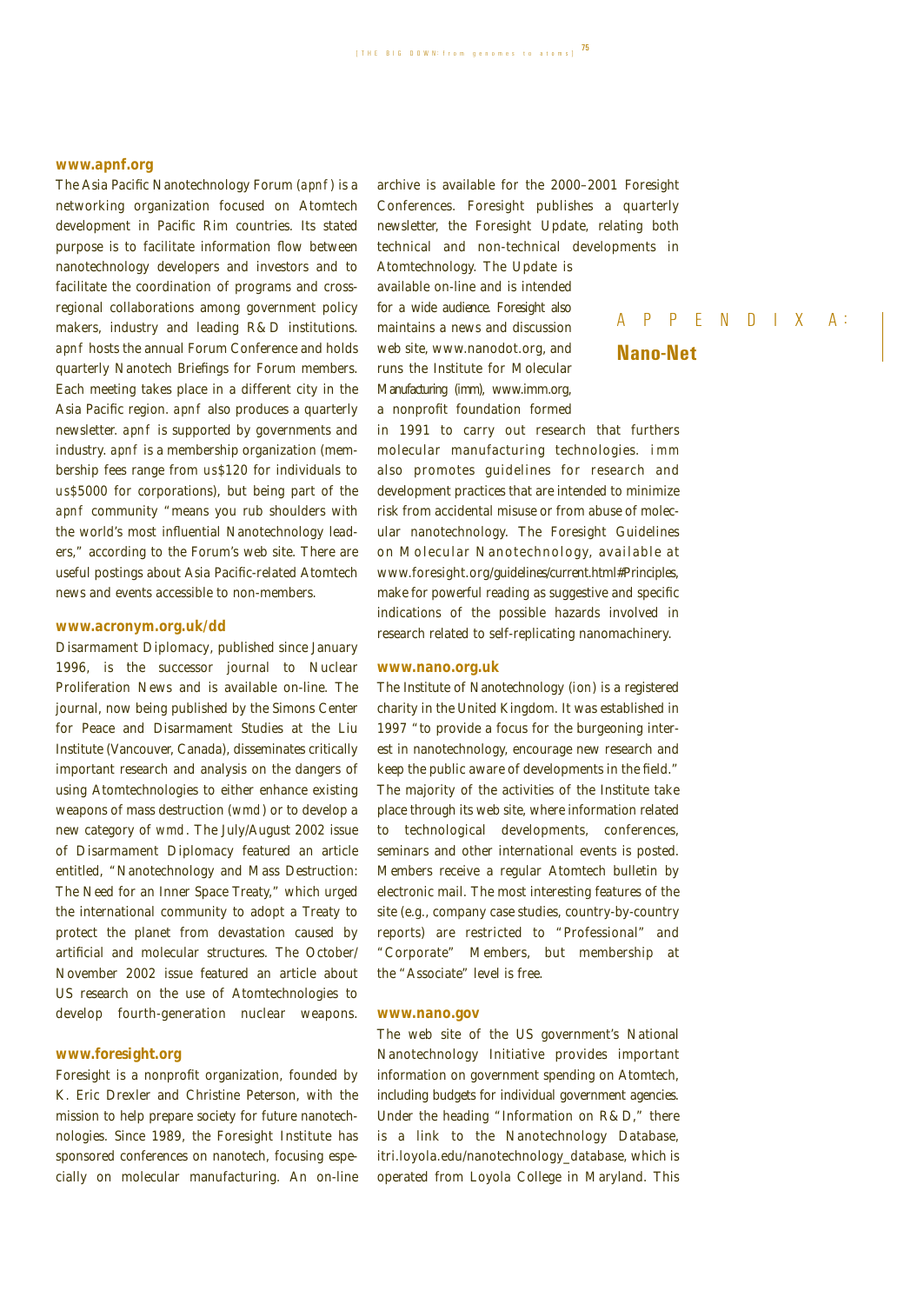"nanobase" is perhaps the most comprehensive US Atomtech resource site on the Internet, providing links to major research centers, funding agencies, major reports and books. It also provides a link to a government-authored introductory brochure intended for a lay audience, in pdf format: *www.wtec.org/loyola/nano/IWGN.Public.Brochure*

#### *www.nanoapex.com*

NanoApex supports the development of two emerging technologies, nanotechnology/mems and Artificial Intelligence. NanoApex is a media and research company that provides current news, information about research and other resources related to Atomtech on its web site. NanoApex bought the Atomasoft Corporation (with the spooky but prescient motto "matter will become software") in August 2002. The NanoApex web site provides links to an image gallery, to a glossary and to information about Atomtech-related books, events and companies. Nanoapex also owns *NanoInvestorNews*, nanoinvestornews.com, a site that posts news intended for Atomtech investors and maintains a database of companies involved in Atomtechnologies. NanotechInvestorNews features a "countries module," providing information about Atomtech activities organized by country. For access to some resources, registration is required, but there is no fee to register (September 2002). General and specific news related to Atomtechnologies is available from NanoApex at *news.nanoapex.com*, where readers can also post comments. There is a lot of overlap among NanoApex's three sites, but postings are frequent (several each day, in most cases) and the news is comprehensive.

#### *www.nanobusiness.org*

The NanoBusiness Alliance is a US-based trade group for the fledgling Atomtech industry. Created in mid-2001, it is scrambling for membership and struggling for recognition as the industry's lobbyist and media manager. The NanoBusiness Alliance states as its mission "to create a collective voice for advancing the small tech and nanotechnology industries, developing a range of initiatives to support the small tech business community." The Alliance's reports resulting from market research (and including patent surveys) run in the thousands of (US) dollars.

#### *www.phantomsnet.com*

The phantoms Network is funded by the European Commission and is focused on nanoelectronics development. As of September 2002, the Network was made up of 176 interdisciplinary research groups (government, university and industry) from 22 different European countries, along with a small number of groups from the usa, Canada, Japan and India. The phantoms web site posts international news related to nanoelectronics (follow the "nanonews" link under *general info*); it provides a summary of European research projects (follow the "European projects" link under *resources*) and links to eu companies, labs, research institutions and networks (follow the "useful links" link under *resources*). For more general information about European-based scientific research, go to the Community Research & Development Information Service's web site: *www.cordis.lu*. From the cordis home page, click on "Databases and Web Services" link to search over a dozen databases related to Europe's scientific research—including databases of projects, reports, eu official documents, even a dictionary of acronyms.

#### *www.smalltimes.com*

Small Times is "the first media company devoted entirely to the fast-growing industry that includes mems [microelectrical mechanical systems], microsystems, and nanotechnologies." It provides daily news coverage and searchable archives, including patent searches by keyword. Small Times promotes the development of Atomtechnologies. It is a useful resource for its comprehensive news. Small Times also publishes a bimonthly hard copy journal.

#### *www.technologyreview.com*

*Technology Review* is a journal published by the Massachusetts Institute of Technology that aims to promote "the understanding of emerging technology and its impact on the world." The journal focuses on "the process by which new technology gets out of the lab and into the marketplace." The articles assume a basic knowledge of Atomtech and can be scientifically in-depth, but are generally accessible to the lay reader. The web site does make available useful articles on nanotechnology research and development, but reserves a large portion of its content (including patent "scorecards" for universities and corporations) for paid subscribers.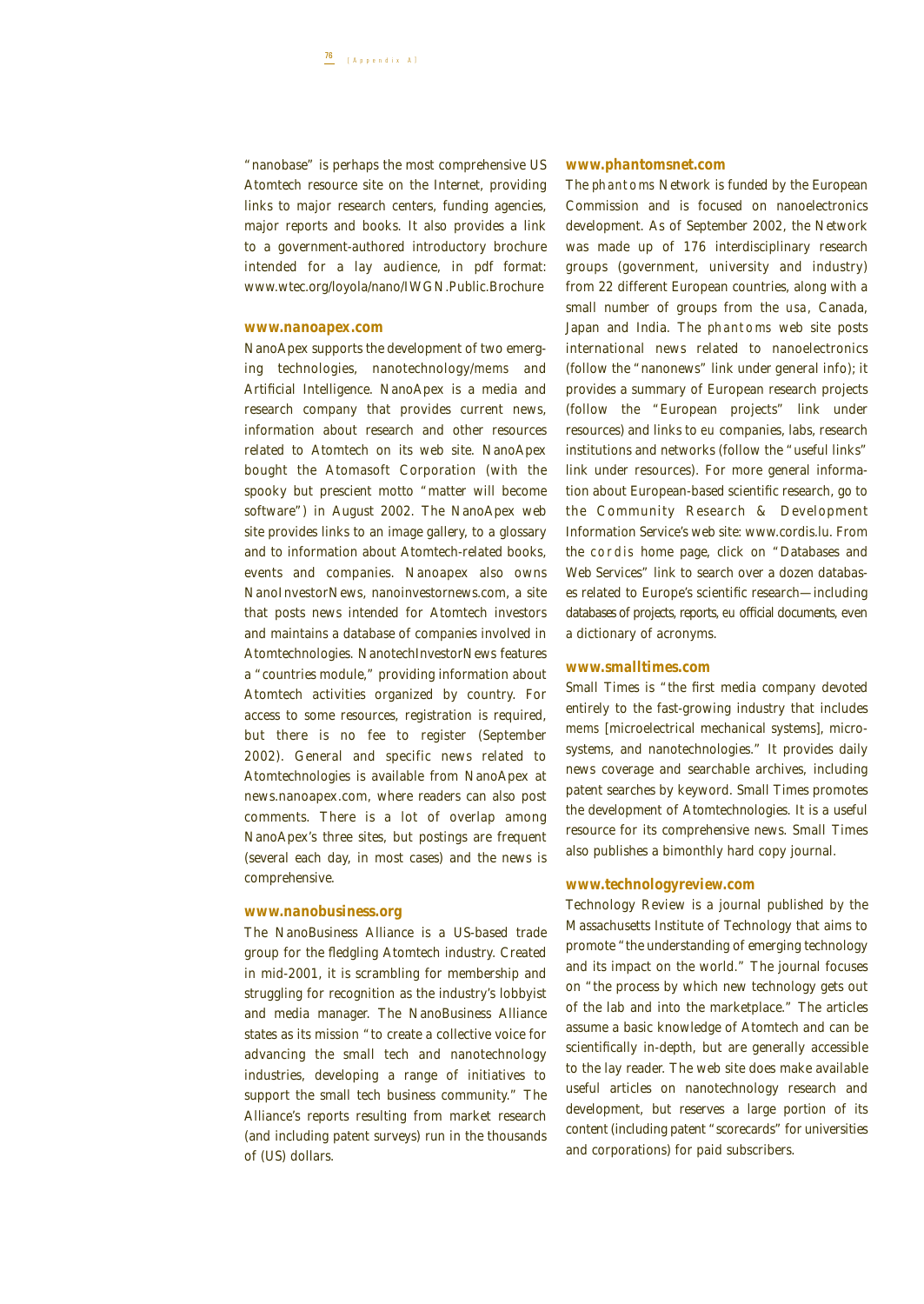Assembler a chemical device that, given certain atomic or molecular starting materials, can produce a specific molecular structure. K. Eric Drexler believes that the work of **Molecular Manufacture** will be performed by assemblers.

Atom a particle of matter that uniquely defines a chemical element. It consists of a nucleus surrounded by one or more electrons. Each electron is negatively charged; the nucleus is positively charged, and contains particles known as protons and neutrons.

Atomic Force Microscope (AFM) is an example of **Scanning Probe Microscopy**. An afm allows interaction with matter on a very small scale, at the level of molecules. The tip of the afm is attached to the end of a highly sensitive cantilevered arm and touches the surface of the sample to be examined. The force of contact is very small. The afm records and measures the small upward and downward movements that are needed to maintain a constant force on the sample. The tip 'feels' the surface the way a finger might stroke a cheek. Because the touch must be delicate in order not to destroy the sample, several different methods have been developed, including one that gently taps the sample at unimaginably tiny intervals as it moves across its surface. The **AFM** followed the **Scanning Tunneling Microscope** and differs from it by making contact with the material rather than relying on an electrical current running between them, making it possible to see non-conducting materials at the nano-scale.

Buckyball full name is buckminsterfullerene (commonly called fullerene), named for the architect who invented the geodesic dome. Discovered in 1985 by Robert Curl, Harold Kroto, and Richard Smalley, buckyballs are made of sixty carbon atoms arranged like the hexagons and pentagons of a soccer ball (and not unlike a geodesic dome). Curl, Kroto and Smalley shared the Nobel Prize in Chemistry (1996) for their discovery. The buckyball is the precursor to the nanotube discovered in 1991 by Sumio Iijima.

Catalyst a substance able to perform catalysis, which is the acceleration of a chemical reaction by lowering the energy barrier. The strict definition of catalysis requires that the catalyst not be affected by the overall reaction.

Clean Room a space where the amount of airborne particles (from those of a visible size to those on the nano-scale) is vastly reduced from everyday levels and strictly monitored. The temperature and humidity in a clean room environment are also controlled to allow the construction and analysis of nano-scale

structures and devices without interference from contamination.

Composite in general, refers to anything made up of disparate parts or elements. Nanocomposites are a new class of materials derived from the incorporation of nano-scale particles into **polymers**.

Dendrimer Chemistry Scientists are developing a wide range of strategies for the synthesis, characterization and applications of synthetic three-dimensional macromolecules called dendrimers (so named because the structures resemble a tree with branches [dendrons]). During the last decade, dendrimer chemistry has expanded dramatically. The development was driven by the practical applications of dendrimers in inkjet toners, in vitro diagnostics and mri contrast agents. The envisaged applications are wider-ranging, including use in the manufacture of advanced microelectronics and magnetic storage devices. The proven capability of dendrimers to host, either in the internal cavities or on the surface, smaller molecules that can be later released in a slow equilibrium makes dendrimers promising drug delivery agents, as well as slow delivery agents for perfumes and herbicides.

Gray Goo Eric Drexler introduced the term in his 1986 book *Engines of Creation: The Coming Era of Nanotechnology*. Gray Goo refers to the obliteration of life that could result from the accidental and uncontrollable spread of self-replicating assemblers. Bill Joy and others have cautioned that the self-replicating miniature robots, though invisible to the human eye, could result in a kind of Gray Goo if their multiplication ever got out of control. Armies of "blue goo," or destructive nanomachines, have even been proposed as a law enforcement measure.

## PPENDIX B: NanoGrammar<sup>1</sup>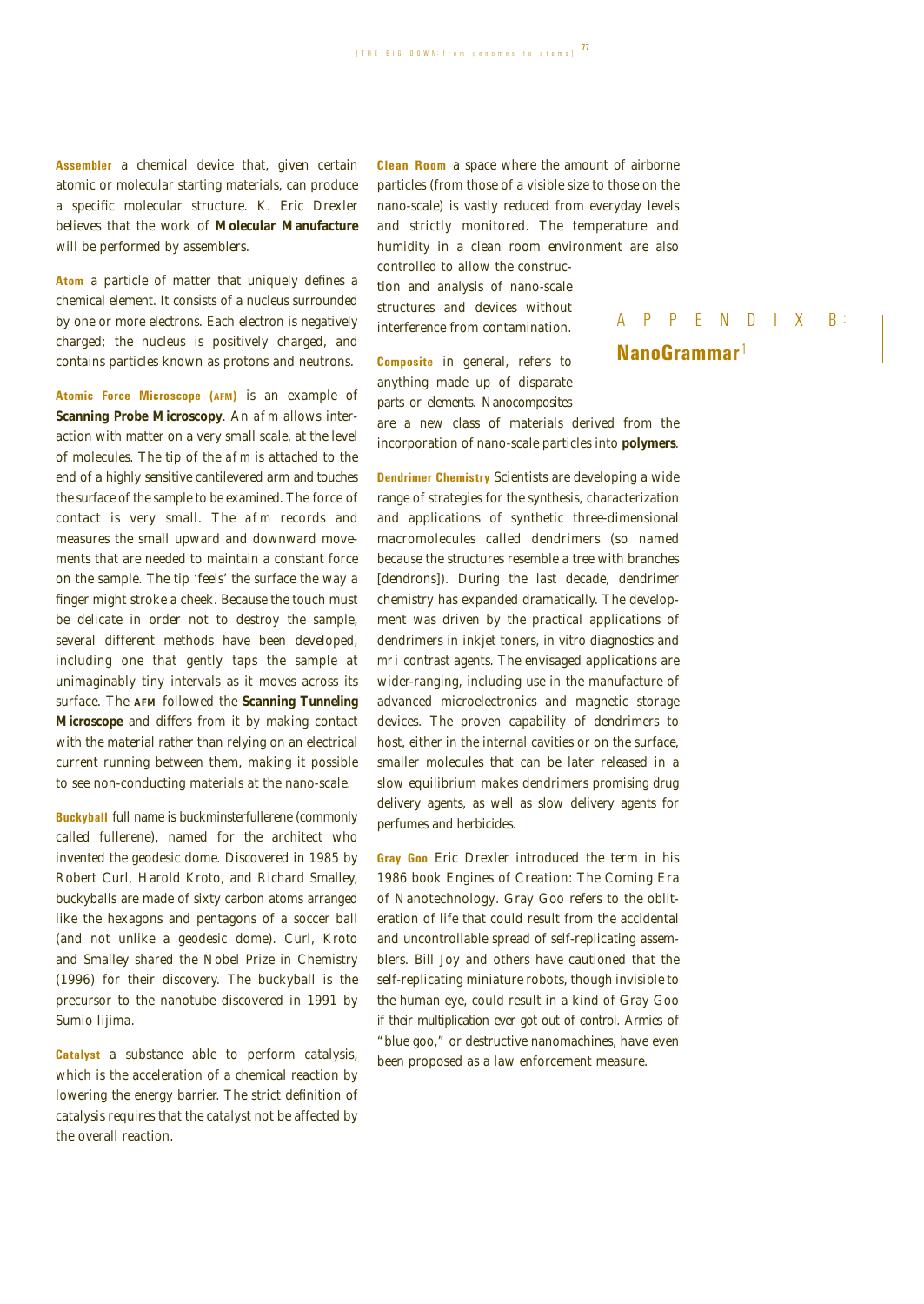Informatics the software tools that allow scientists to capture, organize and analyze information data.

MicroElectroMechanical Systems (MEMS) integrated mechanical elements on a common silicon substrate. mems is a relatively new technology that exploits the existing microelectronics infrastructure to create complex machines with micron-sized feature sizes (a micron is 1000 nm). These machines have many applications, including sensing and communication.

Micron a measurement equal to one thousand nanometers.

Molecular Manufacturing/Molecular Nanotechnology method of creating products by means of molecular machinery, allowing molecule-by-molecule control of products and by-products through positional chemical synthesis.

Molecule a collection of atoms held together by strong bonds. It usually refers to a particle with a number of atoms small enough to be counted (a few to a few thousand).

Nano from the Greek "nanos" meaning dwarf; destined to become one of the most popular (and over-used) prefixes of the 21st century. Nano implies the scale of the nanometer, one billionth of a meter.

Nanometer (nm) a measurement equal to one billionth of a meter.

Nanoparticle a small piece of matter, composed of an individual element or a simple compound of elements, typically less than 100 nanometers in diameter. The term can refer to a wide range of materials, including the particulate matter that is expelled as car exhaust. In this document we refer to an industry that has been developing over the last decade to manufacture a range of particles, all on the nano-scale, that exhibit desirable properties. A compound created through traditional chemistry will have one set of properties. If that same compound is engineered to form nanoparticles, it may exhibit enhanced capabilities or even brand new properties. Nanoparticles can be manufactured, in the case of compounds, by vaporizing a solid, adding a reactive gas and cooling the vaporized molecules, which condense into nanoparticles. Pure metal nanoparticles can be also be made by evaporation-condensation techniques, but more creative methods, such as extracting the nano-scale gold that has been taken up by alfalfa plants, are being developed.

Nanotube cylinder-shaped molecule resembling rolled-up chicken wire. Nanotubes can be made of different substances, but most nanotube research focuses on tubes of pure carbon atoms. Carbon nanotubes are 100 times stronger than steel, impervious to temperatures up to 6,500 degrees Fahrenheit and only one to a few nanometers in width. Carbon nanotubes can be good conductors of electricity and heat. If a carbon nanotube is rolled up evenly, like a sheet of paper with the top and bottom edges lined up, it acts like a metallic conductor, efficiently carrying electricity. If a carbon nanotube is rolled up askew, like a mis-buttoned shirt, then its electrical properties change to those of a silicon-like semiconductor where current can be switched on and off. A transistor requires semiconducting nanotubes. (Kenneth Chang, *New York Times*, 3/27/01).

Polymer a substance, either natural or artificial, consisting of long-chain molecules, derived either by the addition of many smaller molecules or by the condensation of many smaller molecules with the elimination of water, alcohol, or the like. Plastic is the most well-known artificial polymer.

Quantum Dot is a nano-scale particle (a few hundred to a few thousand atoms) with extraordinary optical properties that can be customized by changing the size or composition of the particle. Quantum dots absorb light, then quickly re-emit the light but in a different colour, which can be "tuned" to any chosen wavelength simply by changing the size of the dots, useful for biological labeling in diagnostics and drug development.

Quantum Mechanics a system of mechanics based on quantum theory that explains phenomena observable at the atomic level (<50 nm), phenomena that differ from those observable on larger scales.

Quantum Modeling computer simulations that allow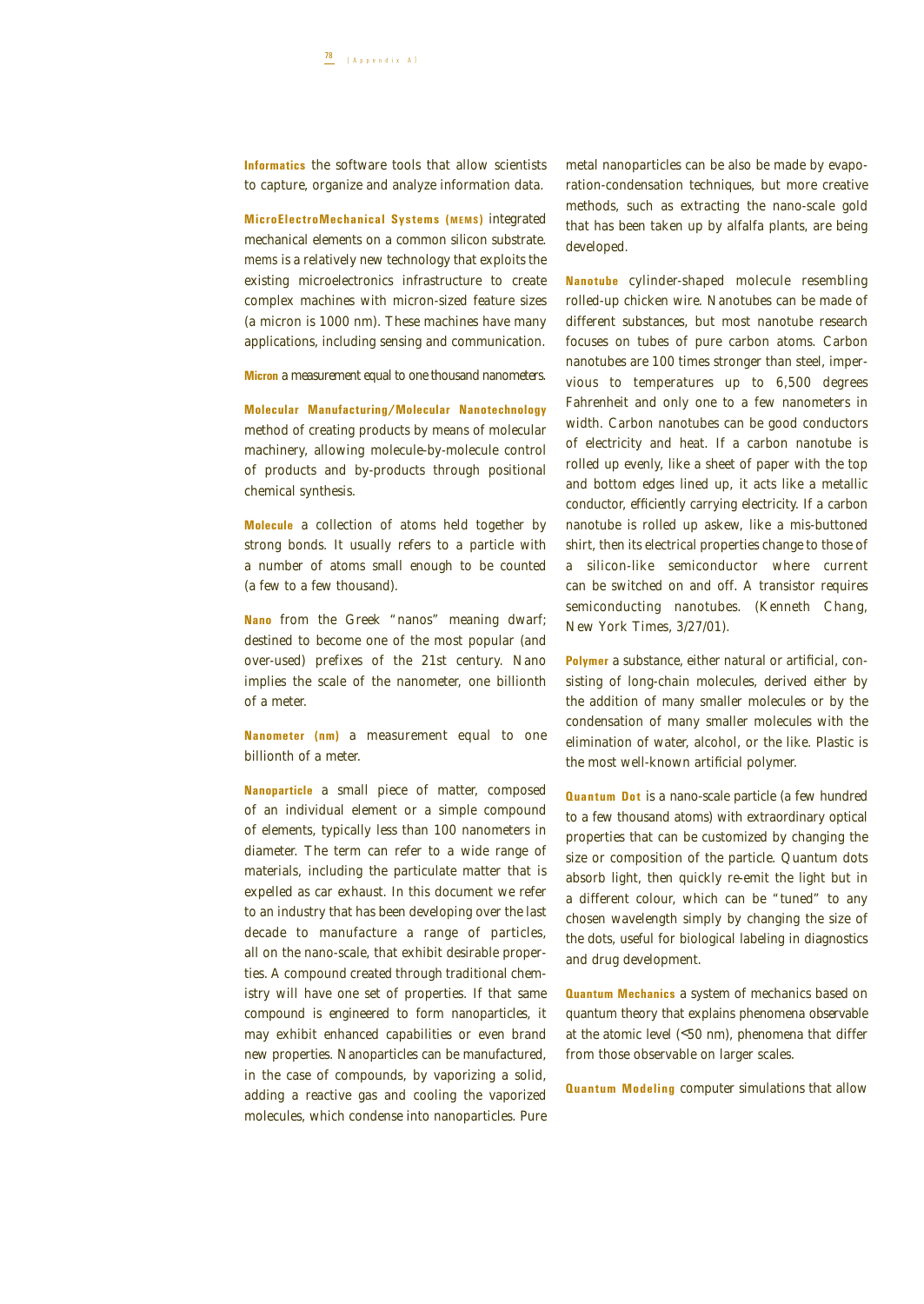researchers to predict how materials will perform at the nano-scale, governed by the laws of quantum mechanics.

Periodic Table a complete list of all known chemical elements (approximately 115, at present) arranged in columns and rows according to chemical properties. Russian chemist Dimitri Mendeleyev produced the first list in 1869. Mendeleyev's list proposed about 60 elements.

Replicator a system able to build copies of itself when raw materials and energy are provided.

Scanning Probe Microscopy a general term that refers to scanning a needle-like tip across the surface of a sample in order to create a graphic image of the sample's contours.

Scanning Tunneling Microscope an stm brings a sharp, electrically conducting needle-like tip up to an electrically conducting surface, almost touching it. The tip and the surface are electrically connected so that a current will flow if they touch, like closing a switch. A detectable current flows when just two atoms are in tenuous contact, one on the surface and one on the tip of the needle. By delicately maneuvering the needle over the surface, keeping the current flowing at a tiny, constant rate, the stm can map the contours of the surface with great precision. The stm was developed in an ibm research lab, Zurich, Switzerland, throughout the 70s and 80s and can be used to "pick up" and relocate atoms. If the voltage is increased when the needle is placed exactly over an atom, then the atom will stick to the needle tip; the atom can be moved and positioned while stuck to the needle tip, the voltage lowered and the atom released from the tip and put in the desired spot (K. Eric Drexler, *Unbounding the Future*, pp. 92-94).

Self-Assembly A method of integration in which the components spontaneously assemble, typically by bouncing around in a solution or gas phase until a stable structure of minimum energy is reached. Components in self-assembled structures find their appropriate location based solely on their structural properties (or chemical properties in the case of atomic or molecular self-assembly), with an energy difference between the starting and finished state being the driving force.

Supramolecule A system of two or more molecular entities held together and organized by means of intermolecular binding interactions.

Table of Elements See Periodic Table.

## **Notes**

1 Adapted from glossaries available on the Internet and from K. Eric Drexler's *Unbounding the Future*, as well as other sources cited within the definitions.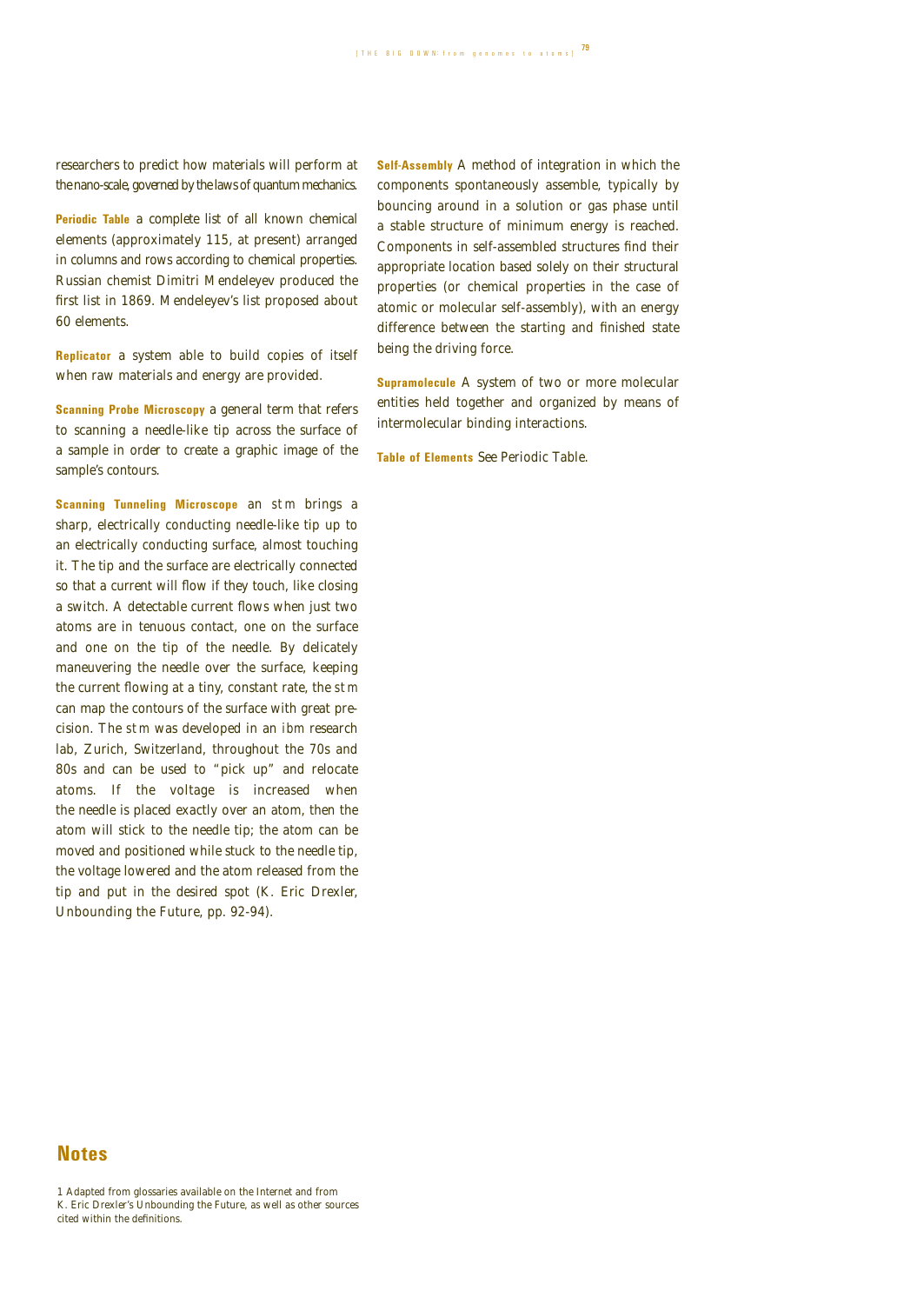## The ETC Group: The Action Group on Erosion, Technology and Concentration www.etcgroup.org

The etc Group (formerly known as rafi) is an international civil society organization based in Winnipeg, Canada. etc Group (pronounced et cetera Group) is dedicated to the conservation and sustainable advancement of cultural and ecological diversity and human rights. To this end, etc Group supports socially responsible developments in technologies useful to the poor and marginalized and it addresses governance issues affecting the international community. We also monitor the ownership and control of technologies, and the consolidation of corporate power.

Since the 1970s, etc Group (as rafi until 2001) has conducted groundbreaking research, education and social action campaigns on issues involving agricultural biodiversity, intellectual property and community knowledge systems. We have been active critics of intellectual property (patents), especially with respect to living materials. In the 1980s and 1990s, our work expanded to encompass concerns related to biotechnology, biopiracy, human genomics and a set of new technologies known as nanotechnologies.

The combined themes of **Erosion** (cultural and environmental); **Technology** (as it transforms society); and **Concentration** (of corporate power) form the operating framework for etc Group's research and programme of work.

#### Acknowledgements

etc Group wishes to gratefully acknowledge the financial support of the Rockefeller Foundation in making possible the research and publication of *The Big Down: From Genomes to Atoms.*

We also wish to thank the Rockefeller Foundation, the Foundation for Deep Ecology and the Dag Hammarskjöld Foundation for their support in allowing etc Group to convene three regional workshops in which the draft of this report and related research were discussed. etc Group's partners in convening the workshops, in addition to the Dag Hammarskjöld Foundation, were searice [Southeast Asia Regional Institute for Community Education] for the workshop in Asia held in Nakhon Nayok, Thailand, September 2001; cet-sur [Center for Education and Technology— South] for the workshop held in Temuco, Chile for Latin America, November 2001; and Biowatch SA for the African workshop held in Cape Town, South Africa, December 2002.

etc Group conducted these workshops and prepared this report as part of its contribution to the policy work of the cbdc [Community Biodiversity Development and Conservation Programme].

#### How to Order Copies of this Report

etc Group publications, including *The Big Down: From Genomes to Atoms*, can be downloaded free of charge from our website: *www.etcgroup.org*

*The Big Down: From Genomes to Atoms* **is available in hard copy or on CD-ROM for US\$10.00, which covers postage and handling. Discounts available for bulk orders.**

### **Contact:**

ETC Group 478 River Avenue, Suite 200 Winnipeg, Manitoba R3L 0C8 Canada Tel: (204) 453-5259 Fax: (204) 284-7871 Email: *etc@etcgroup.org www.etcgroup.org*



Original artwork by Rey Pagé Publication design by K.WALL DESIGN *www.kwalldesign.com*